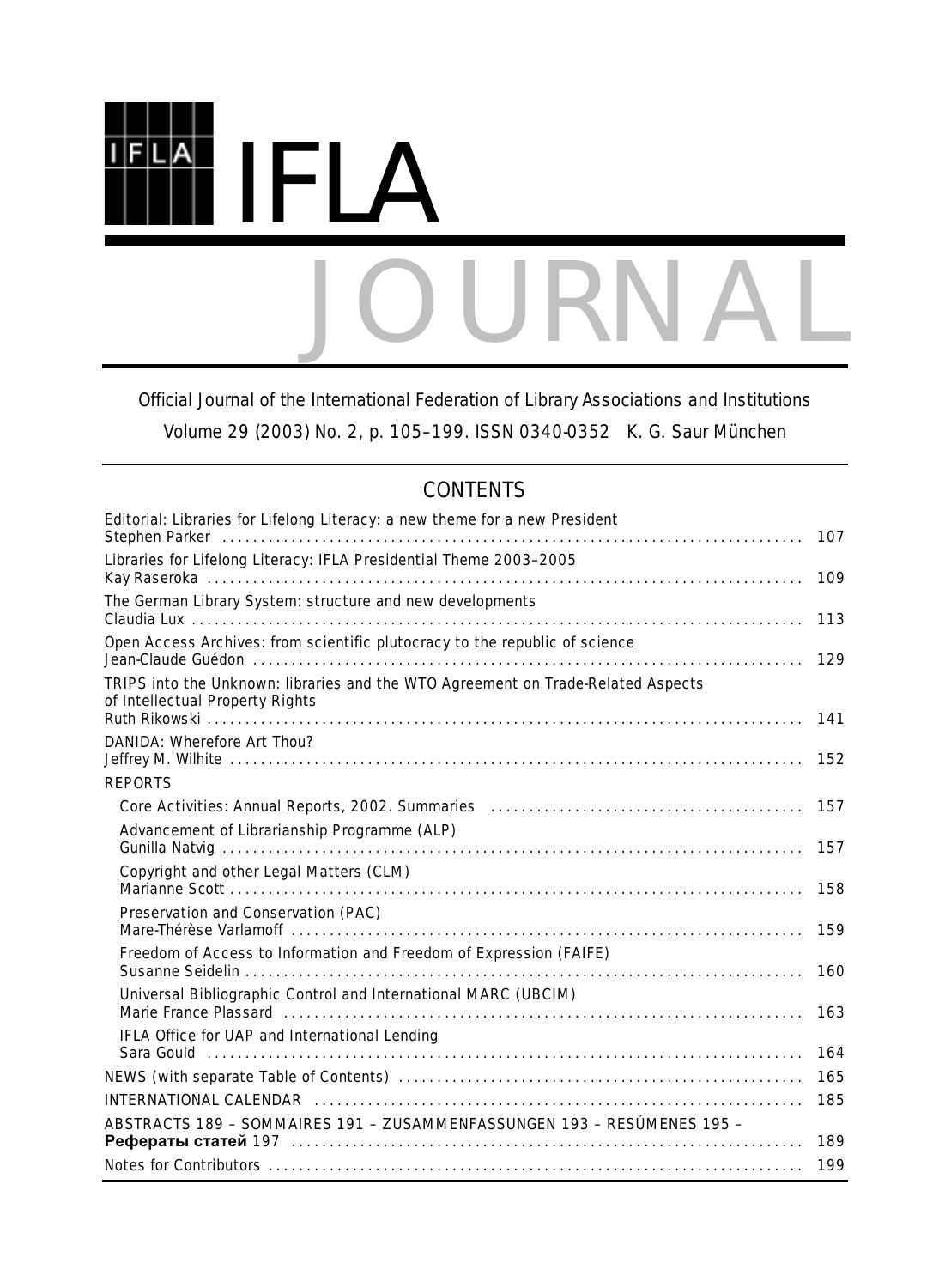#### IFLA Journal

Official Journal of the International Federation of Library Associations and Institutions ISSN 0340-0352

Published 4 times a year in March, June, September and December.

#### Editor (responsible): Ross Shimmon, Secretary-General

Editor: Stephen Parker, Tel. +31 (71) 561-9880, Fax: +31 (71) 561-5081, E-mail: zest@bart.nl

#### Editorial Offices

IFLA Headquarters, POB 95312, 2509 CH The Hague, Netherlands Tel. +31 (70) 3140884, Fax: +31 (70) 3834827, E-mail: ifla@ifla.org., Website: http://www.ifla.org

#### Publisher

K.G. Saur Verlag GmbH, Ortlerstr. 8, D-81373 München, Federal Republic of Germany Tel. (+49-89) 7 69 02-0, Fax (+49-89) 7 69 02-150/250, E-mail: info@saur.de, http://www.saur.de

#### Editorial Committee

Ramón Abad Hiraldo (USA) *(Chair)* Instituto Cervantes – Library 122 E.42nd. Street, Suite 807a, New York, NY 10168, USA Tel. +1 (212) 6894232, Fax: +1 (212) 5458837, E-mail: library@cervantes.org

Heinz Fuchs (Germany) Niedersächsische Staats- und Universitätsbibliothek Platz der Göttinger Sieben 1, D-37070 Göttingen, Germany Tel: +49 (551) 395240, Fax: +49 (551) 395222, E-mail: fuchs@mail.sub.uni-goettingen.de

Ludmila F. Kozlova (Russian Federation)

Department of Foreign Library Science and International Library Relations, Russian State Library Vozdvizhenka 3/5, 101 000, Moscow, Russian Federation Tel. +7 (095) 2023565/1427, Fax: +7 (095) 2002255/9136933, E-mail: Lkozlova@rsl.ru

Maria Witt (France)

Catalogues, Médiathèque de la Cité des Sciences et de l'Industrie 30 Avenue Corentin Cariou, 75930 Paris Cédex 19, France Tel. +33 (1) 40057110, Fax: +33 (1) 40057683/40057106, E-mail: m.witt@cite-sciences.fr

Claudia Lux (Germany) *(Chair, Publications Committee, ex officio)* Zentral- und Landesbibliothek Berlin Breite Strasse 36, 10178 Berlin, Germany Tel. +49 (30) 90226450/(177) 2400372. Fax: +49 (30) 90226494. E-mail: lux@zlb.de

Stephen Parker (United Kingdom) *(Editor, ex officio)*

#### **Subscriptions**

Free to IFLA members. Non-members: subscription rates to Volume 29, 2003 EUR 198.00 plus postage; single issues: EUR 52.00 plus postage. Subscription enquiries, orders and claims should be sent to the publishers at the above address. Remittances should be payable to K.G. Saur Verlag GmbH, München.

#### Bank transfers

Postbank München 2061 41-804 (BLZ 700 100 80); SWIFT: PBNKDEFF IBAN: DE04 7001 0080 0206 1418 04

#### Advertising enquiries

Constanze Güldner (responsible), K.G. Saur Verlag, München: Tel. +49 (89) 7 69 02-321, E-mail: c.gueldner@saur.de.

∞

Printed on acid-free paper

© 2003 by International Federation of Library Associations and Institutions, The Hague

Production editor and typesetting: Dr. Rainer Ostermann, Jakob-Klar-Str. 3, D-80796 München

Printed by Strauss Offsetdruck, Robert-Bosch-Str. 6-8, 69509 Mörlenbach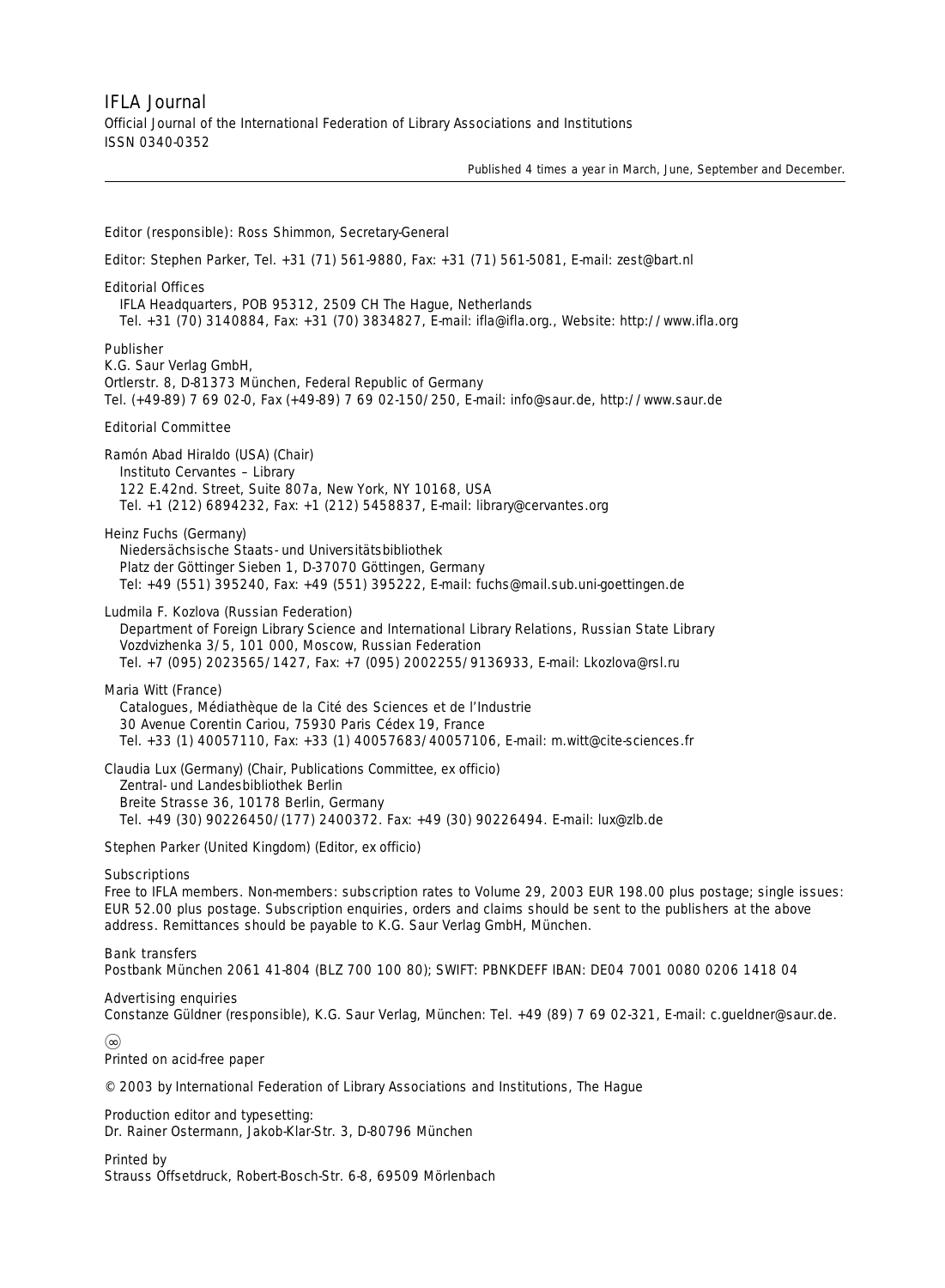# **EDITORIAL Libraries for Lifelong Literacy: a new theme for a new President**

#### *Stephen Parker*

When IFLA's President-Elect, Kay Raseroka, begins her two-year term of office as President at the World Library and Information Congress in Berlin in August 2003, she will become only the third woman President in IFLA's 76-year lifespan, and the first President of either sex to come from a developing country, and from Africa. In preparation for her Presidential term of office, Kay has for some time been making special efforts to obtain the views of IFLA members on the strategic actions which the Federation should implement in the period 2003–2005.

An important element of this consultative process was the brainstorming session on 'Bridging the Digital Divide' which was held at the Glasgow Conference in August 2002 and in which nearly 200 IFLA members participated. Based on the results of this process, and after further consultation with the membership at large and with the President-Elect's Planning Group, Kay has now formulated her Presidential Theme for 2003–2005 as 'Libraries for Lifelong Literacy'.

This issue of *IFLA Journal* opens with a paper by the President-Elect in which she states and explains the theme and its implications for IFLA members. The theme is directly linked to IFLA's Core Values and Professional Priorities and thus reflects an element of continuity with the past as well as a vision of the future. Three priority areas for action were identified through the various consultations, namely: advocacy, partnerships and alliances, and continuing professional development. At the World Library and Information Congress in Berlin, representatives of all IFLA Divisions, Sections and other units, and of the membership at large, will be invited to discuss specific actions related to these three areas which they intend to implement during the new President's term of office.

A regular feature of the *IFLA Journal* each year is an indepth review of the library and information scene in the country in which that year's IFLA conference is to be held. This year is no exception to this rule, and the second paper in this issue is a review of 'The German Library System: structure and new developments' by Claudia Lux, Chair of the IFLA National Committee for Germany and a member of the IFLA Governing Board. The paper begins by explaining that the Germany of today has only existed since the unification of West and East Germany in 1990. The two former states had very different library systems, and although the differences have diminished in recent years, they have not disappeared altogether.

Claudia Lux's well-illustrated paper describes the basic principles on which German libraries are expected to operate; the different levels of service provision, including regional libraries, special libraries, university libraries and national libraries; the role of professional associations; and professional education. She discusses new developments in German librarianship, including cooperation in acquisitions, cataloguing and interlibrary loan; programmes for the promotion of reading and new media competency; digitization activities; the financing of libraries and related activities; new library buildings; and new services for customers. Concern for the future of libraries in Germany is reflected in 'Library 2007' (Bibliothek 2007), a joint project of the National Federation of Library and Librarians' Associations (Bundesvereinigung Deutscher Bibliotheksverbände – BDB) and the Bertelsmann Foundation on the future development of German libraries.

The next paper in this issue was originally presented at a Workshop of the University Libraries and other General Research Libraries Section at the Glasgow Conference in August 2002. In 'Open Access Archives: from scientific plutocracy to the republic of science', Jean-Claude Guédon, Professor of Comparative Literature at the University of Montreal in Canada, argues that steep increases in the costs of subscriptions to scientific journals and the introduction of licensing schemes are seriously restricting ownership of, access to, and permissible forms of use of published scientific knowledge. As a result, poorer research institutions, particularly in poorer countries, are unable to access current scientific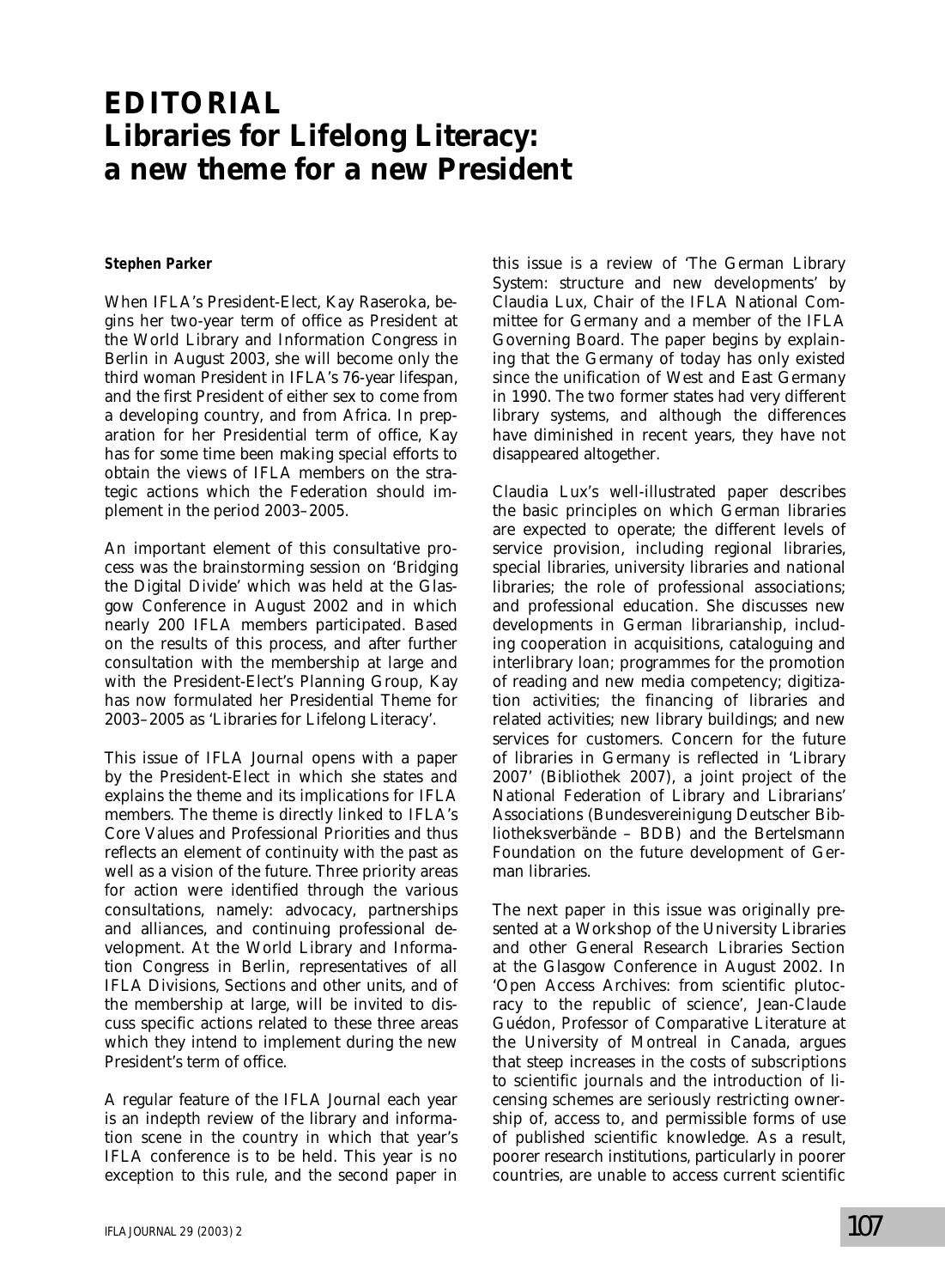literature and so are condemned to a marginal existence. Dr Guédon believes that the evaluation procedures used by scientific journals do not serve science or the management of research in an optimal manner, while the near-monopoly of such evaluation exerted by large commercial publishing houses helps to explain their ability to manipulate prices. He considers that the development of open access archives, with an associated evaluation system, could help restore the 'Republic of science' and create real competition for commercial publishers. He proposes a three-tier structure for institutional open access archives in accordance with the rules of the Open Access Initiative.

The fourth paper, 'TRIPS into the Unknown: libraries and the WTO Agreement on Trade-Related Aspects of Intellectual Property Rights' is also concerned with restrictions on access to information and knowledge. The author, Ruth Rikowski, who is a Visiting Lecturer at South Bank University in London, discusses the nature of intellectual property rights and provides an overview of the main features of the Agreement on Trade-Related Aspects of Intellectual Property Rights (TRIPS) of the World Trade Organization (WTO). She outlines the principles, rules and procedures of the TRIPS Agreement, particularly those related to copyright and their implications for the information and library world. The ethical and moral considerations of TRIPS and its application are discussed, and the author asks if TRIPS is really about trade. She concludes that TRIPS is about turning knowledge, creative works and ideas into tradable commodities. This will help to ensure the success of the knowledge revolution, which is the latest phase of capitalism; TRIPS will therefore help to ensure the perpetuation and success of global capitalism.

If most of the other papers in this issue have implications for libraries and librarianship in the developing countries, the final paper is directly, and forcefully, concerned with this issue. In his paper, ' DANIDA: wherefore art thou?', Jeffrey M. Wilhite, Associate Professor of Bibliography and Government Documents Reference Librarian at the Bizzell Memorial Library, University of Oklahoma, laments the sudden loss of financial support from the Danish International Development Agency (DANIDA) for librarians from developing countries to attend the IFLA conference each year. Since 1997, 266 such librarians have been able to attend the IFLA conference thanks to the travel grants from DANIDA, which were made available through IFLA's Advancement of Librarianship Programme (ALP). Not only did these grants change the lives of the librarians concerned; they themselves helped to change the lives of those they met at the conference and back in their home countries. In 2002, at short notice, the DANIDA grants were cancelled. The question now is: where can alternative sources of funding to bring third world librarians to the IFLA General Conferences be found?

The Reports Section of this issue contains summaries of reports submitted to the Governing Board by the Core Activities on the Advancement of Librarianship Programme (ALP), Copyright and other Legal Matters (CLM), Preservation and Conservation (PAC), Freedom of Access to Information and Freedom of Expression (FAIFE), Universal Bibliographic Control and International MARC (UBCIM), and the IFLA Office for UAP and International Lending. These reports reflect both the achievements of the core activities and the difficulties faced by those most concerned with their implementation.

The News section carries a strong emphasis on the problems faced by libraries and other cultural institutions in areas of conflict, with statements from the International Committee of the Blue Shield on Afghanistan, the Middle East (specifically, the areas administered by Israel and the Palestinian Authority) and Iraq. The efforts of UNESCO to prevent or bring to an end the looting of cultural artefacts and library and archive collections in Iraq are also reported, while an independent 'Assessment of Damage to Libraries and Archives in Iraq' by Graham Shaw of the British Library suggests that, while there have undoubtedly been very serious losses, it seems that the staff of many institutions took steps to evacuate at least parts of their collections to safer storage elsewhere before the war in Iraq began. One day, perhaps, we will be able to hear at first hand from our Iraqi colleagues exactly how they carried out this difficult and possibly dangerous task.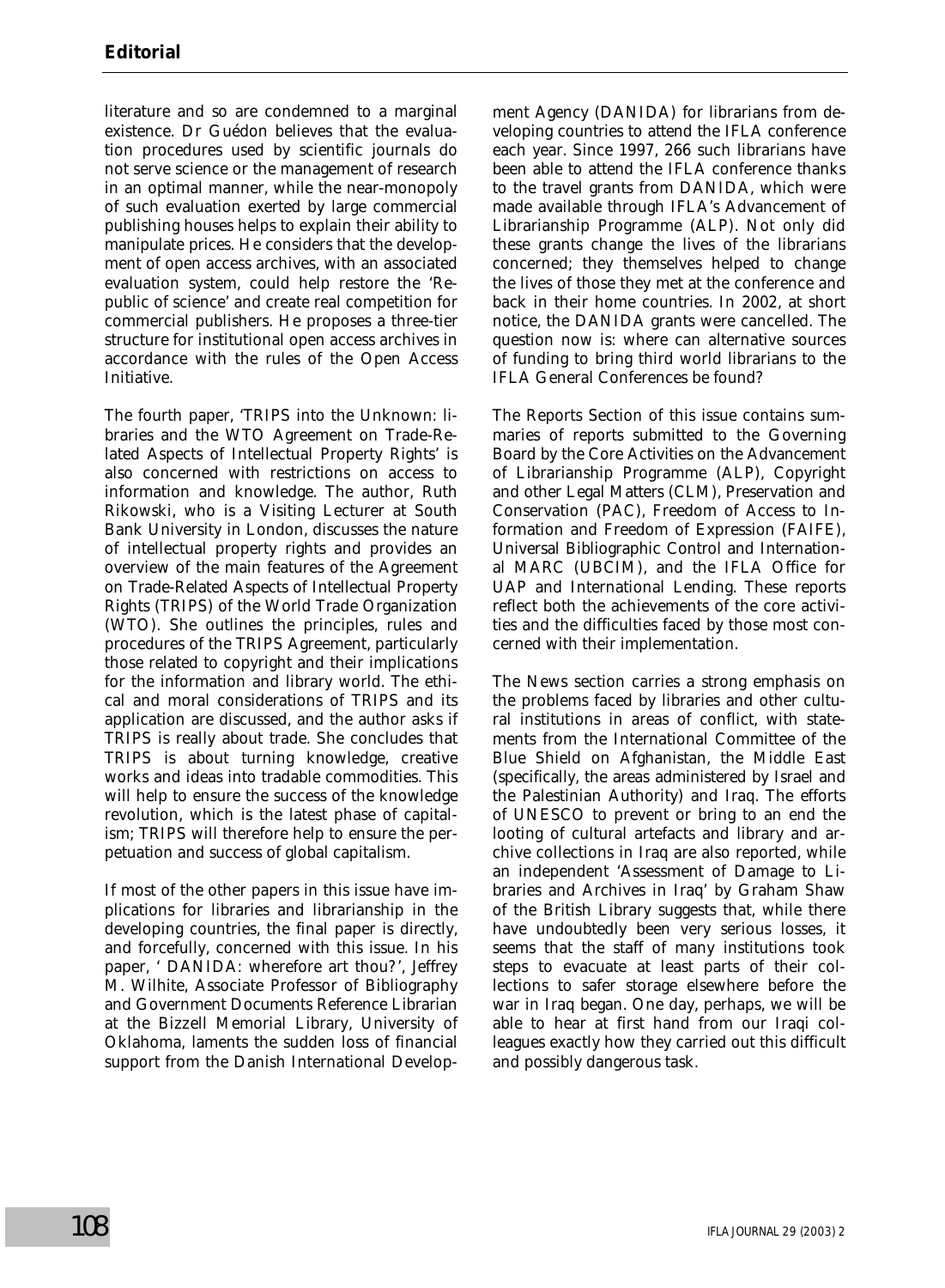# **Libraries for Lifelong Literacy: IFLA Presidential Theme 2003–2005**

*Kay Raseroka* 



Kay Raseroka was born in Kwazulu-Natal in South Africa. She is a citizen of Botswana and has been in librarianship for more than two decades, during which she has made great contributions to the profession. She is currently Director, University of Botswana Library Services. She has served IFLA in many capacities, including membership of the Governing Board. In 2001 she was voted President-Elect of IFLA, and will take office as President at the World Library and Information Congress: 69<sup>th</sup> IFLA General Conference and Council, to be held in Berlin, Germany, in August 2003.

An interview with Kay Raseroka will appear in the next issue of *IFLA Journal* (Vol. 29, no. 3, September 2003)*.*

#### **Introduction**

IFLA is committed to enabling its members to participate in decisions on its overall strategic direction and action plans. As part of this process of participation, a brainstorming session on 'Bridging the Digital Divide' was organized during the Glasgow Conference in 2002. The aim was to encourage commitments to the implementation of IFLA's Core Values and identify strategic actions capable of being implemented during the next Presidency, 2003–2005.

The report on the brainstorming session was published in *IFLA Journal,* Vol. 29, no. 1, pp. 65–77, and on IFLANET (http://www. ifla.org/IV/ifla68/ papers/brainstorming02.htm).

One of the outcomes of this consultation has been a reinterpretation of the term 'bridging the digital divide' to mean

'the creation of an environment within libraries and information centres that enables individuals from diverse communities to enjoy freedom and equity of access to information and freedom of expression and to participate fully in the information and knowledge society'.

IFLA's goal is thus to facilitate access to, and understanding and effective use of information, however presented, in accordance with diverse information needs in disparate contexts. To achieve this goal, attention must be focussed on developing and maintaining lifelong information literacy in its broadest sense, not only among information users, but also among librarians and other information workers. As one commentator puts it:

the information literacy divide, not the digital divide, is the critical issue of the information age. (Bundy 2002)

The purpose of this document is to state and explain the Presidential Theme and its implications for IFLA members, to identify the key areas for priority actions to address the theme and to invite all IFLA Divisions and Sections and other units, e.g. Discussion Groups and Core Activities, to consider specific actions in these areas which they plan to address in the coming biennium. These specific actions will be presented and discussed at a Planning Session to be held during the Berlin Conference, 2003, which all Divisions and Sections and other units, as well as representatives of the membership at large, will be invited to attend. Details of the procedure will be provided in a separate document.

The considerations outlined above have led to the choice of 'Libraries for Lifelong Literacy' as the Presidential Theme for 2003– 2005.

*Kay Raseroka President-Elect*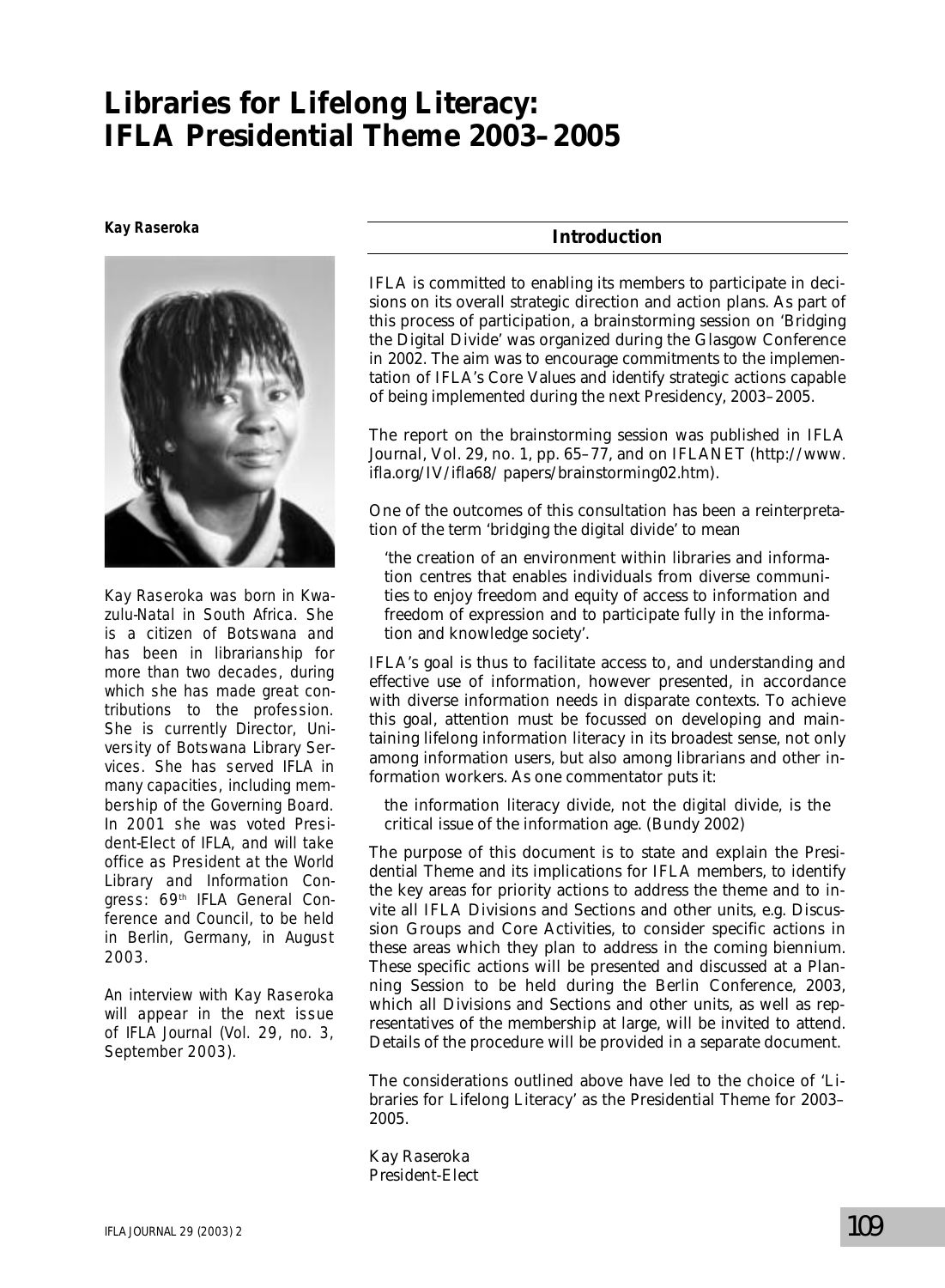# **Libraries for Lifelong Literacy**

The theme 'Libraries for Lifelong Literacy' provides a focus for activities designed to implement IFLA's Core Values on freedom and equity of access to information, ideas and works of imagination and freedom of expression. By supporting unrestricted access to information as a means of promoting literacy, reading and lifelong learning, it also embodies IFLA's Professional Priorities in these two areas.

# **Definition and Scope**

IFLA's Professional Priority on 'Providing Unrestricted Access to Information' aims to ensure that "all persons throughout the world have the same opportunity to participate in the information society without regard to physical, regional, social, or cultural barriers". The Professional Priority on 'Promoting Literacy, Reading, and Lifelong Learning' promotes "increased literacy for all people", including:

- basic literacy (the ability to use, understand and apply print, writing, speech and visual information in order to communicate and interact effectively)
- reading (the ability to decipher print and other forms of notation, to understand written language and its construction, and to comprehend the meaning of the written word)
- information literacy (the ability to formulate and analyze an information need; to identify and appraise sources; to locate, retrieve, organize and store information; to interpret, analyze, synthesize and evaluate that information critically; and to evaluate whether the information need has been satisfied)
- lifelong learning (providing for the needs of all learners, whether formal or informal, helping to raise the aspirations and achievements of individuals of all ages and abilities).

Various terms have been assigned to different aspects of information literacy, including:

- computer literacy
- digital literacy
- hyper-literacy
- information technology literacy
- interactive literacies
- Internet literacy
- library literacy
- media literacy or mediacy
- multiple literacy
- network literacy
- oral literacy, or 'oralcy'
- visual literacy.

The term 'informacy' has sometime been used as a collective term covering all or several of these literacies.

The Presidential Theme, 'Libraries for Lifelong Literacy' embraces all these literacies and envisages that they need to be developed and maintained throughout life, not only by information users, but also by librarians and other information workers.

The concept of 'Lifelong Literacy' recognizes the impact of the speed of change and the penetration of new technologies and spheres of knowledge. It recognizes that users and librarians need to work at their ability to be information literate over a lifetime. It encompasses the sustained ability to acquire and use information as appropriate to any situation within and beyond the library, both locally and globally (Rader 1991). It involves an array of competencies appropriate for individuals and groups to survive and function successfully in an information continuum through the use of a variety of literacies, acquired as and when necessary. It covers all forms in which information is communicated and carried: visual, textual and sound and all forms by which human beings process information, including Braille, sign language and oral traditions as well as printed, electronic and other kinds of documentary records.

The mastery of literacies is the key to the application of IFLA's core values and to the contribution of librarians and information professionals to the emerging information and knowledge society.

# **The Role of Librarians**

The library is a point of convergence for many communities, systems and disciplines that influence access to information. These are, for example:

- educational systems, from basic education to the sustenance of lifelong learning
- the meeting place where those with different literacies can discuss their information needs and practise their skills
- the institution where indigenous knowledge content can be organized, preserved, safe-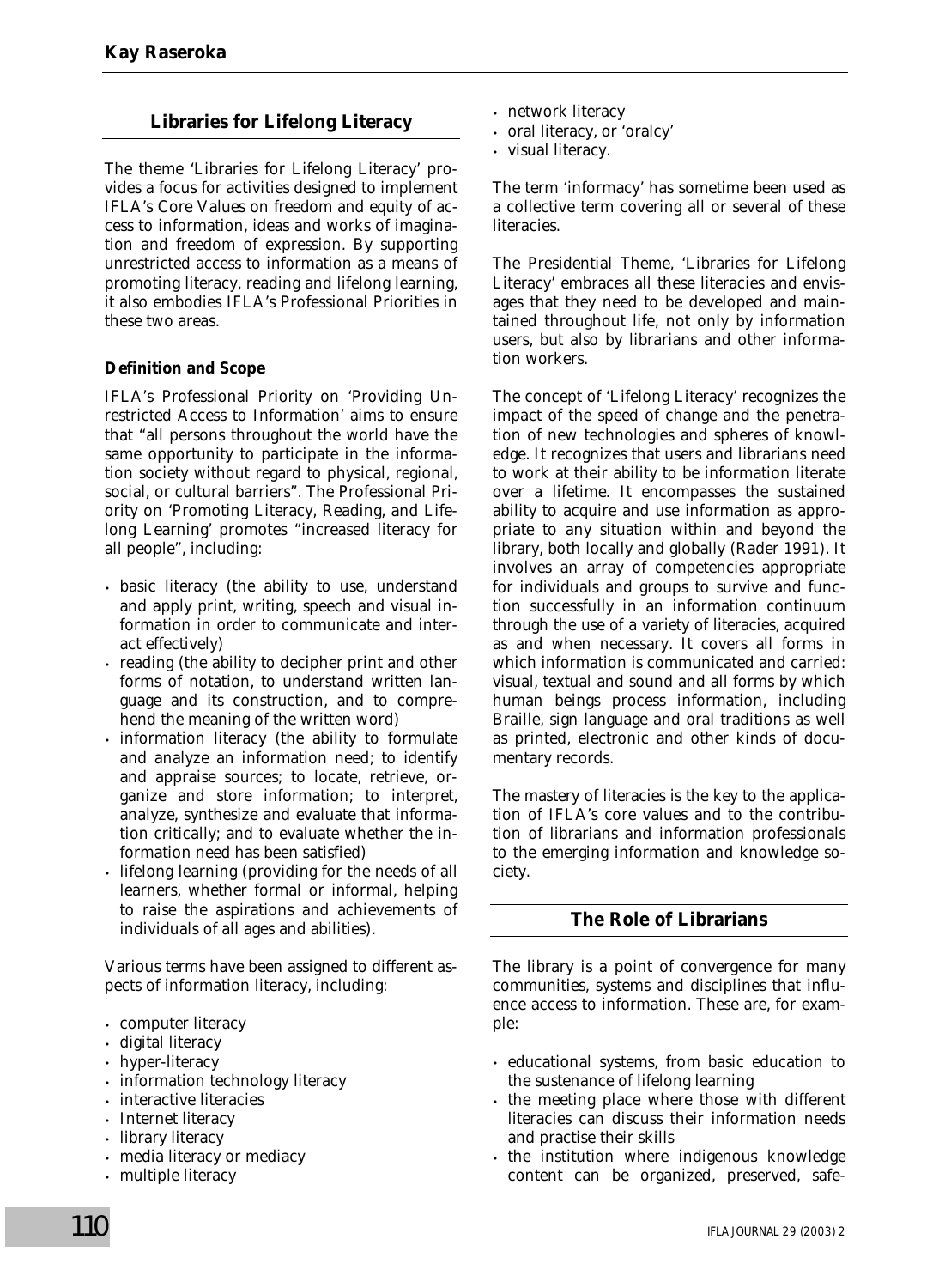guarded and made accessible, recognizing the intellectual property rights in the various regimes

- an institution respecting human rights, specifically as they relate to the right of access to information for all, especially for children and youth, who are vulnerable to information deprivation through deliberate actions by adults
- a receptive organization for the development and availability of information and communication technology (ICT) infrastructures, including print and non-print media, for public access to information.

Librarians and information professionals need to develop creative strategic actions to meet the challenges faced, in particular, by the developing world's diverse communities and by urban and isolated poor people everywhere. Applying the theme to our own continuing professional development will enhance our knowledge and our confidence to build on the different worldviews and different literacies necessary for the diverse indigenous knowledge systems and their intellectual property rights regimes. It will also help us in continuously developing professional expertise in harnessing ICTs as tools for the delivery of local content and the creation of global links.

In supporting the theme of 'Libraries for Lifelong Literacy', librarians have a unique opportunity and challenge to consolidate their role as contributors to the information and knowledge society:

Librarianship is the only profession which is really alert to an information literate citizenry as the prerequisite for personal and democratic empowerment, lifelong learning and societal and economic development. (Bundy, 2002)

Librarians must therefore enhance their information literacy teaching abilities beyond that of basic user instruction to include new kinds of outreach activities, services and approaches to meet the needs of those with different and multiples literacies.

# **Priority Areas of Action for IFLA**

A number of key strategic directions and priority actions for implementation in 2003–2005 were identified through the Glasgow brainstorming session and subsequent consultations. They are:

- Advocacy
- Partnerships and Alliances
- Continuing Professional Development.

Participants in the brainstorming session also declared that "All librarians have a responsibility to identify and recognize diversity within their communities and to deliver services that are relevant to those communities".

# **Advocacy**

Advocacy was a main cross-cutting theme of the Glasgow brainstorming session, where all the discussion groups identified actions in this field as important; numerous actions were proposed in this respect. At the IFLA level, it was felt that IFLA should be more self promoting. It should tell the world about its mission and publicize its objective and how to contribute towards it. IFLA needs to develop a better image to assure the funding that supports services. It should be a leader and initiator and create global pressure. It should put key issues on the agenda for heads of states, promote the image of the profession by introducing library and information services to different countries' governments and influence governments which create barriers to the free flow of information. IFLA needs to engage in lobbying down to staff and up to managers and government, and should market itself, particularly where there are world gatherings.

# **Partnerships and Alliances**

The creation and development of partnerships and alliances was supported by many participants in the Glasgow brainstorming session. They recommended that IFLA should define, encourage and build effective partnerships – deeper and richer – for different reasons, including sharing good practice and practical solutions. It should form alliances in support of monitoring, reporting upon, promoting, enhancing and strengthening the Core Value on freedom of access to information and freedom of expression, increase interaction with other organizations in the global arena and encourage wider participation from, and partnerships with, related professions.

# **Continuing Professional Development**

Participants in the Glasgow brainstorming session recommended that IFLA should give priority to education and training and make them a major theme of its programmes. It should take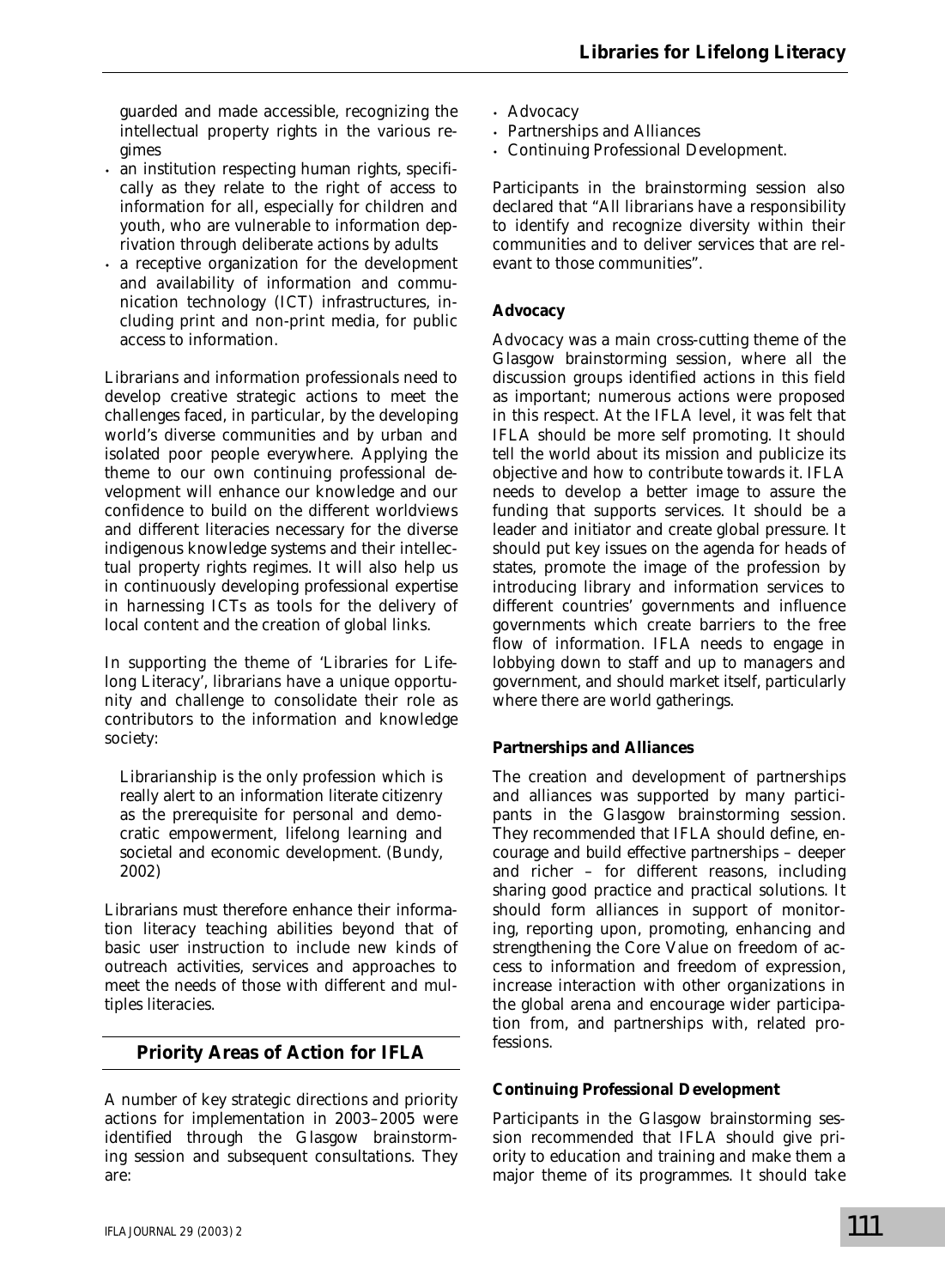steps to enhance skills and competencies in relation to professional service principles and the technical tools that support them. It should organize workshops to promote the good ideas and expertise of IFLA and undertake training more vigorously, especially using distance learning. In particular, IFLA should develop a curriculum for free access to information and organize training programmes, workshops or distance learning programmes on this subject.

# **Some Proposed Outputs**

# **Advocacy**

- policies, plans and programmes for advocacy on the theme Libraries and Lifelong Literacy in all IFLA units, member national library associations and IFLA management
- regular publicity on IFLA actions on advocacy at local and international levels through the publication of press statements and reports in newspapers and national association journals in IFLA member countries.

#### **Partnership and Alliances**

• policies and guidelines on alliances by IFLA units with other organizations in related professions in support of IFLA core values and/or the theme Libraries for Lifelong Literacy.

# **Continuing Education and Professional Development**

- review strategic approaches to continuing education and the use of e-learning and IFLANET
- policies, guidelines for the IFLA information literacy certificate

• plans for adoption and application of the information literacy certificate by IFLA Divisions.

# **Monitoring and Evaluation**

Annual progress reports and presentation of sessions on:

- advocacy actions at the global level
- joint strategic actions and partnerships within IFLA units on the application of the theme in their programmes
- alliances with other organizations in support of the IFLA Core Values and the theme
- strategic use of IFLANET for continuing education projects.

#### **References**

- Bundy, A. (2002) Growing the community of the informed: information literacy: a global issue. *Australian Academic and Research Libraries,* 33 (3) Sep 2002, 125–34.
- Rader, H. B (1991) Information literacy: A revolution in the library. *RQ,* 31 (1) Fall 1991, 25 29.

# **Acknowledgments**

The preparation of this document would not have been possible without the valuable inputs from the participants in the Glasgow Brainstorming Session and subsequent commentators on the Brainstorming Report. Particular thanks are due to the members of the President-Elect's Planning Group, chaired by Winston Tabb, for their many valuable suggestions and advice, and to Stephen Parker, Editor of the *IFLA Journal*, for his help in editing this document.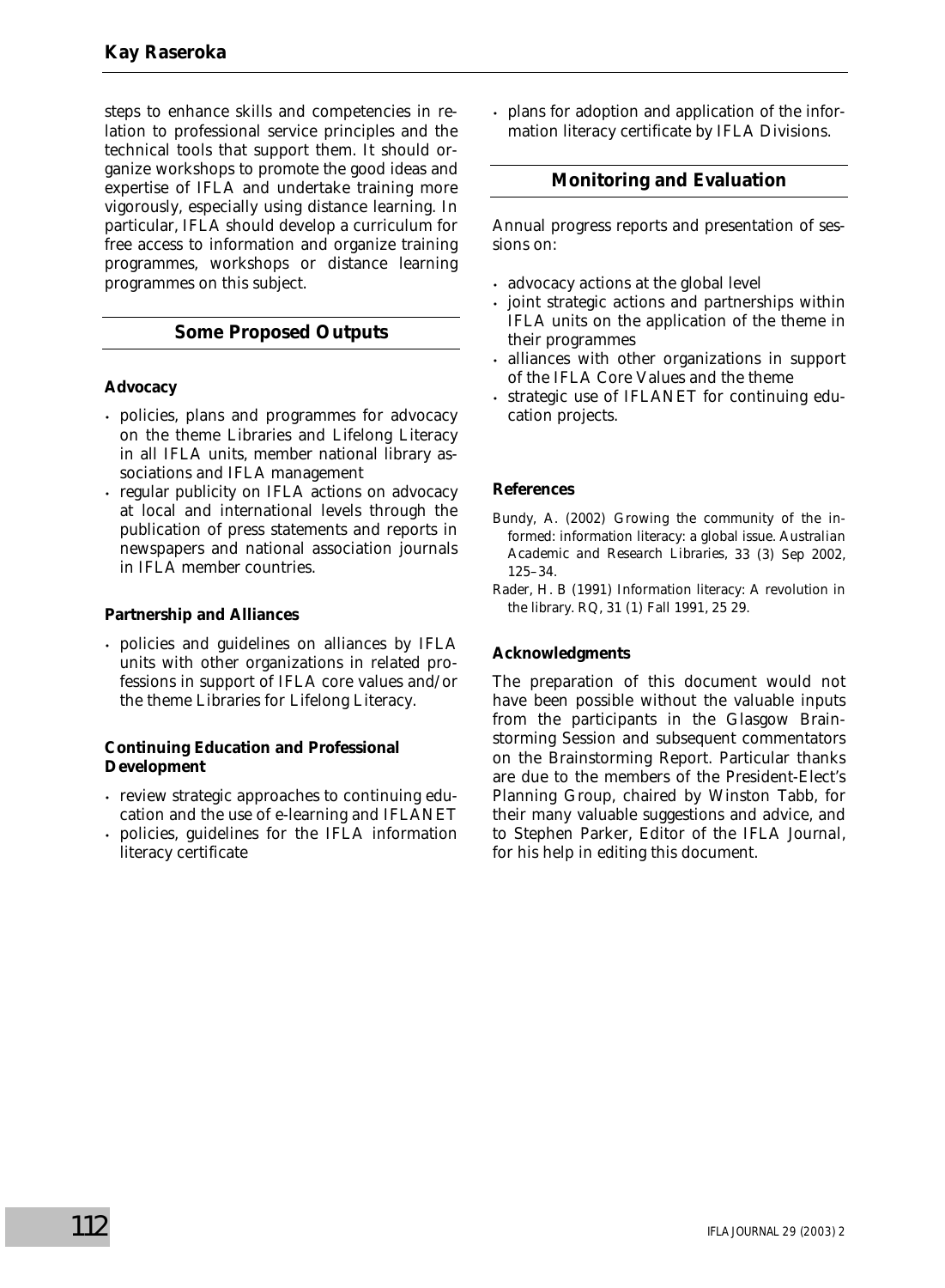# **The German Library System: structure and new developments**

*Claudia Lux* 



Claudia Lux obtained a PhD in Sinology from the University of Bochum in 1986. She is Director General of the Zentral- und Landesbibliothek Berlin. She has been Editor of *Bibliotheksdienst*  since 2001 and a member of the Editorial Board of *Bibliothek, Forschung und Praxis* since 1998. Dr Lux was a member of the Standing Committee of the IFLA Section on Management and Marketing from 1997–2002 and of the Executive Board from 1999–2000. She is a member of the IFLA Governing Board, Chair of the Publications Committee and a member of the IFLA/IPA Steering Group. She is also Chair of the IFLA National Committee for Germany. Claudia Lux may be contacted at: Zentral- und Landesbibliothek Berlin, Breite Str. 36, D-10178 Berlin, Germany. Tel. +49-30- 90226-450. Fax: +49-30-90226- 494. E-mail: lux@zlb.de.

#### **Introduction**

The Federal Republic of Germany is situated in the centre of Europe. The Republic has sixteen Federal States. Germany's capital is Berlin. Altogether, there are more than 16,200 communities, including villages, counties, towns and cities, with more than 12,000 public libraries and about 2,000 general research and special libraries.

Germany has existed in its present form only since the unification of West Germany and East Germany in 1990. The two very different states had two very different political systems, one being embedded in the Western bloc with the United States and the other within the Eastern bloc with the Soviet Union. This had a great impact on the library system in each part of the country, evident in different classification systems, different types of libraries and library methods. During the last 12 years this has changed significantly, and the differences between East and West have been diminishing, even though they may not yet have disappeared altogether.

# **Basic Principles**

Only three years after the reunification the publication *Bibliotheken '93* was edited by a group of the BDB (Bundesvereinigung Deutscher Bibliotheksverbände, the National Federation of Library and Librarians' Associations), founded in West Germany in 1989 by four different associations as their head-association.

In this document, the BDB acknowledges the ten major principles of library politics:

- 1. a library must be run in a professional manner by professional staff
- 2. financing and staffing should correspond to the library's responsibilities
- 3. the library's financing should be based on long-term planning
- 4. it should be possible to collect fees, especially overdue-fees
- 5. the building and any allocation of space should correspond to the library's tasks, some libraries have very special needs
- 6. cooperation amongst different libraries and with other institutions of culture and education should be possible
- 7. good organization and management is an important part of library planning
- 8. libraries should be able to work and decide professionally and independently, without being subject to political or cultural influence
- 9. a library should have a public relations department to provide information about the library as such, its cultural activities and exhibitions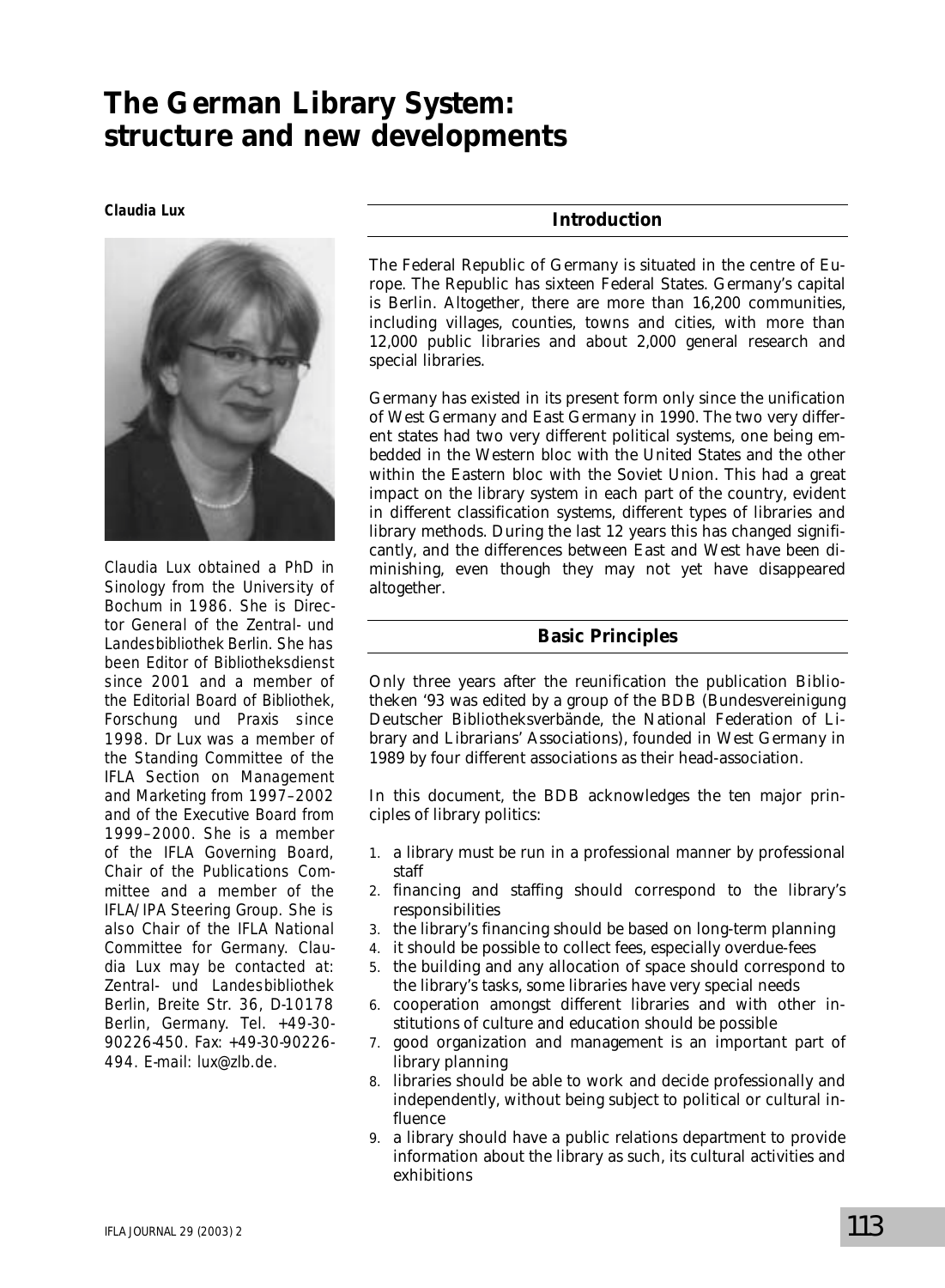

*Figure 1. Germany's sixteen Federal States are responsible for culture and education.* 

10. the library must be able to offer education to its readers, explaining the use of library services, catalogue and technical equipment.

In German libraries, these principles are not yet realized in full, but it is important to bear these standards in mind when discussing library developments with political and administrative bodies.

# **Levels of Service Provision**

German libraries are working on four different levels to meet the public's information and literature needs:

- *Level 1:* the basic need should be met by small and middle-sized public libraries, i.e. by public libraries in villages or small towns, branch-libraries or mobile libraries.
- *Level 2:* represents a greater need for literature, to be met by city libraries, especially by their central library.
- *Level 3:* the need for specialized information and literature will be met cooperatively by some metropolitan libraries, special libraries, regional and university libraries.

*Level 4:* refers to highly specialized needs, that can only be met in cooperation on the part of some special libraries, university libraries with their special collections, the three central specialized libraries, and, last but not least, the national libraries.

At the basic level, small and medium-sized libraries have a good mixture of different books and media on offer. In serving people on the basic level, the library is a turning point of information and a market for everybody. Libraries at this level are financed by local communities on various levels. Quite a number of them are financed by the Christian churches, which share a concept of public library services based on their own cultural traditions, often with a special focus on children.

The library's tasks at levels 1 and 2 include meeting the citizens' information needs, facilitating orientation in the multifarious world of books and non-books, including the Internet, supporting the use of new technologies, reading, and cultural work within their community, inspiring people to spend their leisure time creatively, motivating learning, helping to integrate different user groups such as people from different cultural and linguistic backgrounds.

According to *Bibliotheken '93*, libraries at level 2 have to meet the following standards:

- two books or non-books per resident
- a stock of current periodicals
- 20 percent of the collection should be nonbooks (CD, video, DVD etc.)
- minimum opening hours of at least 35 hours a week
- participation in union cataloguing and interlibrary lending systems
- 5 percent of the collection should be current reference books to provide extensive information
- should present consumer information information about products and prices, and about tested technical products
- libraries at levels 1 and 2 should offer access to some databases.

The traditional organizational system of a public library is still in existence: there is a central library either with district and branch libraries, or just some branch libraries. Some public libraries have special music libraries providing music scores, books on music and Compact Discs (CD).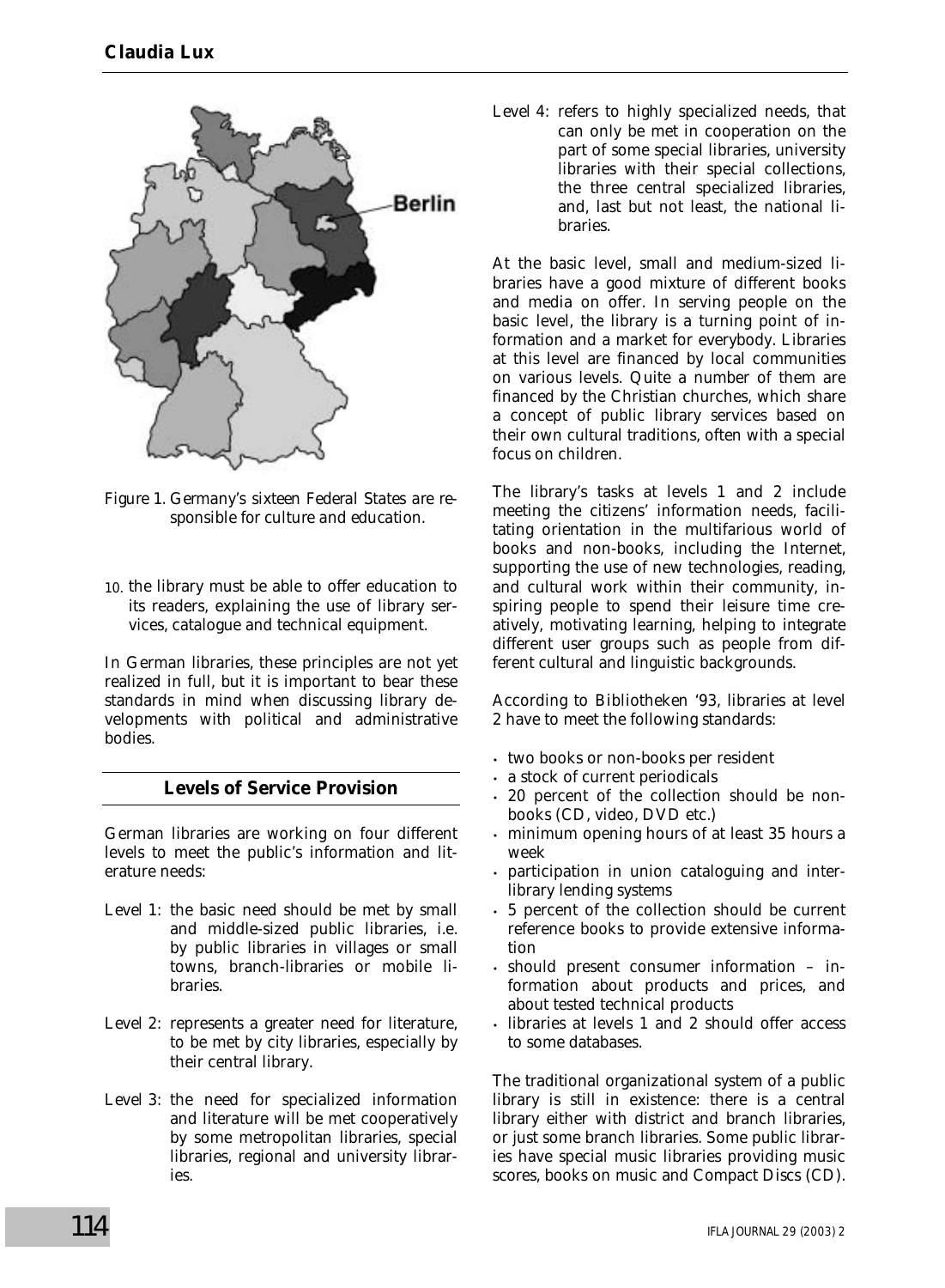

A special home delivery service for handicapped people delivers books and non-books. The mobile library stops at schools and at places outside the city centre where there are no branch libraries. One mobile library can serve approximately 25,000 inhabitants. During the last years, many public libraries have played an important role in reforming the administration at community level. Due to their clear statistical basis they have been participating in new forms of budgeting and accounting.

Libraries at level 3 serve people with special interests with all kinds of literature. Most of the libraries at level 3 are financed by one of the sixteen German federal states (like provinces). These libraries are university libraries, regional or state libraries (federal state), special libraries, and, at times, metropolitan libraries. At level 3, specialized literature and information requirements are being met, covering the following areas:

- scientific research and teaching
- professional education
- lifelong learning
- recreation.

# **Regional Libraries**

Each of the sixteen federal states has at least one regional library. Some may have more due to historical reasons, as is the case with former independent regions or small kingdoms. Some regional libraries are combined with city libraries, many of them with university libraries. Regional Libraries or State Libraries (called 'Landesbibliotheken') provide literature and media for loan as research libraries, preserve traditional collections of the region, have the right of a regional legal deposit, and compile a regional bib-



*Figure 2. A girl happy to borrow talking books. Figure 3. The Public Library of Gladbeck, a city of 78,000 inhabitants in the former mining industry district with a high rate of unemployment.* 

liography. Over the last years, many regional bibliographies have not only been structured according to a similar classification system, but have also been published on the web as a combined regional bibliography of most of the sixteen federal states.

# **Special Libraries**

Usually, special libraries have library functions associated with level 3. They are often part of an institution such as a research institute or an administrative body. Their field of acquisition is fairly restricted; they specialize in tasks relevant to their institution, and collect specialized material related to their special interest. This includes technical instructions and other grey literature, literature from other institutions, some scripts not yet published, and, increasingly, digital material. Special libraries often engage in more intensive classification work than other libraries, creating content information, if applicable, and providing special services to the staff of the institution. Special libraries serve their institutions first, which, at times, implies restrictions for the public, who, for example, may not be able to check out any media items.

Nevertheless, special libraries play an important role in the library system of the Federal Republic of Germany. There are special libraries at research institutes, such as the Max-Planck-Institutes or Fraunhofer Institutes, serving basic research programmes; and special libraries connected to museums and archives, government administrations and parliaments, associations and political parties, research institutes and business companies. Besides the Association of Special Libraries, which is a section of the Ger-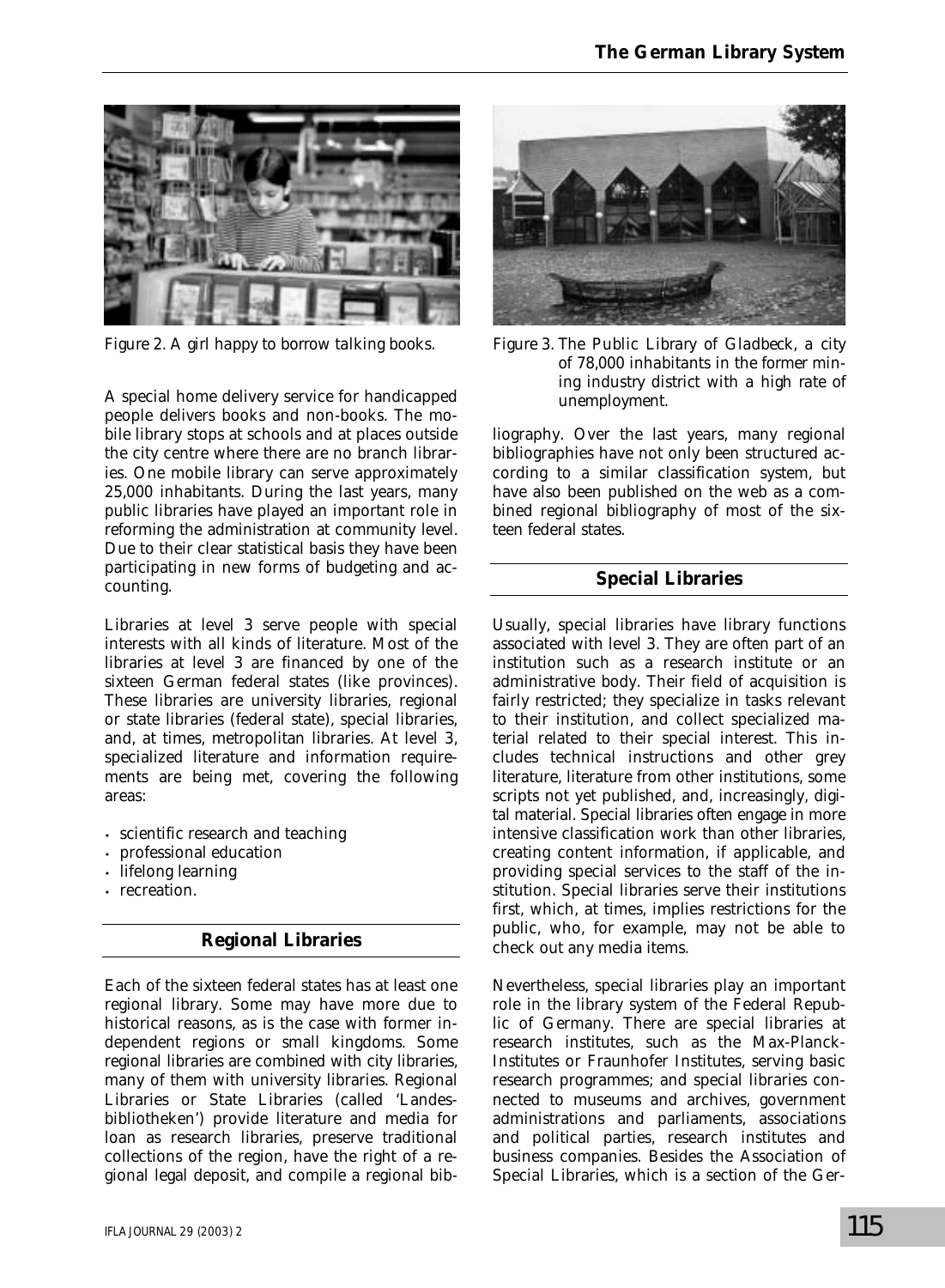

*Figure 4. A library for young adults with a special social programme in the branch Rostock-Dierkow.* 

man Library Association, medical and law libraries, parliamentary libraries and museum libraries are associated in terms of discussion and cooperation. During the last five years, a reduction of staff changed the role of many special libraries, and one-person-libraries became a new topic in Germany. The Central Subject Libraries such as the National Library of Medicine, are an important category of special library in Germany, operating at level 4.

# **University Libraries**

In German universities there are different tasks for the central university library and the departmental libraries or branches. The central university library – which is open to everybody – is the main lending library with a large open access area and centrally located stacks. It is usually involved in building up a digital library with a professional information centre drawing upon national and international databases and reference books. As the centre of acquisition and cataloguing, it supplies bibliographic data related to its holdings to the regional union catalogue database. The central library usually has a textbook collection with multiple copies for students. In some cases, the library is part of a system of special collections, which provides services at level 4.

According to ideas dating back to 1993, the departmental or branch libraries should only collect material relevant to the faculty's actual needs; the branch should not hold more than 10,000 volumes and have no stacks. Older material should be sent to the central university library. Instructors compile class reading lists based on material in the departmental library. This, however, is not the case in many universities where faculty libraries are much bigger, and there is currently a discussion about the independence of departmental libraries as to their staff and acquisition funding. This independence partly contradicts their status as part of a central university library. The discussion revolves around the question of whether a university should form a one-level system (i.e. departmental libraries are fully managed by the central library) or a twolevel system (i.e. the central library and the departmental library are both fully independent). For over 100 years, this has been an ongoing discussion rooted in a tradition of German universities which placed subject faculties and departments on various different sites. Many old university institutes are scattered in and around the city. Sometimes the university library is in one place but many of the institutes are not close to it. This gives arguments to those who want to have their own departmental library near their institute. This is why, in old universities, many institute libraries exist which are sometimes not directly connected to the university library but are under the management of the professor of the university institute. In addition, some faculty members like to spend departmental library funds at their own discretion.

Libraries of polytechnic universities are far more oriented towards providing study-material and practical material for different studies and professions. They are not very big and have a high rate of duplication in the collection to serve the need of their students.

# **Level 4 Libraries**

Libraries at level 4 provide the customer with highly specialized literature. This service can be provided thanks to the special subject collections system of the German Research Society (DFG), whereby the DFG takes over about 50 percent of the cost of foreign literature. Good examples of this system are the psychology collection at Trier University Library, the East-Asian literature collection at Berlin's State Library, and the collection of English literature at the University Library of Göttingen. The libraries participating in this system have to commit themselves to send this material to every other library via the interlending library system, as and when required. The special material may be searched by subject or region using the website WEBIS.

Even more important to the provision of highly specialized literature are Germany's three large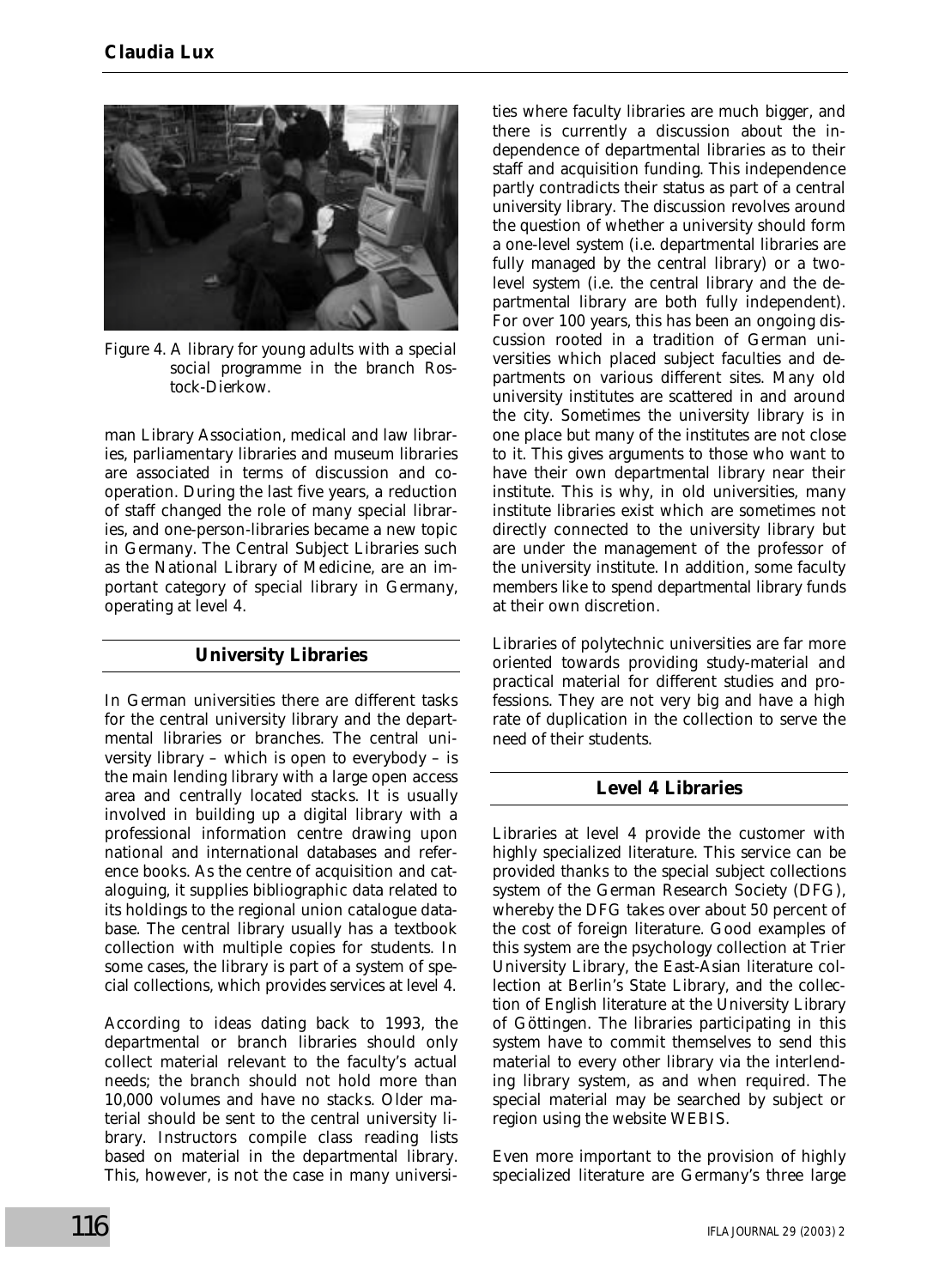

*Figure 5. Listening to music in the music library of the Central and Regional Library of Berlin.* 

central special libraries. They function as national libraries for

- science and technology at the Technical Information Library in Hanover
- medicine and biology at the German National Library of Medicine in Cologne
- economy at the German National Library of Economics in Kiel.

These three libraries cover the provision of highly specialized literature in their respective fields. They collect preprints, reports, and other grey literature, endeavour to buy everything asked for within their special discipline, and serve customers directly. These Central Special Libraries, especially the one in Hanover, offer a well-known and fast service of sending copies of journal articles by fax or by e-mail. They also provide translations, for example, of a Japanese technological invention.

# **The National Libraries**

For historical reasons, there are three libraries in Germany functioning as National Libraries at level 4:

- the German Library in Frankfurt and Leipzig
- the Berlin State Library Prussian Cultural Heritage
- the Bavarian State Library in Munich.

The German Library, founded as Deutsche Bücherei in 1912 by publishers in Leipzig, and, again, as Deutsche Bibliothek after the Second World War, in 1945, in Frankfurt (West-Germany), later creating a music archive in West-Berlin, stands for the national legal deposit,

collecting two copies of each of the 90,000 items published in Germany every year. According to the collection policy of German language literature the library also receives materials from Austria and the German-speaking part of Switzerland. The DDB (Die Deutsche Bibliothek), as it has been called since the unification of East and West, also collects all German language publications worldwide. For several years and in cooperation with some publishers, the DDB has been collecting electronic publications from the Internet. The German Library compiles various national bibliographic products, such as the *German National Bibliography*, both electronic and still in print, and sells them to other libraries. These services may be ordered via the homepage of the German Library.

The Berlin State Library of Prussian Cultural Heritage and the Bavarian State Library were originally royal libraries and developed their collections on the legal deposits of that era. Over the centuries, they have built up a very rich collection of important literature from European countries and from outside Europe. Within the German library system, these libraries have the task of collecting high-level national and international research literature. Maintaining their high standard of collection, Munich focuses on historical subjects and Berlin, among others, on special collections on East Asia, Eastern Europe and foreign law. These priorities are supported by the system of special collections of the Ger-



*Figure 6. Special regional collections of precious books in the library of the Cistercian convent Waldsassen, Bavaria.*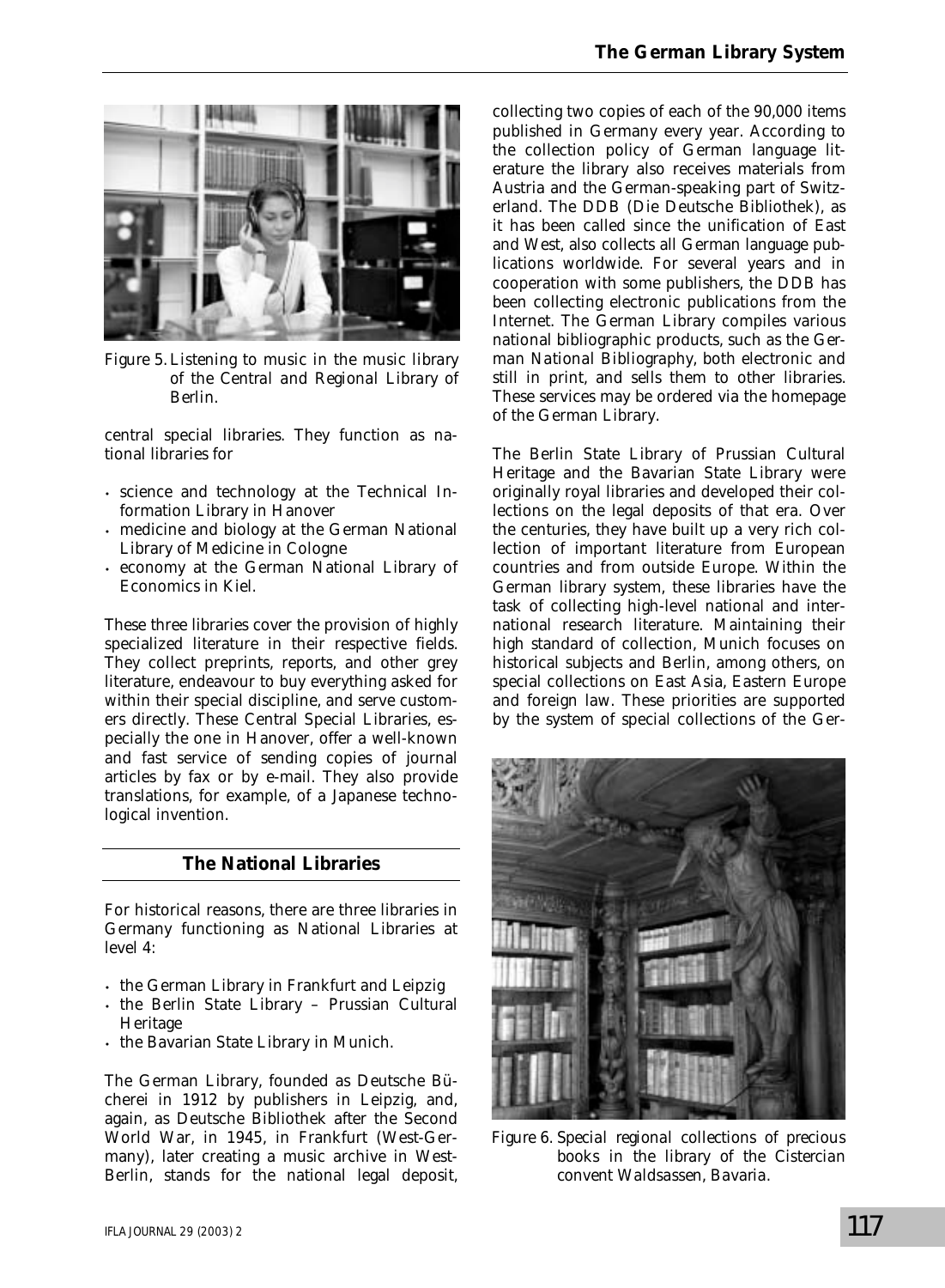

*Figure 7. A library in a church – the economic departmental library of the Catholic University of Eichstätt in Ingolstadt.* 

man Research Society. Both libraries owe their reputation to their precious manuscripts, early imprints and incunables like the Gutenberg Bible or original, hand-written musical scores by Bach, Beethoven and Mozart. The Bavarian State Library, with its digital library, shows wonderful paintings from old manuscripts and incunables in digital format on the Internet. The agency of the International Standard Book Number (ISBN) is located at the Berlin State Library. The three biggest libraries of Germany, as mentioned above, are taking part in numerous important projects.

# **German Librarians – Associations and Education**

Cooperation is at the heart of the National Federation of Library and Librarians' Association (BDB). This association unites the German Library Association (Deutscher Bibliotheksverband, DBV), representative of 1,700 libraries and library institutions, with two librarians' associations; the BIB (Berufsverband Information und Bibliothek) and the VDB (Verein Deutscher Bibliothekare), representatives of library staff, together representing about 9,000 members. Other members of the BDB are the EKZ bibliotheksservice (a library supplier), the Goethe Institute, which has more than 70 libraries and information centres worldwide, and the Bertelsmann Foundation, which carries out library projects.

The German Library Association, as an association of institutions, has eight sections; section 1, for example, links big city libraries, section 7, librarian training institutes. In one of the two librarians' associations, library staff or students may join on a voluntary basis, in the other, only academic librarians can become members. Members pay less for their training and obtain professional journals at reduced prices. Once a year, the librarians' convention – a one-week conference – is organized by the two associations BIB and VDB; every three years this is combined with the annual business meeting of the German Library Association DBV under the name of the BDB. In August 2003, the BDB will organize the 69<sup>th</sup> IFLA General Conference and Council in Berlin – for the first time called 'World Library and Information Congress'.

Training and professional education of library staff in Germany takes place on three different levels, based on the German dual system of professional training, with a combination of practical training and theoretical learning.

Grade 1 is a three-year-training to become a specialized employee for media and information services. You must have finished grade 10 at middle school level to be eligible for this training. According to the dual system the training takes place for, say 10 weeks at school followed by 10 weeks at a library and so on for a period of three years. A very modern training course focusing on databases and new media, it will provide the libraries with well-qualified young staff able to carry out various tasks like simple cataloguing using the union catalogue, the lending desk, or the periodicals centre, managing the stacks, working at the reference desk – quite often they do a combination of these jobs.

Grade 2, a librarian certification or library diploma, requires a secondary school diploma achieved at completion of the  $12<sup>th</sup>$  or  $13<sup>th</sup>$  grade. The training programme takes four years and is offered at a polytechnic university. An extensive period of practical training including a special programme in a library is compulsory. To pass the certification examination, the candidates are asked to write a small thesis on a library-relevant topic. Staff completing this degree are involved in high level cataloguing, deal with difficult acquisitions, work as reference librarians, select the literature to be bought – this applies at least to staff in public libraries and special libraries, where they will frequently gain management positions. Over the last years, this training pro-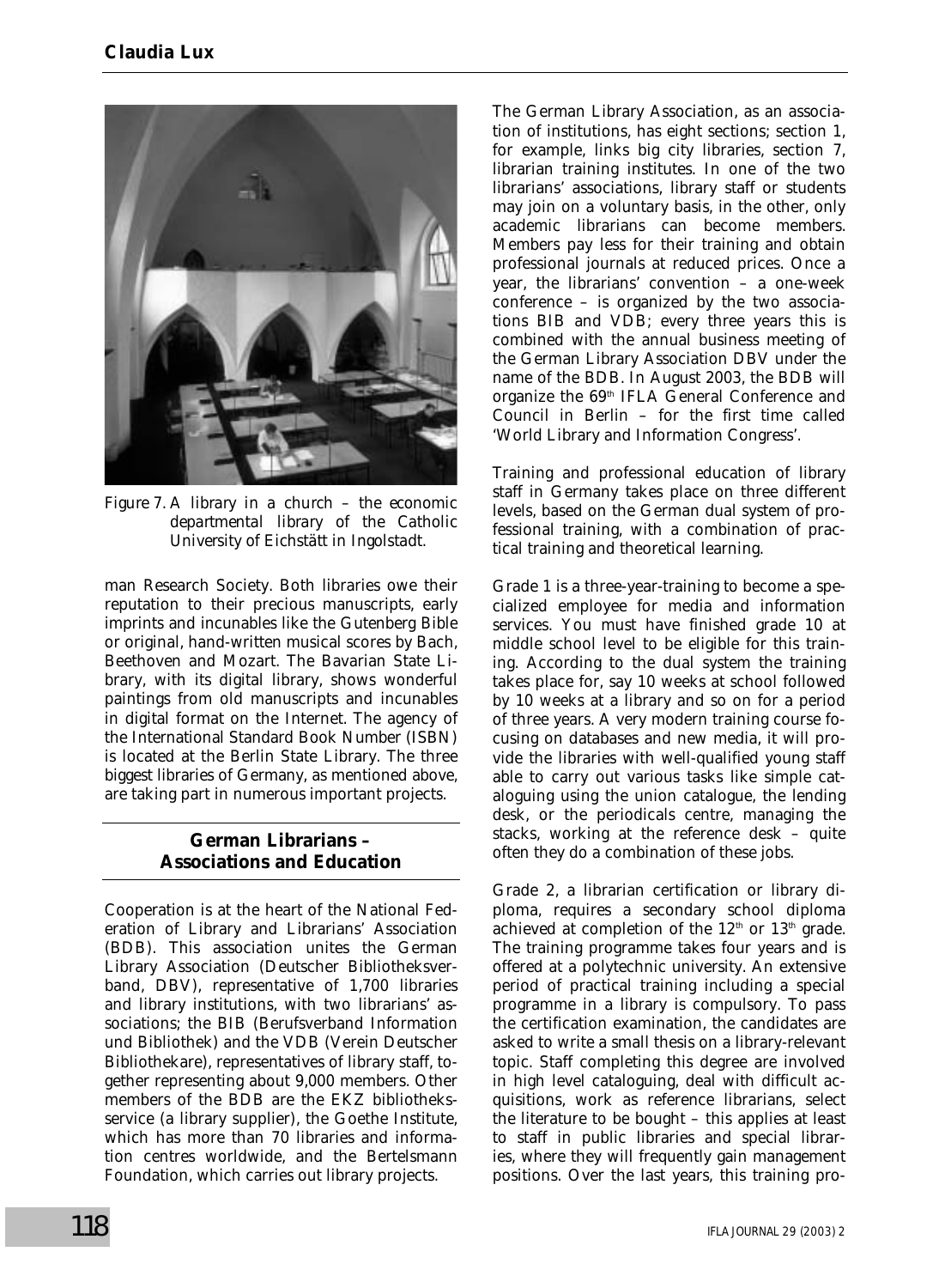

*Figure 8. Searching databases at the University Library of Frankfurt/Oder.* 

gramme has undergone major changes and closely resembles information management courses.

Grade 3 is the scientific or academic librarian with a two-year course of training, the prerequisite for which is a university diploma. Many applicants have studied German language and literature or German history, but there is still a lack of candidates holding masters' degrees in science and computer studies, mainly because students in these fields will earn more money outside the library. Academic librarians are responsible for collection development and active in management positions like directors of university libraries and big public libraries. Each year, about 40 scientific or academic librarians are being trained in Germany. This training course is currently undergoing major changes: Up to this year, it included a one-year internship in a library, followed by a one-year instruction period at a special library school. These days, new concepts for alternating between practical training at a library and theoretical training at school during the two year period are being implemented and courses in information science are being added.

In addition to the three levels of professional training mentioned, a university degree in library science is offered at the Humboldt University in Berlin (master's and doctoral degrees) as well as a distance learning course to qualify as an academic librarian. The latter corresponds in principle to a level 3 training.

# **New Developments**

New developments within the German library system are based largely on cooperation among all library sectors, especially in the following areas:

- acquisition
- union catalogues
- interlibrary loan
- reading and media competence
- digitalization and digital publishing
- virtual libraries.

# **Cooperation in Acquisition**

# *The Collection of German Imprints*

The German cultural heritage in print has been collected in the German Library in Leipzig only since 1913. The German history of multiple small kingdoms was never able to create a unified collection of all printed materials produced during the last 500 years in Germany that could compare to other large national libraries in Europe. Therefore, some libraries are working together in the project of collecting German prints. Each of them is responsible for collecting all the material printed in Germany during a certain period of time, a period which is already well represented within the respective library. These prints may be in various languages such as Latin, French, or Italian. The Bavarian State Library, for instance, houses a multitude of first prints (incunables), given that collections from Bavarian monasteries were shipped to the library during the  $19<sup>th</sup>$  century. The following libraries participate in this project of collecting German imprints:



*Figure 9. Die Deutsche Bücherei Leipzig, the first national biographical centre of Germany founded in 1912.*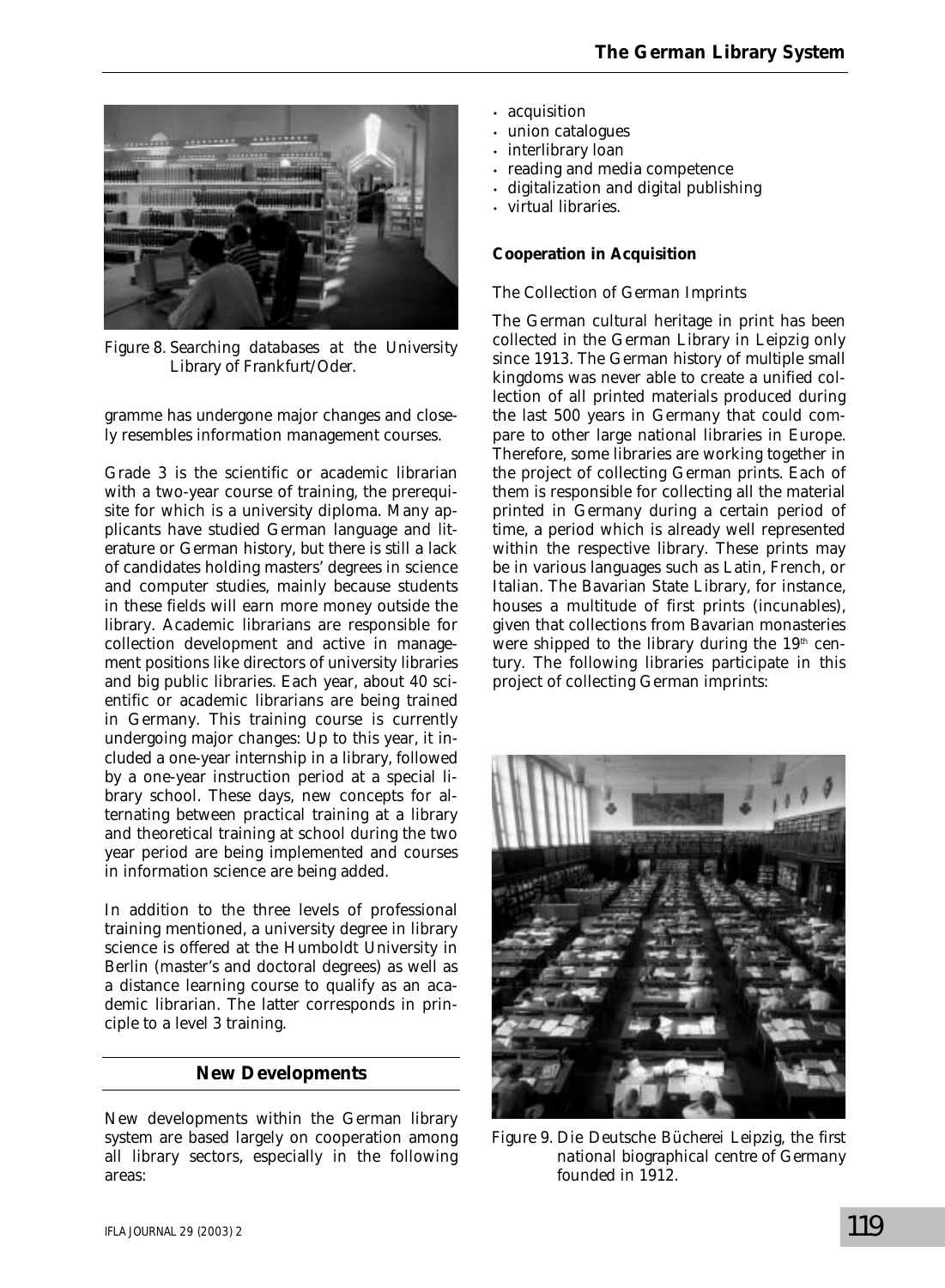

*Figure 10. A digitized manuscript of Beethoven's ninth symphony at the Berlin State Library – Prussian Cultural Heritage.* 

- 1450–1600 Bavarian State Library, Munich
- 1601–1700 Herzog-August Library Wolfenbüttel
- 1701–1800 State- and University Library Göttingen
- 1801–1870 City and University Library of Frankfurt
- 1871–1912 State Library of Berlin
- 1913– German Library, Frankfurt, Leipzig, Berlin.

The libraries collecting German imprints are buying all the early printed works they can get from antiquarian booksellers or as copies from libraries. Step by step, and relying on this collaboration, a new cooperative National Library will be created collecting all German imprints since the early days of Gutenberg's printing press. In 1999, the year of the project's  $10<sup>th</sup>$  anniversary, 53,000 titles had been acquired from antiquarian booksellers, and more than 35,000 items in microform from other libraries.

# *Supra-Regional Literature Supply*

This is a joint project of numerous scientific libraries throughout Germany, and the acquisition of foreign scientific and research literature is the main goal of this cooperation. Due to the lack of a big national library after the Second World War, libraries in West Germany built up this cooperative acquisition system with the help of the German Research Society. In East Germany, there was a comparable system, based on grants of foreign currency offered to some libraries. After the reunification of East and West, some libraries in East Germany were assigned to special subjects and integrated in the system of the German Research Society. The website WEBIS provides information concerning the German system of supra-regional literature supply. In combination with the German Library and the Collection of German Imprints, this system of supra-regional literature supply can be seen as a complement to a national library, from the perspective of an overall literature supply also in the area of international research literature. All in all, there are 121 special subject collections found in more than 40 libraries of all kinds throughout Germany. The websites of these special subject collections, and those of the libraries in charge offer information about the services available, including addresses, contacts, links to catalogues, document delivery services, and related Internet sources.

# *The Lektoratskooperation*

In cooperation with the German Library Association (DBV), the BIB and the EKZ, more than 300 persons are taking part in the Lektoratskooperation, a cooperation to select the most important publications recently published in Germany, write an abstract about them, and make suggestions regarding the respective target groups of readers in public libraries. Public libraries throughout Germany request this service in print or online, making use of it for their own selections. Alternatively, they may place a standing order for these customized services with the EKZ. Every year, this service covers a total of about 13,000 titles with their abstracts, including non-fiction and fiction, books and non-books.

# *Licensing Consortia*

Over the last years, the creation of consortia is a new kind of cooperation in the field of licensing. The lack of funding available to university libraries to buy high-priced international scientific journals has added a lot of pressure to their situation. For some university libraries, this has lead to the decision to cancel subscriptions of highly priced journals; others are working together as a consortium, to get licence agreements from international publishers of scientific online journals, who are often insisting on print forms to be on offer in at least one of the consortium libraries. These consortia exist in various federal states. From time to time new discussions about the pros and cons of national licences for some online material emerge. Some research projects about the usage of these scientific journals in German universities and research organizations are also under way.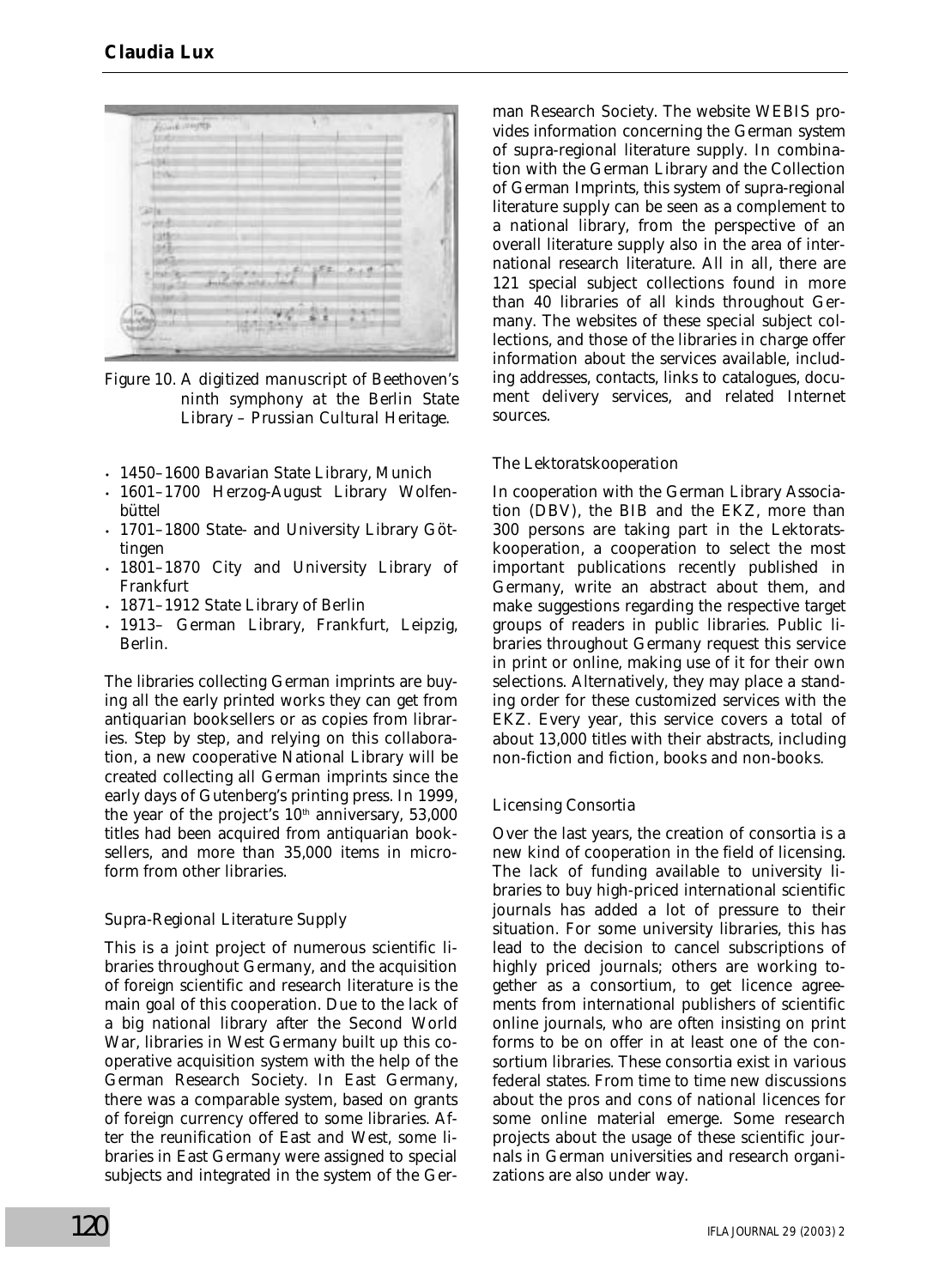

*Figure 11. The professional training of librarians is based on the dual system and focuses on long internships.* 

#### **Cataloguing**

Cooperative cataloguing has a longstanding tradition in Germany. There is one cooperative cataloguing project in Germany that has existed for nearly 100 years and is still going on: the project of cataloguing the incunables of the world, i.e. all books printed since the times of Johannes Gutenberg from Mainz between 1450 and 1501; it has been located at the Berlin State Library since 1904. In the same library the department of manuscripts is responsible for compiling a union information system of manuscripts and letters in German libraries, called Kalliope, which has made good progress. More than 470,000 online data on letters, which are in the collections of 150 institutions in Germany, and biographical information about 200,000 European personalities, are supplied by this database. One of the most successful union catalogues based on cooperative work in Germany is the database of serial titles (journals and newspapers), the Zeitschriftendatenbank (ZDB) with more than one million titles of all kinds of journals, in all languages, with holdings in more than 6,000 libraries and in more than 5.7 million locations. More than 4,300 institutions take part in this project, jointly organized by the Berlin State Library, which started the project based on old union card catalogues for serials, and the German Library in Frankfurt.

In Germany, the existence of the old union catalogues in the federal states of the West and of the East has always been a basis for interlibrary loans across the country. The old regional union catalogues hardly exist any more in their old form. Not every card catalogue in German libraries has been typed into the new library systems



*Figure 12. 'Wings of Desire' – the reading room of the Berlin State Library – Prussian Cultural Heritage; well known from the film of Billy Wilder.* 

or can be searched as an image catalogue on the Internet. But the focus has already changed to cooperative electronic union catalogues. Nearly all university libraries, many special and public libraries in the sixteen federal states take part in one of the six regional electronic union catalogues; most of them have integrated systems with libraries of other federal states combining data from research libraries and public libraries. The six regional union catalogues are:

- Bibliotheksverbund Bayern
- Gemeinsamer Bibliotheksverbund
- Hessisches Bibliotheks-Informationssystem
- Kooperativer Bibliotheksverbund Berlin-Brandenburg
- Nordrhein-westfälischer Bibliotheksverbund
- Südwestdeutscher Bibliotheksverbund.

All these catalogues, together with databases at national level, are integrated in one virtual catalogue, the Karlsruher Virtueller Katalog (KVK), and can be accessed with one request only. This catalogue is a wonderful invention. The inclusion of nearly all online catalogues from Germany, Switzerland and Austria makes it the best German language online catalogue resource. Now expanded to include online catalogues from France, Britain, Italy, Spain, Norway, etc., one can search over 75 million books and serials from catalogues of libraries and even booksellers in Europe.

For many years, cataloguing has no longer been a hot topic in Germany. This has changed completely since last year, when a discussion was started about a possible change from the German Cataloguing Format MAB (Maschinenlesbares Austauschformat für Bibliotheken) to MARC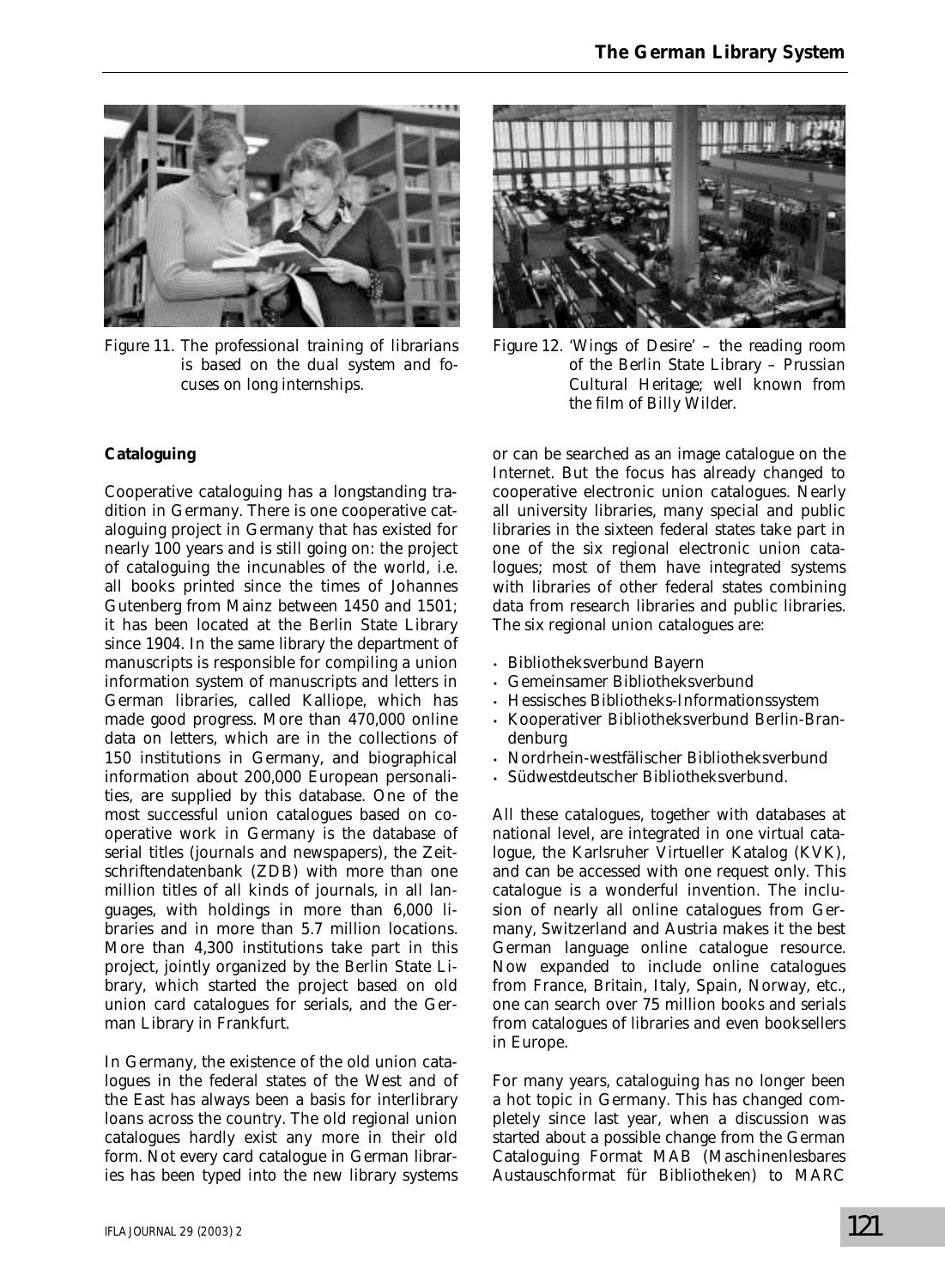

*Figure 13. Searching electronic journals at the university library Würzburg.* 

Format (MAchine Readable Cataloguing), and from the cataloguing rules RAK (*Regeln für die Alpabetische Katalogisierung*) to AACR2 (*Anglo-American-Cataloguing Rules*). Discussions at conferences and in discussion lists are ongoing, presenting arguments for each side supported by both facts and emotions. Topics like the quality of cataloguing – for example, concerning whether or not there is a hierarchical structure with counted volumes; the International Standard Bibliographic Description (ISBD) – where MABlovers prefer to be more close to it than AACR2; the exchange of data and the costs of change affecting all libraries and library systems in Germany are at the centre of this debate. First results of a project about this subject will be presented in summer 2003.

# **Interlibrary Loan**

The direct interlibrary loan or direct loan now replaces the old German interlibrary loan system which was built upon cooperation between all libraries in West- and East-Germany during the last 50 years, and sometimes even beyond these borders. The interlibrary loan system had been established as a cooperation between the Federal States in the West and between special research levels in the East, whereby libraries sent books or articles from their region to other libraries free of charge. In West Germany, there used to be a two-level system, i.e. the regional and the national levels of interlibrary loan, each with a special hierarchy. With the existence of the electronic union catalogues in the 1980s, the integration of the big East German university libraries in the 1990s, and the development of the Internet, library holdings can now be checked more easily, and orders can be placed directly. Today, librarians and their customers carry out searches in electronic union catalogues like the virtual catalogue of Karlsruhe KVK (Karlsruher Virtueller Katalog). Titles may be ordered electronically by completing a loan request form, or in writing by using the conventional red forms.

The direct document delivery system SUBITO has been developed with the help of national funds with the aim of installing a quick document delivery system at a high standard. SUBITO is a library document delivery service for articles and books, developed for researchers and students, and can be accessed in many libraries these days. Copies of journal articles can be easily obtained from those libraries. The Internet can be used by everybody to search and order documents. Deliveries are made promptly and directly to the desired address. The fees range from about EUR 4.00 to EUR 11.00 for the electronic delivery of articles up to 20 pages; fax or printed copies are the more expensive delivery services. This service is now requested by more and more users, so that further direct document delivery systems have come into existence.

In Germany, the current discussion about document delivery systems does not concern aspects of technology, services or fees. It is first of all to do with copyright. Publishers tried to legally prevent document delivery of electronic material, and the result was an agreement between libraries and publishers about a small refund to be paid, provided document delivery is practised according to certain regulations. It is organized according to a German tradition, as a consequence of which the Federal States have to pay a fee for the right of lending books and other material in public libraries on the basis of the library lending statistics. The fees are collected by rights clearance organizations, which in turn refund publishers and authors. A further issue of discussion is the question of publishers no longer wanting the rights clearance organizations to be involved.

#### **Reading Programmes and New Media Competency**

There is an urgent need for more reading programmes and new media competency training in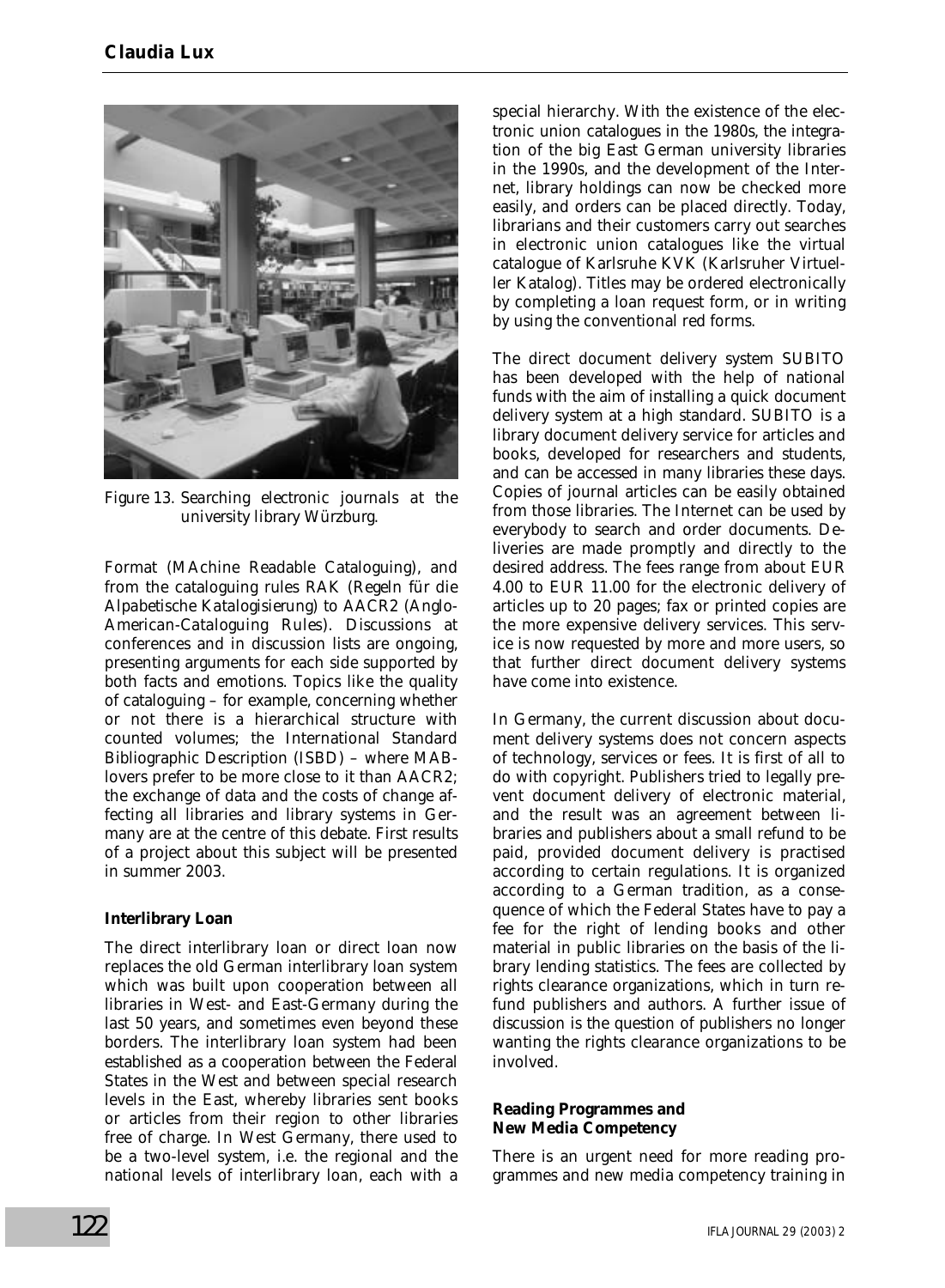

*Figure 14. 'Happy reading' at the children's library of Stuttgart Public Library.* 



*Figure 15. The Media Library – a branch of Stuttgart Public Library.* 

the poets' and philosophers' country. Germany is known as the country of poets (Dichter) and thinkers (Denker), from Goethe to Kant, to name but a few of the many outstanding cultural heroes. But over the last decade, problems in the context of reading have not only been a topic of serious discussion for teachers and pedagogues, but also for library staff.

Schools in Germany have reading competitions for students aged twelve  $(6<sup>th</sup> grade)$ . The students choose a book they like and read out a passage from it for about 5 to 10 minutes. The competition starts at their schools, and the winners from among all the schools in a city participate in another reading competition on the level of city or district, and then on the level of federal state. In 2002, 700,000 children from 8,000 schools took part in this. Sixteen winners are invited to Frankfurt in June 2003, where the final winner of the competition will be chosen. Many libraries and librarians contribute to the organization of this reading competition, which takes part in cooperation with the Foundation of Reading (Stiftung Lesen), a wonderful partner of libraries in many fields.

Starting from the weak results of German students documented in the international education study 'PISA' (Programme of International Student Assessment) in the year 2000, new activities in reading and cooperation between schools and libraries have gained more public support than in previous years. The Berlin Reading Summer (Berliner Lesesommer) for children, a project of Berlin's public libraries, sponsored by the Family Foundation (Familienstiftung), will be one of the actions taking place during this year's summer holidays. Reading in the Park, another cooperative activity among different literature organizations and libraries, will take place during the same week as the IFLA Conference 2003 in Berlin. The outcomes of the PISA study have shifted the focus in many small towns and cities increasingly towards reading activities, which had already been part of the libraries' standard programmes.

Apart from promoting reading, German libraries also strive to enhance new media competencies in the area of electronic products and computer skills. The multimedia section has become a very important part of the services in public libraries. For children, multimedia learning software plays a major role. High quality computer games from German publishers are suited to develop their feelings and emotions as well as their social and technical competencies.

As recently as five years ago, the use of the Internet in German libraries could not be taken for granted, neither by staff nor by the general public. This has changed a great deal, but has not, as yet, been fully accomplished. More and more university and public libraries offer their customers Internet access, and have started to install wireless laptop connections. A big leap forward was the project of media competency centres for public libraries, organized by the German Library Association in the year 2000 and funded by the Ministry of Education and Deutsche Telekom. This highly successful project was realized in only a few months, involving the installation of Internet connections (no less than five computers per media competency centre) in over 1,300 public libraries, and the relevant training for staff. Since then, most German libraries have been connected to the Internet, even though, at times, some obstacles to free and easy use do emerge.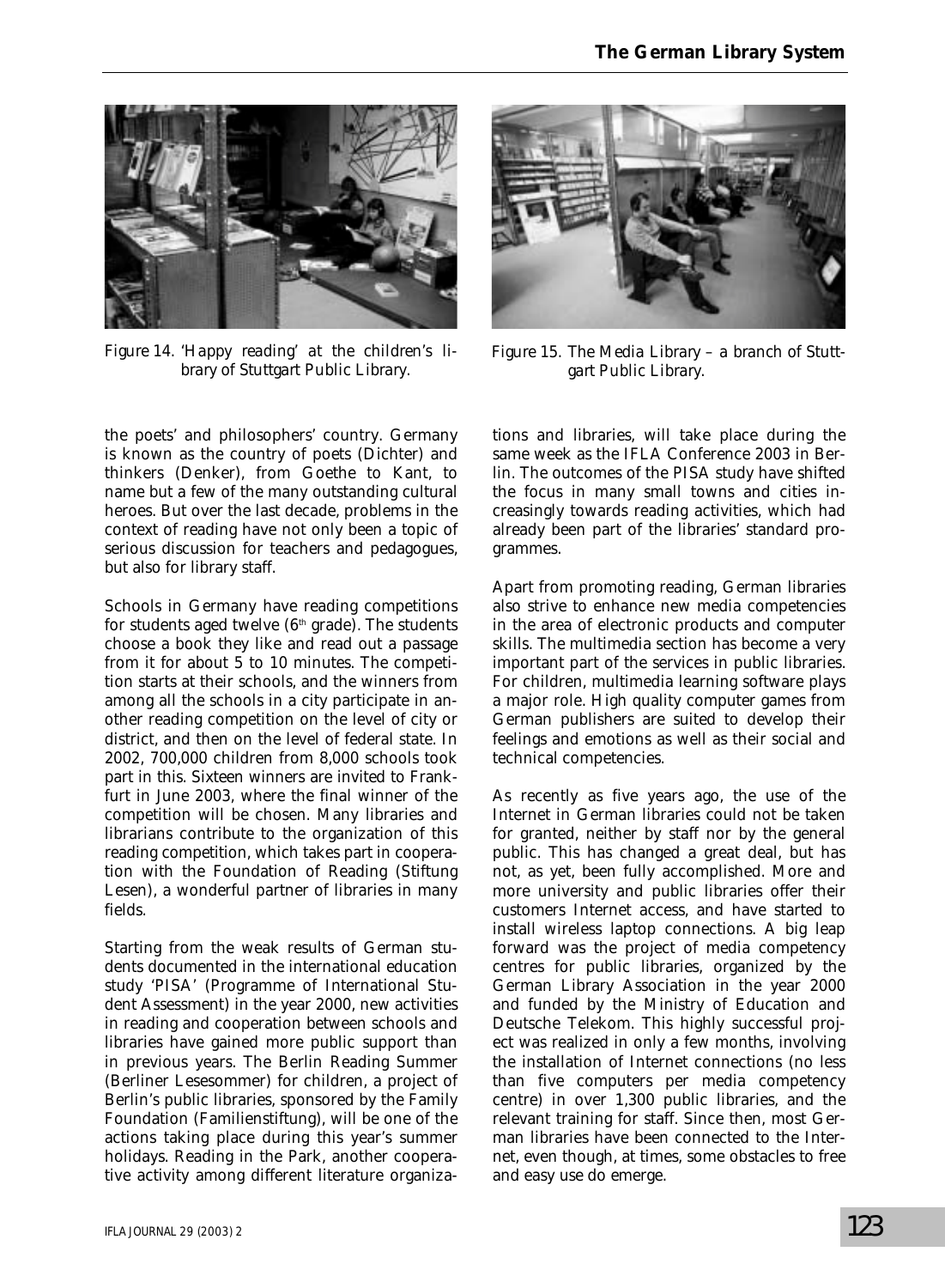

*Figure 16. A digitised version of the Gutenberg Bible of Göttingen – a Memory of the World – can be accessed via the Internet.* 

In order to raise the media competency of the general public, the public libraries have started to offer courses in how to use the online catalogue, the Internet, and databases. Many university libraries have done the same with students during the last ten years, and the demand for this kind of training remains high. Issues of recent discussions include research projects on the level of media and information competency at German universities, and the question of how to integrate information competency training, as provided by libraries to their customers, into the curriculum of schools and universities. German librarians fear that the German educational system will be noticeably lacking unless students and the public are trained on a regular basis in how to use libraries and library catalogues, how to retrieve information from databases, and how to judge the quality of information on the web. Today, Germany has fewer school libraries compared to the 1970s, but PISA has revived the discussion about this type of library and raised an awareness for the need to engage in lobbying activities, and, simultaneously, start putting things into practice on a local level.

#### **Digitization**

The development of digitization in Germany as an improvement of access to library collections has two major aspects: catalogues and full texts.

The idea of digitizing catalogues emerged from the situation in East Germany. Big card catalogues and a scarcity of computers did not prepare East German libraries very well for entry into an electronic age after 1990. In addition to the method of retro-cataloguing old card catalogues by typing everything in, the idea of scanning the cards and arranging them for scrolling came up. This method turned out to be far cheaper, and once Internet access was available in the libraries, it was easy to put the image catalogue on the web. It is a good enough method for searching, even where it cannot be connected to the library's lending system. Many old catalogues – big or small – are now turned into image catalogues.

Digitization of library collections was first of all applied to materials with high value, such as the Gutenberg Bible at the Göttingen State and University Library, or the beautiful illustrated manuscripts and prints at the Bavarian State Library. These two libraries were established as digitization centres. Now further libraries have started to digitize their collections, not only for making them available on the web, but also for the purpose of use and conservation. Many digitization projects related to library collections are financed by the German Research Society (DFG), and there are more projects to come. The Central and Regional Library Berlin (Zentral- und Landesbibliothek Berlin) has just completed the digitalization of the old Berlin address book, which covers more than 250 years, and has made it available on the web for international research.

The development of the digital library in Germany goes far beyond these projects. Many libraries have established digital libraries to preserve and to present electronic material. Public and research libraries have started to collect electronic materials of various description such as electronic books and full texts, electronic journals and newspapers. Publications from professors and university lecturers, including classroom materials and conference papers, are being collected and electronically archived on the servers of university libraries. Doctoral theses are now being accepted as electronic documents by university libraries, and the German Library,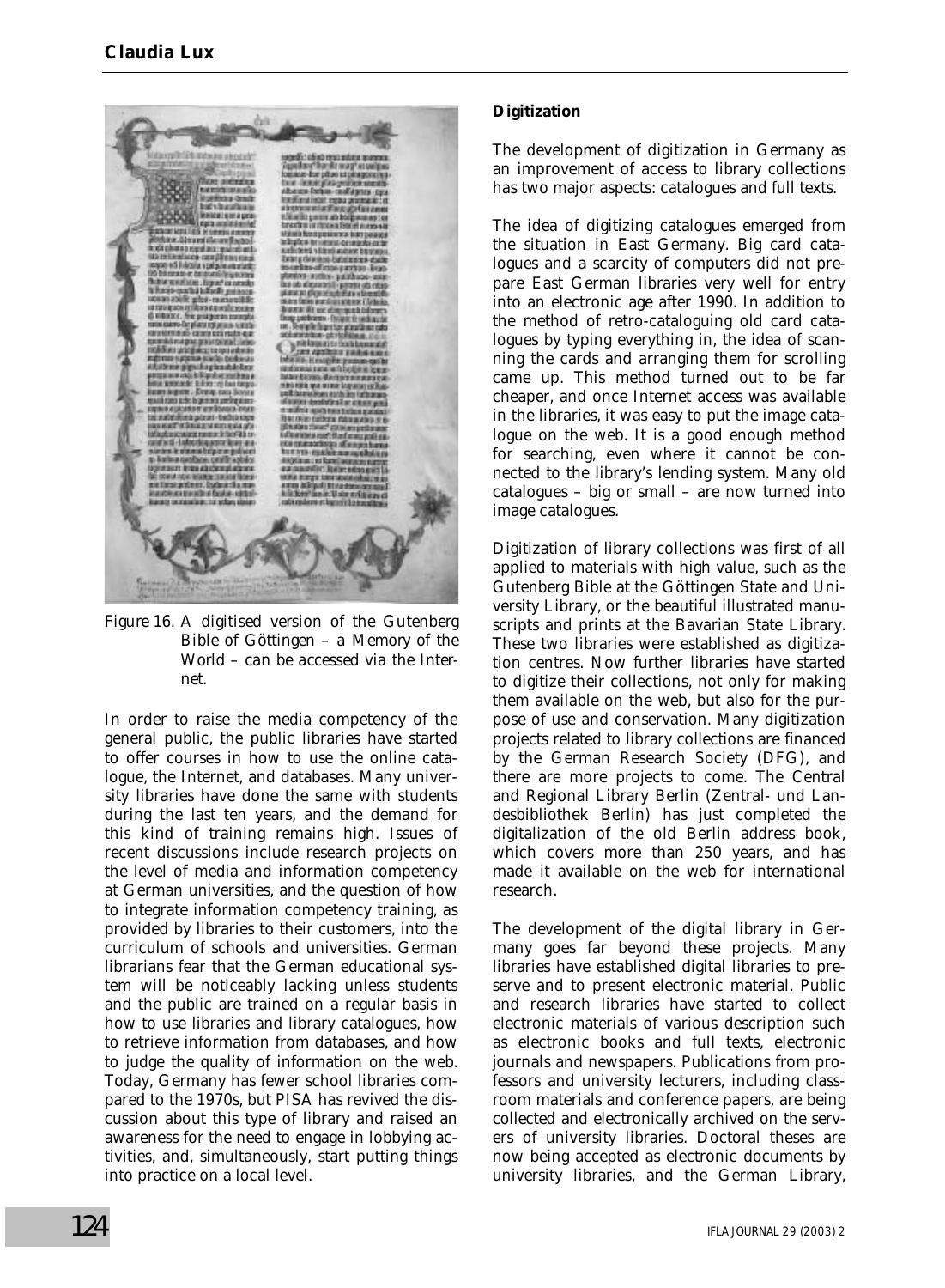

*Figure 17. Dortmund's new public library – modern architecture by Botta.* 



*Figure 18. The public library of Münster is an attraction for tourists.* 

which has just introduced an identifier for these electronic theses, receives digital publications from some German publishers on a voluntary basis.

A digital library brings with it many technical problems for the library to solve. Therefore, some university libraries are cooperating with the computer centres of their respective universities. The German Initiative for Network Information (DINI) is actively supporting the development of publication servers making digital open resource material available in universities. The EZB, the Electronic Journal Library, a cooperation of more than 170 libraries, is a service facilitating the use of scholarly journals via the Internet. It offers a fast, well-structured and unified interface to access full-text articles online. Journals are grouped into three categories: those with freely available full-text articles, others with full-text restricted to a certain kind of users, and others still where full-text articles are not accessible.

There are further initiatives from German libraries to offer a multitude of different information sources via a single interface to access library catalogues and collections as well as other resources on the web. One of these is the Digital Library of North-Rhine-Westfalia (DIGIBIB). Many libraries in Germany have built up sophisticated web link collections on their websites. In this field, a very new and successful cooperation of 70 public libraries is the German Internet Library (Die Deutsche Internetbibliothek), a project of the German Library Association and the Bertelsmann Foundation. Free and open to the public and combined with a shared electronic information desk answering e-mails from the general public, this collection of websites is much appreciated. The availability of online databases

and CD-ROM in information centres and in public libraries, the access to more fact-based information, the participation in online union catalogues as well as online databases have brought about changes bridging the gap between public and research libraries and strengthening the cooperation between them.

# **Financing**

In general, libraries in Germany are financed at different political levels and by the organizations to which they are affiliated. Germany has a federal political structure with less responsibility of the national state for education and culture. The communities and the sixteen federal states are playing a major part in this respect. But since the economic situation is getting increasingly more difficult, and cities and states have less money than in previous years, budget cuts are the order of the day. The closing down of the German Library Institute, which provided a multitude of services for libraries in Germany, for instance the national library statistics, progress work on classifications systems, project work for school libraries, development of SUBITO, etc. which will come into effect this year, is a major setback for the coordination of library developments in Germany considering the different levels of resources.

Hidden behind the concept of 'budgeting', the financial restrictions go even further, making cuts easier whilst, at the same time, giving more freedom of decision-making to the library. 'Budgeting' in German means that the library receives a certain amount of money without any regulation on how much of it is to be allocated for staff or for other expenses. As a consequence, some public libraries have changed into other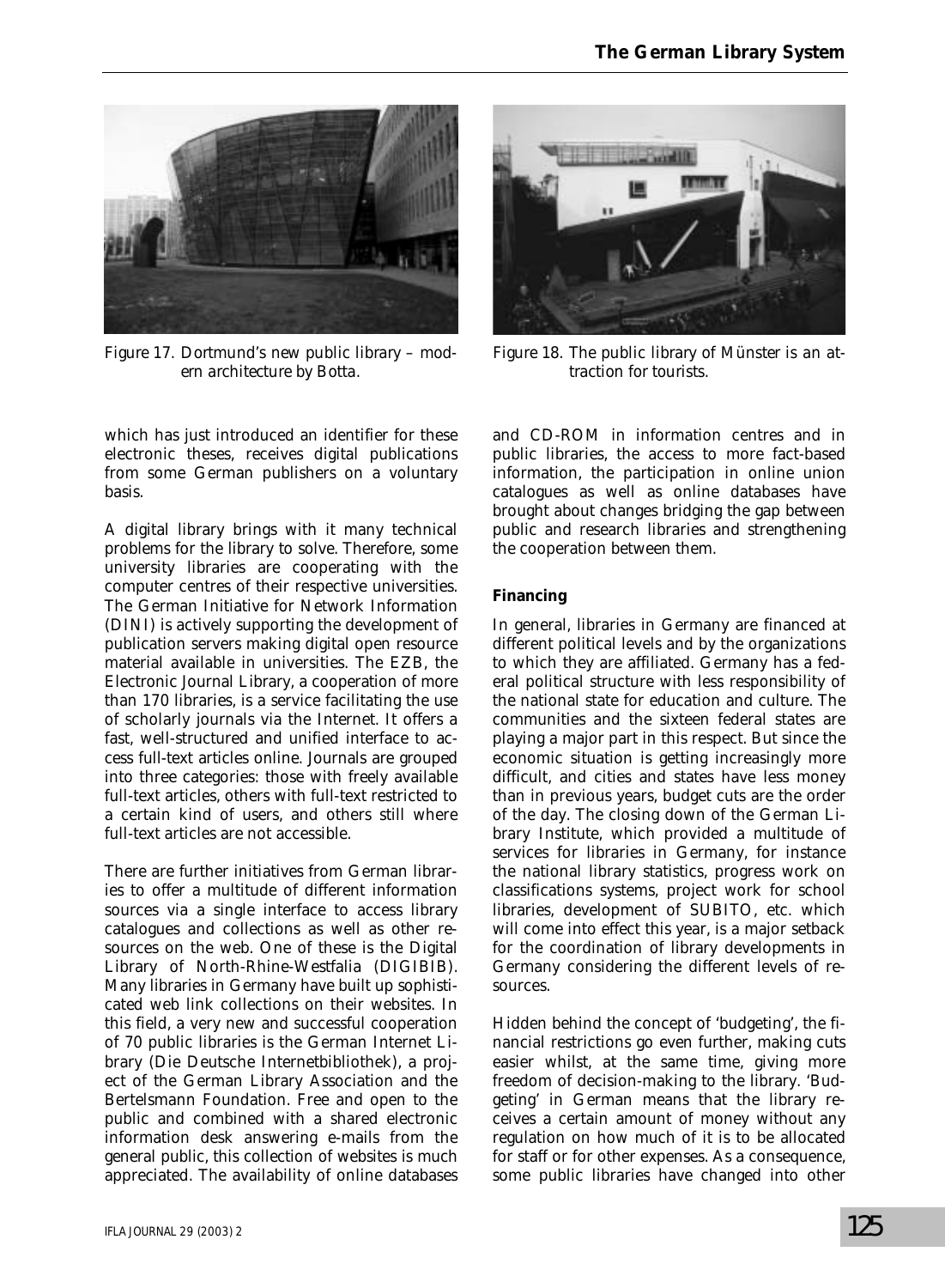

*Figure 19. Waiting to check out – the heavily used Central and Regional Library of Berlin.* 

kinds of organization such as foundations or public utilities. If a university receives this socalled global budget, there is no further regulation on how much of it the university library should get. Previously, the university library's budget was allocated by the ministry of each federal state. These days, it has become more difficult for university libraries to obtain the money they require, especially if they have to compete for it among all the other university departments.

The poor economic situation in Germany has an impact on all libraries, especially the public libraries. There are very serious financial and personal restrictions, and in many cities it may no longer be possible to run all branch libraries with sufficient staff and media. Over the last three years many branch libraries have closed down, a process still ongoing. Cities provide ever less money for acquisitions, and are asking the libraries to make money from their customers, trying to find sponsors for special activities. Friends of the Library and supporting foundations provide newly developed sources of small income.

The concepts of accountability and best practice are topics of interest discussed in both public and research libraries, not least in connection with library funding. The German Library Association (DBV) in cooperation with the Foundation of the weekly newspaper *Zeit* has installed the Library of the Year (Bibliothek des Jahres), to demonstrate best practice in German libraries. In 2002 the Göttingen State and University Library won the prize. The performance of libraries is measured by the BIX (Bibliotheksindex), which is a cooperative venture of the German

Library Association DBV and the Bertelsmann Foundation. Using a few central indicators, the performance of public libraries is measured and the annual results published. In 2003 the BIX for research libraries will start.

Despite the financial restrictions for German libraries, it is important to maintain free access to information and multimedia. German libraries want to bridge the gap between the information poor and the information rich in their country, between East and West, and are trying to initiate special activities in this field to this effect. Libraries buy licences from publishers and pay for databases and video films, whilst the customer can use these for only a small fee or even free of charge.

# **New Library Buildings**

Even though the financial burden following the reunification of Germany remains quite high, there are nevertheless exceptional developments as to library buildings. As part of a programme of university development in East Germany, the university library in Frankfurt/Oder close to the Polish border, for instance, had a wonderful new reading room integrated in a courtyard of the old building, and attractive open access areas added just beneath the roof. The method of integrating old and new parts of buildings for the purpose of creating an attractive library is popular: in Bremen, the city library will have its big future domicile in the former police-station. The Sächsische Landesbibliothek – Staats- und Universitätsbibliothek in Dresden has only just opened the doors to its latest building with its attractive reading room, integrating some of its libraries, which were previously scattered on the campus and throughout the city of Dresden.

Although the financial situation is not always encouraging, many small towns and some big cities in the East and in the West have invested in public libraries. Some have employed wellknown architects and created remarkable buildings, as is the case in Dortmund or the city of Münster. The latter presents its public library in such an attractive building that even tourists consider a visit worthwhile.

German librarians have always been very much involved in the planning of library buildings and have worked hard for regulations for library construction. They managed to successfully integrate their ideas into a German Standard for the construction of libraries, taking into account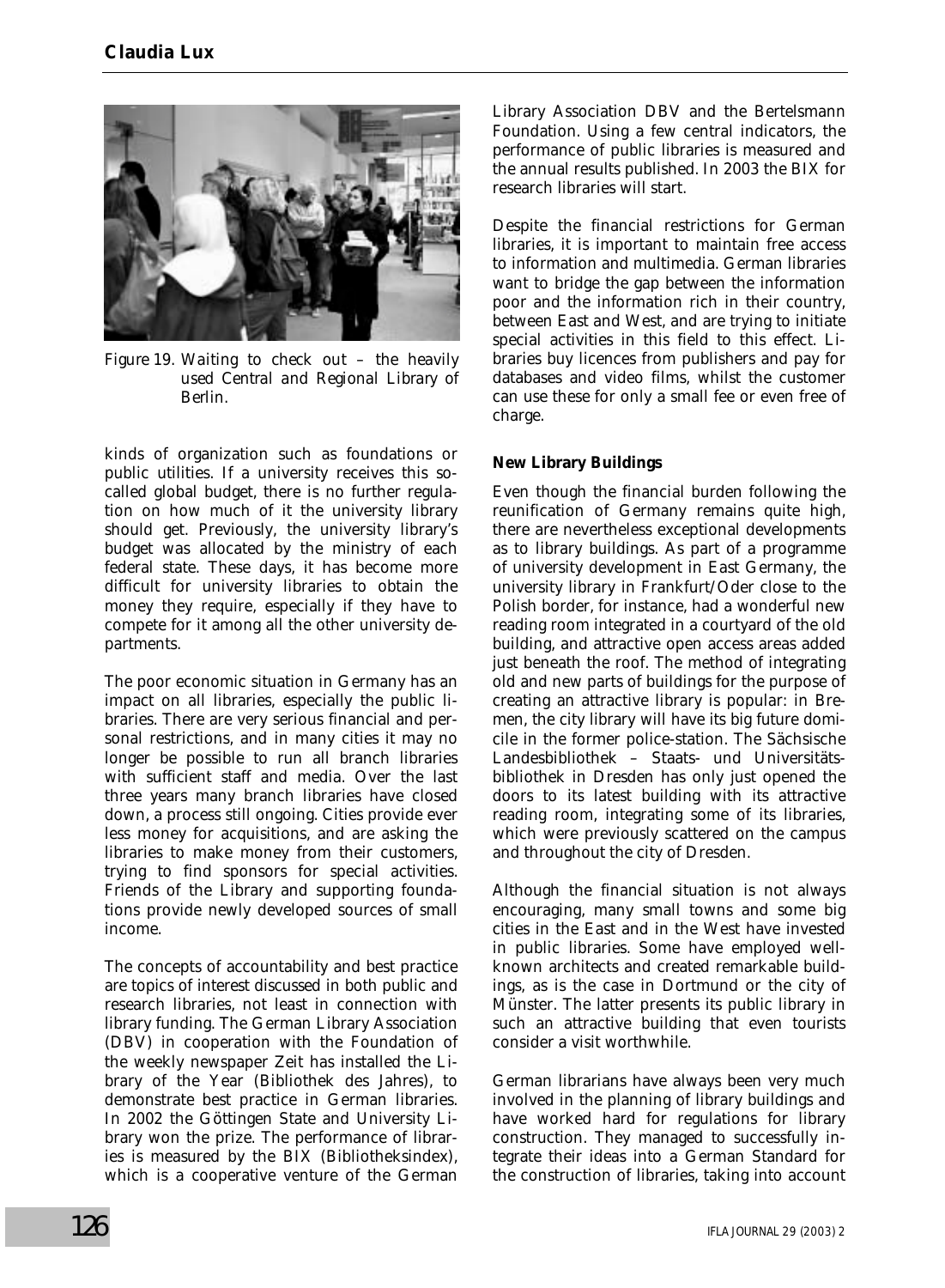the standards of modern technology. On the other hand, librarians have newly started to develop visions for the future of library buildings. The public library in Stuttgart is waiting to start its new project, a new library building with an excellent philosophy behind the construction plans worked out by the staff of the library and designed by an architect from Korea.

Those who attend the IFLA 2003 conference can join a most interesting tour to visit libraries in and around Berlin. Due to the federal government's transfer from Bonn to Berlin, ministries like that of Foreign Affairs have moved into brand new buildings which incorporated new special libraries. For the last ten years, Berlin has been the biggest construction site in Europe. Now, some parts have been completed, but there is still a lot of construction work going on, for example at the library of the German Parliament (Deutscher Bundestag), the new library of the Technical University combined with the library of the Art University and the new library for the department of philology at the Free University. Only the new departmental science library of the Humboldt University has already opened its doors. And the vision of the Central and Regional Library of Berlin to partly transfer to the Schlossplatz, where the old castle is to be reconstructed just in the very centre of Berlin, is shown only on paper in a planning document by an architect appointed by the ministries of construction of the German Federal Government and the Berlin State Government.

# **Nice To Have – New Services for Customers and the Future of Libraries in Germany**

Regular services for library readers are being realized in all German libraries. Some libraries, however, go even further to serve their customers.

Konstanz is the first German university library to offer a 24-hour service from the beginning of April 2001. If she or he so wishes, a reader may stay all night in the library. A security service looks after their safety, and if they are hungry, they can even order a pizza. The university library in Trier is one of the few German libraries which are open on Sunday. Trier was the first library in Germany with a chat reference system. The public library of the city of Cologne offers the public an excellent programme of computer training at all levels. The university library of Freiburg has successfully established a sophisticated system of training students in using different databases. As for Berlin, the customer can order books or media online in public libraries and get them delivered home by post. The special library of the Max-Planck Institute of Educational Research in Berlin has established an Information Clearing House, which is necessary to meet the needs of internationally oriented basic research in various fields of the social and behavioural sciences. The city library of Dresden provides media@age, a media centre for young adults on the top floor of a department store. There are a lot more of these nice-to-have services in German libraries, and a better future of the libraries will be based on the quality of the services for their customers.

# **One Step to the Future**

Library 2007 (Bibliothek 2007) is a joint project of BDB and the Bertelsmann Foundation on the development of German libraries in the near future. The project will analyse the current situation of German libraries and try to find answers to the following questions:

- What are the future potentials of the libraries in our country?
- How will libraries take part in the infrastructure of education and culture in Germany?
- What changes are needed and how can the performance of libraries be optimized?

The financial and organizational situation of libraries in Germany will be analysed. The project discovered a lack in library planning and in library policy at the responsible levels. By exploring the situation in Germany, the project will focus on international best practice and will work on a model as a basis for future discussions and developments in Germany. The aim of this project is first of all to initiate a process of library strategy at the three political levels in the Federal Republic of Germany.

During the last ten years, libraries in Germany have completed a process of unification and have made progress in modern technology. IFLA 2003 in Berlin, the World Library and Information Congress, under the patronage of German Federal President Johannes Rau, is an important event for libraries in Germany. But the real changes will come after this conference, when best practice of the international library world will be installed by the project Library 2007 and changes towards new and better library services will convince not only librarians but also all political levels of our society.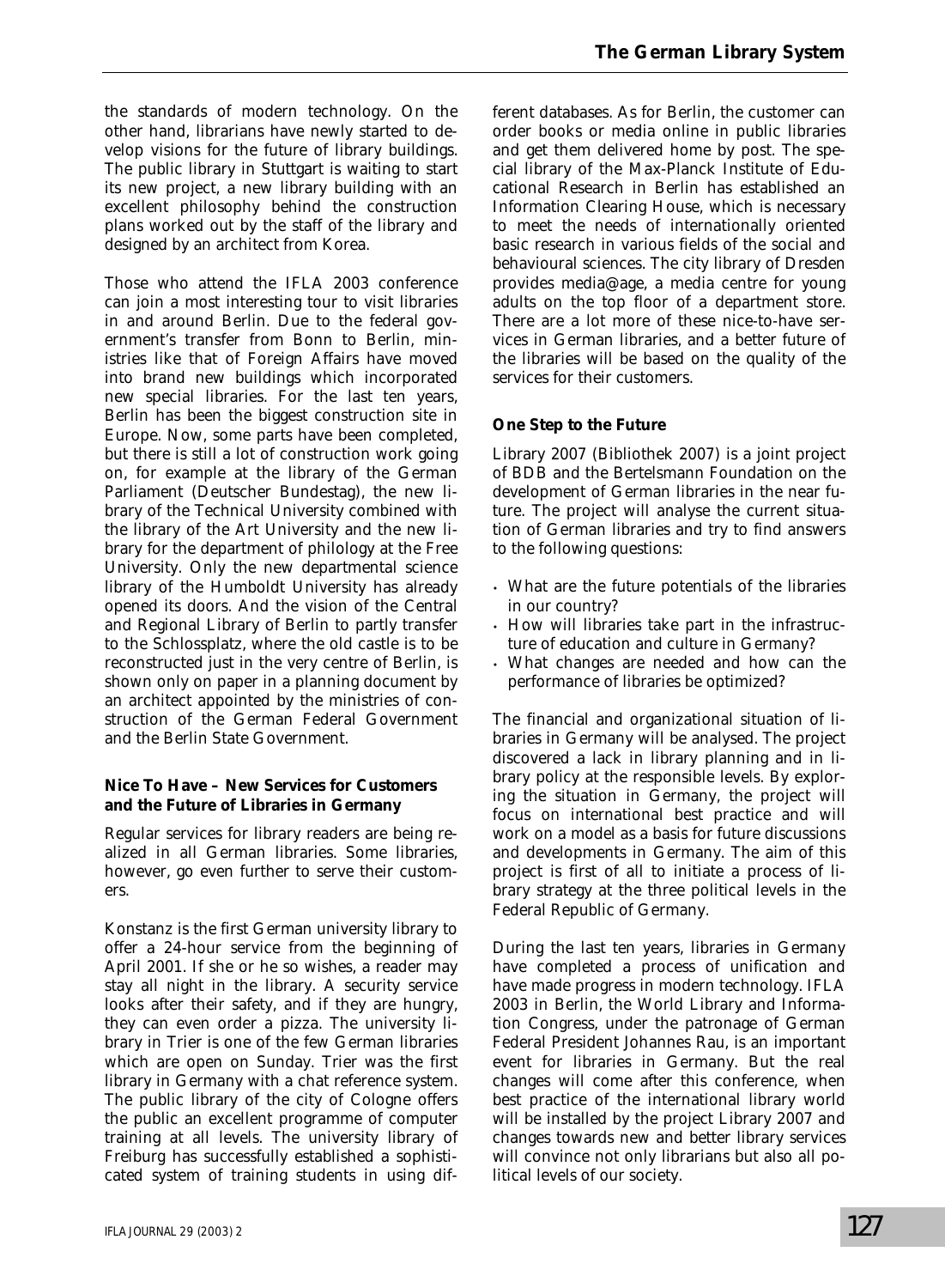#### **Picture Credits**

Figures 3, 4, 6, 7, 8, 9, 12, 13, 14, 15, 17, 18, Christoph Seelbach, Köln (Collection E. Plassmann)

Figures 2, 5, 11, 19 : Jens Gehring, ZLB Berlin

Figure 16 Göttingen State- and University Library

Figure 10 Berlin State Library – Prussian Cultural Heritage

#### **Sources**

- Bundesvereinigung Deutscher Bibliotheksverbände (1994) *Bibliotheken 93: Strukturen, Aufgaben, Positionen.*  Berlin – Göttingen.
- Bürger, Thomas und Ekkehard Henschke, ed. (2002) Bibliotheken führen und entwickeln; Festschrift für Jürgen Hering zum 65. Geburtstag. München: Saur.
- Busse, Gisela von, Horst Ernestus, Engelbert Plassmann, Jürgen Seefeldt. (1999) *Das Bibliothekswesen der Bundesrepublik Deutschland.* Ein Handbuch. 3. Aufl. Wiesbaden: Harrassowitz.
- Hauke, Petra, Ed. (2003) *Bibliothekskalender 2003.* Bad Honnef: Bock + Herchen.
- Lux, Claudia. (2001) *Strukturen und neue Tendenzen im deutschen Bibliothekswesen*. [http://www.goethe.de/ os/pek/lux/deindex.htm]
- Seefeldt, Jürgen und Ludger Syré. (2003) *Portale zu Vergangenheit und Zukunft – Bibliotheken in Deutschland.* Hildesheim: Olms. (This book will be donated to participants of IFLA 2003 Berlin in English or German together with their conference bag.)
- Verein Deutscher Bibliothekare (2001/2002) *Jahrbuch der Deutschen Bibliotheken*. Wiesbaden: Harrassowitz.

#### Websites (all accessed May 4<sup>th</sup> 2003)

- http://beethoven.staatsbibliothek-berlin.de/de/sinfonien/ 9/4/index.html (Access to the digitized Beethoven's Ninth Symphony)
- http://gdz.sub.uni-goettingen.de/de/index.html (The Digitization Centre of Göttingen State and University Library)
- http://kalliope.staatsbibliothek-berlin.de/index\_800.html (An information system about manuscripts in German libraries)
- http://mdz.bib-bvb.de/digbib/inkunabeln (Illustrations from Incunabula of Bavarian State Library)
- http://rzblx1.uni-regensburg.de/ezeit/ (A German portal to electronic journals)
- http://webis.sub.uni-hamburg.de/ (The website of the supra-regional literature supply)
- http://www.bdb-dachverband.de (The Head-Association of the German Library and Librarians Associations, national organizer of IFLA 2003 Berlin conference)

http://www.bertelsmann-stiftung.de (A partner for library projects like BIX and Bibliothek 2007)

- http://www.bib-info.de/ (The biggest association of librarians in Germany)
- http://www.bibliothek2007.de (Website of a project on the future of German libraries)
- http://www.bibliotheksdienst.de (One of the most read German library journals)
- http://www.bibliotheksverband.de (The German Library Association)
- http://www.bsb-muenchen.de/ (The website of the Bavarian State Library)
- http://www.ddb.de (The website of the German National Library – die Deutsche Bibliothek)

http://www.ekz.de (A library supplier)

- http://www.goethe.de/ (The website of Goethe Institute Inter Nationes, access to Germany and German language training programmes in 77 countries)
- http://www.internetbibliothek.de (More than 4,000 German links from public libraries for their customers)
- http://www.sbb.spk-berlin.de/ (The website of the Berlin State Library – Prussian Cultural Heritage)
- http://www.sub.uni-goettingen.de/ (The website of the Library of the Year 2002: Göttingen State and University Library)
- http://www.subito-doc.de (Website of the journals and books delivery system)
- http://www.ubka.uni-karlsruhe.de/landesbibliographie/ (The catalogue of the regional bibliographies of Germany's Landesbibliotheken)
- http://www.vdb-online.org/ (The second association of librarians in Germany)
- http://www.zeitschriftendatenbank.de/ (The website of Germany's Serial Database)
- http://www2.digibib.net/ (A portal to all kinds of digital resources in Germany)
- http://www.zlb.de (Website of the Central and Regional Library, Berlin)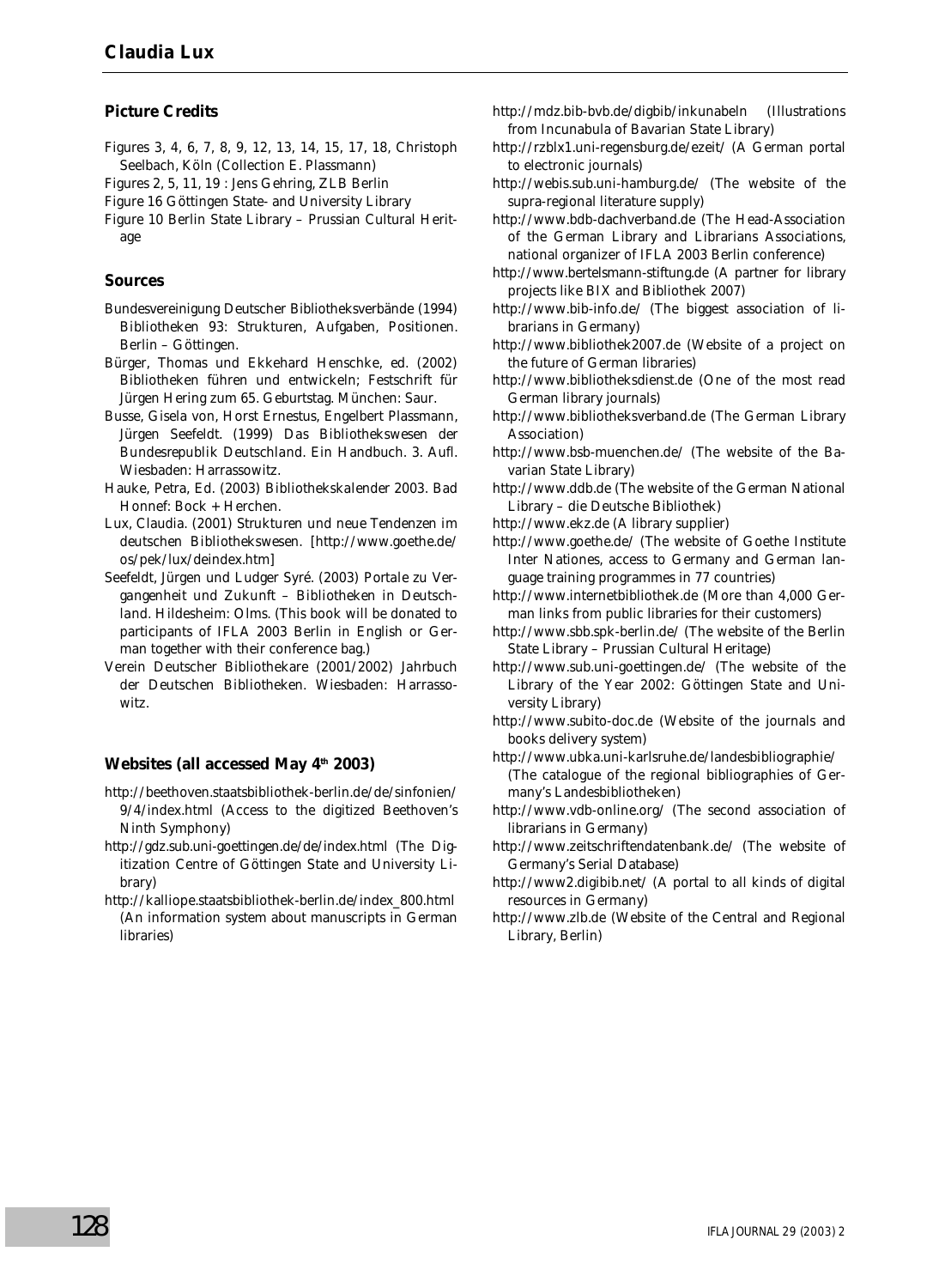# **Open Access Archives: from scientific plutocracy to the republic of science**

#### *Jean-Claude Guédon*

Jean-Claude Guédon is Professor of Comparative Literature at the University of Montreal, Canada. In 1991 he founded the first Canadian electronic scholarly journal, *Surfaces*. He has published numerous writings on electronic publishing. He is a member of the steering committee of the Canadian National Site Licensing Project and chairs its Advisory Board; is a member of the Information Sub-Board of the Open Society Institute; chairs the eIFL Advisory Board; and is a member of the Steering Committee of the Networked Digital Libraries for Theses and Dissertations (NDLTD). In 1996 he was one of three winners of the Grand Prix International de la francophonie Charles-Hélou. He was named 'Leiter Lecturer' at the National Library of Medicine, USA in 1998. He may be contacted at: jean.claude.guedon@Umontreal. ca

# **Introduction**

The recent history of science has been characterized not only by a transition from science to 'Big Science', to use Derek de Solla Price's terminology, but also by a deep transformation which, in retrospect, threatens to subvert the original values of modern science. Originally, science appeared as an offspring of the 'Republic of Letters', and as such, it belonged to a certain elite: the social structure of Europe in the late Renaissance would have made any other arrangement most unlikely. However, inside the scientific playground, elitism gave way to a peer-to-peer mode of behaviour.

Egalitarianism, of course, never prevailed, at least not as an outcome of scientific pursuits; on the contrary, a strongly competitive, and even contentious, atmosphere has always prevailed in science, leading to sharply defined pecking orders of reputation. However, the playing field was as close to even as it ever was, and seventeenth-century science fairly qualified as a meritocratic system of excellence. A continuum obtained, that ranged from mediocrity and insignificance to excellence and even 'genius'.

Not that things were altogether perfect: some remote participants would have found it a bit more difficult to keep up to date with what was going on in the established centres of Western Europe simply because distance coupled with slow means of transportation imposed important delays in the circulation of research results that were published in the various *Transactions, Mémoires*, etc. of the main European academies. But, on the whole, scientific research results did reach the peripheral centres in a manner sufficiently timely to allow all would-be contestants to participate in the general race of all against all. In particular, no clear economic barrier interposed itself between natural philosophers, as they were then named, and scientific information: the cost of the publications was either covered by the research institution – be it an academy or, after the eighteenth century, a university – or it was well within the means of genteel practitioners who were personally financing an activity that, more often than not, stood closer to a hobby than to a profession.<sup>1</sup>

In more recent times, and for reasons that I have tried to recount elsewhere, <sup>2</sup> the situation has greatly changed. The 'serial pricing crisis', as it is commonly named, emerged about thirty years ago: it refers to the rapid and steep increase of the subscription costs of scientific journals. More recently, the advent of licensing schemes has done nothing to relieve the cost pressure, quite the contrary, and it has severely limited ownership, access and permissible forms of use. However, scientists have tended to ignore these negative transformations because they stand in the shadow of much more visible changes: digital technologies have made desktop accessibility to scientific journals a reality and this is what end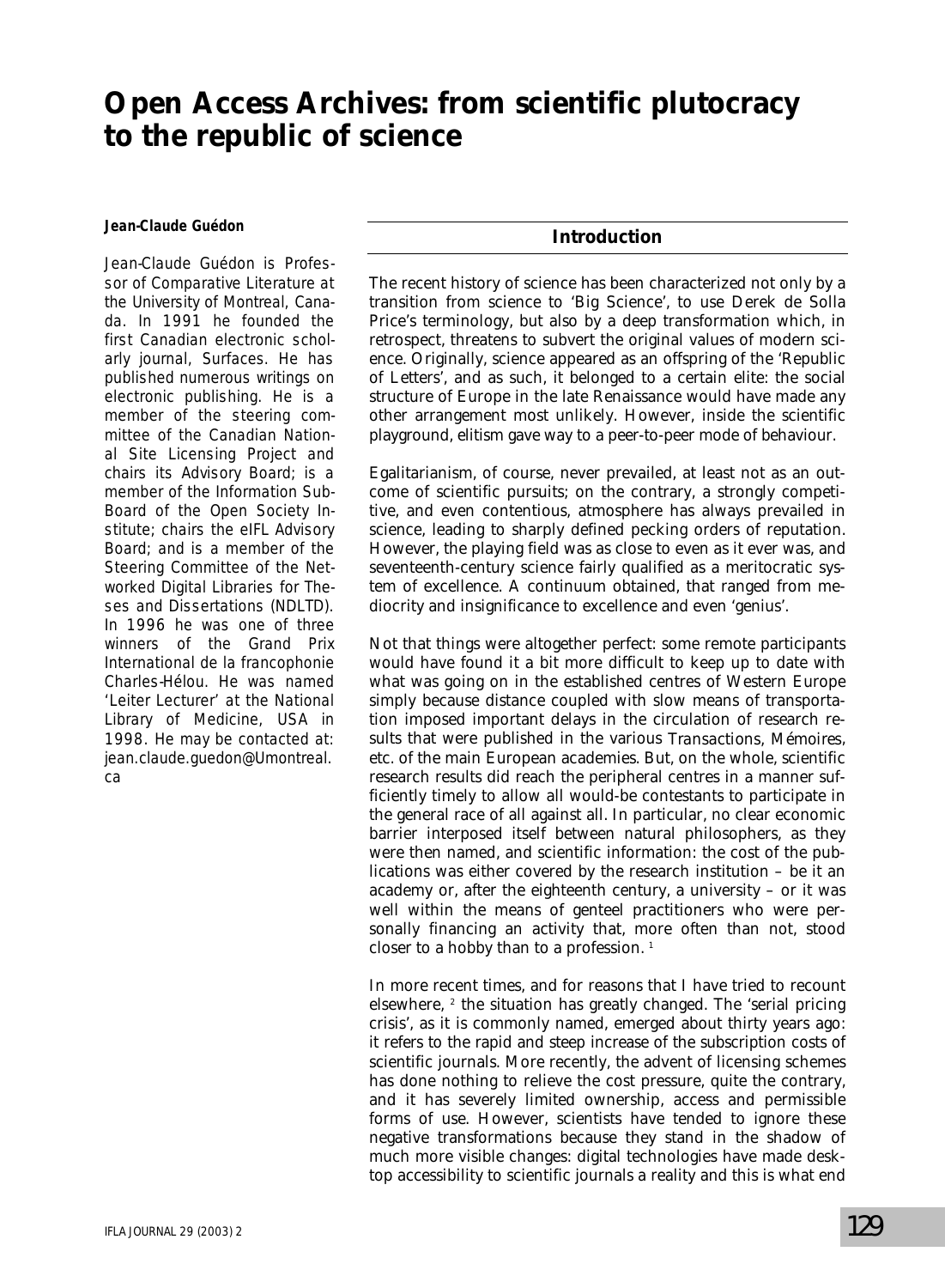users have most enthusiastically embraced, while remaining largely oblivious or indifferent to the costs. Publishers' marketeers, of course, dwell on these glittery changes while trying to keep the downsides of licensing out of sight.

All in all, well meaning librarians have shielded – too well shielded in fact – scientists and scholars from the signals sent by the rising prices of scientific publications. Ironically, the efforts deployed by librarians to serve their constituencies have helped publishers in their 'divide and conquer' strategy, and they have led to disastrous results: because the buyers of scientific materials are not the ultimate users, and because scientists and scholars essentially remain insulated from the growing economic pains librarians face, publishers have been able to get away with economic murder. 3 It will be difficult to change this state of affairs so long as scientists and scholars are not actively involved in the buying of the scientific literature. Presently, they are bedazzled by the convenience of easy physical access while publishers use the promise of some added value or better services in order to have them petition the library and thus squeeze a few more dollars from its budget. As a result, scientists tend to ignore the ownership, preservation and circulation issues emerging from the brave new world of licensing.

Administrators, for their part, do see the financial problem more clearly, but they are caught in a difficult dilemma: while the cost of scientific information weighs down on the university budget, it affects a very small part of it, generally less than 2 percent. Meanwhile, the need to remain competitive at the research level in the worldwide scientific race cannot be avoided. Consequently, they generally chart a middle course between excessive spending and diminished research environments. The problem is that this pragmatic position generally does not leave much room or time to go at the bottom of the serial pricing crisis.

The cost of research essentially depends on two different kinds of inputs that often require being imported from abroad, even in the richest of countries: laboratory equipment and scientific information. It would be most interesting to study how the cost of laboratory equipment has evolved since the Second World War. However, in this paper, I shall limit myself to scientific information. The reasons for this choice are many but the most important one is that here I am addressing librarians: having rapid access to up-to-date,

validated, scientific information is crucial for any research effort and librarians take this as one of their main tasks.

On a world wide basis, the sums devoted to buying scientific information are considerable – around USD 10 billion a year are spent across the planet if we limit ourselves to scientific periodicals. Also, the rapidly increasing information costs have begun to reach such proportions that even rich institutions in rich countries are beginning to feel the pain. Because they are rich institutions from rich countries, their complaints, although similar to those voiced for many years in poorer countries and research centres, are being heard better at last. However, the reaction has been sufficiently delayed that, in the meanwhile, poorer research institutions, particularly in poorer countries, have essentially been left out of the scientific loop and condemned to a marginal form of existence. As a grave consequence, teaching in those countries must essentially proceed without a living contact with research – a situation which severely limits the possibility of training doctors and perhaps even masters in science.

It is these kinds of trends that allow me to claim that many recent transformations in scientific publishing have been detrimental to science – so detrimental in fact that they threaten to undermine its basic ethos. The meritocratic system of intellectual competition originally designed to identify and reward excellence is increasingly being replaced by an elitist-building system that adversely affects not only the workings of the scientific enterprise, but also its fundamental meaning. The quest for fundamental knowledge about nature is in the process of being superseded by the quest to control scientific knowledge itself and limit its access to a privileged minority. Furthermore, the circumstances leading to the present situation are not the product of serendipity; on the contrary, I believe that a few commercial publishers shrewdly understood the peculiarities of scientific publications and of their distribution, and they learned to capitalize on it, especially after the *Science Citation Index* prepared the way for the creation of an inelastic market of scientific journals. 4 The serial pricing crisis, in short, was not born; it was engineered. Furthermore, as the rising prices of scientific periodicals did not hit the very richest laboratories and other research institutions as hard and as early as the rest of the scientific world, it actually contributed to improving their competitive advantages. As a result, wondering whether some tacit, largely unconscious, convergence of inter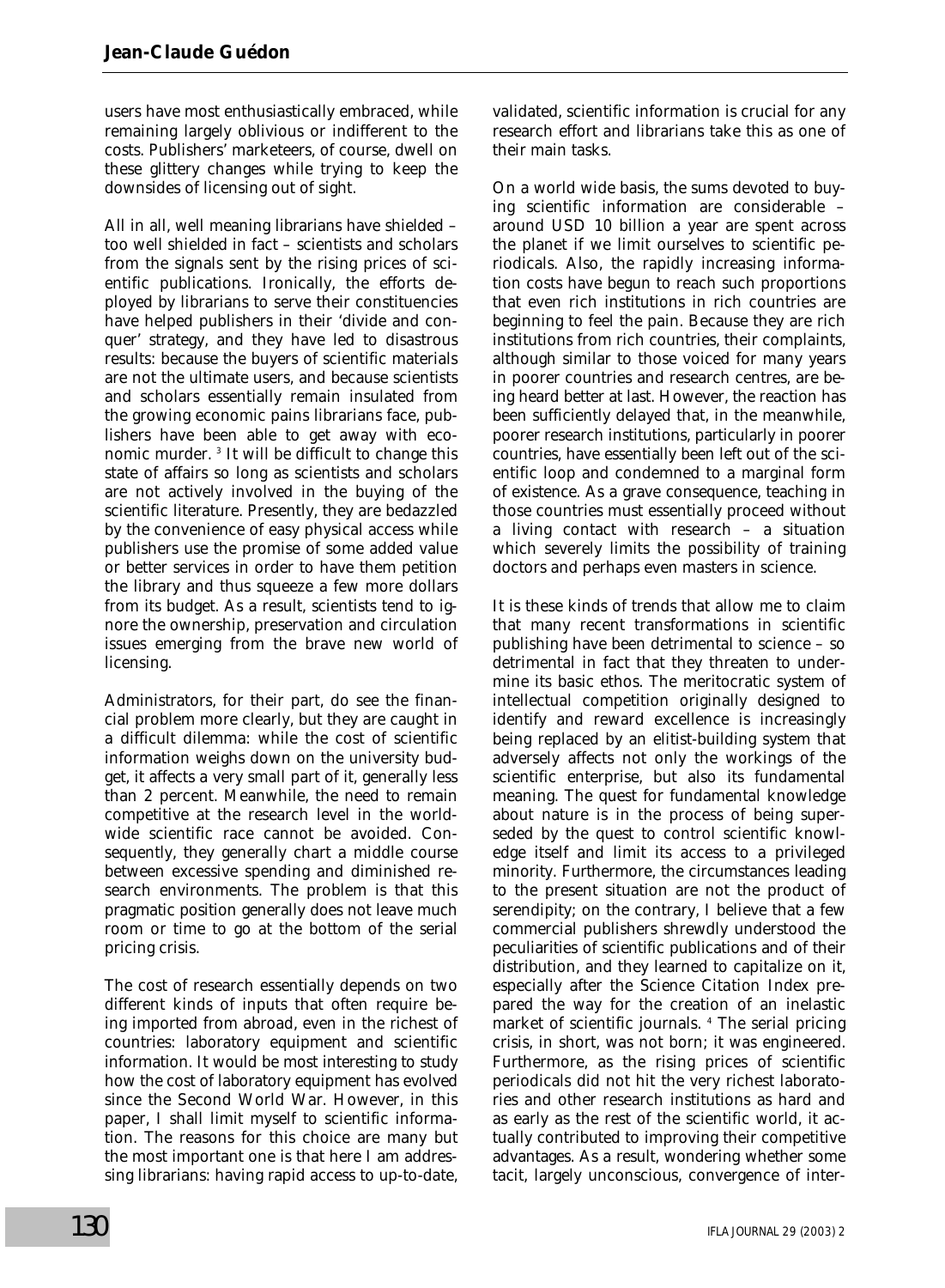ests emerged between large commercial publishers and a fraction of the scientists themselves does not appear completely fanciful. I am not talking about a conspiracy theory here; rather, I am referring to these kinds of gradual trends that simply make some choices marginally more appealing than others, especially if one pursues one's selfish interest at the expense of some of the basic tenets that stand behind a republic of excellence.

The rest of this paper will examine one particular facet of this question: given the growing restlessness generated by the spiralling cost of scientific journals, alternative strategies are being suggested and even initiated. Among them, the open access archives appear most promising. However, given the importance of scientific journals for the scientific pecking order, how should open access archives be designed and organized? The objective here is designing a publishing device that would be better at identifying and encouraging excellence than present journals are, while avoiding to restrict access and slow down the circulation and percolation of cutting edge scientific information in the direction of any brain susceptible of making good use of it. In short, what is at stake here is nothing less than the restoration of a 'republic of science' that appears to have been occulted too long by an elitist *ersatz*.

# **Scholarly Publishing and Copyrighting: an uneasy relationship**

The recent development of open-access archives and their active promotion under various names <sup>5</sup> has led to a series of questions which can be classified under three main headings:

- Where do open access archives fit in the publication process of scientific research?
- How do open access archives deal with copyright issues?
- What are the strategic implications of 1 and 2 for the successful implementation of these open access archives?

The first question is best approached from the perspective of the peer-review process. In the print world, the publishing phase must follow some form of filtering, some form of editorial choice, for example peer review. This is simply the consequence of high printing costs and it has led to the connotation of authority attached to many if not most printed documents. By contrast, open access archives deal exclusively with digitized documents and would be unthinkable without them. As a result, quality control can now be so wholly disconnected from the publishing phase that it no longer has to precede it. Correlatively, the publishing costs of digital documents are no longer high enough effectively to prevent anyone's entry into the publishing game, as the explosion of the World Wide Web amply demonstrates. With it, most everyone can be his or her own publisher, an opportunity that the pornographic industry and minority political movements understood apparently faster than anyone else, but which scholars are beginning to recognize as well.

Because it lowers the entry barrier to publishing, the Web holds the very real potential to disturb delicate equilibria within academic and research circles because the ability to be published lies at the very heart of one's reputation, authority, prestige, and, ultimately, one's scientific career. Tenure and promotion rest on publications. It is no wonder, therefore, if open access archives have led to cautious and protracted academic debates, and it is no surprise either if these issues have often been finessed or addressed in tangential fashion: rather than talking about careers and power relations, academics prefer to focus on carefully distinguishing between various categories such as pre-prints, e-prints, etc. Public access and publishing have also been distinguished, particularly in the case of scientific publishing. Because documents can now be easily accessed from all over the world by about anyone connected to the Internet, the need to distinguish scientific publishing from digital vanity presses increases. Behind these apparently ethereal debates, lie concrete and crucial concerns such as: how will these open access archives affect my present institutional situation, my status, my reputation, etc.?

Motivations aside, these discussions have turned out to be quite useful. In particular, they have led to the gradual emergence of important definitions, clarifications and distinctions. Salient among them are the following:

- An e-print is the digital version of a peerreviewed research article.
- Before refereeing and publication, the draft is called a 'pre-print'.
- Once published, the refereed, final, paper is called a 'post-print'. 6

Note in passing the irony of retaining the 'print' category to describe the passage from pre-peer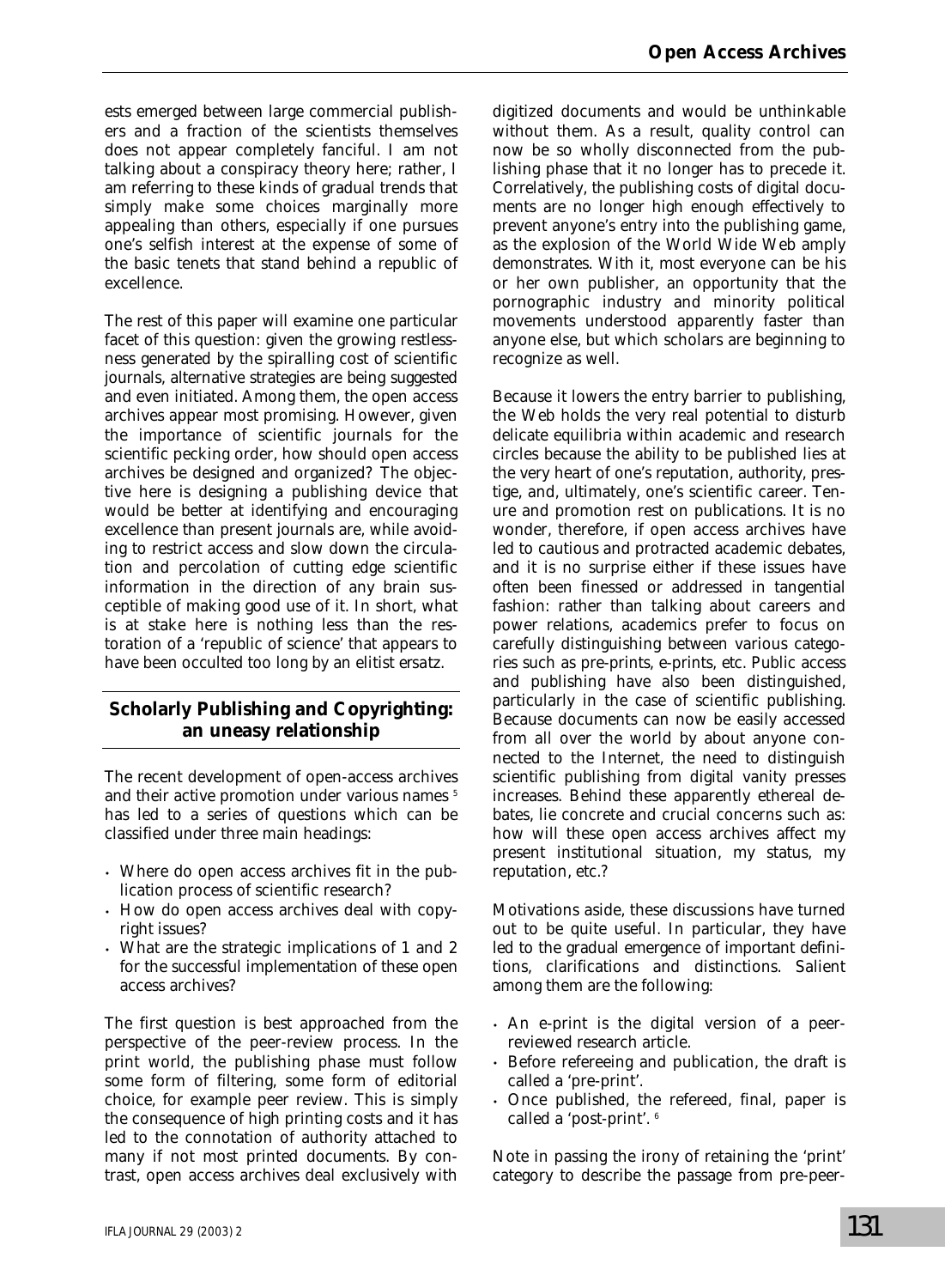reviewed to post-peer reviewed. Apparently, some security seems to be derived from the familiarity of the print world and it is clearly carried over into the electronic world, with results that may appear somewhat oxymoric or even a little confusing. Note also how transient an e-print can be: it briefly exists between positive peer review and publication. In the digital environment, this phase may be extremely short, and even vanish altogether if the paper has been made public before it is peer reviewed. By contrast, in the print world of the humanities and social sciences, that period of limbo may easily extend for months and even years.

Among all of these distinctions, that between preprint and e-print stands as the most important: it is a rigorous distinction and it sometimes serves to define 'scientific publishing' (SP) not as an activity or an event, but as a real concept. Let us use Stevan Harnad's words in this context:

... for scholarly and scientific purposes, only meeting the quality standards of peer review, *hence acceptance for publication by a peerreviewed journal* [my emphasis, J.-C. G.] counts as publication. Self-archiving should on no account be confused with self-publication (vanity press). (Self-archiving prerefereeing preprints, however, is an excellent way of establishing priority and asserting copyright). 7

While Stevan Harnad encourages all of us to archive "all significant stages of one's work, from the pre-refereeing preprint to the peerreviewed, published postprint, to postpublication updates ...", he also reminds us that these forms of archiving do not all amount to scholarly publishing. In other words, he carefully distinguishes 'making public' from SP.

Is the criterion that Stevan Harnad uses to distinguish SP from other forms of publications completely satisfactory? In particular, and in order to be distinguished from other forms of publishing, does SP need to rely on a peer-review process located exclusively within existing and recognized 'scientific journals'?

The reason why the journal requirement finds such a prominent place in Stevan Harnad's thesis appears mainly tactical: by linking the peer review process to existing journals, and only to them, Harnad apparently hopes to sidestep the tricky question of designing new forms of peer review. Because such discussions tend to be complex, he believes they can only delay reaching the objective of reforming scholarly publishing; they will detract would-be reformists from more urgent issues; they may even end up being counterproductive by generating needless worries on the part of practicing scientists who manage their career on the present, well known, publication system. By insisting that existing journals should remain as the heart of the evaluation loop, he can claim that his own strategy, based as it is on self-archiving, can simply begin by taking advantage of existing peer review processes.

Stevan Harnad's strategy generates a few difficulties of its own: if an article is evaluated and accepted by a journal (and ultimately published), and if the copyright has been signed away, how can one also deposit it in an open access archive? The objection is important because it has led Harnad to suggest solutions that rest on untested legal matters. For example, he suggests that, once the peer review process is successfully completed and the pre-print draft is stabilized into an accepted, publishable, form, the author can legitimately archive an earlier preprint draft and add the corrigenda distinguishing that draft from the publishable manuscript. Although amusing – it reads a bit like a funny prank played on greedy publishers – and quite flawless from a strict interpretation of the copyright tradition, Stevan Harnad's strategy remains questionable in practice: beyond the fact that its Jesuitic tonality may generate a smile plus some skepticism, one may also legitimately wonder how a court of law would actually react if faced by such a ploy.

Copyright, let us remember, rests on the form or the expression and not the themes and ideas of a text, but it can also deal with plagiarism, thanks to notions such as 'substantial similarity' and the 'meaning and feel of a totality'. <sup>8</sup> Stevan Harnad's suggestion would probably have to overcome this obstacle and, in the absence of an actual, favorable precedent, it is not surprising that his tactic has not rallied large numbers of scholars and scientists: authors, particularly young, vulnerable researchers – e.g. untenured faculty – fear transgressing or even coming close to transgressing copyright laws. They also worry about antagonizing powerful editors and publishers, thereby risking losing access to important, prestigious, journals. In short, legal uncertainties and (all too) human career concerns get in the way of Stevan Harnad's otherwise impeccably logical argument.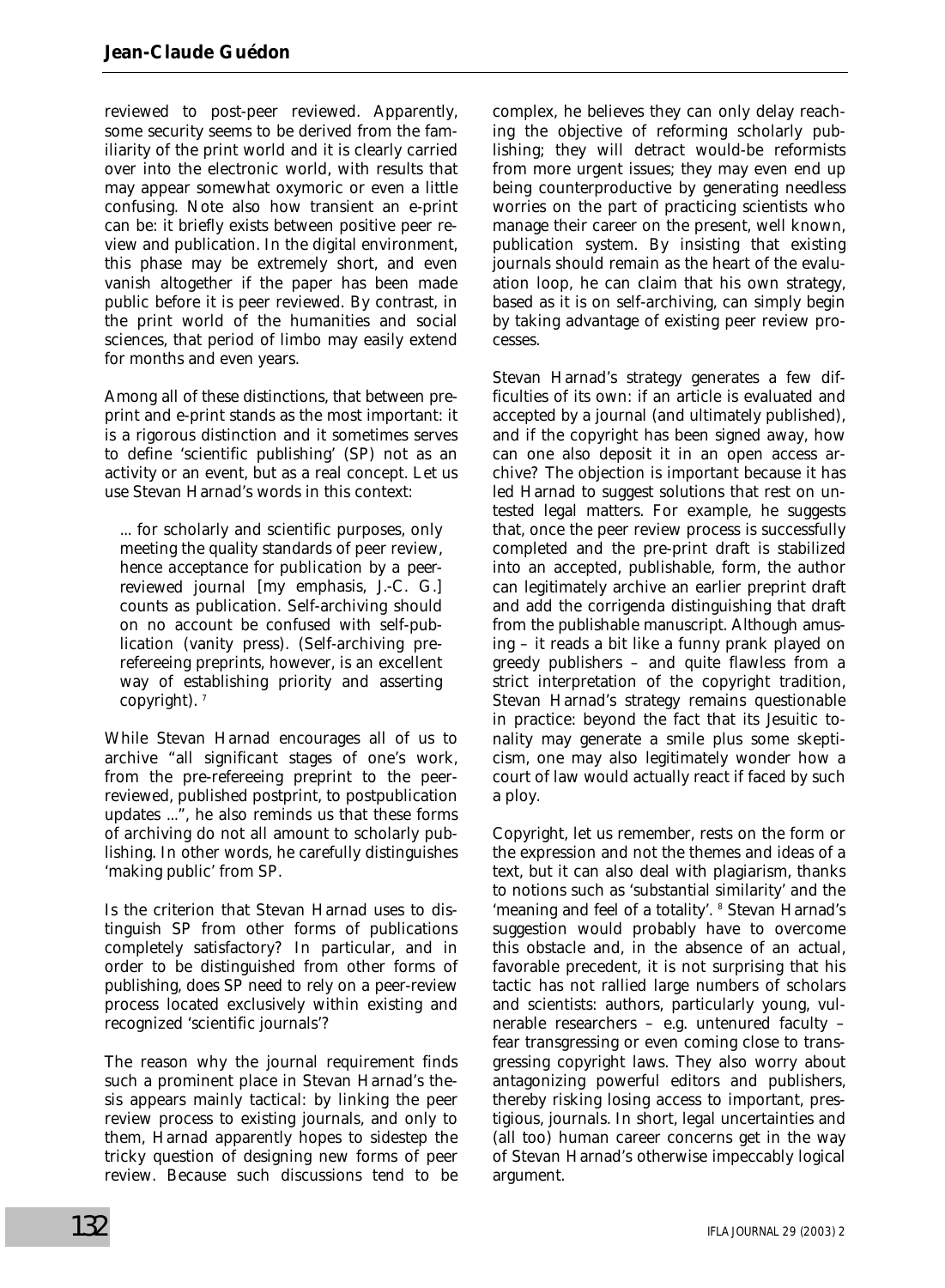These objections notwithstanding, Stevan Harnad's suggestion remains useful as a thought experiment. In particular, it allows us to look more precisely into the complicated SP process and to distinguish more clearly what depends on copyriht per se and what depends on the editorial or publishing policies of particular journals. For example, the refusal to publish an article because a preprint has already been made available on the Web cannot be justified on the basis of a blanket recourse to copyright because nothing in copyright laws prevents the contracting parties to decide that self-archiving is also permissible. Publishers may well wish to hide behind the copyright laws but such decisions are really part of an editorial policy; unlike copyright provisions, it can be negotiated. 9

In conclusion, Stevan Harnad's self-archiving proposal shows that, within the present publishing system, there is room for negotiating a number of rights. However, it must also be remembered that if scientific authors do not try harder to capitalize on these opportunities, it is because, in the last analysis, they value the author status far above the owner's benefits. 10 For scholarly authors, the risks involved in challenging editors and publishers simply appear too great in view of the fact that the present equilibrium essentially satisfies them.

A few months ago, thousands of signatories to the Public Library of Science (PLS) petition threatened to refuse publishing in journals that would not free their content within six months after publication. The recourse to a threat, although it dramatically publicized the scientists' frustration with the present situation of scientific publishing, was probably ill advised: publishers ignored it, safely betting on the inability of the majority of the signatories to follow up on their promise. The fear of losing ground in the great international prestige race prevailed, and submissions to prestigious, yet expensive, journals continued unabated.

The unrealistic dimension of Harnad's suggestions and the failure of the PLS threat must be remembered and integrated into future strategies. One very simple principle must be kept in mind: open access archives will succeed only if they can satisfy the scientists' needs in terms of their careers. *This means incorporating certification or branding tools that are at least as authoritative as those presently provided by existing journals.* In other words, it means squarely tackling the branding issue that Stevan Harnad wants to

avoid. As a consequence, there is an urgent need to discuss how best to integrate evaluation tools within open access archives. The question is all the more important that a revised evaluation system will strongly contribute to weaken the scientific plutocracy that presently reigns and will help restore the republic of science.

# **Where Intellectual and Financial Matters Mesh**

Because they are so important for the evaluation of scientists, it repays examining closely how scientific journals reach that objective, and how satisfactorily. How do they evaluate and what do they evaluate? Deans and research managers have come to rely on them to grant promotions and tenures to researchers and faculty. Do they have in hand what is needed to do the best possible job? The answer is largely negative, as we shall see.

# **How Do Scientific Journals Evaluate?**

Journals present us with two opposite façades: on the one hand, the editor-in-chief and the editorial board are made up of recognized specialists in some scientific domain – in other words, peers. By exercising 'peer review', they provide scientific credentials whose value rests on the fame and reputation of the journal. In turn, their decisions loop back into the reputation of the journal. On the other hand, journals also rely on a variety of skills that have nothing to do with the 'peer' category: linguistic editors, layout specialists, printers, marketing specialists, and foremost among them, a financial director. The director of a journal may take on several of these tasks and he may end up being more of a manager than a scientist; as such, he or she may be part of a publisher's structure rather than part of the editorial function. The relationship between the management and financial dimensions of a journal and its intellectual content may thus vary greatly from case to case: sometimes these functions are merged within one person – typically an over-worked faculty member who takes on tasks that reach well beyond academic or research skills – sometimes they involve a complex division of labor between an academic group and the personnel of a publishing house. In other words, a scientific journal can be totally under the control of the relevant scientific communities but it can also be a strong commercial shell within which a number of scientists are allowed to act as gatekeepers.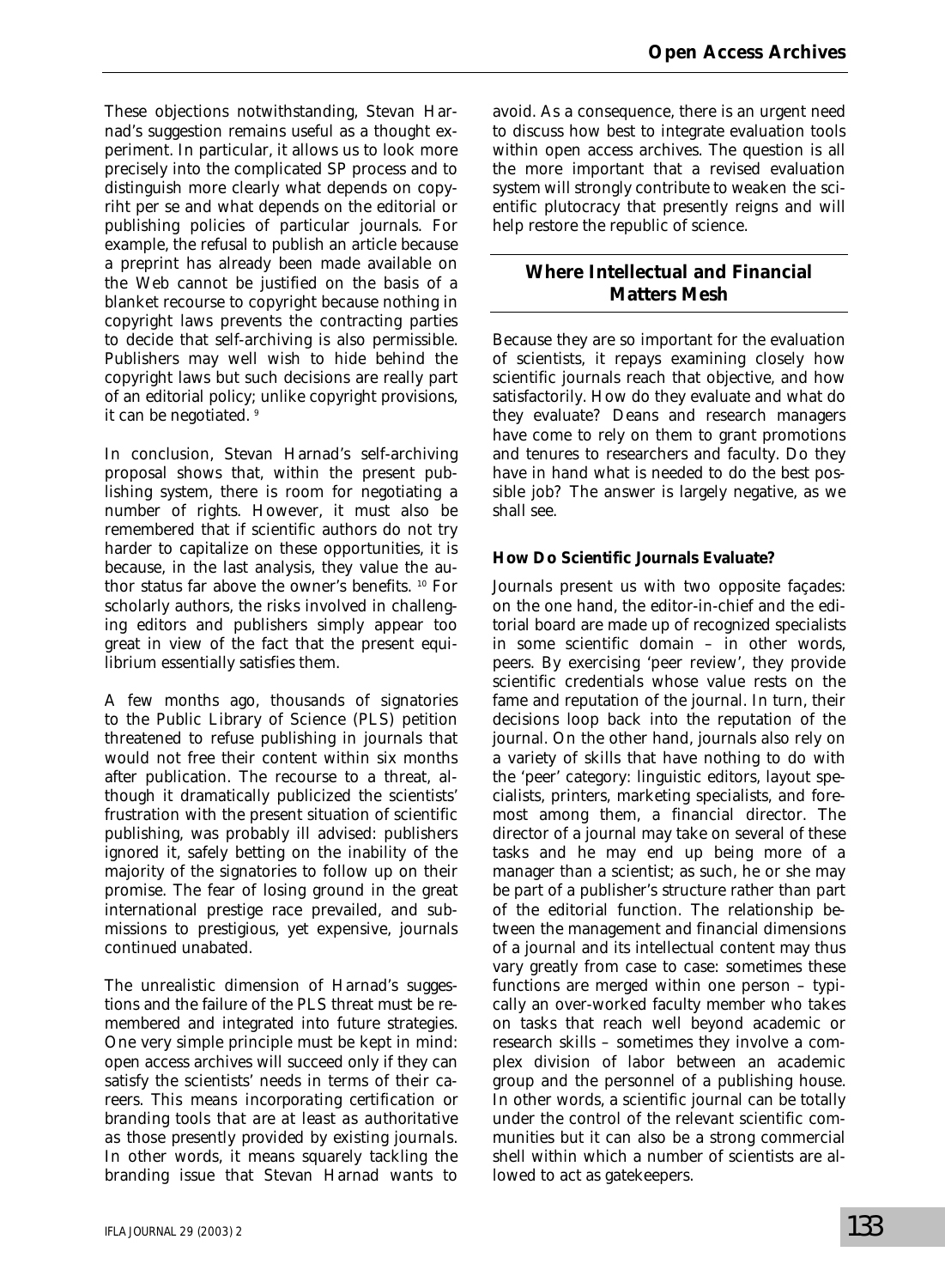The word 'peer' itself deserves some comments: while commonly used in a descriptive way, it does refer to a situation where some people appear as distinctly "more equal than others" to use George Orwell's satirical phrase. By exercising peer review, the academic fraction of any scholarly journal enjoys a degree of power that their colleagues simply do not possess. This is simply because directing or playing a significant role within a journal provides extra visibility and an authority that is clearly tied to the journal as social institution. In fact, acting as editor-in-chief, or as senior editor of an important journal is such a good way to advance one's career that it can easily be compared to receiving something like an important prize. Moreover, both can reasonably be assimilated to a kind of extra academic promotion. A 'peer' has actually been silently promoted to the status of a gatekeeper – a fact that, ironically, the word 'peer' tends to hide rather than reveal.

What is particularly interesting is that the promotion to gatekeeping does not lie squarely within the research institutions or communities; on the contrary, the process involves a mixture of academic and non-academic factors. For example, in the case of a new journal being created, a group of scholars or scientists band together to try and compensate for what they feel is a lack of publishing outlets or opportunities for their specialty. Note that although this step is purely academic in nature, it already involves a process of self-selection that must not be forgotten. Moreover, behind the arguments in favour of a new journal often lurk a wide variety of interests and situations: it may be that a new specialty is trying to emerge; perhaps the available publishing outlets are perceived as being in the hands of foreign colleagues and this may be viewed as a competitive disadvantage; <sup>11</sup> sometimes growing institutional ambitions suggest that locally supporting an international journal will bring some prestige and visibility, as well as opportunities for fruitful alliances with other powerful institutions; at other times, particularly in the social sciences and the humanities, new schools of thought emerge within established specialties and they must find ways to overcome or circumvent the resistance of the established schools. Linguistic considerations may also play a role, especially in the humanities and a number of social sciences. In short, the reasons standing behind the creation of scholarly journals can be very varied, but they all relate in one way or another to questions of autonomy, power, visibility, etc. The spectrum of agendas is extremely

broad and many are not strictly connected with purely intellectual or scholarly motives; ideological or even disguised economic objectives can also interfere; yet, the rhetoric almost invariably alludes to some regrettable dearth of publishing opportunities.

Whatever their motives, the promoters of a new journal quickly bump into material concerns: money is of the essence, of course, but so is space and secretarial time, etc. At precisely this juncture, intellectual dimensions begin to mesh with practical worries. While a journal will never rise simply because a number of material conditions are present – the academic side of the incipient publication must play its role here – these material factors certainly act as sufficient conditions: only if money is available can the new venture begin; only if the support is maintained for a few years, can the new publication hope to reach sustainability.

It is from that angle that a publisher, by virtue of its financial resources, can have an important say in the creation of a new journal. In other words, the extra-promotion to gatekeeping may occur only if publishers or research institutions provide the material means to bring the journal to existence. Often, research institutions do not have those means and the task ultimately falls into the lap of a publisher. However, in divesting themselves of the economic responsibility for scientific journals, scientific institutions do not seem to realize that they are giving up any role they might play in the promotion to the gatekeeping role. This is a curious situation because, while they rely on journals to evaluate their scientists, they act in such a way as to lose most of their input in the fate of these journals. In effect they delegate the evaluation of scientists to a mixed institution – the scientific journal – without examining closely how this affects the quality of the evaluation.

The reasoning applied to new, emergent, journals can be easily extended to ongoing publications. It is known that commercial publishers monitor existing journals. They look for intellectually valuable publications that might enjoy forms of economic support that are less than optimal. Actually, they are evaluating whether such journals ought to be drafted into the company's 'stable' and with what inducements. For them, it is an investment strategy aiming at capitalizing on a worthwhile journal, even if it means operating at a loss for a few years, because publishers know that the return on this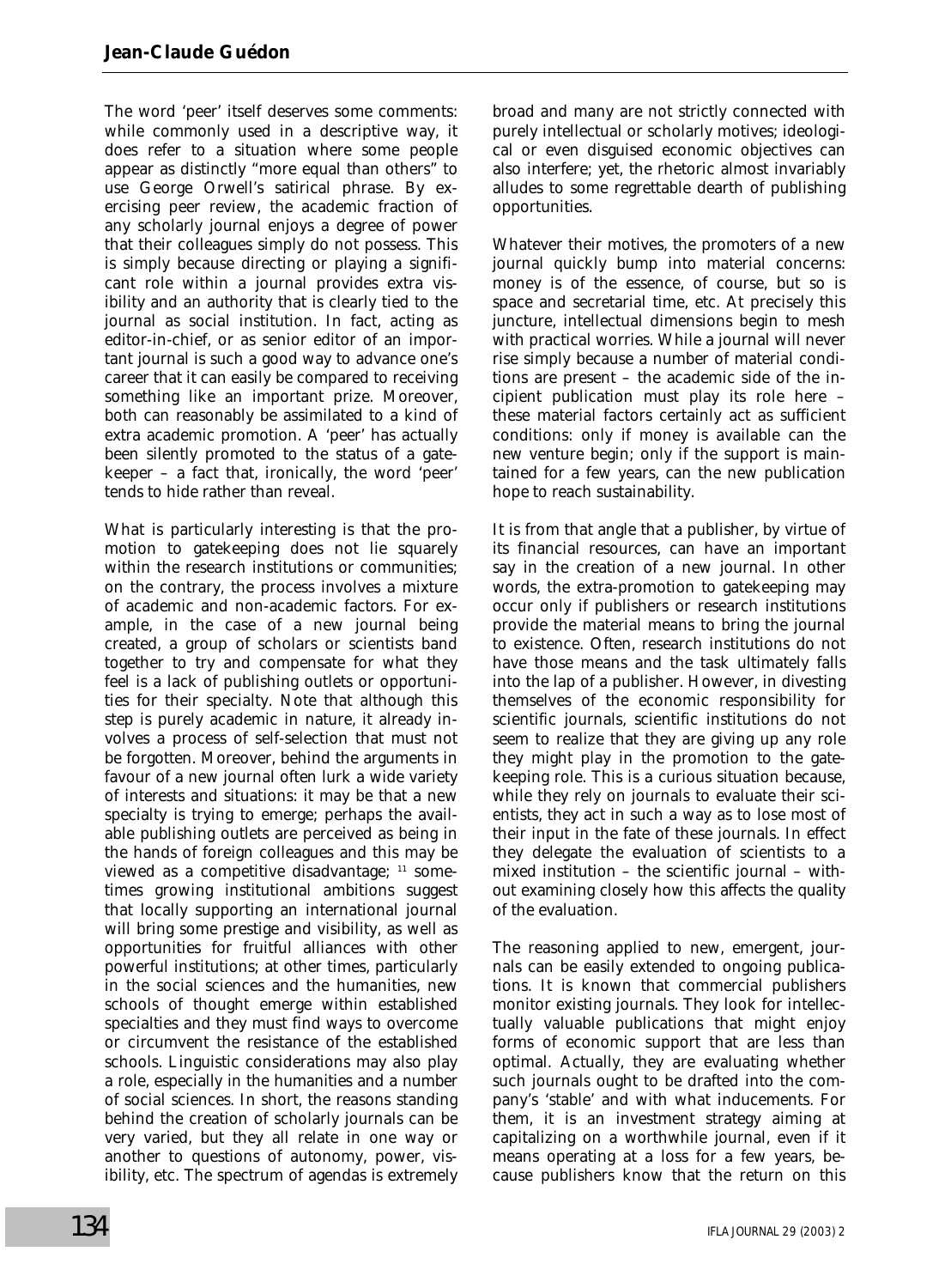investment will be ultimately significant and steady.<sup>12</sup>

Some academic editors would resist such a shift because they would tend to consider it as a betrayal of their role; others on the contrary may see moving into the collection of a well-established and powerful publisher as an opportunity and even a form of valuable recognition. As it also generally translates into a series of tangible advantages – more financial support for the gate keeping function, more secretarial help, better equipment and software to work with – it is quite difficult to resist. It is even more difficult to resist if it involves some personal financial rewards that are not altogether symbolic. <sup>13</sup> In short, scholars and scientists may begin to feel dependent on their good relationship with a publisher to maintain their gatekeeping advantages, some of which are purely academic, others not.

In conclusion, being 'promoted' to gatekeeping entails a complex combination of factors where the specific values and forms of authority that characterize a particular specialty tend to mesh with some of the financial and infrastructural underpinnings without which a journal just could not exist. This does not imply that a scientific editor does not enjoy intellectual freedom; on the contrary, publishers know better than to tread in an area that could only discredit the reputation of the journal they publish. However, the editor of a journal that does not pay any attention to his or her publisher's concerns would do so at the risk of being quickly 'demoted'.

The status of a scientific journal is largely measured by its impact factor. Improving this impact factor has become an obsessively present task. For its part, a commercial publishing house will constantly be monitoring how best to allocate its resources to maximize profit. As a result, a publication with a modest and stagnating impact factor may come to be seen as a problematic business proposition. The touchstone, in this case, will be the profit margin. If the journal, although of decent intellectual or scientific quality, 14 does not manage to be sufficiently profitable, it will be dropped. But this amounts to demoting a particular group of gatekeepers, and for reasons very removed from issues of scientific excellence. Demotion ensues because when a journal is left to its own devices, it may lead to the journal working within much reduced circumstances and even to its ultimate disappearance. Deprived of the marketing push that large publishers can provide 15 the cast-away journal will probably see its impact factor decrease and this will translate into a lessened ability to attract first rate authors. The impact factor, as a result, goes further down, and so on. The quality of the financial underpinnings of a journal can feed directly into the ups and downs of the impact factor, thus catalysing a self-sustaining, upward or downward, trend.

Financial concerns and quality control issues do interact in journals, and not only at their inception. As a result, it is easy to understand that a complex chemistry made up of financial and intellectual concerns lies at the heart of the device on which rests the whole evaluation process of scientists and scholars. While it is impossible to get rid of the financial dimensions of scientific publishing – it will always cost something – one may question the usefulness of adding the profit motive in this operation. All indications point to the possibility of very unhealthy forms of commercial interference into the process of scientific communication.

# **What to Evaluate?**

One further question must now be raised: what is the exact function of peer review? What does it really evaluate? Based as it is on the judgement of very few people, can peer review claim to be much more than a filter allowing scientific players to engage in the scientific game? Actually, it cannot, of course, and, from this perspective, peer review amounts to a mere entry ticket into the great scientific debate. At that stage, the evaluation of excellence has hardly begun.

Surprisingly few tools exist to measure excellence once an article is published. In fact, impact factors are about the only forms of measurements that may claim some usefulness in this regard, which probably explains their wide (and somewhat overextended) popularity. Moreover, impact factors are not always used felicitously or even judiciously. 16

Other ways to estimate the level of use and the impact of a given paper can certainly be devised, but such statistics are hard to come by with large commercial publishers. However, the possibilities offered by various forms of usage statistics for the appreciation of excellence have not escaped the attention of a number of commercial players and some have begun to explore new possibilities in this regard. Clearly, new forms of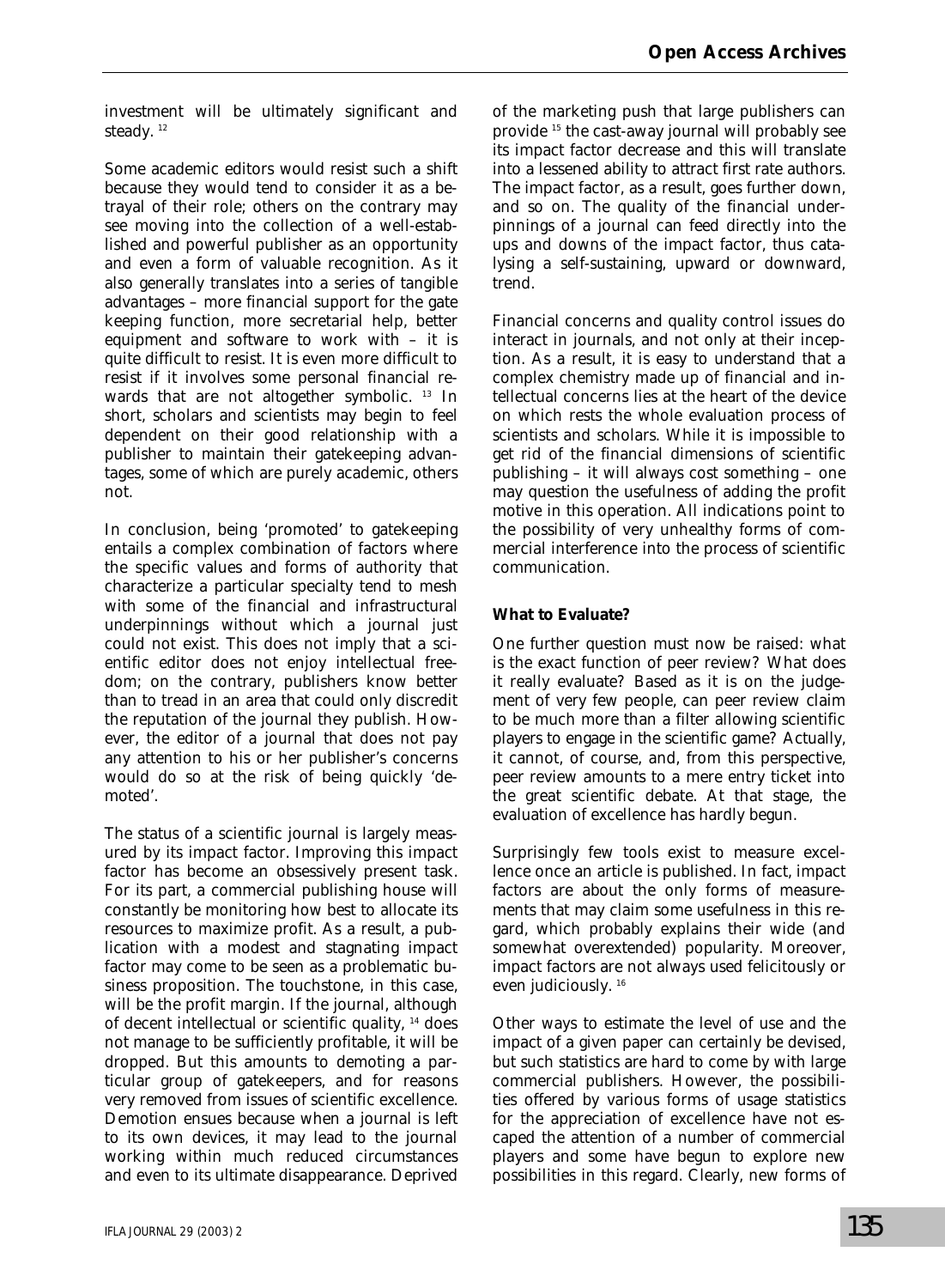measurement of use and impact are needed and are being investigated.

Elsewhere, 17 I have discussed how Elsevier, with its open access chemical archive, appears to be testing new models of evaluation based on factors such as downloading, discussions, commentaries, etc. Elsevier, probably inspired by ISI's *Science Citation Index*, appears to understand that controlling the tools of evaluation has a high strategic value which hold the promise of considerable cash rewards.

Looking for new forms of excellence measurements, therefore, is not a far-fetched chimera; in fact, its presence on the radar screens of commercial outfits involved in scholarly publishing proves the contrary thesis.

Other forms of evaluation that already exist must not be neglected either. Scientists are submitted to forms of evaluation that are a good deal more complex and varied than the simple peer review process found in scientific journals. Many institutions need to identify and hierarchize various forms of scientific excellence and several of these processes keep some distance away from the publishing process per se. For example, research grant agencies rely on some form of excellence measurement, but they do not limit themselves to journals: while publications count, of course, the candidate must often select his or her best papers and the quality of the proposal is often peer reviewed within the context of a jury. Likewise, scientific prizes and distinctions are attributed on jury-based peer review. They matter a good deal and they certainly enter into the art of successful grantsmanship. Finally, being named on important commissions and being invited as an important speaker within high-profile conferences also provide useful indications of excellence. Again, peer review is at work here, but in yet another setting: organizing committees acting as a jury select future speakers on the basis of previous experience and reputation.

Some of the evaluations mentioned above are obviously more rigorous than others but journalbased peer review does not entirely avoid criticisms in this regard. In the end, one constant lesson emerges from even a quick survey of the existing range of evaluation procedures: the evaluation of scientists' work has been going on for a long time and it has relied on a wide variety of techniques and indices among which the presence of peer-reviewed articles is but one

possibility. Interestingly, as time goes on, not only do more centers and forms of evaluation keep on appearing, but the filtering function of the peer review process seems to lose some of its importance. In some fields such as theoretical physics, such filters appear secondary as the ArXiv bank of articles demonstrates: actual use, comments and criticisms play a far more useful role for science. Given these trends, one may begin to wonder why journals have maintained such a tight grip on the evaluation process: incomplete, unreliable, fraught with interferences from non-academic concerns, they only represent a small and diminishing fraction of the tools that ought to be systematically deployed to achieve a full and fair estimate of research excellence. Open access archives may well be the tool to demonstrate this point fully and rapidly.

# **Open Access Archives and the Restoration of the Republic of Science**

As more and more institutions develop open access archives and institutional repositories, one may surmise that the first wave will be made up of wildly varying documents. My own university provides a rather strong example of this chaotic situation: while the library is beginning to test waters with a carefully designed self-archiving system 18 and is proceeding with some caution to include only recent works, presumably peerreviewed, that authors want to promote more widely in this fashion, a competing group located within the computer services is promoting a 'prepublication' site as part of a wider e-publishing scheme. In it, documents as old as 1986 can be found, as well as old newsletters from neighbouring research centers, 19 commentaries on governmental reports, etc. The desire to fill the archive quickly has obviously led its designers to resort to pieces of work of doubtful value and, in some cases, probably best forgotten. In the absence of a classificatory scheme that would be a little more sensitive to the career and research needs of scientists, such heaps of materials are of questionable value and may even nourish the skepticism of serious scholars who do not want to see their work buried in such unseemly neighbourhoods. While old working papers from local research teams may generate some local nostalgia for the 'good old times' among a few sentimental types, they will gain little respect from the outside world. Best ignored, they will tend to look quite silly and they may actually do more harm than good for institutional repositories.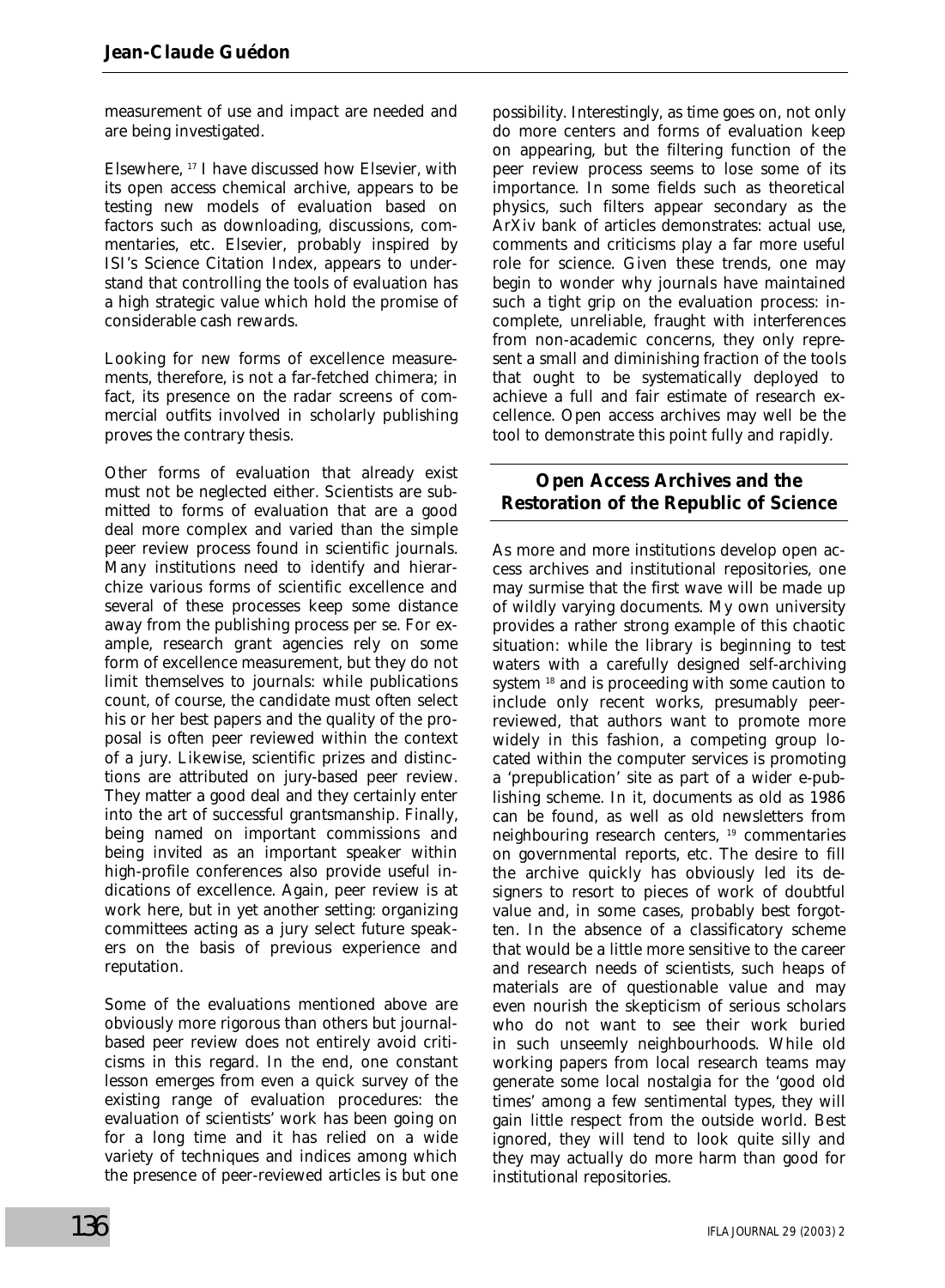In order to avoid such problems, institutional repositories respecting the Open Access Initiative metadata guidelines should draft guidelines for the selection and the classification of documents. In this manner, we may collectively hope to avoid the kinds of problems that overly eager or competitive groups will generate simply because they are trying to occupy some territory first. Institutional repositories and open access archives should not be confused with the Wild West or some 'gold rush' territory with its freefor-all land claims.

By contrast, the following structure might be more interesting for institutional repositories in open access:

1. A first entry level would roughly correspond to what the papyrus project at the University of Montreal is trying to achieve: scholars select papers that they consider to be interesting either to give them a second life, if they have already been published in a paper, or to promote some discussion around a paper-in-progress. In the first case, the author may do so either because he or she never signed away the digital rights to a journal – a situation almost universal until quite recently which makes most of us owners of the digital versions of our articles and books. Alternatively, permission has been secured from the publisher either through some blanket statement or through an individualized request. In either case, the fact that this work has been peer-reviewed should be clearly indicated in the document and the metadata that accompanies it. In the latter case, where an author is fielding a working paper that has not been peer-reviewed, this situation should also be clearly established in the document and in the metadata that accompanies it. Note in passing that this entry level agrees well with the self-archiving procedure advocated by Stevan Harnad. Some authors may even want to test the pre-print plus the corrigenda technique he advocates to circumvent the provisions contracted with a publisher, but this will probably require some legal (and political) support on the part of the home institution as we are bound to see court cases testing this approach in the near future. A bit in jest, I will call this entry level archive IH or 'institutional hell'. It does not carry much prestige or symbolic value, but it does tell the world that a serious member from a serious institution is putting out some work seriously done, some of which has been peer reviewed in other contexts, and some has not. Harvesting machines can then be configured to include or exclude these sub-categories according to the desires and needs of individual investigators.

- 2. A second level can now be initiated. This level does not generally exist in our institutions but I believe that its presence could do a great deal to help universities and research labs regain a better control over the evaluation of their own researchers. In effect, each institution could decide that it stands behind all the publications that are located in this level. In so doing, it would have to decide whether it will simply rest on the traditional tools (peer review of established journals, impact factors, etc.) or whether it wants to set up particular procedures that would amount to creating an independent evaluation process for pieces of work that local faculty would submit for acceptance at that level. A given university, for example, might decide to set up an internal jury to deal with these selections, or it could build a mixed jury with external members from other universities, as is already the case for the defense of theses and dissertations. In short, it could devise whatever policy it wants to bring pieces of work to this level, but the important point is that, once admitted at that level, this particular piece of work would have the full backing of the institution. In particular, it could legitimately be used to support promotion or tenure. The point here is that the institution would consciously decide how to evaluate its members rather than lazily delegating the task to outside entities such as journals, with all the attendant problems and ambiguities that have been fleshed out earlier in this text. An institution might even decide simply to use the existing procedure, but even that would require a conscious, lucid and transparent act that would certainly lead to some interesting debates within any given university senate worth its salt. That in itself would be healthy. Let us call this second level IP or 'institutional purgatory'.
- 3. Paradise is, of course, the next step. How can we characterize a publication paradise? Simply by having this publication submitted to an evaluation procedure that is demonstrably the best possible, given what is available elsewhere. It should be so good as to put an article in *Nature* or *Science* to shame, so to speak. The way to achieve this is to constitute extremely prestigious, international, juries that pass judgement on submitted papers with the utmost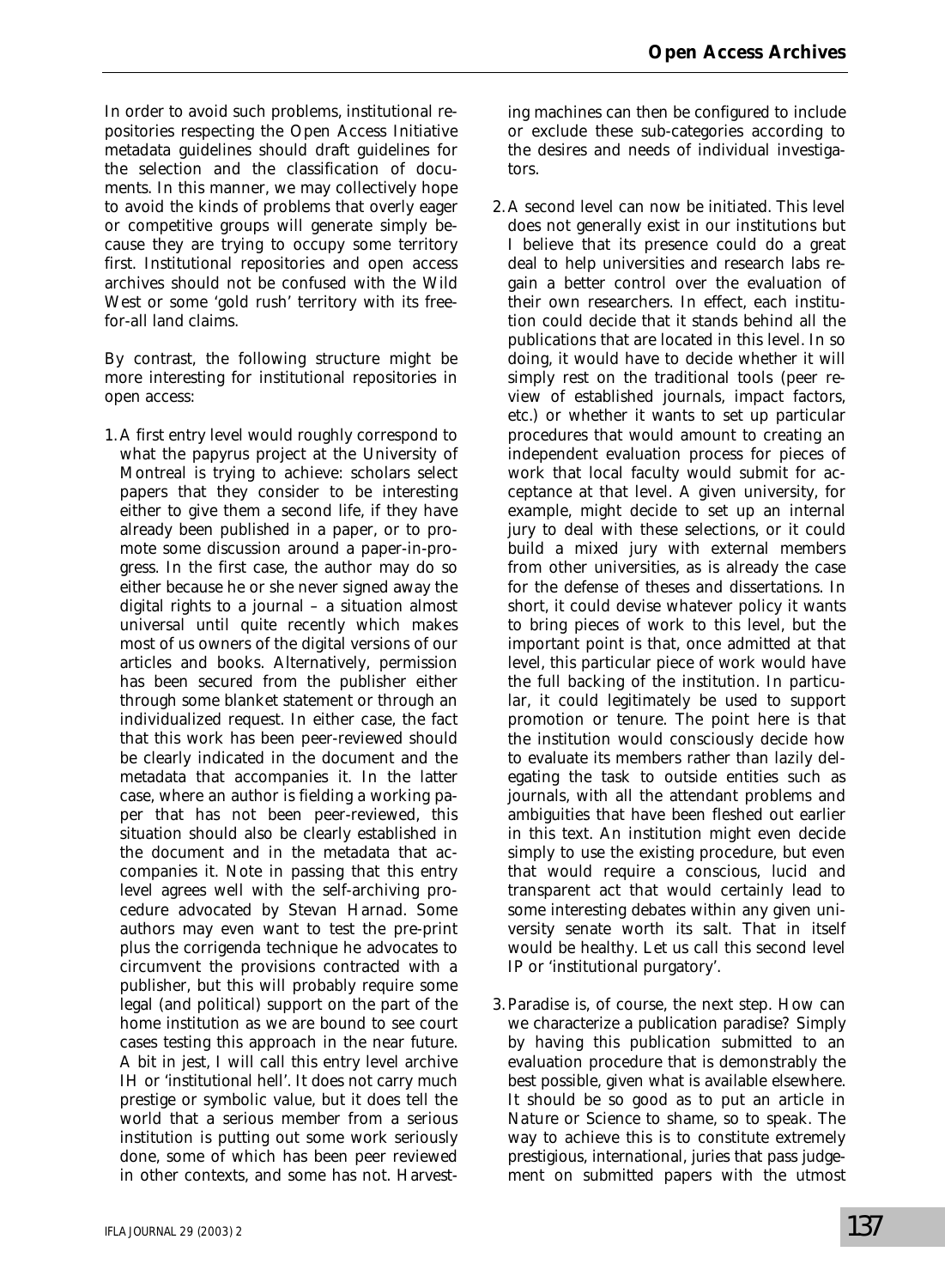rigour. For example, the top schools of the world in any given field form a consortium to evaluate economics papers or sociological papers and they publish their procedures, their minutes and their results so as to create the greatest possible transparency. And if a given institution feels slighted because it has not been asked to join the first prestigious consortium, let it organize the second prestigious consortium: competing world-wide juries could set themselves up and the quality of their judgement would be quickly evaluated by the kinds of usage and comments their choices would elicit. Being selected by one or several of these juries would indeed be, for any paper, the equivalent of reaching Paradise. Metadata, again, would clearly indicate the presence of a UP or 'universal paradise'.

Structuring an institutional repository in this fashion would clearly indicate that not only is open access of the essence, but that evaluation is also a central concern of such a repository. Obviously, these evaluation procedures will not replace the existing ones, particularly those grounded in journals, but they will allow for a very different mechanism of gatekeeping – one that is no longer so dependent on much financing to work, as is presently the case with journals. Poor countries with good minds will be able to make their voices heard and good minds in peripheral institutions will also be able to participate in the world-wide concert of opinions. In other words, against the unjust, elitist form of globalization that has affected science so negatively, this approach would begin to offer a path toward a better form of scientific globalization. At the same time, the diluting of the evaluation monopoly presently enjoyed by the core journals would gradually translate into a looser grip on the best minds of the planet and, as a result, real competition would have a chance to emerge, and the evolution of serial prices would begin to slow down and would perhaps even begin to fall.

One must realize that if most of the major research libraries begin to build institutional depositories, as seems to be the case right now, and if such evaluative schemes begin to develop, the distributed power of such institutional networks can quickly become so enormous as to become the defining criterion of excellence. In other words, the creation of the open access archives accompanied by a suitable evaluation scheme holds the promise of relocating the center of scientific evaluation squarely within academic and research environments. The peer review process

is, after all, done by peers that belong to our institutions: why abandon part of the privilege to promote some of our colleagues to this important role to bodies that share few, if any, of the basic academic values. It simply does not make sense to see profit-based companies having an indirect, insidious, ill-defined, yet effective, voice in elevating or keeping a few of our colleagues in important gatekeeping roles.

This also means that, because they are open access and because they are networked and harvestable as if they were a single gigantic unit, these institutional repositories will offer an enormous amount of information on usage statistics that, presently, are kept in the hands of private companies. As a result, new evaluation tools based on various form of usage become possible and will be developed and tested by academics and for academics. This too is important.

Open access archives should also leave room for commentaries, criticisms and rebuttals, so long as they are conducted within the rules that prevail within conferences, colloquia or seminars, and with similar rules of access: we are talking here about scholarly debate and not street side discussions or chat rooms. In this fashion, threads of discussions and debates will emerge that will help identify which questions, concepts, objects appear most interesting at any given moment. And these threads and lines of discussion will begin to implement what Manuel Castells likes to call a 'space of flux' and which he sees as a fundamental element of any networked situation. Obviously, these comments, judgements and criticisms will enter into the evaluation of a given scientist's work because his or her ability to defend, extend or even correct a piece of work in an interesting manner are obviously what is expected of a good scientist or scholar. At the same time, one may see looming over the horizon, a few decades down the line – academics tend to be a very conservative lot and some even pride themselves on that score – the gradual demise of the batch production of knowledge which articles incarnate so vividly. In its place may gradually emerge a more fluid and flexible mode of scientific communication; one where a given individual could contribute as little or as much as he or she wants, so long as it is significant and accepted as such by his or her peers.

If open access archives develop in this fashion, the academic networks, on a world wide basis, will be able gradually to reclaim their control over the circulation and the evaluation of scien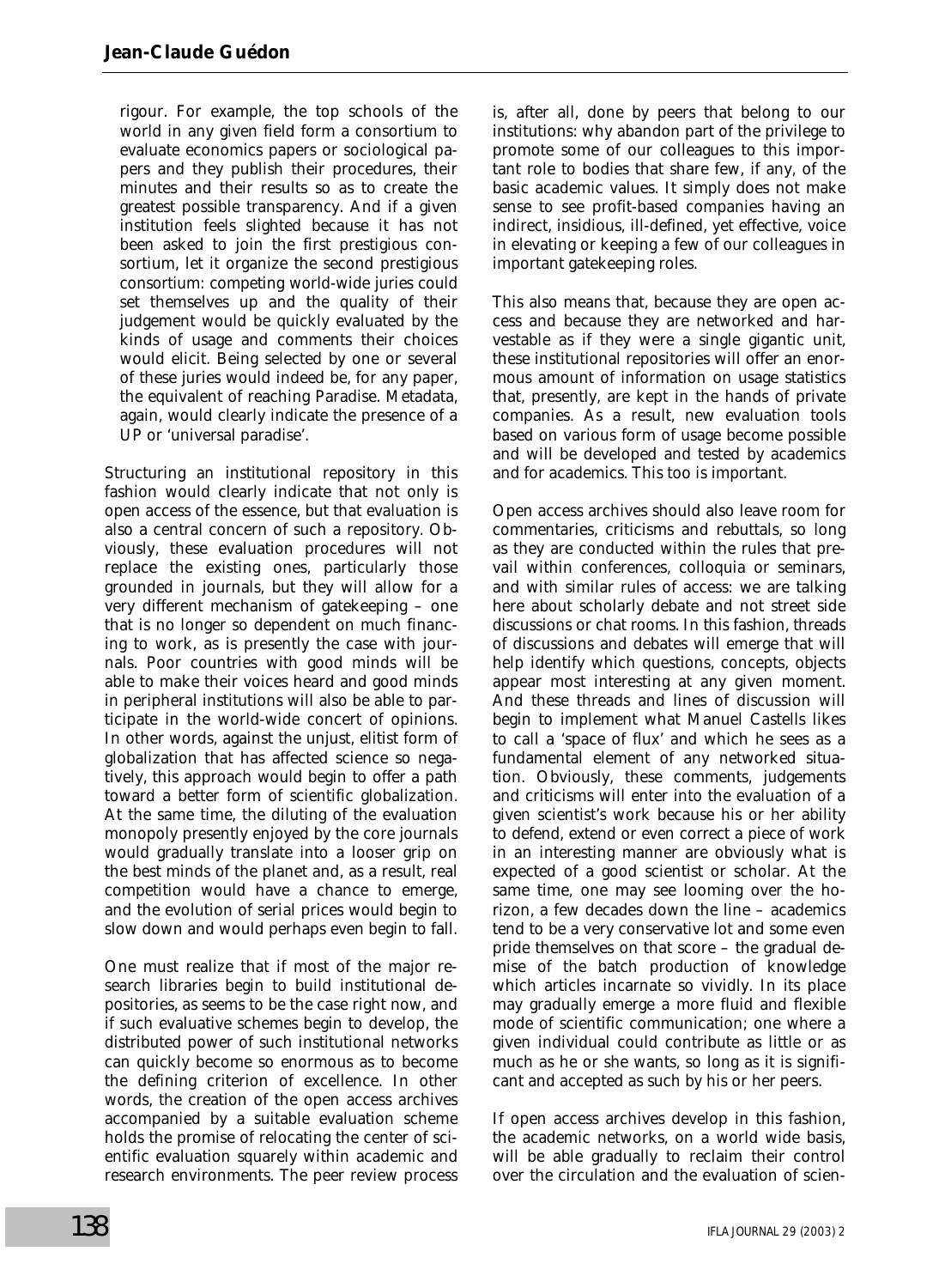tific communication and, correlatively, commercial publishers will tend to move back to their original position when they were marginal players, looking for interesting authors that could write some specialized products such as treatises, manuals and reference works. Their involvement in scientific journals would then become a secondary task but their presence would be as useful as it was in the past, when they helped to keep in check the corporatist tendencies that sometimes haunt academic circles.

# **Conclusion**

The thrust of this presentation has been to show that the evolution of science had gradually led to an elitist plutocracy, but that open access archives could become part of a solution aiming at restoring what I like to call a 'republic of science'. However, to do so, a precise study of the evaluation processes presently used in various scientific communities has been necessary. In this regard, the discussions around self-archiving have been illuminating: by focusing clearly on the act of scientific publishing, as a concept, they served clearly to delineate what was of the essence of scientific publishing. At the same time, they show that the intellectual rigor of Stevan Harnad's analysis does not always take into sufficient account some of the fuzzier realities of scientific publishing, such as the legal interpretations of plagiarism. Nonetheless, these discussions have been useful in showing that rebuilding scientific evaluation would have to accompany the effort to build open access archives. Present evaluation procedures as managed by journals, including periodicals placed within the ambit of vast profitable companies, display a complex of motives that cannot serve science or the management of research in an optimal manner.

At the same time, the quasi-monopoly exerted by these large commercial publishing houses over scientific evaluation partially explains their ability to manipulate prices as they do: scientists simply need these publishers too much and they cannot conceive of an alternative way to manage a successful career; as librarians have been too good at protecting them against the bad effects of high prices, at least for those located within rich institutions in rich countries, they have not paid all that much attention to resources that, to them, appear 'freely' accessible (but at a high cost to their institution). However, if open access archives are built as suggested, with an associated evaluation system, then scientists, scholars and

academic administrators may have a chance to wrestle a sufficient fraction of the evaluation potential as to create a real competition for commercial publishers and, thereby, create change, as the SPARC pamphlet admonishes us to do. To this end, a three-tier structure fully harvestable according to the rules of the Open Access Initiative has been suggested and it should move us a long way in the right direction while avoiding debasing open access archives into meaningless heaps of shoddy ware as appears to be the case in a few careless ventures.

#### **Notes**

- 1. Thomas Shadwell lampooned this situation in his play, 'The Virtuoso'.
- 2. *See* 'In Oldenburg's long shadow: librarians, research scientists, publishers, and the control of scientific publishing.' http://www.arl.org/arl/proceedings/138/ guedon.html.
- 3. This very point was made by John Cox, from Blackwell's, in his concluding remarks to the First Nordic Conference on Electronic Publishing held in Lund and Copenhagen from the  $22<sup>nd</sup>$  to the  $24<sup>th</sup>$  of October, 2002.
- 4. See again my 'In Oldenburg's Long Shadow...', *op. cit.* (note 2).
- 5. For example, 'Open Repositories'. *See:* Raym Crow. 'The case for institutional repositories: a SPARC position paper.' http://www.arl.org/sparc/IR/ir.html.
- 6. http://www.eprints.org/self-faq/#What-is-Eprint.
- 7. http://www.eprints.org/self-faq/#self-archiving-vspublication.
- 8. Peter Jaszi. 'On the author effect: contemporary copyright and collective creativity.' *In:* Martha Woodmansee and Peter Jaszi. *The construction of authorship. textual appropriation in law and literature.*  Durham, N. Carolina: Duke University Press, 1994. pp. 40–1.
- 9. The refusal to publish articles previously made public on the Web is often referred to as the 'Ingelfinger Rule', named after the former editor of the *New England Journal of Medicine*. *See:* Stevan Harnad, 'Ingelfinger over-ruled:the role of the Web in the future of refereed medical journal publishing'. http://www.ecs.soton.ac.uk/~harnad/Papers/Harnad/ harnad00. lancet.htm.
- 10. The terms are borrowed from Mark Rose's excellent study, *Authors and owners ...*
- 11. I have heard this argument used in relation to *Tetrahedron Letters* (Elsevier): European chemists, according to this opinion, need this 'European' outlet to compensate for the 'advantage' allegedly enjoyed by American chemists in *Organic Letters* (American Chemical Society)! I will let the reader evaluate the validity of such a claim ... .
- 12. A full analysis of the publishers' roles should clearly distinguish between the profit motives of large, in-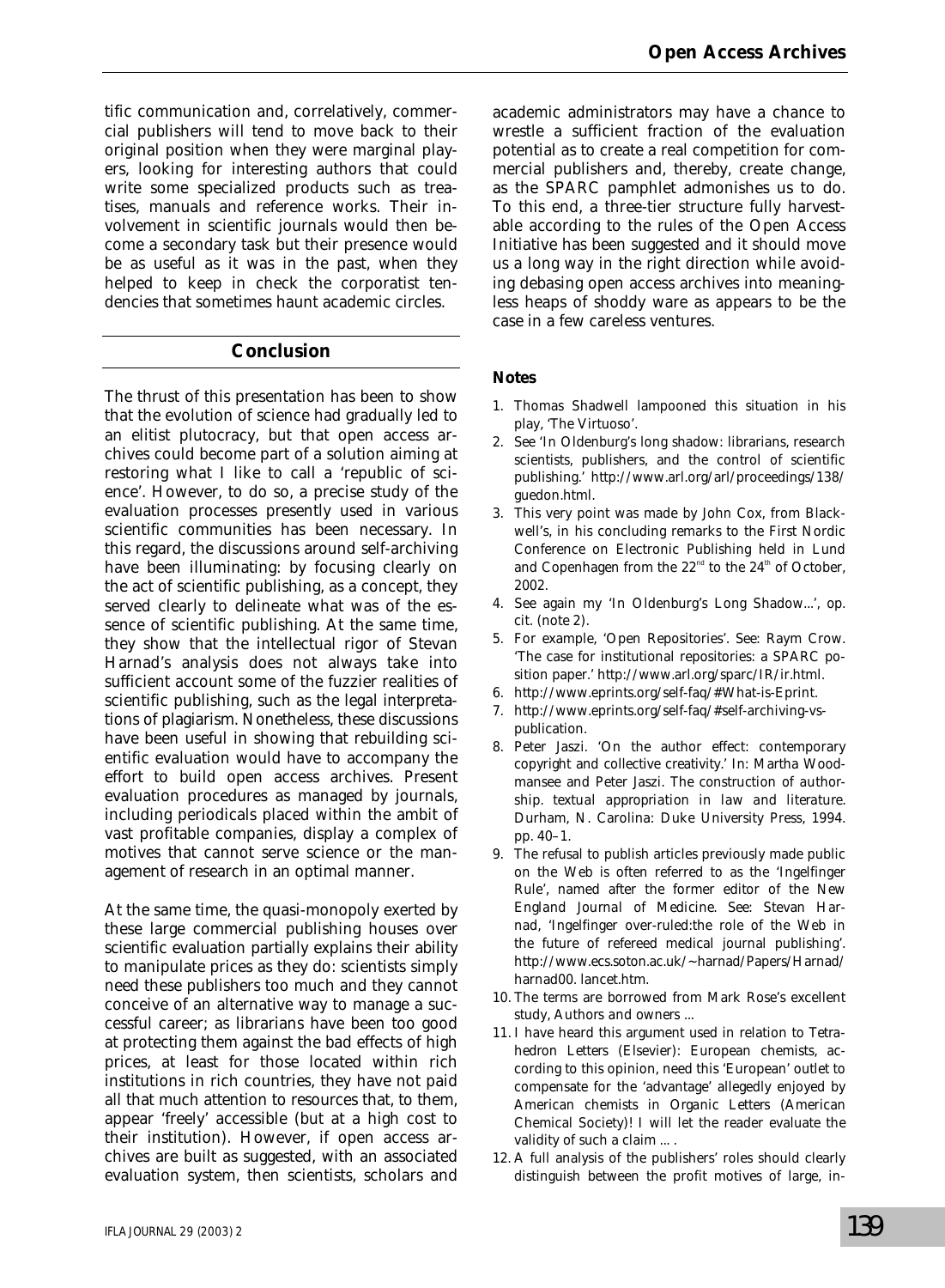ternational, commercial publishers and the scholarly concerns of university and some (not all) learned societies' presses. One must not confuse businesses driven by profit or professional objectives with presses simply seeking to recoup costs or, at best, turn a modest profit.

- 13. In a recent conversation, a colleague who will remain unnamed, acting as a journal editor for a commercial publisher, revealed to me that he was receiving USD 50.00 for every article that he dispatched for peerreviewing. Another colleague, also acting in that capacity for the same publisher, mentioned that he was treating around 3,000 articles per year. I do not know whether the editorial inducement in the second case were the same as in the first case, but if this should be the case, it would amount to USD 150,000 a year ... .
- 14. Again, discretion prevents me from citing names, but this thesis reflects actual conversations with people

very familiar with the publishing business and, therefore, very much 'in the know'.

- 15. Again, see my 'In Oldenburg's long shadow...", *op. cit.*  (note 2), particularly the part dealing with the distorting lens created by the big deals, as exemplified by the statistics provided by Ohio Link.
- 16. For example, institutions use journal impact factors to evaluate individuals' publications. This makes about as much sense as using the size of a limousine to gauge the worth of its passengers ... Moreover, within a given publication, impact factors of individual articles can vary by as much as two orders of magnitude and, finally, impact factors vary quite a bit from one discipline to another.
- 17. See 'In Oldenburg's long shadow...', *op. cit.* (note 2).
- 18. http://papyrus.bib.umontreal.ca/.
- 19. http://www.erudit.org/prepub/index.html. Five texts are from 1986. About thirty come from local newsletters (Bulletins) that fairly qualify as gray literature.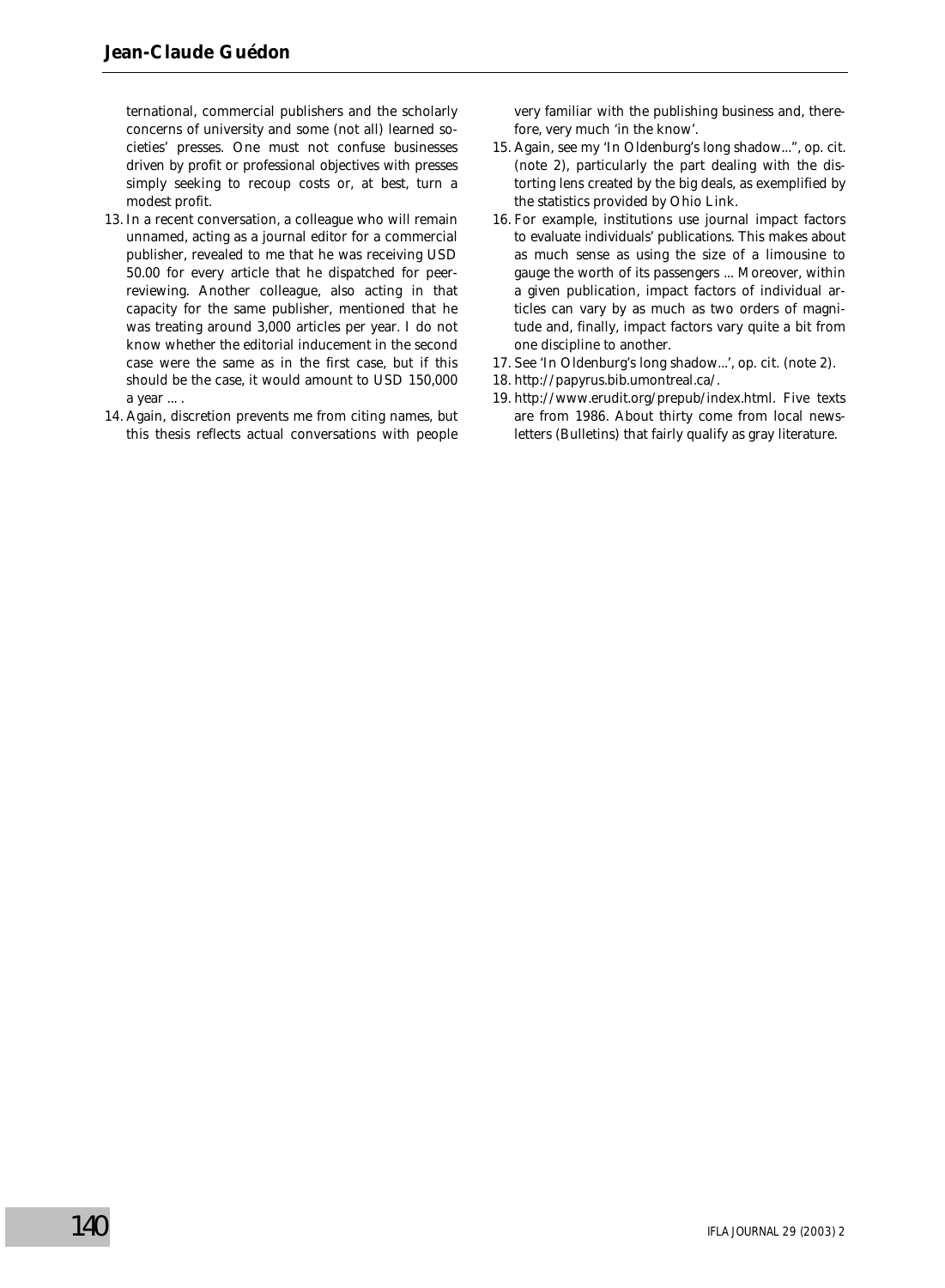# **TRIPS into the Unknown: libraries and the WTO Agreement on Trade-Related Aspects of Intellectual Property Rights**

*Ruth Rikowski* 



Ruth Rikowski has been an information professional and librarian for about 20 years. After obtaining an MSc in Information Science (Computerized Systems) from University College, London, she worked as a Support Librarian for Dynix. She implemented library computer systems at the international law firm Clifford Chance, and at Havering College of Further and Higher Education, and also worked at the Tate Gallery, where she was responsible for information technology. She has been researching, writing and lecturing on globalization, computer studies, knowledge management and management skills, and has published some 50 articles in professional journals. She is a Visiting Lecturer at South Bank University and Book Reviews Editor for *Managing Information.* She may be contacted at: rikowski@tiscali. co.uk

# **Introduction**

The World Trade Organisation (WTO) is a body that establishes rules for international trade and it currently has nearly 150 members. IFLA has commented on the significance of the WTO for libraries as follows:

There is growing evidence that WTO decisions, directly or indirectly, may adversely affect the operations and future development of library services, especially in the not-forprofit institutions. (IFLA, 2001)

Among the many different agreements being developed at the WTO (all of which are due to come into effect in 2005), two are likely to have particular and serious implications for information, intangible assets and libraries. One is the General Agreement on Trade in Services (GATS) (WTO, 1994); the other is the Agreement on Trade-Related Aspects of Intellectual Property Rights (TRIPS) (WTO, 1995).

The philosophy behind the GATS is fairly straightforward. It is about liberalizing trade in services and placing an increasing number of services in the market place; it therefore threatens the state-funded provision of libraries. From this basic philosophical stance, one can argue either that it is better if certain services remain funded by the state, or that it would be better if they were placed in the market.

The TRIPS agreement is more complex and raises a variety of issues which need to be considered. These include whether TRIPS is really part of trade and whether or not it is concerned with the moral rights of the creators of works, as well as the likely implications for libraries and information.

# **What Is TRIPS?**

#### **An Overview of the TRIPS Agreement**

The TRIPS agreement was established at the WTO on  $1<sup>*</sup>$  January 1995, along with many other WTO agreements. TRIPS materialized from the Uruguay Round, which also created the WTO itself. TRIPS is concerned with the trading of intellectual property rights (IPRs), these being the rights that society awards to individuals or organizations for their creative works. IPRs give creators the right to be able to prevent others from unauthorized use of their works for a stated period. The main purpose of TRIPS is to: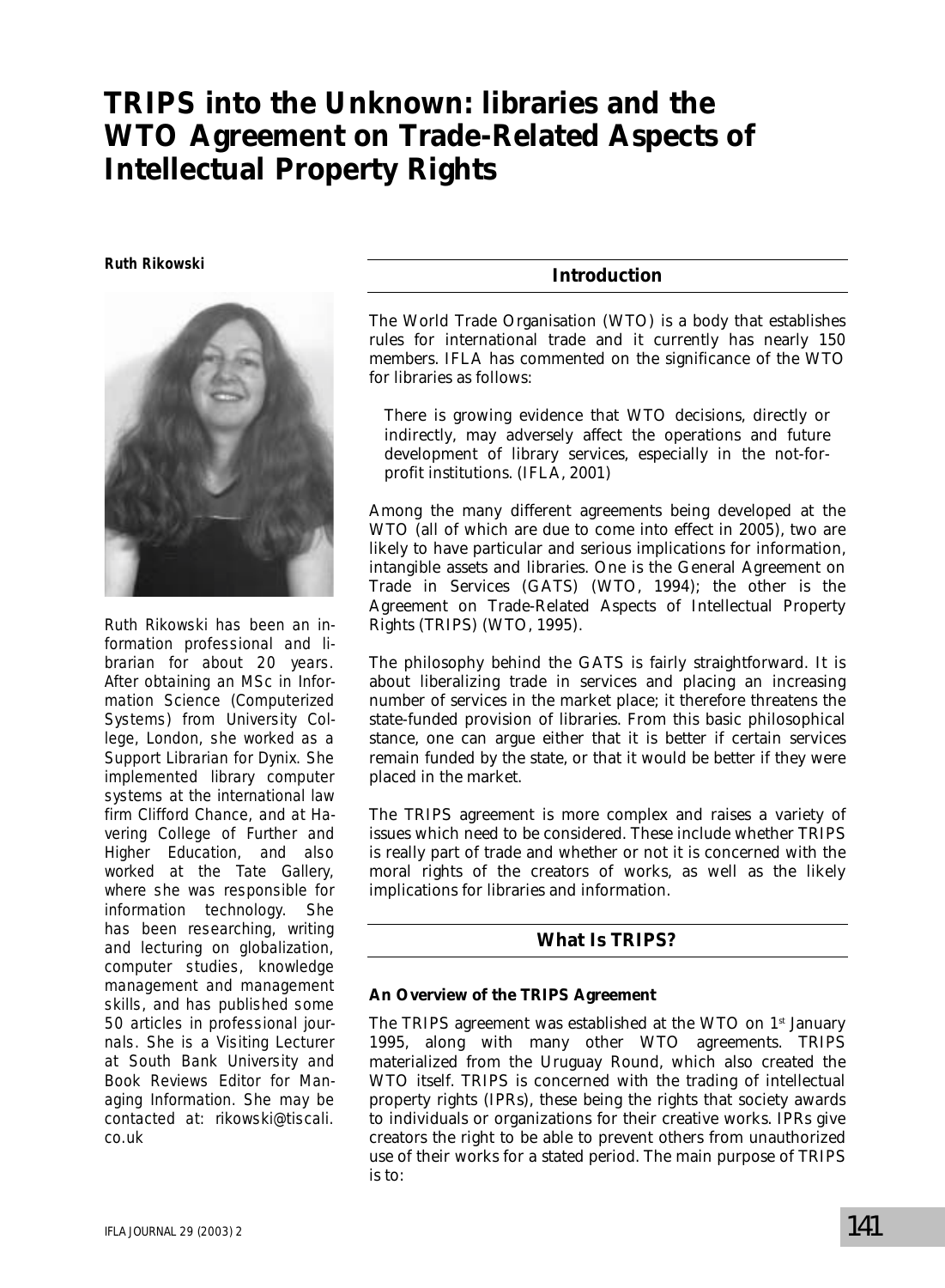… reduce distortions and impediments to international trade … taking into account the need to promote effective and adequate protection of intellectual property rights, and to ensure that measures and procedures to enforce intellectual property rights do not themselves become barriers to legitimate trade. (WTO, p.1, 1995)

The general goals of the TRIPS Agreement are outlined in the Preamble, which reproduces the basic Uruguay Round negotiating objectives established in the TRIPS area by the 1986 Punta del Este Declaration and the Montreal Mid-Term Review of the Round in December 1988. From this the 'Trade Policy Review Mechanism' was set up, and became part of the WTO in 1995, when intellectual property was included. During the Uruguay Round of negotiations it was also decided that the Berne Convention for the Protection of Literary and Artistic Works provided most of the basic standards needed for copyright protection.

There has not been a binding international agreement on intellectual property rights on this scale before. As the WTO itself says:

The TRIPS Agreement … is to date the most comprehensive multilateral agreement on intellectual property. (WTO, n.d. (a) p.1)

There are three important features of the Agreement, as defined by the WTO. These are: standards; enforcement; and dispute settlement. In regard to standards, the WTO says:

… the Agreement sets out the minimum standards of protection to be provided by each Member. Each of the main elements of protection is defined, namely the subjectmatter to be protected, the rights to be conferred and permissible exceptions to those rights, and the minimum duration of protection. (WTO, n.d. (a) p.1)

The Agreement defines certain general principles for enforcement procedures and a procedure for the settlement of disputes between WTO members in regard to intellectual property rights issues.

# **Intellectual Property Rights (IPRs)**

There are various definitions of intellectual property rights. According to Hefter and Litowitz, for example:

The most noticeable difference between intellectual property and other forms of property … is that intellectual property is intangible, that is, it cannot be defined or identified by its own physical parameters. It must be expressed in some discernible way to be protectable. (Hefter and Litowitz, n.d., p.1)

Intellectual property rights fall into two main categories: Industrial Property and Artistic and Literary Property (Commission on Intellectual Property Rights, 2002). The former includes patents, industrial designs, trademarks and trade secrets; the latter includes copyright, plant breeders' rights and database protection. However, as the British Copyright Council (2001) points out, these categories were treated separately in the 1880s, when industrial property rights were treated separately from copyright. Industrial property came under the auspices of the Paris Convention 1883 (as revised), while copyright came under the Berne Convention 1886 (as revised). The British Copyright Council notes that the generic term 'intellectual property rights' is used both in TRIPS and by the World Intellectual Property Organisation (WIPO), but also says that:

… whilst there may be some conceptual similarities between the different branches of intellectual property, there are also important differences…Thus, any evaluations of patents or trade marks do not automatically or necessarily apply to copyright. (British Copyright Council, 2001, p.1)

The WTO clearly identifies the areas of intellectual property covered under TRIPS, saying that it includes:

… copyright and related rights (i.e. the rights of performers, producers of sound recordings and broadcasting organizations); trademarks including service marks; geographical indications including appellations of origin; industrial designs; patents including the protection of new varieties of plants; the layoutdesigns of integrated circuits; and undisclosed information including trade secrets and test data. (WTO, n.d. (a) p.1)

Thus, a wide variety of different intellectual property rights are covered in the TRIPS agreement.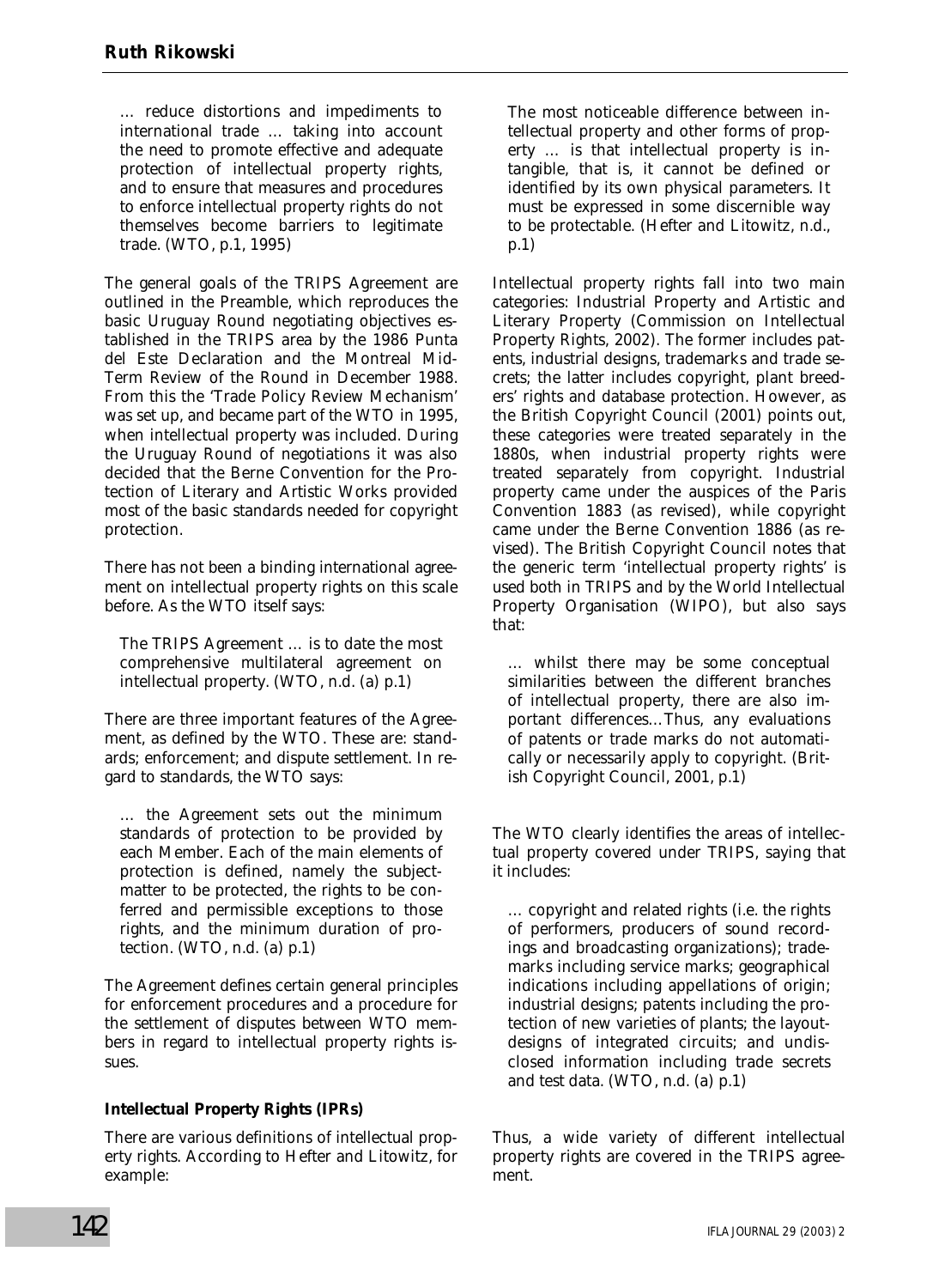### **Principles, Rules and Procedures in the Trips Agreement**

The TRIPS Agreement is divided into seven parts (WTO, 1995).

# *Part I: General Provisions and Basic Principles*

This refers, for example, to the role of the legal systems of member states in introducing and enforcing legislation in connection with TRIPS and IPR issues in their own countries. Article I – Name and Scope of Obligations, point 1, says:

Members shall give effect to the provisions of this Agreement. Members may, but shall not be obliged to, implement in their law more extensive protection than is required by this Agreement, provided that such protection does not contravene the provisions of this Agreement. Members shall be free to determine the appropriate method of implementing the provisions of this Agreement within their own legal system and practice.

Article 3, 'National Treatment' point 1, says:

Each member shall accord to the nationals of other Members treatment no less favourable than that it accords to its own nationals with regard to the protection of intellectual property, subject to the exceptions already provided in, respectively, the Paris Convention (1967), the Berne Convention (1971), the Rome Convention or the Treaty on Intellectual Property in Respect of Integrated Circuits.

Article 4, 'Most-Favoured-Nation Treatment' states that:

… any advantage, favour, privilege or immunity granted by a Member to the nationals of any other country shall be accorded immediately and unconditionally to the nationals of all other Members.

'National Treatment' and 'Most-Favoured-Nation Treatment' are also important aspects of GATS, so all this is very much part of the WTO philosophy. The intention is clear; to create a supposedly 'fair' trading environment on a global basis, with no preferential treatment being given to particular companies operating in particular countries. A British company operating in Britain, for example, should not be given more favourable treatment than a company from another country operating in Britain in regard to intellectual property rights and the trading of IPRs.

Article 8, point 2, emphasizes that 'appropriate measures' might be needed to:

… prevent the abuse of intellectual property rights by rights holders or the resort to practices which unreasonably restrain trade or adversely affect the international transfer of technology.

Once again, enthusiasm for encouraging trade is very clear.

# *Part II: Standards Concerning the Availability, Scope and Use of Intellectual Property Rights*

The copyright provisions of this section of the TRIPS agreement are dealt with in some detail below; this is the IPR that is particularly relevant for libraries and information.

# *Part III: Enforcement of Intellectual Property Rights*

This states that Members need to ensure that enforcement procedures consistent with the TRIPS are implemented in their own countries under their laws and that:

Procedures concerning the enforcement of intellectual property rights shall be fair and equitable. They shall not be unnecessarily complicated or costly, or entail unreasonable time-limits or unwarranted delays. (Article 41, point 2 – under Section 1: 'General Obligations')

There will be a judicial authority overseeing the process. Once administrative decisions have been made they can be reviewed by this judicial authority, if so requested by WTO members.

# *Part IV: Acquisition and Maintenance of Intellectual Property Rights and Related Inter-Parties Procedures*

This states that when members acquire or maintain intellectual property rights, it is acceptable for them to introduce 'reasonable procedures and formalities' to help them operate the process smoothly and effectively, provided that this is consistent with the provisions of the Agreement (Article 62, point 1). If done through a grant or registration procedure, this needs to be completed within a 'reasonable period of time'. Final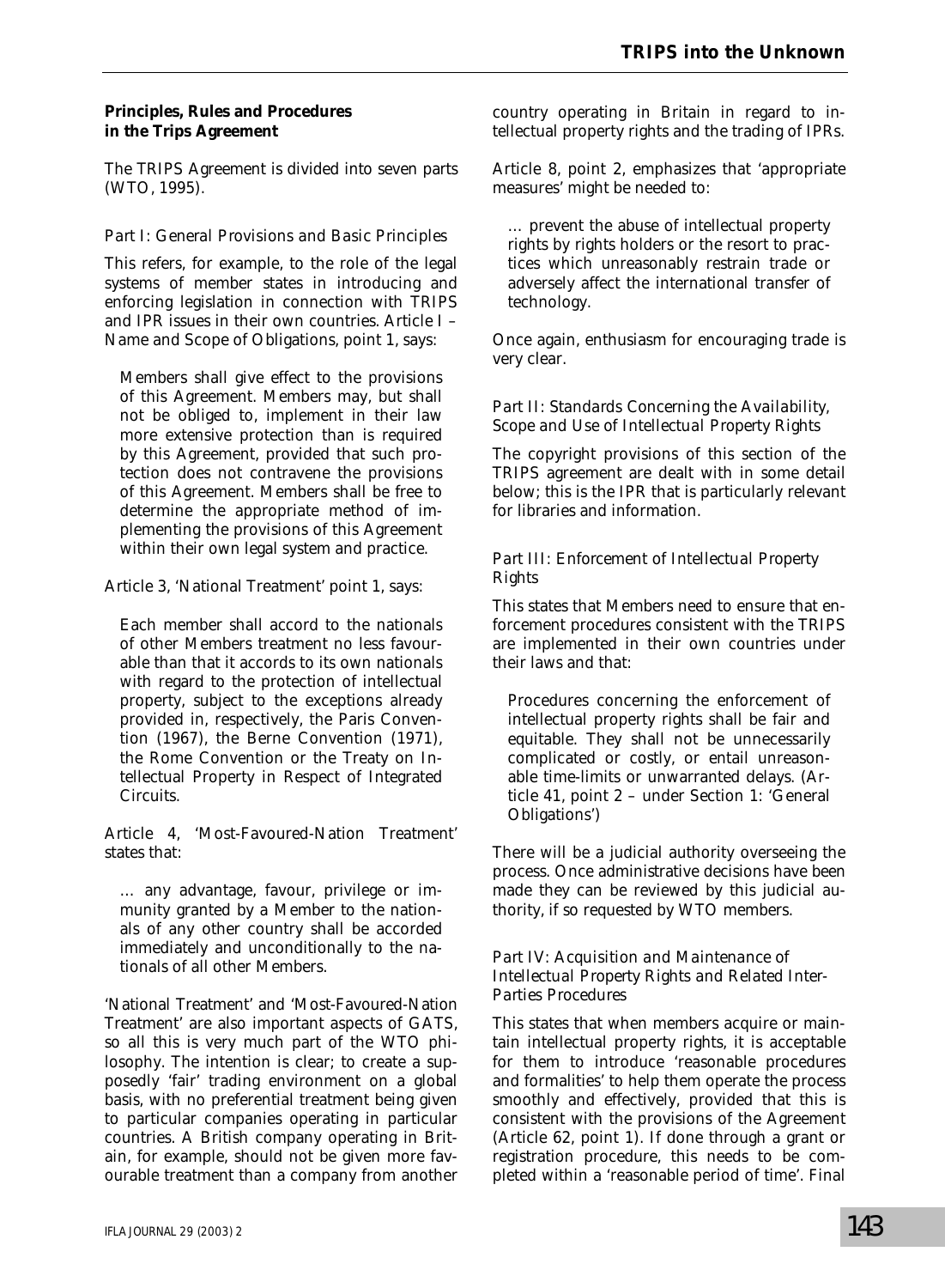administrative procedures will be 'subject to review by a judicial or quasi-judicial authority' (Article 62, point 5).

# *Part V: Dispute Prevention and Settlement*

Article 63, under 'Transparency', point 1, states that:

Laws and regulations, and final judicial decisions and administrative rulings of general application, made effective by a Member pertaining to the subject matter of this Agreement (the availability, scope, acquisitions, enforcement and prevention of the abuse of intellectual property rights) shall be published, or where such publication is not practicable made publicly available, in a national language, in such a manner as to enable governments and right holders to become acquainted with them. Agreements concerning the subject matter of this Agreement which are in force between the government or a governmental agency of a Member and the government or a governmental agency of another Member shall also be published.

Thus, laws and agreements made in individual nation states that are members of the WTO and that are connected with the TRIPS agreement must be made available to other members, if possible in published form. Members must also notify the Council for TRIPS about these laws and agreements. A Dispute Settlement Understanding will be used for the settlement of disputes under the Agreement.

# *Part VI: Transitional Arrangements*

This states that no Member

… shall be obliged to apply the provisions of this Agreement before the expiry of a general period of one year following the date of entry into force of the WTO Agreement. (Article 65, point 1)

It is also made clear that TRIPS is part of the process of the creation of a world-based market, free-enterprise economy; Article 65, point 3 states that:

Any other Member which is in the process of transformation from a centrally-planned into a market, free-enterprise economy and which is undertaking structural reform of its intellectual property system and facing special problems in the preparation and implementation of intellectual property laws and regulations, may also benefit from a period of delay ... .

In addition, developing country Members are entitled to a delay of up to four years.

# *Part VII: Institutional Arrangements; Final Provisions*

The Council for TRIPS will:

… monitor the operation of this Agreement and in particular, Members' compliance with their obligations hereunder … (Article 65)

Furthermore, Members shall:

… agree to cooperate with each other with a view to eliminating international trade in goods infringing intellectual property rights. (Article 69 – International Cooperation)

The Council for TRIPS will review the implementation of the Agreement after the transitional period has expired and at further defined periods after this. It will also undertake reviews when new developments might need to be incorporated into the Agreement.

# **Summary**

The main points covered in Part 1 – Part VII (excluding Part II) of the agreement may be briefly summarized as follows:

- IPR legislation in member states must comply with the TRIPS
- no one member must be given additional favourable treatment over another member in regard to IPRs
- appropriate measures will be taken to prevent any abuse in regard to IPRs and to prevent any practices which unreasonably restrict trade
- members must introduce laws and enforcements in their own countries, to ensure that TRIPS is implemented effectively in each member state
- there will be a judicial authority to ensure that enforcement of TRIPS is carried out effectively
- laws and agreements made in individual member states in regard to IPRs must be made publicly available
- the TRIPS Agreement will be monitored and reviewed.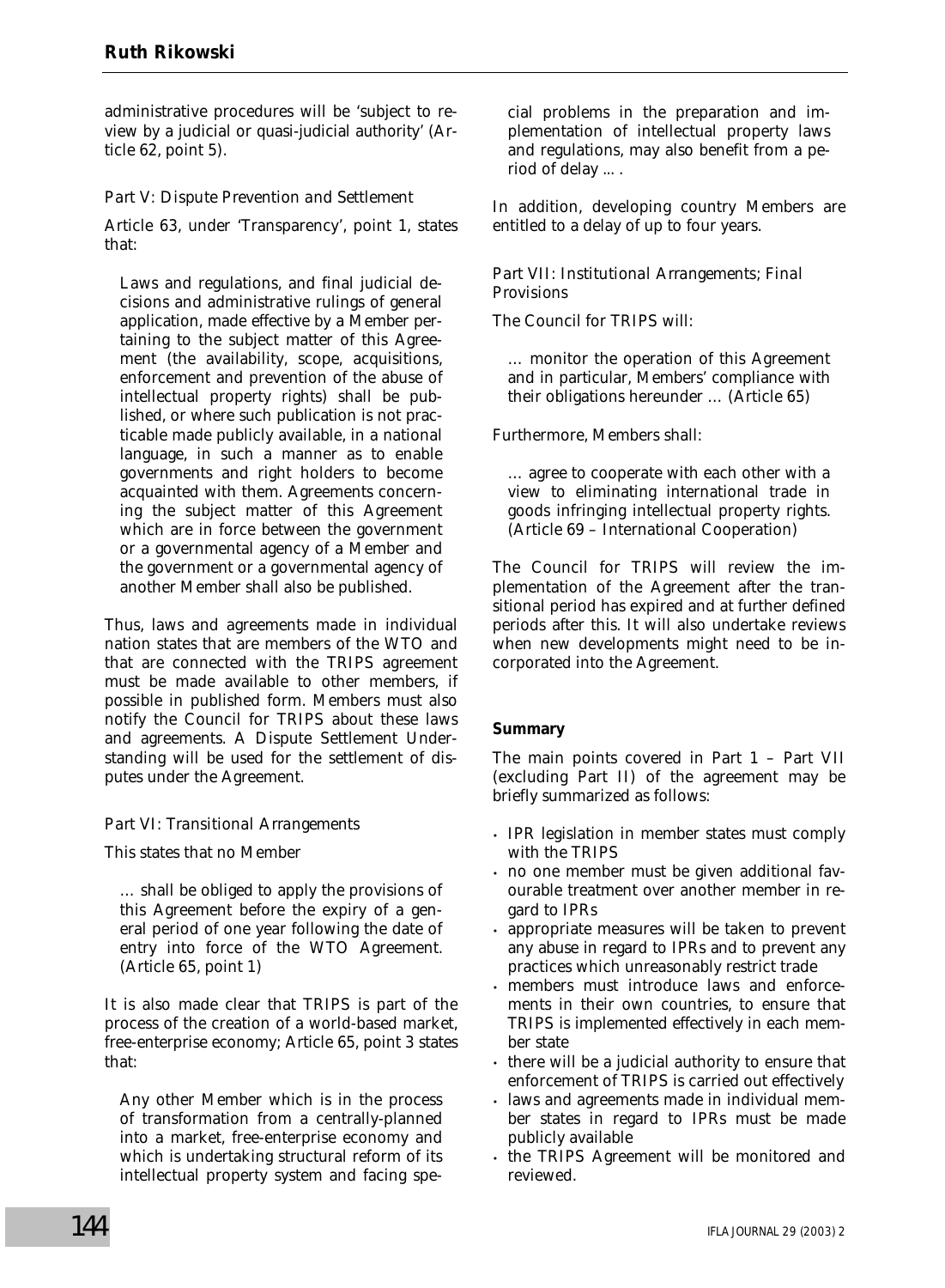# **TRIPS and Copyright and Its Implications for the Library and Information World**

Part II of the TRIPS Agreement, 'Standards Concerning The Availability, Scope And Use Of Intellectual Property Rights', covers many different types of intellectual property rights, but the copyright section is the area of particular interest to librarians and information professionals. According to the IFLA Committee on Copyright and other Legal Matters (CLM):

... the most important type of intellectual property as far as libraries are concerned is copyright. (CLM, 2002c)

While most librarians and information professionals are familiar with copyright as a subject, they might not necessarily think of it as one of the intellectual property rights covered by the TRIPS agreement, particularly since awareness about GATS and TRIPS is still relatively low. This is therefore an important area that needs to be considered further.

# **Definitions of Copyright**

Copyright has been defined as an intellectual property right by many different writers. The document 'Trade-Related Intellectual Property Rights: a new regime', for example, says:

Unlike a patent, copyright protects the expression of an idea, not the idea itself. This means that, in principle, protection is only extended to the form in which an idea is expressed (e.g. the particular writing of instructions in a computer programme), but not to the concepts, methods and ideas that are expressed. Copyright protection is provided to the authors of original works of authorship, including literary, artistic and scientific works. Copyright has also been extended to protect computer software and databases … The owners of copyright can generally prevent the unauthorised reproduction, distribution (including rental), sale and adaptation of an original work. Protection generally lasts for the life of the author plus fifty years or for fifty years or more in the case of works belonging to corporate bodies. (Trade-Related Intellectual Property Rights, n.d., p.2)

Thus, copyright is essentially about protecting the form in which ideas are expressed by authors of original works, rather than the actual ideas themselves, and this protection lasts for a stated period, such as 50 years.

# **Copyright in TRIPS**

Part II, Section 1 of the TRIPS Agreement deals with 'Copyright And Related Rights'; and Article 9 of Part II states that:

Members shall comply with Articles 1 through 21 of the Berne Convention (1971) and the Appendix thereto. (WTO, 1995, Part II, Article 9)

Most of the provisions of the Berne Convention have been incorporated in TRIPS. During the Uruguay Round negotiations, it was recognized that the Berne Convention already largely provided adequate basic standards for copyright protection. However, members also have to comply with the provisions of the Paris Act of 1971 of the Berne Convention (but moral rights are excluded from this, as described below). As the WTO says:

The provisions of the Berne Convention referred to deal with questions such as subjectmatter to be protected, minimum term of protection, and rights to be conferred and permissible limitations to those rights. The Appendix allows developing countries, under certain conditions, to make some limitations to the right of translation and the right or reproduction. (WTO, n.d. (a) p.4)

The TRIPS Agreement states that:

Copyright protection shall extend to expressions and not to ideas, procedures, methods of operation or mathematical concepts as such. (Article 9, point 2)

Other areas that fall within the copyright section of TRIPS includes computer programs and compilations of data and other material, either in machine readable form or other form

… which by reasons of the selection or arrangement of their contents constitute intellectual creations … . (Article 10, point 2)

It also includes rental rights, where authors can authorize or prohibit the commercial rental to the public of their copyright works (Article 11).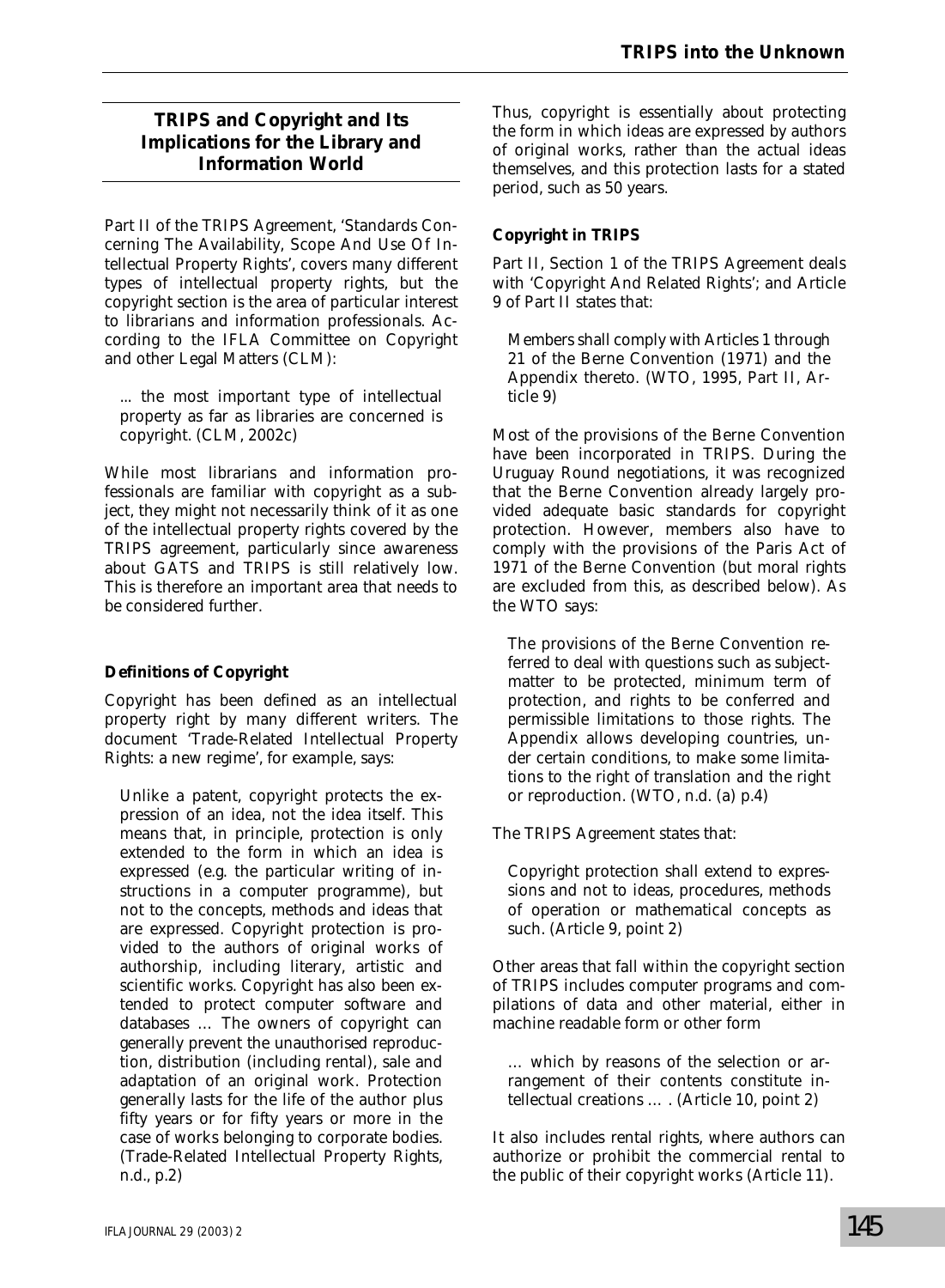The 'Term of Protection' is laid out in Article 12, where it states that:

Whenever the term of protection of a work, other than a photographic work or a work of applied art, is calculated on a basis other than the life of a natural person, such term shall be no less than 50 years from the end of the calendar year of authorized publication, or, failing such authorized publication within 50 years from the making of the work, 50 years from the end of the calendar year of making.

Article 14 is about the 'Protection of Performers, Producers of Phonograms (Sound Recordings) and Broadcasting Organizations'. This enables performers and broadcasting organizations to prevent acts from being performed, without their authorization, for a certain period of time and:

The term of the protection available under this Agreement to performers and producers of phonograms shall last at least until the end of a period of 50 years computed from the end of the calendar year in which the fixation was made or the performance took place. (Article 14, point 5)

The final section in Part II (Section 8 'Control of Anti-Competitive Practices in Contractual Licences') notes that:

Members agree that some licensing practices or conditions pertaining to intellectual property rights which restrain competition may have adverse effects on trade and may impede the transfer and dissemination of technology. (Article 40, point 1)

Thus, there is concern in the Agreement that some elements of IPRs might restrict trade, which emphasizes once again the importance of trade in TRIPS.

Point 2 of Article 40 says that:

Nothing in this Agreement shall prevent Members from specifying in their legislation licensing practices or conditions that may in particular cases constitute an abuse of intellectual property rights having an adverse effect on competition in the relevant market.

Members can adopt measures to prevent or control such practices, such as grantback conditions. Thus, this section emphasizes the need to maintain a competitive market environment and introduces measures to try to prevent what it regards as abuses of intellectual property rights.

# **Copyright in TRIPS – Implications for the Information and Library World**

The IFLA Committee on Copyright and Other Legal Matters (CLM) provides useful information about the Berne convention and TRIPS in its article 'Tips for TRIPS' and relates this to the library and information world. It notes that the provisions that TRIPS incorporates from the Berne Convention require member countries to grant basic protection in a number of key areas, and that this is mandatory. 'Literary and artistic works' should be protected and these include:

books, pamphlets and other writings; lectures, addresses, sermons and other works of the same nature; dramatic or dramaticomusical works; choreographic works and entertainments in dumb show; musical compositions with or without words; cinematographic works to which are assimilated works expressed by a process analogous to cinematography; works of drawing, painting, architecture, sculpture, engraving and lithography; photographic works to which are assimilated works expressed by a process analogous to photography; works of applied art; illustrations, maps, plans, sketches and three-dimensional works relative to geography, topography, architecture or science. (CLM, 2002c, p.1)

Furthermore, the CLM notes that the author (or the owner of copyright) of a work will be able to authorize the production or reproduction of her or his work in various ways. These include its reproduction as a printed publication; a public performance of the work, such as in the form of a play or a musical work; recordings of the work in various forms, such as compact discs, videotapes or cassettes; broadcasting of the work by radio, cable or satellite and the translation of the work into other languages or the adaptation of the work, such as from a novel into a drama script.

Endeavouring to unravel the implications of TRIPS for the library and information profession is not easy. There are a number of key issues that need to be addressed.

First, the library and information profession is very enthusiastic about trying to maintain a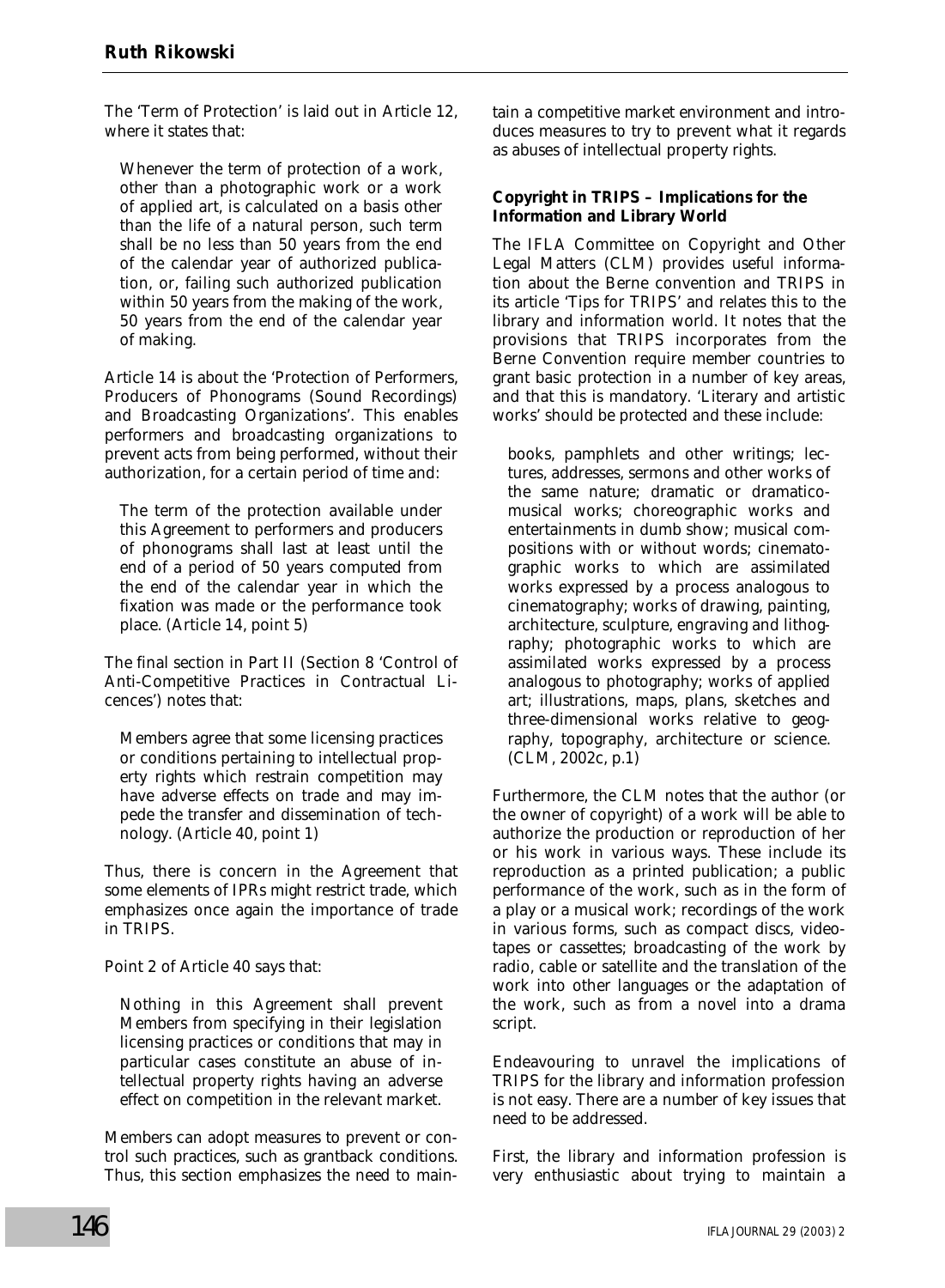balance between ensuring the free flow of information and guaranteeing rewards to authors of creative works:

The greater public interest is served in two ways: firstly, by giving authors an incentive to create; and secondly, by encouraging the dissemination of new knowledge. (CLM, 2002a, p.2)

TRIPS, on the other hand, is not really concerned with trying to obtain this balance, as is made clear by the fact that moral rights are excluded from the Agreement. In this sense, TRIPS does not really fit in with the library profession's agenda, or with its concept of professional ethics. This must be a cause for concern for the library and information profession.

Secondly, it is likely that TRIPS will have a significantly more detrimental effect in the Third World than in the industrialized world, at least in its initial implementation stages. As Denise Nicholson has pointed out

As a result of ignorance of their intellectual property and other rights, rural people are often at the mercy of large international corporations and individuals who recognize the potential in their traditional remedies, music, folklore, craftwork and other cultural traditions. These people are not aware of the legal requirements of having to put their oral expressions or traditional methods into a tangible format, before they can claim copyright ownership. Without access to information, they are unaware that their intellectual property is often misappropriated and used for commercial exploitation abroad. (Nicholson, 2002, p.261)

Clearly, such misappropriation of the intellectual property of those in the Third World is also likely to have a negative impact on libraries and information in the Third World. If large corporations in the West can simply take advantage of local knowledge in this way there might not even be an opportunity to codify that knowledge and make sure that it is stored in a local library or community centre for the benefit of the local population. Furthermore, the low level of literacy in many countries is likely to intensify this problem. Much local knowledge is passed down from one generation to the next by word-of-mouth and is not captured in any formal way. Librarians and information professionals working in the Third World who are trying to rectify this

situation might well find that their task is made significantly more difficult as a result of TRIPS.

A third concern is the fact that large corporations and rich countries wield a very considerable amount of power and influence in the WTO in general, as well as in the formulation of the TRIPS Agreement itself. In the United Kingdom, the House of Lords Select Committee on Economic Affairs, in its report on globalization, had this to say about the influence that rich countries wield at the WTO:

We recognise that member countries of the WTO vary in size and economic power. They vary, therefore, in their capacity to influence decisions in the WTO and, more fundamentally, to maintain a presence at the WTO. It would be naïve to believe that an organisation like the WTO would not be dominated by a small number of rich countries. (House of Lords, 2002, p.10)

Clearly, there could be many implications here for libraries and information. Knowledge and information encapsulated in IPRs owned by large corporations is less likely to be made freely available; instead, in the spirit of TRIPS, the IPRs will be traded. Libraries may thus find themselves having to pay for this information, in which case they will probably have to pass on the cost to their users. There are many other possible implications which call for further consideration by the profession.

A fourth concern is that many important decisions resulting from these agreements will be made within the WTO itself, rather than within individual nation states. Thus, the opportunities for the library and information profession to influence IPR legislation and directives are likely to be very limited. This is of particular concern given the fact that the WTO has a very large representation from big corporations. Furthermore, once the WTO Agreements are in place, it will be very difficult to reverse them.

Paul Whitney, who is a member of the IFLA CLM Committee and has given many talks on copyright and trade issues, spoke on this subject at the IFLA conference in Glasgow in August 2002. He informed the audience that Canadian researchers have undertaken extensive research on the GATS (Shrybman, 2001) and are now moving on to look at TRIPS. However, research also needs to be done in other countries and on other aspects, including how copyright in TRIPS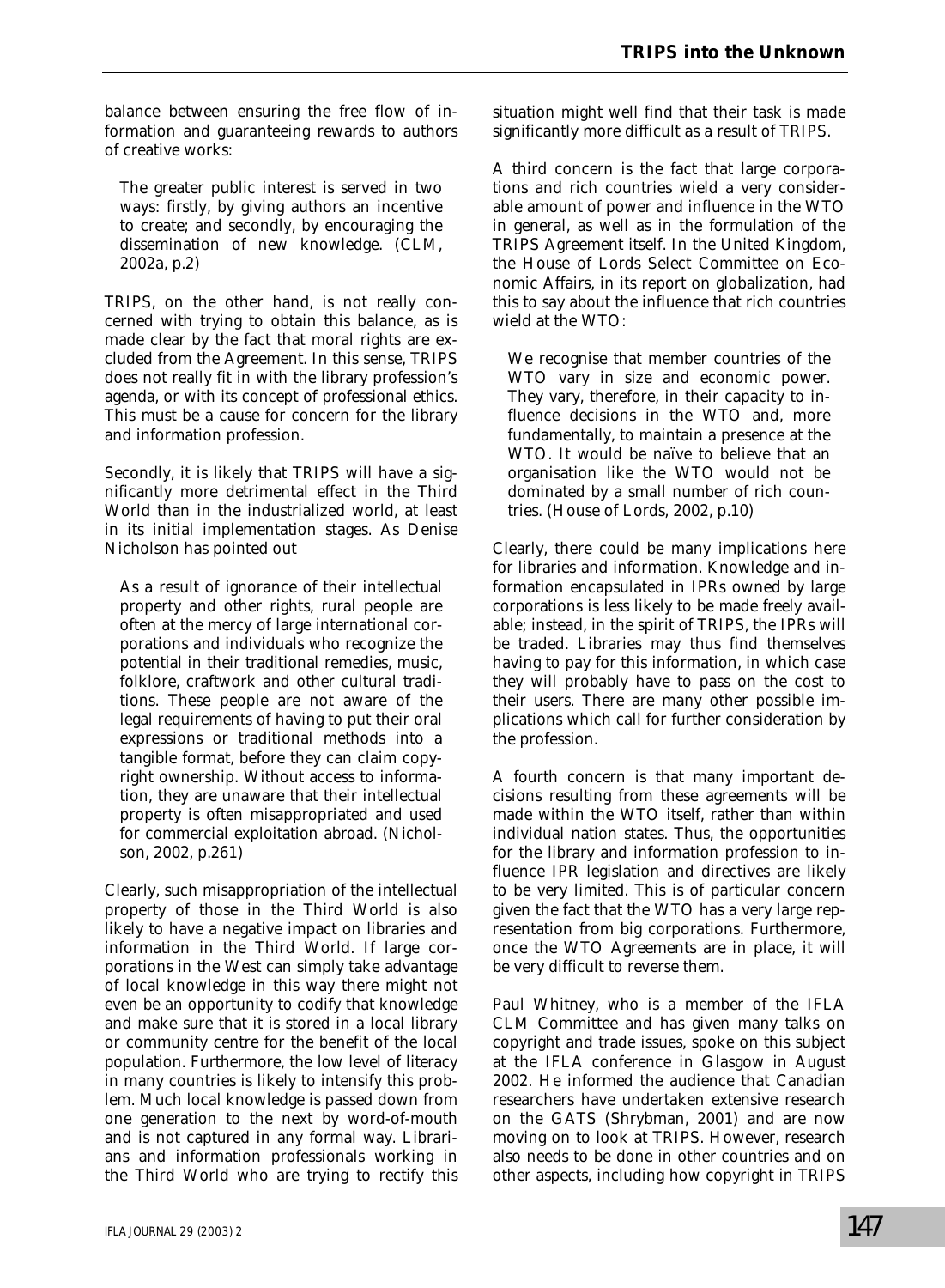is likely to impact on the information world in the United Kingdom, other European countries and the Third World, how copyright in the TRIPS agreement differs from other copyright issues, such as the European Copyright Directive, and how decisions made at the European Community level in regard to IPRs and copyright relate to decisions made at the WTO or international level. The importance of the trade aspects of copyright in TRIPS also needs to be considered further, including how TRIPS differs in this respect from other copyright legislation and directives, particularly those that have ethical concerns. Studies are also needed on how the power and influence that many large corporations wield at the WTO are likely to impact on the library and information world.

# **Ethical And Moral Considerations**

Many ethical and moral issues arise when considering IPRs. There seems to be an inherent contradiction between safeguarding the ideas of individuals and organizations and the wider 'good' of society, which the sharing of those ideas can induce. These issues have been considered on many different occasions, but they need to be considered further in regard to the implementation of TRIPS.

According to WIPO, copyright encapsulates two rights – economic rights and moral rights. It says:

The economic rights are the rights of reproduction, broadcasting, public performance, adaptation, translation, public recitation, public display, distribution and so on. The moral rights include the author's right to object to any distortion, mutilation or other modification of his work that might be prejudicial to his honor or reputation. (World Intellectual Property Organisation, n.d., p.1)

WIPO states that both these sets of rights belong to the creator and he or she can use them as and when appropriate. WIPO makes it clear that, at the international level, the economic and moral rights are conferred by the Berne Convention for the Protection of Literary and Artistic Works.

It is often assumed that legislation around IPR issues is at least partly about ensuring that creators obtain moral rights in respect of their ideas. However, moral rights, in a formal sense, are not included in the TRIPS agreement, in regard to copyright. The IFLA CLM notes that:

The only provisions of the Berne Convention which have not been incorporated into TRIPS concern moral rights. Moral rights are the right of the author to control certain uses of their works to protect their reputation as artists, and for their authorship to be recognized. Moral rights are distinct from what are sometimes known as economic rights (such as the right to make copies or the right to broadcast. (CLM, 2002c)

# The WTO acknowledges that

... Members do not have rights or obligations under the TRIPS Agreement in respect of the rights conferred under Article 6 bis of that Convention, i.e. the moral rights (the right to claim authorship and to object to any derogatory action in relation to a work, which would be prejudicial to the author's honour of reputation), or of the rights derived therefrom. (WTO, n.d. (a) p.4)

A very important part of the Berne Convention that was established over 100 years ago has thus been excluded from the TRIPS Agreement. It would seem that there are no mechanisms in place to ensure that the ideas that creators have are going to be protected within any formal overall moral framework under TRIPS.

The European Commission itself has some appreciation of the fact that 'moral rights' are not always taken seriously in regard to IPRs. It exposes the fact that the United States is not meeting its obligations in regard to 'moral rights' for authors, saying:

Despite the unequivocal obligation contained in Article 6 bis of the Berne Convention, to which the US acceded in 1989, to make "moral rights" available for authors, the US has never introduced such rights and has repeatedly announced that it has no intention to do so in the future. It is clear that while US authors benefit fully from moral rights in the EU, the converse is not true, which leads to an imbalance of benefits from Berne Convention membership to the detriment of the European side. It is noted that the US has ratified and implemented the World Intellectual Property Organisation (WIPO) Copyright Treaty and the WIPO Performances and Phonograms Treaty. Adherence to these Treaties by the US requires legislation on moral rights at least for performers. (European Commission, 2002, p.53)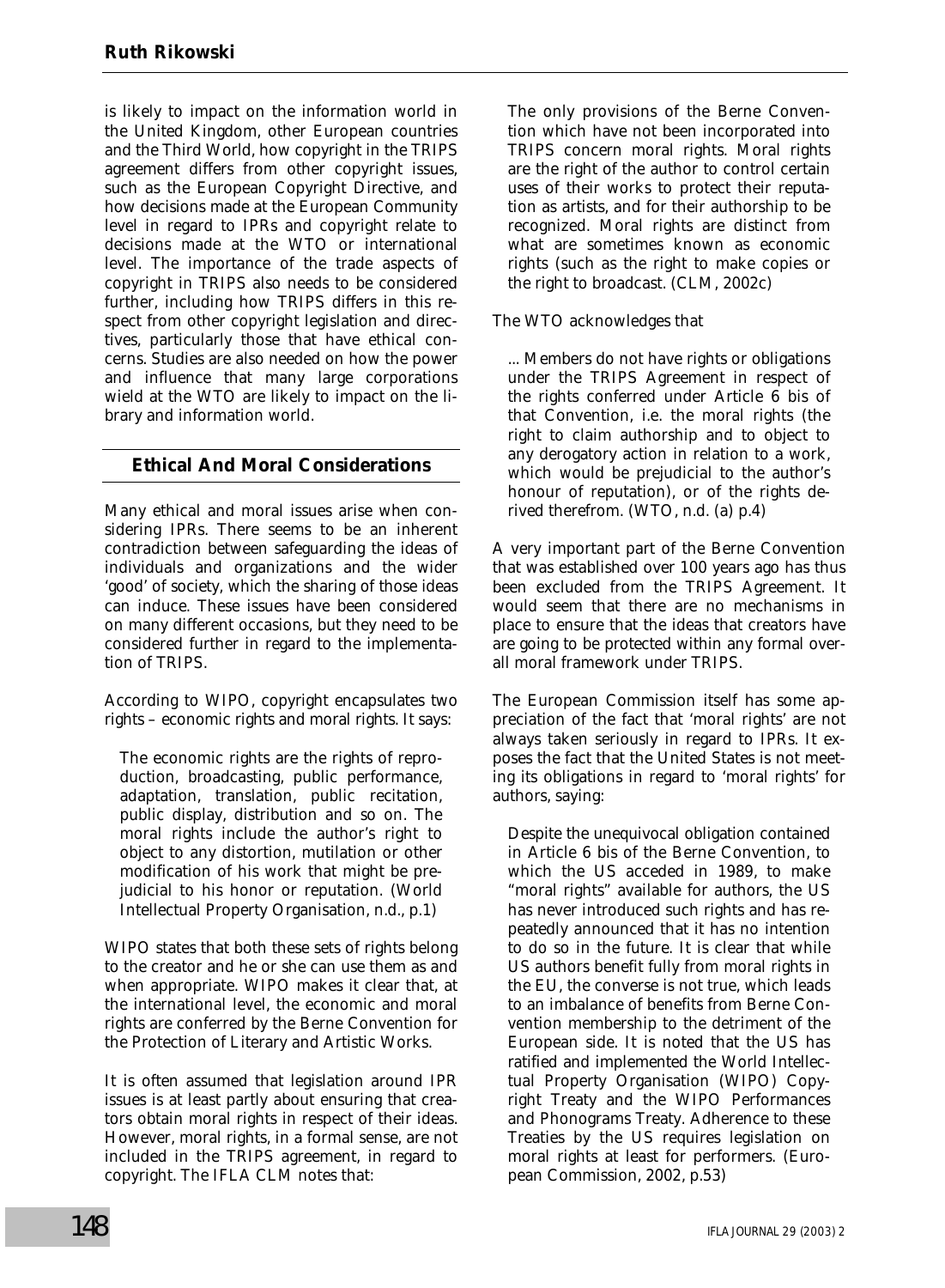So the USA is not 'playing fair' with Europe, let alone the Third World, in regard to IPR issues. The report notes that several parts of US intellectual property legislation are not consistent with various USA international commitments, and that, in this regard, there is a lack of recognition of the moral rights of authors. This could be interpreted simply as America being 'the bad guys' but this would surely be missing the point. Instead, it illustrates the fact that ultimately IPRs are not founded and based on a set of moral principles at all; something else is driving IPRs forward, and this is particularly apparent in regard to TRIPS.

Various writers have referred to the so-called 'balancing act' that they think can be achieved between freedom of information and providing appropriate rewards to the authors of creative works. The CLM, for example, says:

The greater public interest is served in two ways: firstly, by giving authors an incentive to create; and secondly, by encouraging the dissemination of new knowledge. Creators enjoy the right to control, and to be remunerated for, subsequent dissemination. Without these incentives some authors might not be motivated to spend their time and effort in creating valuable original expression. However, it should also be noted that a significant number of creators (primarily academics) place a far higher value on dissemination of their creative work rather than direct reimbursement for the use of the work. (CLM, 2002b, p.2)

There seems to be an assumption here that all that is required is some sort of 'balancing act', and that in this way solutions can be found which will suit all the various parties concerned. However, the TRIPS Agreement itself is not concerned about trying to obtain this so-called 'balance'.

# **Is TRIPS about Trade?**

Another important issue to consider is whether TRIPS really belongs to the WTO at all and whether it is really about trade.

Some argue that whereas the WTO is about trade, TRIPS, in contrast, is about the regulation of trade and about protectionism, so should not really be part of the WTO at all. Martin Khor, the Director of the Third World Network is of this opinion. He says that:

… WTO members should seriously reconsider whether TRIPS belongs to the WTO. IPRs is not a trade issue … It is an aberration that TRIPS is located in a trade organisation whose main functions are supposed to be the promotion of trade liberalisation and conditions of market competition, whilst TRIPS is protectionist and curbs competition. (Khor, 2002, p.10)

# Khor also says that

… the IPR holders, which are mainly large corporations of the North, are given the special privilege of monopoly rights which prevent competition from other or potential producers, and are enabled to obtain super and monopoly profits … . TRIPS has resulted in a very significant shift in the balance in the IPR regime away from the public interest towards the monopolistic privileges of IPR holders. (Khor, 2002, p2)

He emphasizes that:

Consumers are becoming aware that prices of many IPR-protected products are jacked up, in some cases many times above the cost of production, because the corporations owning a patent or copyright are enabled to prevent competition from other or potential producers. (Khor, 2002, p.3)

However, clearly big business itself is a part of trade – big business does not operate outside a trading environment. Although Khor makes some important points, his basic argument seems to be somewhat flawed in regard to the relevance of trade within the TRIPS Agreement itself.

Others have also emphasized that TRIPS provides, in particular, protection for big business in areas such as drugs, food and the patenting of life-forms. A statement signed by a wide variety of NGOs including Oxfam International, Christian Aid UK, Public Services International and Grassroots Action, for example, said:

For many hundreds of civil society groups and NGOs around the world, TRIPS represents one of the most damaging aspects of the WTO. The legitimacy of the WTO is closely linked to that of TRIPS. TRIPS has, in fact, given the multilateral trade system a bad name. Contrary to the so-called free trade and trade liberalisation principles of the WTO, TRIPS is being used as a pro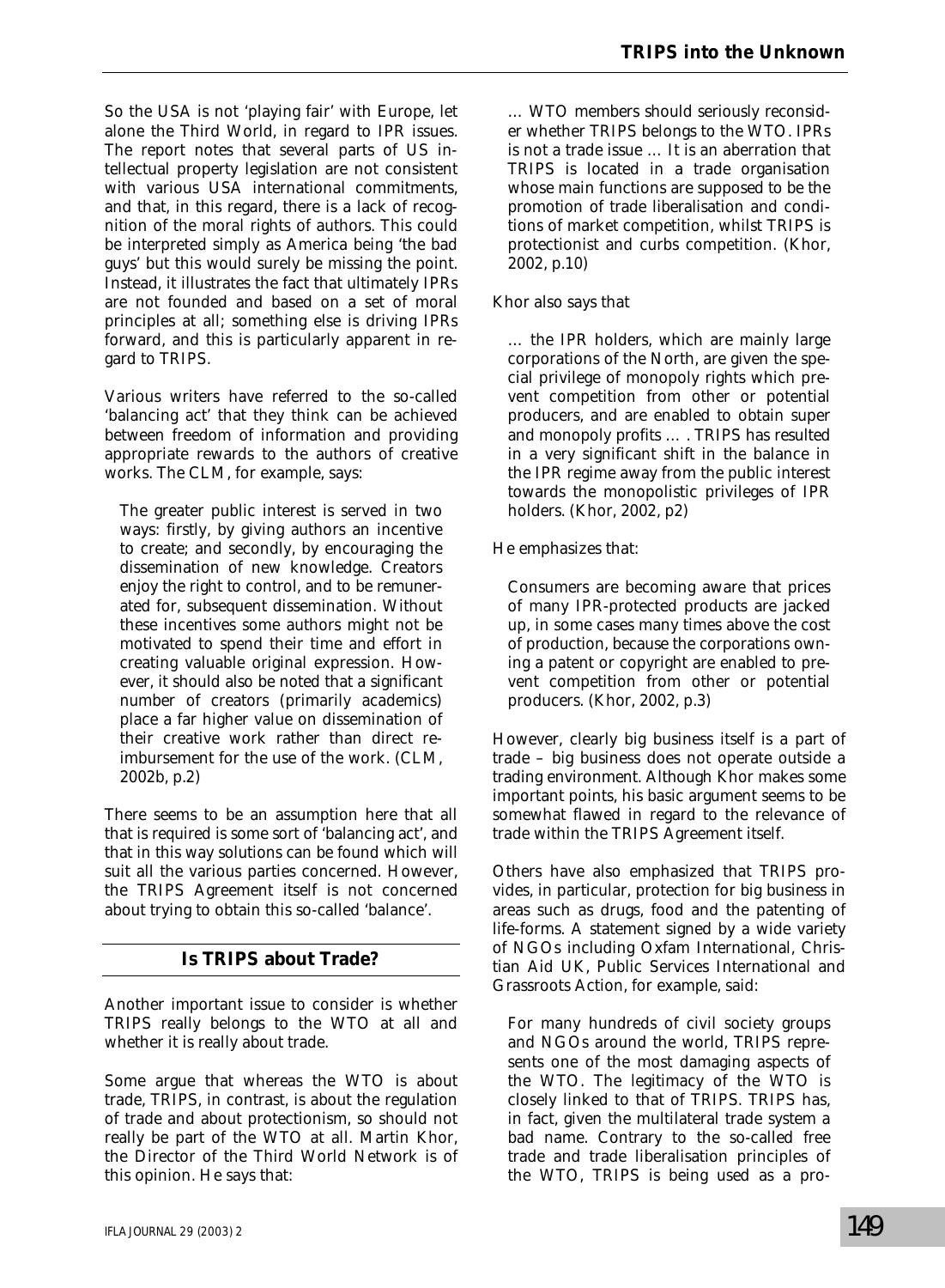tectionist instrument to promote corporate monopolies over technologies, seeds, genes and medicines. Through TRIPS, large corporations use intellectual property rights to protect their markets, and to prevent competition. Excessively high levels of intellectual property protection required by TRIPS have shifted the balance away from the public interest, towards the monopolistic privileges of IPR holders. This undermines sustainable development objectives, including eradicating poverty, meeting public health needs, conserving biodiversity, protecting the environment and the realisation of economic, social and cultural rights.

We all share the common view that TRIPS represents a significant shift in the balance in intellectual property rights protection that is too heavily in favour of private right holders and against the public interest. (Non-Governmental Organisations, 2001)

Martin Khor says simply that "IPRs is not a trade issue". However, the whole purpose of TRIPS is to develop an agreement about the trading of IPRs, so this must surely mean that IPRs can be and, indeed, are a trade issue. To many critics like Khor, it seems that IPRs largely exist for the benefit of large corporations. Large corporations undoubtedly need IPRs in order to protect ideas and knowledge formulated within the company. In one respect, this enhances global capitalism, but it can also inhibit it by stifling competition.

These are some of the issues that TRIPS endeavours to address, but fundamentally they are insoluble problems which illustrate some of the many contradictions that exist in global capitalism. However, we should not lose sight of the main aims behind TRIPS, which are ultimately about encouraging a competitive environment, not curbing it. The technical way in which the TRIPS Agreement is written perhaps makes it difficult to understand the main aims behind it. On careful reading, however, it becomes evident that TRIPS is about creating a competitive market environment in which the trading of intellectual property rights can flourish.

The argument that TRIPS should not be part of the WTO and is not part of trade might seem to be appealing and even compelling. Clearly TRIPS is protectionist and encourages some anti-competitive practices. However, upon careful examination it is clear that the TRIPS agreement is definitely part of trade. I am suggesting

that, under TRIPS, ideas and creativity are being turned into intellectual property rights and thus becoming tradeable commodities.

As we enter the knowledge revolution, ideas, intangibles, information, knowledge, intellectual capital and services etc. will ensure the success of this latest phase of capitalism and will become increasingly more important than the production of manufactured goods. As Leadbeater says:

We are all in the thin-air business these days. (Leadbeater, 1999, p.18)

# **Concluding Comments**

Although the TRIPS Agreement is complex, this should not prevent us from endeavouring to decipher it and understand it.

On initial consideration, the TRIPS might appear to be attractive, as it can perhaps be seen to be a vehicle that offers to protect intellectual property rights and the creators of ideas, whilst at the same time also encouraging trade. However, various criticisms can be and have been levied against it. These include criticisms that it favours large corporations and that it is particularly harmful to the developing world. Also, that there will be a lessening in the control that national governments will have in being able to make and enforce IPR laws in their own countries.

I would suggest that one of the most important considerations in regard to TRIPS is whether it is essentially about the trading of IPRs or moral issues in regard to IPRs. Upon reading the TRIPS document it becomes very clear that it is about the former and not the latter. As shown throughout this article, there are many quotes throughout the document which emphasize the importance of trade. An appreciation of this fact takes time. On initial consideration most people would probably assume that any agreements, legislation, directives etc about intellectual property rights would necessarily include concerns and elements in regard to the moral issues, but it would seem that this does not apply to the TRIPS.

I am developing a theoretical analysis which covers many different facets of library and information work. In regard to TRIPS, my theoretical position is that, ultimately, TRIPS is about turning knowledge, creative works and ideas into tradable commodities through IPRs. This process enables value to be more easily created and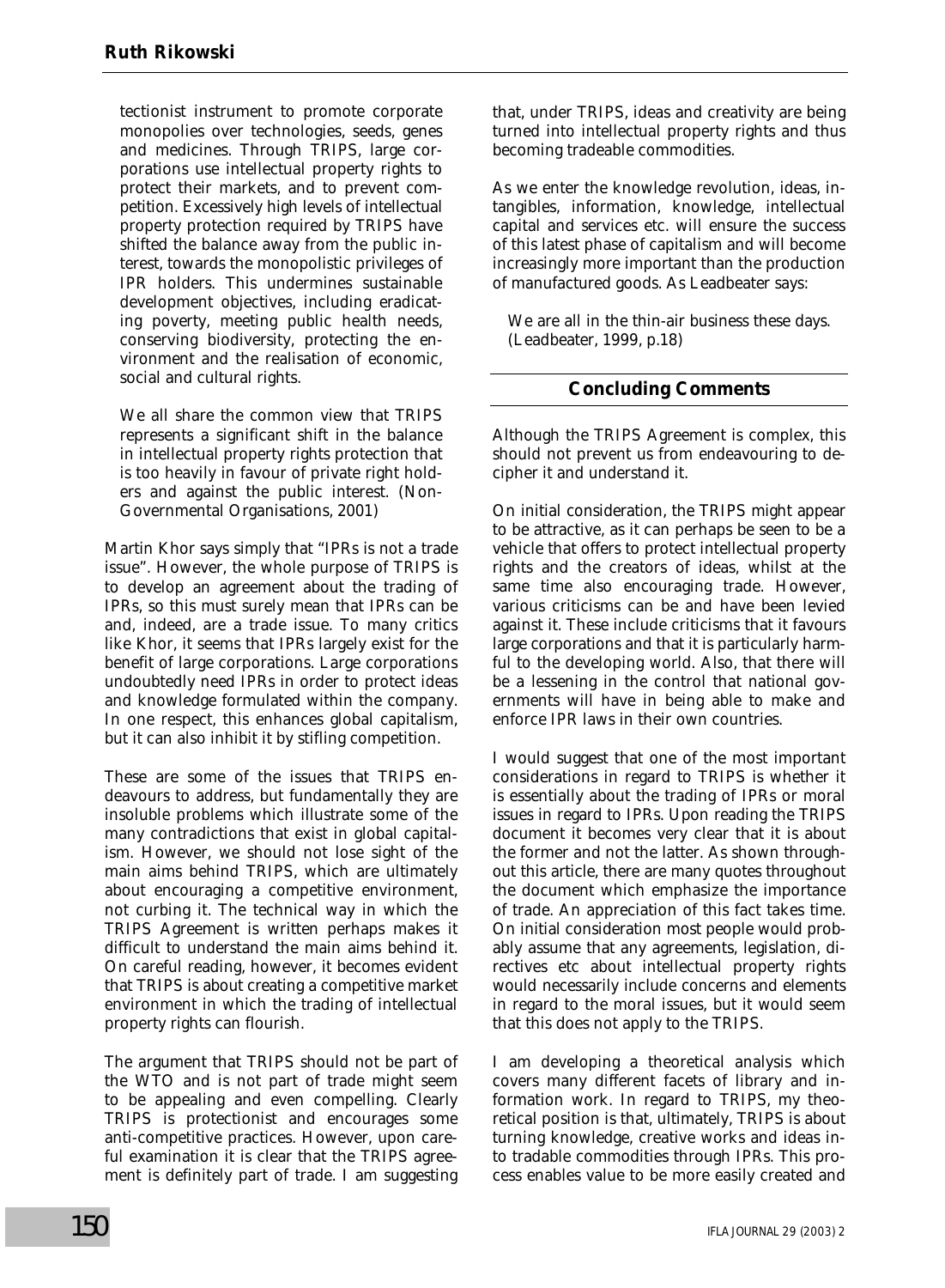extracted from these creative works. This is needed in order to ensure the success of the knowledge revolution – this being the latest phase of capitalism – and thus ensure the continued perpetuation and success of global capitalism. My theoretical analysis of the knowledge revolution and global capitalism in general, particularly in relation to libraries and information, will be extended and deepened in future works.

#### **References**

- British Copyright Council. (2001) Intellectual property and human rights response to the sub-commission on Human Rights Resolution 2000/7. (Resolution E/ CN.4/SUB.2/RES/2000/7)
- Commission on Intellectual Property Rights. (2002) *Integrating intellectual property rights and development*  policy: report of the CIPR,  $2^{nd}$  ed. London: Commission on Intellectual Property Rights.
- Committee on Copyright and other Legal Matters (CLM), IFLA. (2001) *The IFLA position on copyright in the digital environment.* Available at: http://www.ifla.org/ III/clm/p1/pos-dig.htm.
- Committee on Copyright and other Legal Matters (CLM), IFLA. (2002a) *Report of CLM Meeting: 2002 IFLA General Conference in Glasgow: walls come down for CLM in Glasgow!* Available at: http://www.ifla.org/ III/clm/p1/glas02.htm.
- Committee on Copyright and other Legal Matters (CLM), IFLA. (2002b) Limitations and exceptions to copyright and neighbouring rights in the digital environment: an international library perspective. Available at: http:// www.ifla.org/III/clm/p1/ilp.htm.
- Committee on Copyright and other Legal Matters (CLM), IFLA. (2002c) Tips for TRIPS: a guide for libraries and librarians to the Agreement on Trade-Related Aspects of Intellectual Property Rights. Available **at** http:// www.ifla.org/III/clm/p1/tt-e.htm.
- European Commission. (2002) *Report on United States barriers to trade and investment.* Brussels, Nov. Available at: http://europa.eu.int/com/trade/ink\_access/ ustbr2002.pdf.
- Hefter, Laurence R. and Litowitz, Robert D. (n.d.) *What is intellectual property?* Available at: http://usinfo. state.gov/products/pubs/intelprp/.
- House of Lords. Select Committee on Economic Affairs. (2002) *Globalisation, Session 2002–03, 1st Report.*
- IFLA. (2001) *The IFLA position on the WTO treaty negotiations.* Sep. Available at: http://www.ifla.org/III/ clm/p1/wto-ifla.htm.
- Khor, Martin. (2002) *Rethinking IPRs and the TRIPS Agreement.* Paper distributed at Commission on Intellectual Property Rights Conference, London, 21– 22 Feb 2002. Original version presented at an international seminar on Intellectual Property and Development: what future for the WTO TRIPS Agreement? in Brussels organized by Oxfam and other NGOs.
- Leadbeater, Charles. (1999) *Living on thin air.* London: Viking, Penguin Group.
- Nicholson, Denise. (2002) The 'information-starved' is there any hope of reaching the 'Information Super Highway'? *IFLA Journal,* Vol. 28, No. 5/6, pp.259–265.
- Non-Governmental Organisations (NGOs). (2001) *Rethinking TRIPS in the WTO: NGOs demand review and reform of TRIPS at Doha Ministerial Conference.*  Paper distributed at Commission on Intellectual Property Rights Conference, London, 21–22 Feb 2002.
- Rikowski, Ruth. (2002a) The WTO, the GATS and the meaning of 'services'. *Public Library Journal,* Vol.17, No.2, pp.48–50. (Part 1 of a 2 part article based on a talk entitled 'The WTO/GATS Agenda for Libraries').
- Rikowski, Ruth. (2002b) Takeover by stealth? *Public Library Journal,* Vol. 17, No. 3, pp. 73–76. (Part 2 of a 2 part article based on a talk entitled 'The WTO/ GATS Agenda for Libraries').
- Rikowski, Ruth. (2001) GATS: private affluence and public squalor? Implications for libraries and information. Man*aging Information,* December, Vol.8, No.10, pp.8–10.
- Shrybman, Steven. (2001) An assessment of the impact of the General Agreement on Trade in Services on policy, programs and law concerning public sector libraries. Prepared for the Canadian Library Association, Canadian Association of University Teachers, Canadian Association of Research Libraries, Ontario Library Association, Saskatchewan Library Association, Manitoba Library Association, Industry Canada, British Columbia Library Association, Library Association of Albert and National Library of Canada. Ontario, Canada, October.
- *Trade-Related Intellectual Property Rights: a new regime.* (n.d.) Available at: http://southcentre.org/ publications/trips/tripsmaintextrans-01.htm.
- World Intellectual Property Organisation. *Collective management of copyright and related rights.* Available at: http://www.wipo.org/about-ip/en/about\_collective \_mngt.html.
- World Trade Organisation. (1994) *General Agreement on Trade in Services (GATS).* Available at: http:// www.wto.org.
- World Trade Organisation. (1995) *Agreement on Trade-Related Aspects of Intellectual Property Rights, Annex IC of WTO.* Available at: http://docsonline.wto.org/ gen\_search.asp.
- World Trade Organisation. (n.d.(a)) *Overview: the TRIPS Agreement: a more detailed overview of the TRIPS Agreement.* Available at: http://www.wto.org/ english/tratop\_e/trips\_e/intel2\_e.htm.
- World Trade Organisation. (n.d.(b)) Trading into the future: the introduction to the WTO. The Agreements: intellectual property, protection and enforcement. Available at: http://www.wto.org/english/thewto\_e/ whatis\_e/tif\_e/agrm6\_e.htm.
- World Trade Organisation. (n.d.©) *Trade policy reviews: brief introduction – overseeing national trade policies: the TRM.* Available at: http://www.wto.org/english/ tratop\_e/tpr\_e/tp\_int\_e.htm.
- World Trade Organisation. (n.d.(d)) *TPR: Introduction and objectives.* Available at: http://www.wto.org/ english/thewto\_3/whatis\_e/eol/e/wto08/wto8\_4.htm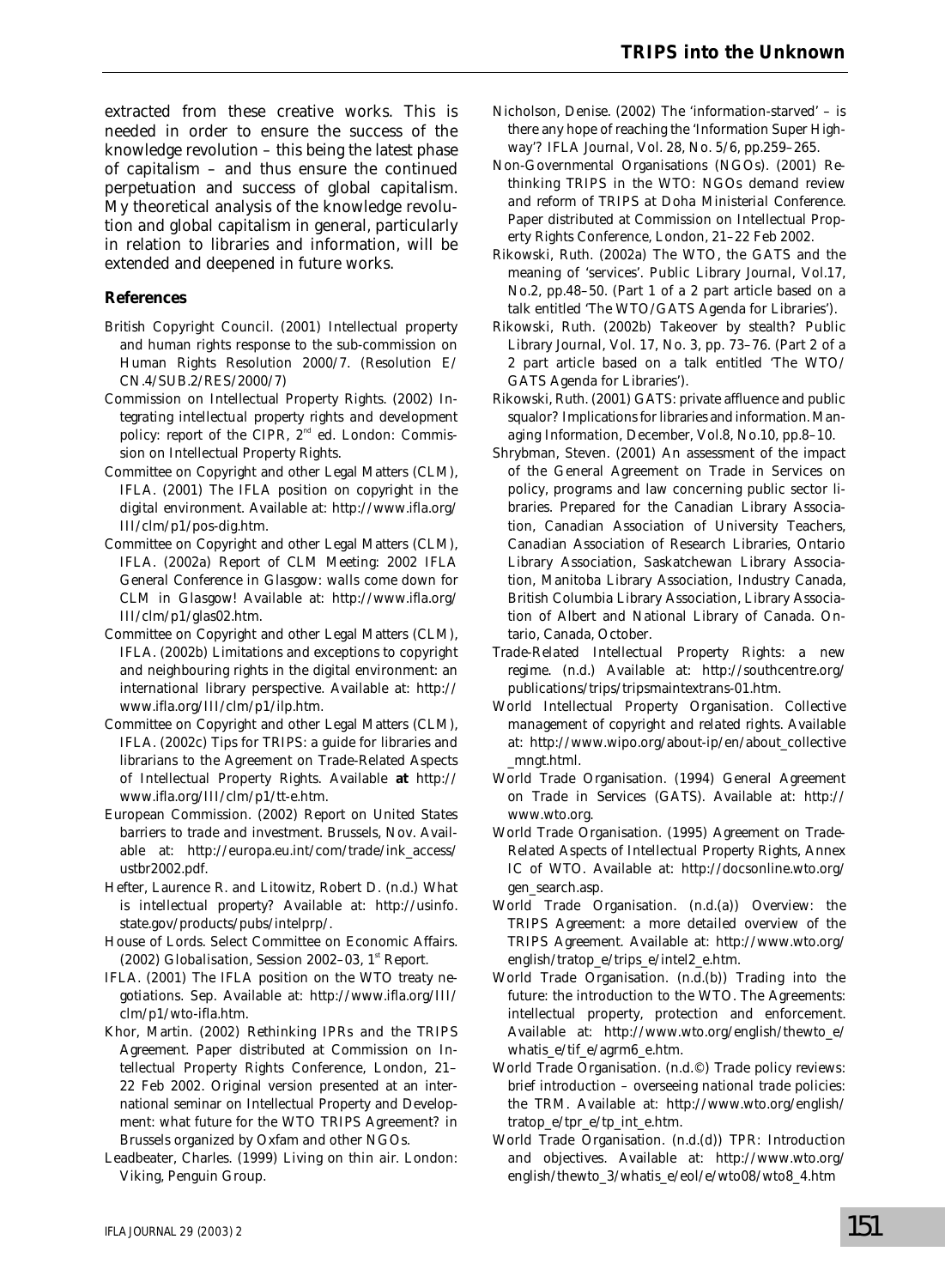# **DANIDA: Wherefore Art Thou?**

*Jeffrey M. Wilhite* 



Jeffrey M. Wilhite is Associate Professor of Bibliography and Government Documents Reference Librarian, Bizzell Memorial Library, University of Oklahoma, 401 W. Brooks, Norman, Oklahoma 73019-0528, USA. Tel. +1 (405) 325-3141. Fax: +1 (405) 325-1841. Website: http://libraries.ou.edu/depts/ govdocs/

# **Introduction**

After attending my first IFLA conference in Boston, Massachusetts, USA, in 2001, I became interested in the Danish granting agency, DANIDA, and its work with IFLA. Since 1997 DANIDA has provided funding for 266 librarians from underdeveloped countries to attend the annual IFLA General Conference. This heartfelt and generous work on the part of DANIDA inspired me to write an article for the *IFLA Journal*. <sup>1</sup> The article presented a brief history of DANIDA and its interaction with IFLA from 1996–2001 and included the following statement:

As of Fall 2001, DANIDA has again agreed to support the travel fund for developing world librarians to the IFLA Conferences. DANIDA has agreed to provide USD 120,000 each year for the next three years (2002–2004) to help IFLA in its goal of complete internationalism.  $2$ 

These funds failed to materialize.

# **DANIDA and IFLA**

The Danish International Development Agency (DANIDA) of the Royal Ministry of Foreign Affairs originated in 1963 and is a staterun international development aid agency. DANIDA has been generous in providing IFLA since 1997 with funding for third world library assistance, including offering developing world librarians the opportunity to attend the annual IFLA General Conference.

In 1996, at the IFLA Conference in Beijing, China, it was announced that DANIDA would support more than one hundred travel grants for third world librarians for the following year's general conference in Copenhagen, Denmark. These grants were administered by DANIDA. At the Copenhagen general conference, DANIDA supported 141 librarians from 83 countries. In 1998, at the following conference in Amsterdam, The Netherlands, DANIDA did not fund any participation.

In October 1998, DANIDA announced that it would fund travel grants for the next three-year period to allow librarians from third world countries to attend the IFLA General Conference. DANIDA agreed to allocate approximately USD 100,000 per year for these grants. These grants would be administered through the Secretariat of IFLA's Advancement of Librarianship Programme (ALP). At the 1999 IFLA General Conference in Bangkok, Thailand, DANIDA supported 39 librarians from 35 countries. At the 2000 IFLA General Conference in Jerusalem, Israel, DANIDA supported 27 librarians from 27 countries. At the 2001 General Conference in Boston, USA, DANIDA supported 30 librarians from 30 countries.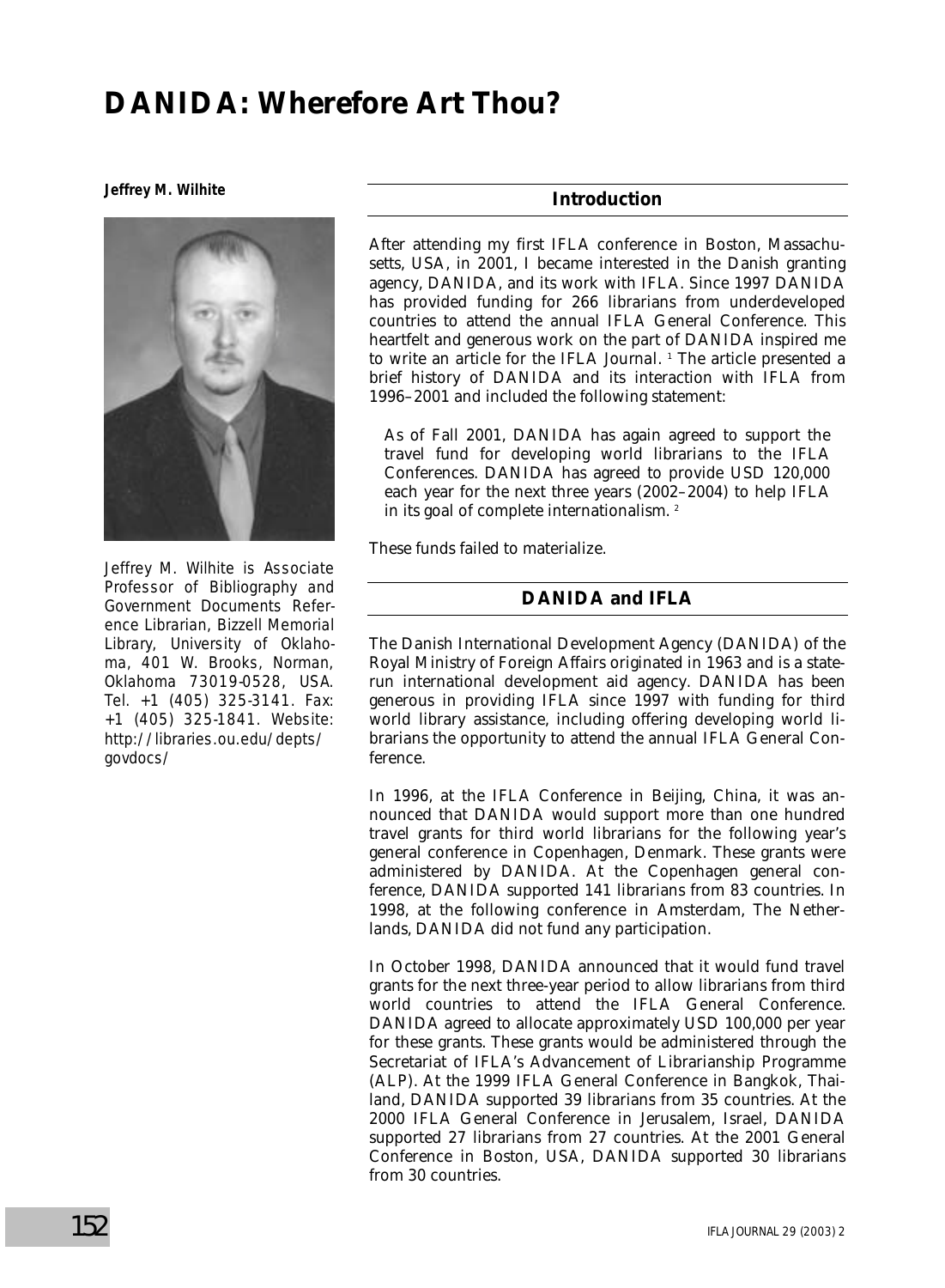In 2001, ALP applied for funding from DANIDA for another three-year period. DANIDA had been pleased with the success of the travel grants and informally agreed to increase funding to approximately USD 120,000 per year and provide funds to ALP for the travel grants for the next three years (2002–2004). This, again, was an informal agreement, and was never received in writing by ALP. Nevertheless, ALP began planning the travel grants for the 2002 conference in Glasgow, Scotland, as the monies had been verbally assured. In the spring of 2002, ALP received news that the new Danish government, elected in October 2001, was adopting new policies in the area of foreign aid, which hinted that some of the DANIDA funding might not be available in the future. In June 2002, ALP was notified that funding for the travel grants had been deleted from the budget by DANIDA, effective immediately. As ALP had already planned on funding attendees to the Glasgow conference and now there were not any new DANIDA monies, funding had to be gathered from the existing DANIDA fund (that held monies left over from earlier funding because of denied visas), from within ALP, from the Swedish International Development Authority (SIDA), and from IFLA headquarters to fund the recipients of the 2002 travel grants.<sup>3</sup>

At the Glasgow 2002 IFLA conference, 4,765 attendees from 122 countries gathered. DANIDA/ ALP/SIDA/IFLA headquarters supported 29 librarians from 27 countries to participate. The grantees included representatives from nine African countries, eleven Asian and Oceanic countries and nine Latin American and Caribbean countries. Five countries, out of the 122 present at the General Conference, were represented only because of the DANIDA/ALP/SIDA/IFLA headquarters grants. These were Barbados, Bolivia, Cuba, Guatemala, and Mozambique. 4

# **The Benefits of the DANIDA Grants**

From 1997–2002, DANIDA provided 266 third world librarians the opportunity to attend the IFLA General Conferences. For this act of goodness, the international library community will forever be grateful. For DANIDA's act of goodwill, the recipients of the travel grants will always be grateful.

Mr. Batlang Comma Serema, Lecturer within the Department of Library and Information Studies, University of Botswana, in Gaborone, Botswana,

was a recipient of a DANIDA travel grant to attend the 2000 IFLA General Conference in Jerusalem, Israel.

The DANIDA grant is one of the good things to ever happen to my life. It opened a gate of hope and progress. Through DANIDA I continue to get its benefits even today and I believe in the future because I am now in touch with a whole network of library brains across the world. I think I benefited both professionally and personally especially as a PhD candidate as I was able to get feedback from knowledgeable colleagues. I think to attend an IFLA conference is by itself alone very enriching. <sup>5</sup>

Ms. Anjali Gulati, Lecturer from the Department of Library Science, University of Jammu, Jammu, India, was a recipient of a DANIDA travel grant to attend the 2001 IFLA General Conference in Boston, USA.

It was my great privilege to receive a DANIDA Travel grant to participate in IFLA 2001. This was my first IFLA conference and my maiden participation in an international conference outside India. India is a developing country where organizations don't have enough funds to send their library students or employees to participate in international conferences/seminars. This opportunity came into my life like a boon and totally changed me from a very shy and introverted person to a bold and enthusiastic person who wants to do something positive for the profession and the society.

In India, an LIS professional is really recognized if he/she gets a DANIDA grant. My university interview board was impressed that I was a DANIDA grantee and accepted me from a degree college into the university program. Because of my exposure to IFLA 2001, I am particular in motivating budding LIS professionals to be focused toward this professional career. Given my example I encourage not only my LIS students to come to the forefront but also my fellow colleagues.

DANIDA gave me the opportunity to meet fellow professionals across the globe, to exchange ideas and common interests. At IFLA 2001, I found out about COMLA (Commonwealth Library Association) and met their executives. I am now the Regional Vice-President of Asia region under COMLA,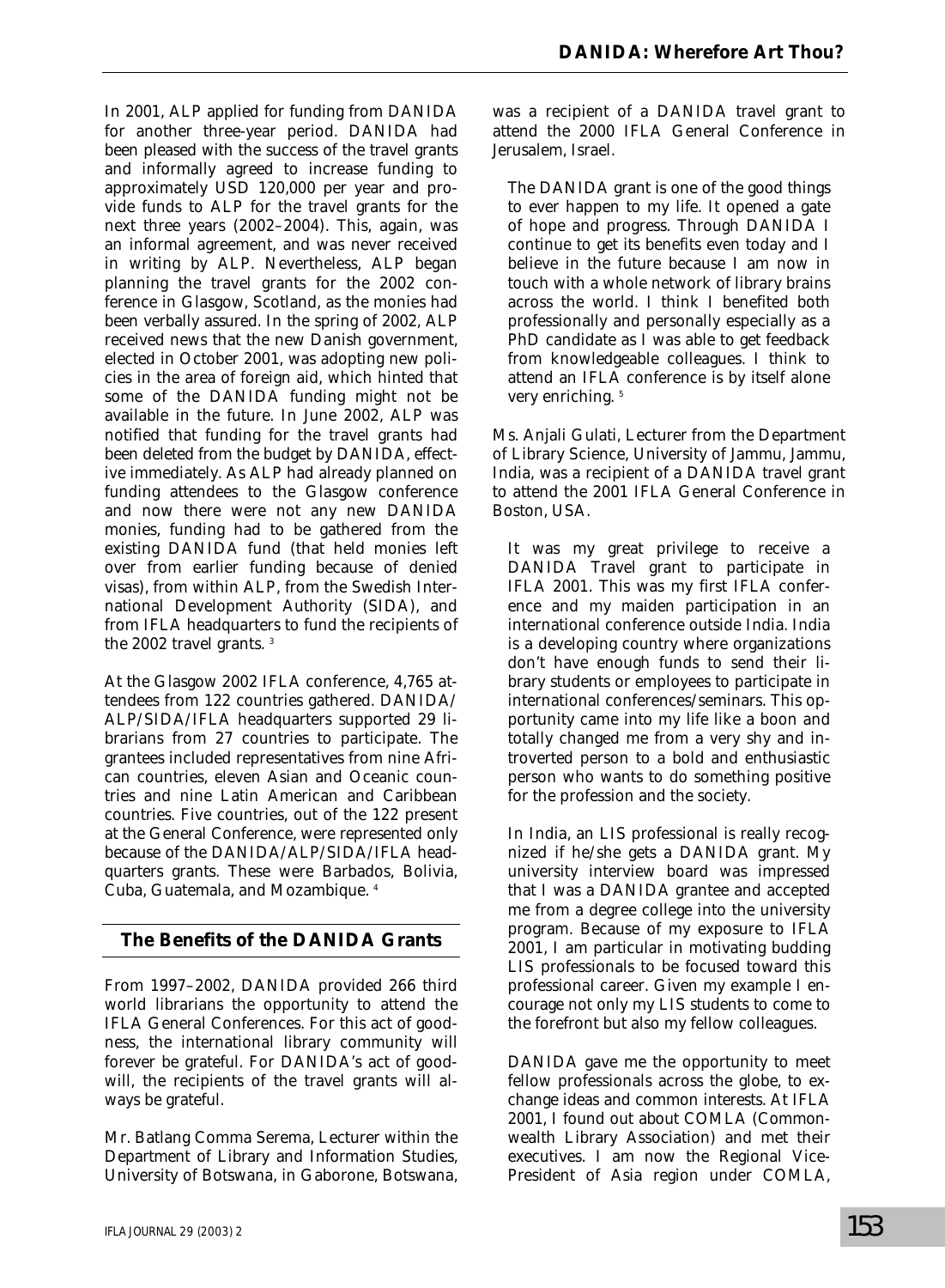which is the first opportunity I have had to take up such post, that has proven to be a wonderful learning experience. Besides this, IFLA also apprised me about the IFLA/ OCLC Early Career Development Fellowship, which I have been selected for in 2003.

I was greatly overwhelmed and exposed to the world at my first IFLA conference. Back home, I had plenty of ideas to contribute to the profession, but was unable to channel them in a proper direction. The interaction with experienced fellow professionals (both National and International) helped me in channeling my professional efforts. As a result I have started contributing my viewpoints in various newsletters and seeking additional fellowships. I have become more focused now and understand the right approach to becoming a competent information professional, which will further help pave the professional path for younger/fellow professionals.

Before IFLA 2001, I had always felt the presence of abyss in my professional career, but after participation in IFLA conferences this void is replaced with ever growing knowledge. As a result my line of thinking has been totally revamped from that of a well to an ocean. 6

Mr. Stephen Visagie, librarian of the NamWater Resource Center, Windhoek, Namibia, was a recipient of a DANIDA travel grant to attend the 1999 IFLA General Conference in Bangkok, Thailand. He also received a DANIDA/ALP/SIDA/ IFLA headquarters grant to attend the 2002 IFLA General Conference in Glasgow, Scotland.

If I had to use myself as an example for why and how being able to attend IFLA Conferences has been invaluable, there are several factors: Cost, Professional Refreshment, Exchange of Information, and International Ties.

Cost: The exchange rate between the USA dollar and Namibian currency is incredibly poor. Most IFLA Conferences are held in wonderful, but very expensive cities across the world. One can only dream of being able to afford attending an international conference! To give you perspective, I'm considered one of the luckier professional librarians pay-wise in Namibia, yet only earn the equivalent of about 1000 USD per month. The

cost of living is probably lower here in Africa, but conferences are priced at host country levels. Generally throughout Africa, librarians/information workers are on the bottom rung of remuneration, despite being often highly qualified. Though we have professional associations to which we belong, they're not nearly as powerful as the ALA or CILIP, and thus they can't bargain on our behalf for better pay.

Professional Refreshment: Being a Corporate Librarian that often works in isolation, attending an IFLA conference is something akin to attending a spa. The rejuvenated and renewed enthusiasm I feel for my chosen career after an IFLA conference is incredible. Though, I must admit that when I walk through the exhibition halls and see the technological developments – it is only with envy, as our tiny budgets could never afford nor compare to those of our European or American colleagues. While we third world librarians still struggle to educate and instill information basics, librarians in the first world possess an educated audience and are thus able to move so much further ahead.

Exchange of Information: Namibia has an incredibly small body of professional librarians, most reside in either our Polytech or in the Library of the University of Namibia (UNAM). There used to be many of us in the government libraries, e.g. National Library or National Archives, but due to incredibly poor salaries professionals have left in droves (myself included), and it remains impossible to replace these people. Library Assistants now do a majority of the librarians' work. Most of the Namibian library professionals know each other personally, and information gleaned from conferences gets quickly disseminated among colleagues, thus despite only one person attending – many more benefit.

International Ties: There is always the hope that ties can be made with more privileged libraries, and that they will take us under their wing and help us, whether with books or just sharing information.<sup>7</sup>

# **The Future of DANIDA Funding**

The future of DANIDA travel grant funding for third world librarians lies in one key question: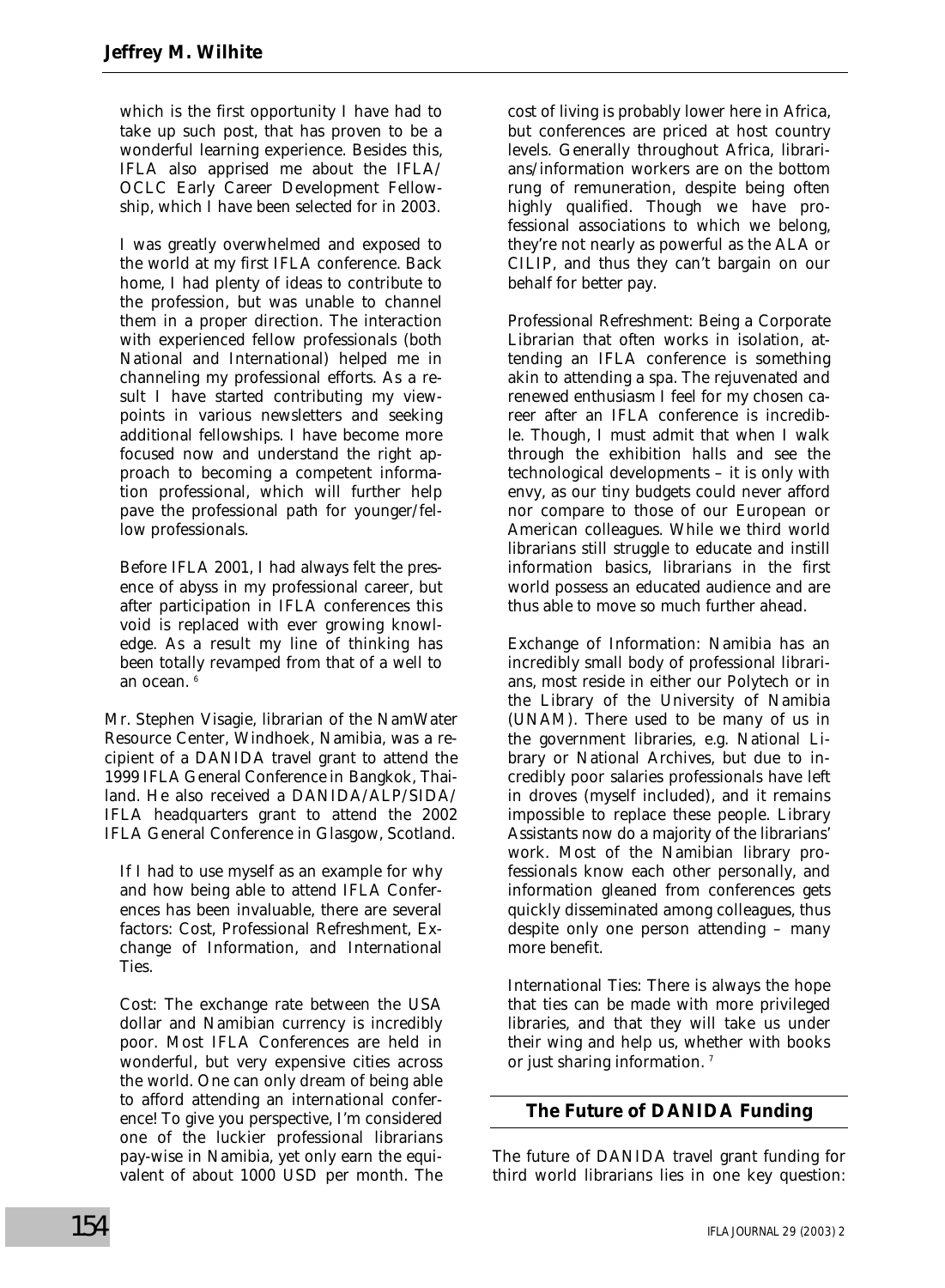Will DANIDA change its political stance and resume funding of the travel grants? As political administrations change, so do policies. For 2003, DANIDA's policies have changed and all we in the international library community can do is to think gratefully back on their history of giving. ALP is currently in contact with the 'new' DANIDA and has applied for 2004 funding. <sup>8</sup> There will be no DANIDA funding for the 2003 IFLA General Conference in Berlin, Germany, and there may not be DANIDA funding from travel grants anywhere in IFLA's future. After all of DANIDA's efforts, should we continue to look toward them for a handout? Instead, it may be time to look away from DANIDA and begin to look toward other funding venues to bring third world librarians to the IFLA General Conferences.

If you are moved by the plight of third world librarians, you or your organization can help by funding one of these important individuals to bring them to the next IFLA conference. Although not an official IFLA program at this time, a movement for individuals and organizations to support the travel expenses to bring third world librarians to the next IFLA Conference has already begun. The Harry Campbell IFLA Conference Attendance Grant, Year 2003, has already been established, to support a delegate from a developing country that has not had IFLA Conference participants in the last few years. <sup>9</sup> For USD 2,500, one grantee can be supported to attend the 2003 General Conference in Berlin, Germany. This act of generosity and donation will help to fill the gap that DANIDA left behind and truly make the next IFLA Conference a global meeting point, as it was intended to be. Contact ALP for more information on such donations. 10

# **Conclusion**

Mr. Serema of Botswana sees the need of continuing funding for third world librarians:

The fact that some of us from the developing world can not afford to attend IFLA meant that DANIDA was a very important proposition. I will recommend that it be reinstated somehow to continue to expose young librarians and information professionals to the world of information.<sup>11</sup>

Mr. Stephen Visagie of Namibia agrees:

There is an ever-widening gap between first world libraries and those less privileged in Africa. It is difficult to attract professionals, as those with education would rather shoot for higher paying jobs that provide nice suits and flashy cars. The cost of running a library gets more difficult, with the cost of electronic subscriptions, etc., all being in dollars – against which our currencies slide year after year. We would love to pay our own way to conferences, instead of having our palms out for grants, but if IFLA wants to be truly representative (I know Kay Raseroka is there), and representative in its delegates, ways need to be found to get us there. The only hope I have of ever attending again will probably be in 2007 when IFLA will be held in South Africa – our neighbor. 12

DANIDA provided travel grants to IFLA for six years and changed the lives of 266 librarians. These librarians, in part, changed the lives of all they encountered at the conference, and all they encountered back in their home countries. These people then changed the lives of the people they met. Like a ripple on a lake, the effects of' the generous donations of DANIDA will be felt for years to come. The effects will be felt by the librarians who received the travel grants, by those they met at the conferences, by those that they helped back home, and those that they taught what they learned. One ripple begets another begets another. The next question is though, where will the next ripple arise?

# **Notes**

- 1. Wilhite, Jeffrey M. DANIDA and the world stage. *IFLA Journal,* 28 (1), 2002, 24–27.
- 2. *Ibid.,* p. 26.
- 3. From e-mail correspondence between J. Wilhite and Lennart Dahlberg, IFLA/ALP, November 26, 2002– December 3, 2002, and J. Wilhite and Birgitta Sandell, IFLA/ALP, February 14, 2003.
- 4. From e-mail correspondence between J. Wilhite and Lennart Dahlberg, IFLA/ALP, August 28, 2002.
- 5. From e-mail correspondence between J. Wilhite and Batlang Comma Serema, January 21, 2003.
- 6. From e-mail correspondence between J. Wilhite and Anjali Gulati, February 11, 2003.
- 7. From e-mail correspondence between J. Wilhite and Stephen Visagie, February 7, 2003.
- 8. From e-mail correspondences between J. Wilhite and Birgitta Sandell, IFLA/ALP, February 14, 2003.
- 9. Harry Campbell Conference Attendance Grant-Year 2003. *IFLA Journal,* 29 (1) (2003), 94–95. Also on IFLANET at: http://www.ifla.org/III/grants/hccgrant. htm.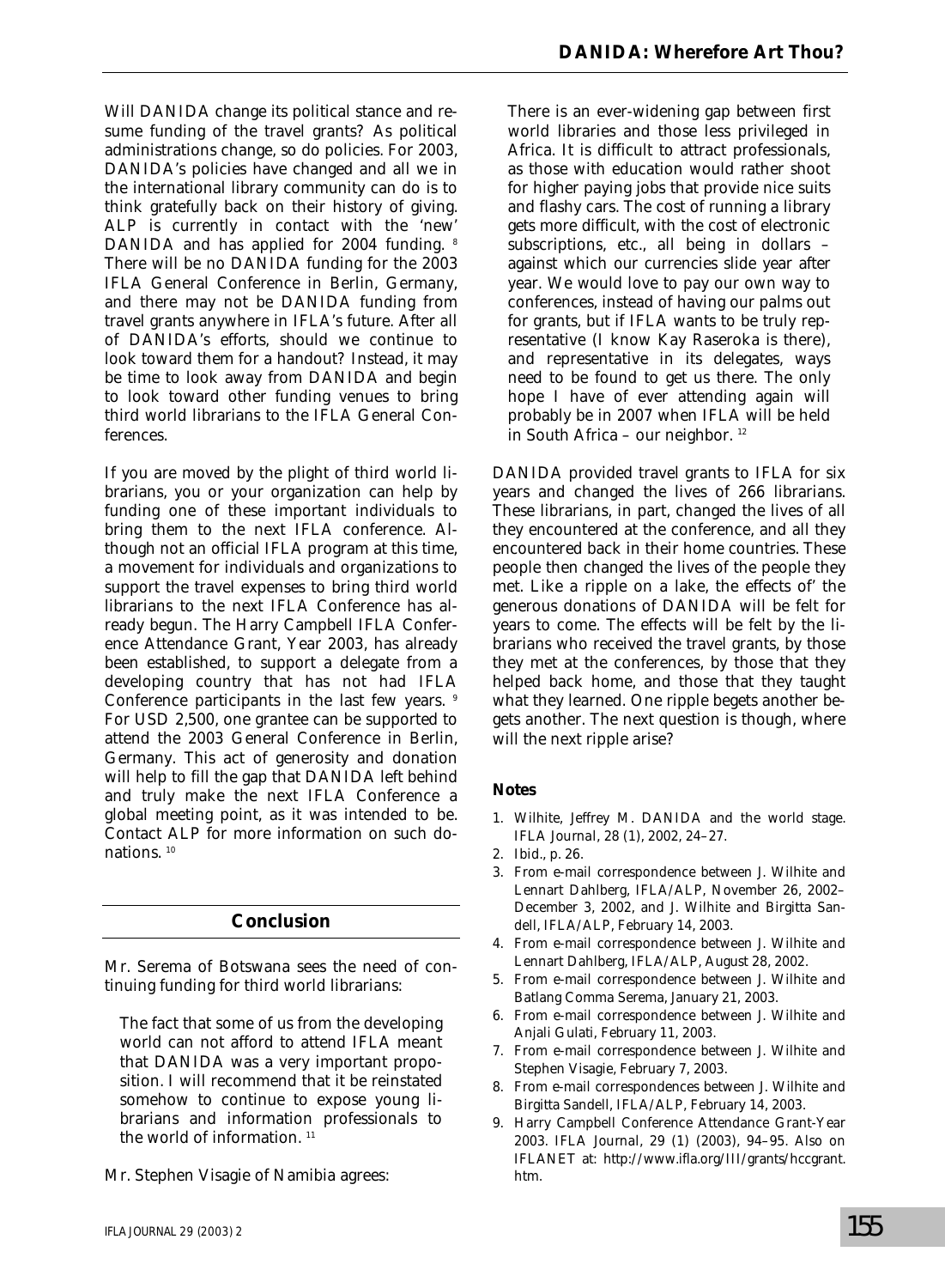- 10. From letter correspondence between F.L. Carroll and Birgitta Sandell, ALP/IFLA, August 9, 2002. Contact ALP at: Birgitta Sandell: birgitta.sandell@UB.UU. SE
- 11. c/o Uppsala University Library, Box 510, S 751 20, Uppsala, Sweden. Tel.: +46 18 471 3989 / 471 3990.

Fax: +46 18 471 3994. Telex: 76076 UBUPPS S. E-mail: IFLA.ALP@ub.uu.se.

- 12. From e-mail correspondence between J. Wilhite and Batlang Comma Serema, January 21, 2003.
- 13. From e-mail correspondence between J. Wilhite and Stephen Visagie, February 7, 2003.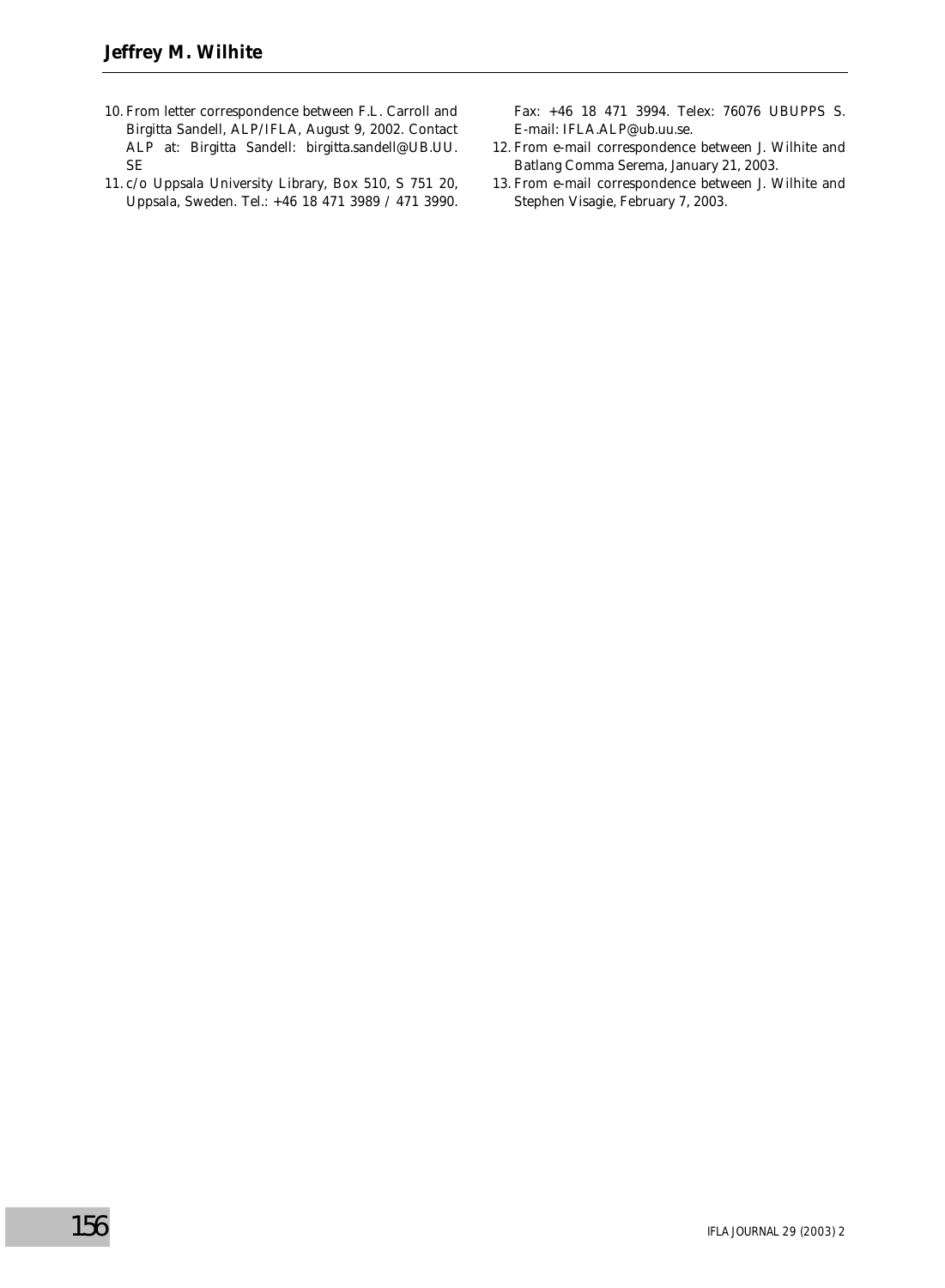# REPORTS

#### Core Activities: Annual Reports, 2002: Summaries

*The complete texts of these reports are available on IFLANET (http://www.ifla.org).* 

### Advancement of Librarianship Programme (ALP)

Gunilla Natvig, Administrative Officer

#### **Background**

The mission of the Advancement of Librarianship Programme (ALP) is to further the library profession, library institutions and library and information services in the developing countries of Africa, Asia and Oceania, and Latin America and the Caribbean.

ALP achieves its goals through a carefully planned programme of different activities in close cooperation between the International Focal Point of ALP and IFLA's Regional Offices, IFLA's Regional Division and its three sections, and other partners. This cooperation includes fundraising, scholarships and attachment programmes, conferences, seminars and workshops, pilot projects, publications and databases.

#### **Staff and Finance**

IFLA, Uppsala University and seventeen Nordic library associations and institutions fund the International Focal Point (IFP) for ALP at Uppsala University Library. SIDA funds are also used for the secretariat. To this should be added contributions in kind from Uppsala University Library.

The ALP IFP was staffed by: Birgitta Sandell Director of the Programme, Gunilla Natvig, Administrative Officer (half-time) and Lennart Dahlberg, Administrative Assistant (40 percent).

#### **Professional Activities**

The sponsors in 2002 were SIDA (Swedish International Development Cooperation Agency), the Ministry of Foreign Affairs in Finland (KYO), the Finnish Library Association and the Swedish Library Association. In addition, those responsible for projects in the regions contributed with their own resources and raised considerable funds from external sources.

#### *ALP Meetings and Seminars*

Seminar on the WWW: design, implementation and management, Ibadan, Nigeria, 5–13 August 2002. The ten delegates came from Cameroon, Gambia, Ghana, Sierra Leone and Nigeria. SIDA funded the workshop.

- 2002 Standing Conference of Eastern, Central and Southern African Library and Information Associations (SCECSAL), South Africa, April 2002. ALP sponsored eight delegates from Kenya, Zambia, Lesotho, Uganda, Swaziland and Malawi, and part of the publishing of the conference proceedings.
- Workshop on LIS Curriculum in the Arab Countries, Lebanon, June 2002. Over 50 professionals from Arab countries attended the workshop.
- The Chilean model of participatory management of public libraries for Southern cone countries, Santiago, Chile, December 2002. Participants came from Peru, Bolivia, Argentina, Uruguay and Chile.
- Workshop on library services for the blind and print disabled, Jamaica. Over 80 people from 22 countries attended this workshop. ALP paid for a speaker from South Africa.
- 4<sup>th</sup> International meeting of Portuguese speaking librarians, São Paulo, Brazil. Representatives from Cabo Verde, Mozambique, Guinea-Bissau, São Tomé and East-Timor attended the meeting.
- Meeting of ALP Advisory Committee, Uppsala University Library, 10–15 October.

#### *IFLA's General Conference in Glasgow*

#### DANIDA Travel Grants

In 2001 ALP applied for a new three-year grant from DANIDA to enable librarians from developing countries to attend the IFLA conferences. In June 2002 ALP was informed of the decision to reject the application. Fortunately, there was money left from previous years and ALP was able to cover the costs for 21 candidates. With additional money from SIDA and IFLA HQ, funding for 30 travel grants was secured. After the conference three grantees got a 4-weeks in-service training.

#### Speakers Grants

With money from SIDA ALP supported three people who had been selected to present papers at the conference in the open sessions of the Regional Sections.

Birgitta Sandell and Gunilla Natvig participated in the Glasgow conference and took part in the Regional Standing Committee meetings.

#### *IFLA Regional Standing Committee Meetings*

Birgitta Sandell participated in the Africa Section meeting in Dakar, Senegal and in the meeting of the Section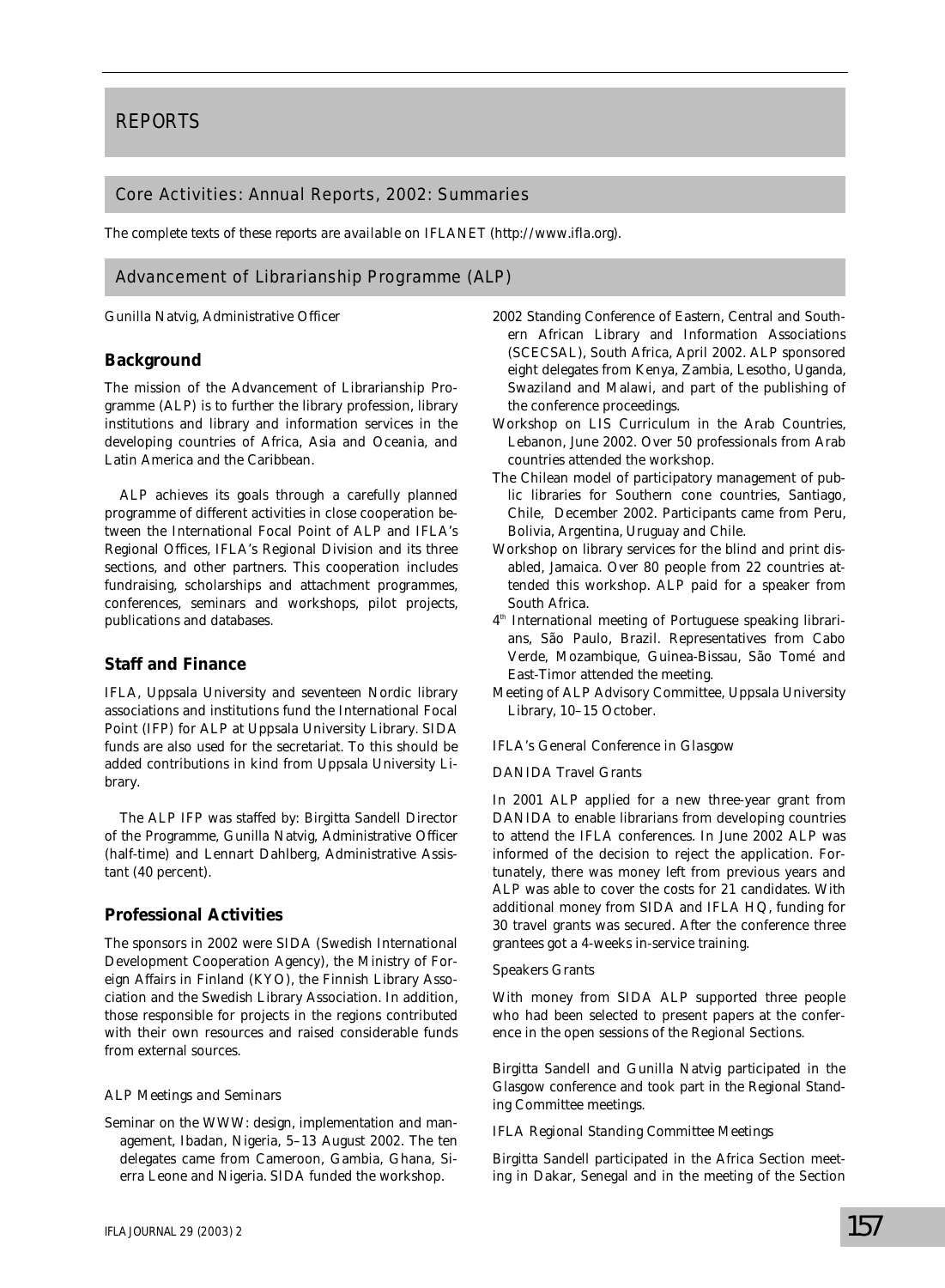for Asia and Oceania in Beijing, China. Gunilla Natvig participated in the Latin American and the Caribbean Section meeting in São Paulo, Brazil.

#### *Scholarships and Attachments*

In Service Training, Attachments, for Middle or Senior Staff

Four persons were selected for attachments in 2002 at institutions in the Asia and Oceania region. This project is funded by the Swedish and Finnish Library Associations.

Scholarships in Information Technology

Three scholarships were awarded in 2002. These scholarships are funded by SIDA.

Five candidates were selected for the Bart Nwafor Staff Development Programme in Africa in 2002, with funding from NORAD..

All these three projects have been of great value. Apart from the successful training the projects have developed platforms for networking of professionals, both at individual and institutional levels, and enhancing professional skills.

#### *Other Ongoing Projects*

Journal of librarianship and information science in Africa/Revue de bibliothéconomie et science de l'information en Afrique.

Two issues have been published and the editorial committee is working on the third. The aim is to increase subscriptions to cover the costs of the printing the journal.

Self-training package for information retrieval using distance education approach.

The project started in 2001 and is carried out in Thailand. It is funded by SIDA.

Mekong Regional Network for LIS Training

Teaching materials are being created and a training centre is being developed at Mahasarakham University in Thailand. SIDA funded the project.

Minor Field Studies (MFS)

SIDA has a cooperation programme with Swedish universities, Minor Field Studies (MFS), and the ALP secretariat is administering this programme within the information field. In 2002 two students carried out a study in India.

# **Publications**

*ALP Project Report Series (ISSN 1023-8212)* 

The following issue was published in 2002:

20. *Information and Communication Technologies in Rural Secondary Schools in Africa. Proceedings of the Workshop 29/11–3/12 1999, Harare, Zimbabwe.* 117 pp. ISBN 91-85092-61-4.

# Copyright and other Legal Matters (CLM)

#### Marianne Scott, Chair

CLM was established to advise IFLA and its constituent groups with respect to copyright and intellectual property, economic barriers to the acquisition of library materials, trade agreements affecting library services, disputed claims of ownership of library materials, authenticity of electronic texts, subscriptions and license agreements and other legal matters of international significance to libraries and librarianship.

The Secretariat of the Committee was provided by the UAP office at Boston Spa, England.

The Committee held two formal business meetings during this period and worked electronically between business meetings

During the meetings in Glasgow, the Committee reviewed and provided further input to a document on fair use; discussed programme topics for Berlin and exchanged information about national developments.

CLM issued two documents during 2002, which are available on the website. 'Tips for TRIPS' is a brief guide for the library community to help in understanding the implications of the Agreement on Trade Related Aspects of Intellectual Property Rights. The second document was prepared in response to a request for input into a study by UNESCO on limitations and exceptions to copyright and neighbouring rights in the digital environment.

CLM had two successful programmes during the Glasgow conference. The open session was on Repatriation of Cultural Heritage Materials. This was well received, as was the Update session on ever popular topics such as the European Copyright Directive and the WTO and GATS. There were also presentations on Circumvention technologies, Copyright in South Africa and the Public Lending Right.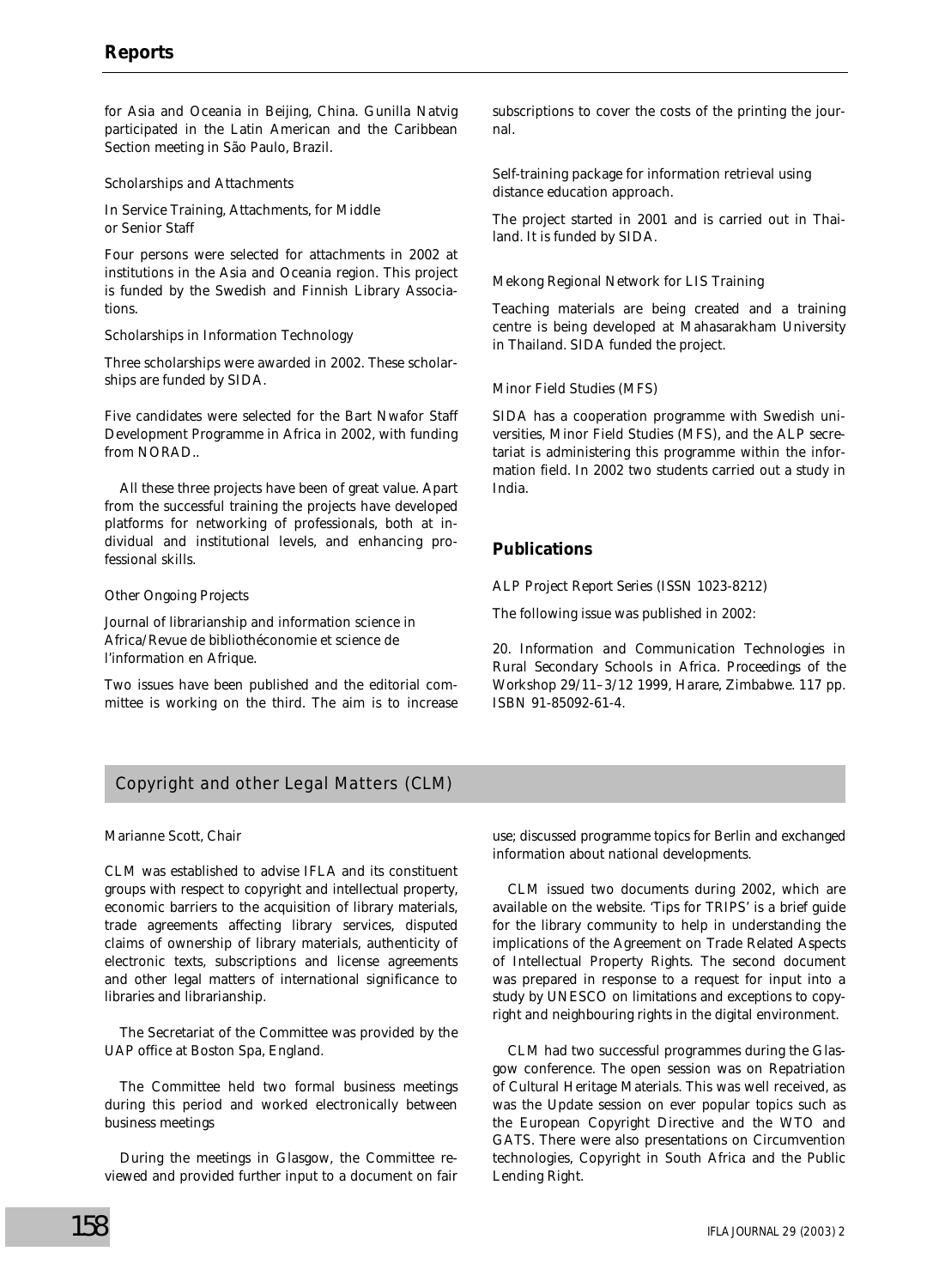During the period of the Report CLM worked on providing more translations of its documents into languages other than English. At the present time:

- the Position on Copyright is available in English, French and Russian
- the Licensing Principles are available in English, French, Russian and Polish
- the Position on WTO Treaty Negotiations is available in English and French
- the Position on the WTO is available in English and German.

During this period CLM continued to monitor and to provide input to meetings and documents relating to copyright at WIPO, the Ministerial meeting of the WTO in Doha, Qatar, The Hague Convention, the IFLA/IPA Steering Committee as well as the more recent Free Trade of the Americas Agreement.

The CLM Strategic Plan for 2002–2003 was approved by the Governing Board of IFLA, March 2002 and is the basis for CLM ongoing activities.

CLM continued to work closely with EBLIDA in IFLA's representation to WIPO and the WTO.

It was also necessary to review the implications of the closure of the Secretariat at the British Library.

# Preservation and Conservation (PAC)

Mare-Thérèse Varlamoff, Director

# **Reorganization and Management**

#### *International Focal Point*

Corine Koch was appointed as the new programme officer in April 2002, in replacement of Virginie Kremp.

#### *Advisory Board*

Jianzhong Wu (Shanghai Library) joined PAC Advisory Board, which met in Glasgow on August 30, 2002.

PAC strategic plan 2002–2003 was approved and especially:

- the establishment of fields of excellence in each regional centre
- the project of enforcing the PAC network in Latin America
- actions concerning the promotion of Blue Shield and of disaster planning
- actions concerning newspapers: the follow-up of the preservation of newspapers in Africa; digitization of newspapers from the  $19<sup>th</sup>$  century (Caracas)
- training activities (organization of workshops in Africa and the Caribbean)
- publications: *IPN*, updating of the package on photography by PAC regional centre in Washington
- standards and guidelines
- promotion of permanent paper among publishers.

#### *Regional Centres*

Jianzhong Wu proposed to host an additional PAC regional centre to deal with preservation issues in China. A restructuration of PAC in Latin America and the Caribbean was proposed and adopted.

#### *Annual Meeting of PAC Directors – Glasgow, August 16*

Each PAC centre made a brief report on its activities:

- CIS: focused its action on training
- Australia: focused its action on digital preservation
- USA: focused action on photography
- Japan: focused on paper preservation
- Western Europe, Africa and the Middle East: focused on disaster planning and Blue Shield.

The directors discussed PAC strategic plan in order to set up priorities. Four major decisions were taken:

- 1. establish partners to support the regional centres
- 2. develop a better communication between all actors of PAC (centres and partners), particularly by e-mail connection
- 3. avoid by all means the creation of a new core activity on digital preservation which implies that the centres in Canberra and Washington work under PAC umbrella in this capacity
- 4. promote Blue Shield and the creation of national Blue Shield Committees; encourage the signature of the Hague Convention (1954) and Protocols for the Protection of cultural property in the event of armed conflict or natural disasters.

# **Activities**

#### *Publications*

IPN (International Preservation News) the PAC newsletter

Due to the absence of a programme officer during four months, PAC could only publish two issues of *IPN* in 2002.

IPI (International Preservation Issues)

No. 4: *A Blue Shield for the protection of our endangered cultural heritage. Proceedings of PAC Open Session at the General IFLA Conference in Glasgow.* The five presentations were translated by Corine Koch and will be published in a bilingual version in 2003.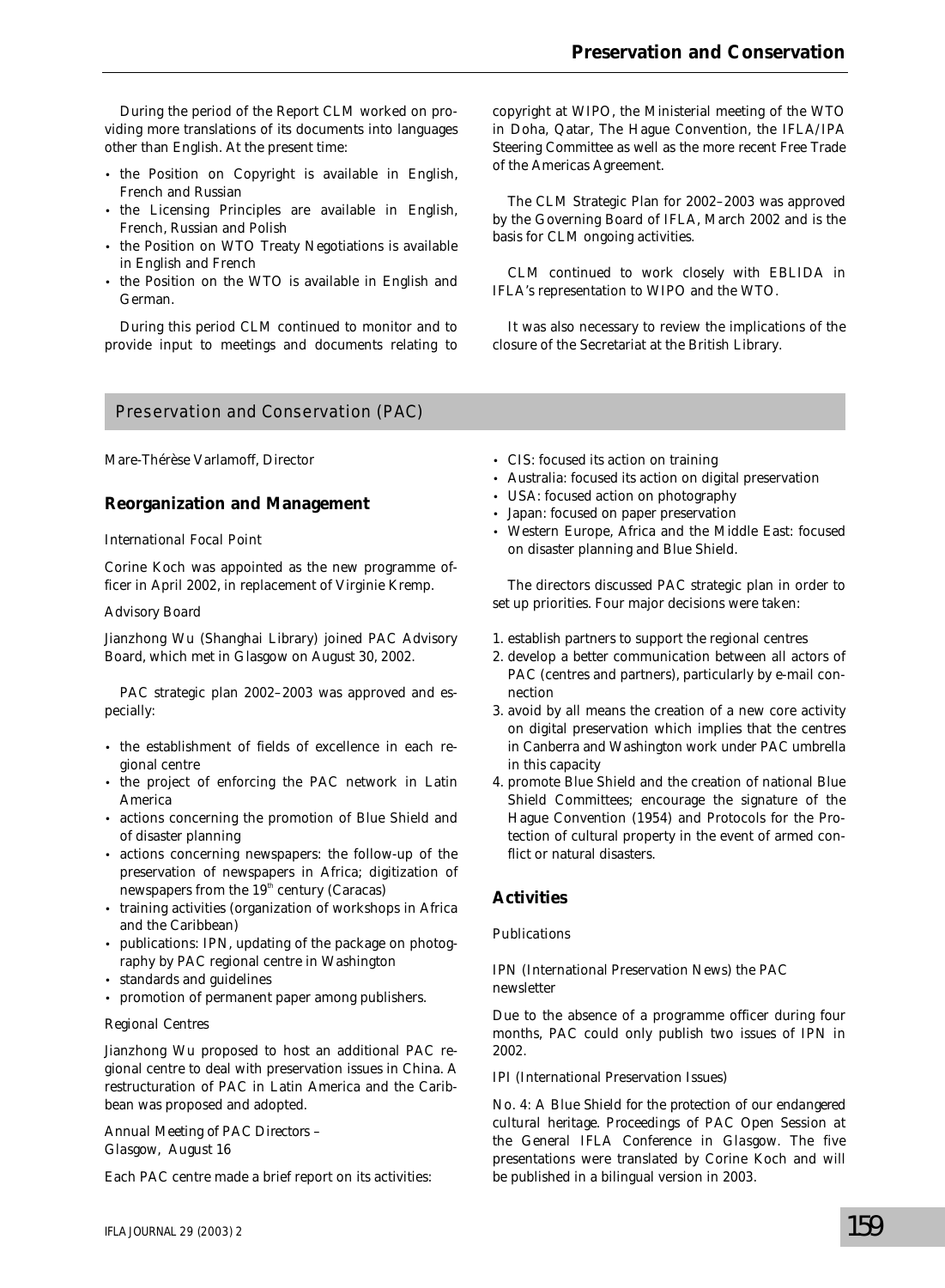Symposium, Paris, 21–24 August 2000

Proceedings of the symposium on 'Managing the preservation of periodicals and newspapers' (Paris, 21–24 August 2002) were edited by Jennifer Budd and published by Saur as IFLA Publication 103.

#### CD-ROM

The CD-ROM 'Safeguarding our documentary heritage' (originally in English and French) was produced in an English, French and Spanish version by the University of Colima thanks to UNESCO support.

'Guidelines for digitization projects for collections and holdings in the public domain particularly those held by libraries and archives.' Produced by working group representing IFLA and ICA with the support of UNESCO (available on the IFLANET).

Other publications included articles, translations and communications.

#### *Standardization and Guidelines*

The Director is a member of three standardization working groups (AFNOR: French Association for Standardization):

*Preservation requirements for exhibiting graphic and photographic materials / Prescriptions de conservation des documents graphiques et photographiques dans le cadre d'une exposition.* 

*Assessment methods to determine the state of preservation of archives and library materials / Méthode d'évaluation de l'état physique des fonds d'archives et de bibliothèques.* 

A third working group on the terminology of the degradation of items is in process.

#### *Training*

PAC Centre was involved in the organization of an international preservation training course at the BnF in Paris, October 7–25, 2002. Fourteen participants from eleven countries attended the course.

#### *Expertise and Surveys*

#### Advisory Boards

PAC Director is a member of the following advisory boards or committees:

- Social Sciences Research Centre, NY, USA: Standing Committee on Libraries and Archives in Cuba.
- Memory of the World Register Sub-Committee.
- CLIR Advisory Board for the Web-Based Tutorial on Preservation and Conservation Project.
- International Council on Archives (ICA). Committee on Preservation of Archives in Temperate Climates.

#### Survey

The results of the survey initiated by PAC on the existing collections of newspapers in Africa and their state of preservation, were partly analysed in 2002 thanks to Else Delaunay, Section on Newspapers. On a mutual agreement the survey was passed on to the IFLA Section of Newspapers for achievement and follow up.

# **Cooperation**

PAC cooperates with the International Committee of the Blue Shield, and National Blue Shield Committees and has been active in the promotion of the Blue Shield. In the framework of the French Blue Shield, PAC took several initiatives which contributed in sending an expert from the Centre de conservation du livre (Arles, France) to Prague and raising funds for rescue operations. PAC also managed to bring expertise to colleagues whose collections were flooded in Southern France.

#### *UNESCO*

The cooperation with UNESCO on the Memory of the World Programme has been ongoing in 2002.

#### **Funding**

PAC financial situation has been improving, thanks to the support of CLIR and its president, Deanna Marcum. The allocation of USD 20,000 that was offered by CLIR will be spent over 3 years (2002–2004). The first part, USD 6,666 was used to published IPI 4 and to promote Blue Shield at the IFLA Glasgow Conference.

# Freedom of Access to Information and Freedom of Expression (FAIFE)

Susanne Seidelin, Director

### **Financial Situation and Funding**

Concerns of the instability of FAIFE's finances were growing through 2002. In spring, the budget was revised with the consequence that additional staff could not be hired to further the investigation and monitoring part of our activities and the editorial work on the World Report Series.

The Nordic library community and the Swedish and Danish governments have have once again proved their true commitment and strong support, but a broader fund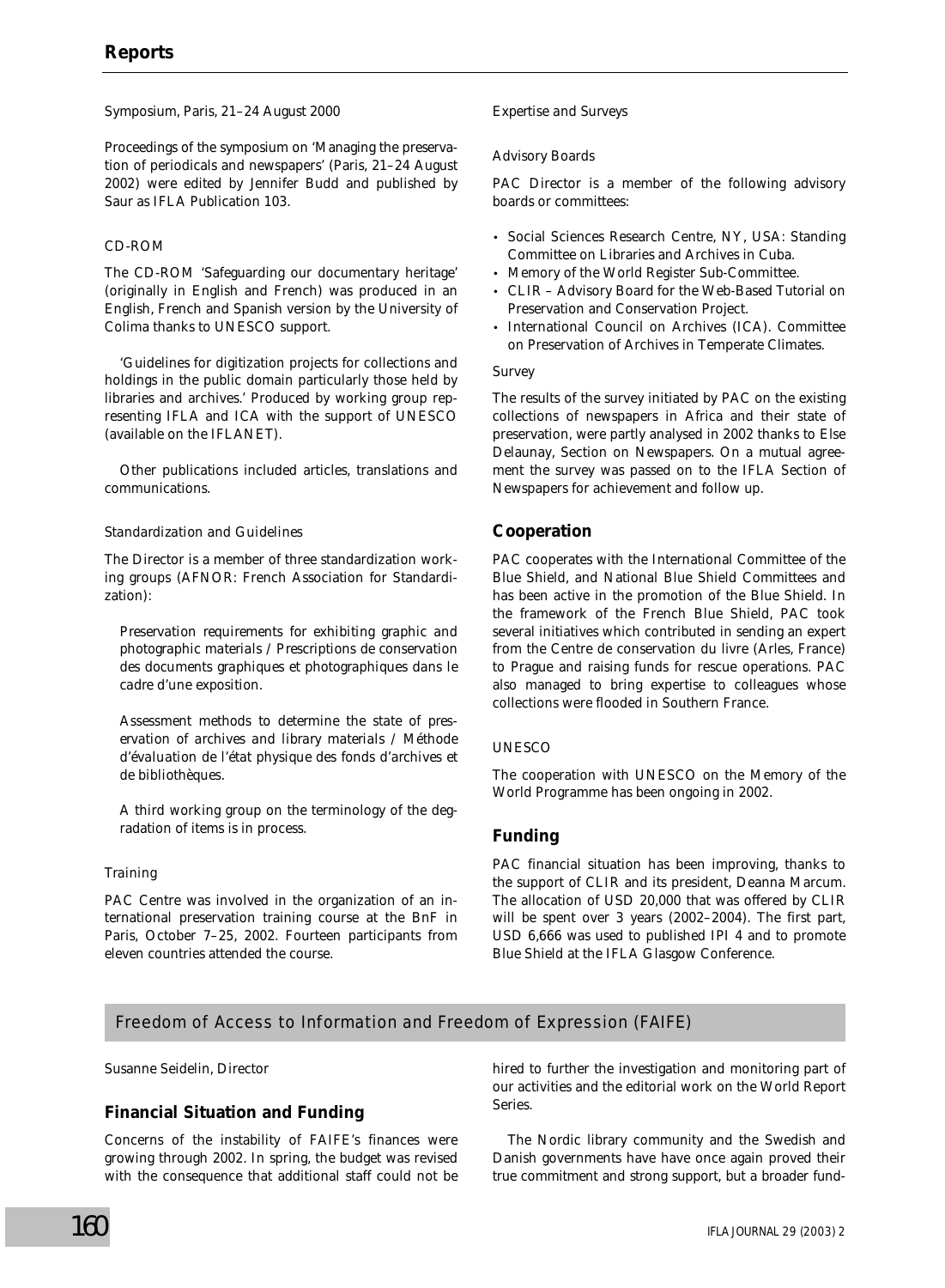ing base of FAIFE is needed to globally safeguard our work. The principle of having a range of smaller sponsors from all over the world will help initiating a global 'ownership' of FAIFE amongst the IFLA membership.

# **IFLA/FAIFE Activities in 2002**

FAIFE's professional focus in 2002 was on the development of IFLA policy statements and the *Summary Report* – all embracing the principles of freedom of access to information, freedom of expression and the role of libraries in the information society. Together with WSIS activities this focus reflects a growing need to defend the basic principles of intellectual freedom. Violations of these principles and rights are growing in the wake of 11 September and the current global instability and prospects of war. How IFLA and the international library community could response to this challenge is the subject of a project undertaken by PAC and FAIFE. To this end, FAIFE is currently working on a proposed statement on libraries and wars for the consideration by the IFLA Governing Board.

Unfortunately, the necessary resources have not been available to investigate and respond to violations in individual countries. To build an investigation and monitoring unit is therefore at top of our wish list, subject to finances.

# **The Internet and Freedom of Access to Information**

Our PhD project, entitled 'To what extent can libraries provide free equal and unhampered access to Internet accessible information resources on a global scale?' and co-sponsored by the Royal Danish School of Library and Information Science, is well under way.

The Internet Manifesto has, so far, been translated into nine different languages and we expect more to follow.

# **Glasgow Declaration**

The Glasgow Declaration on Libraries, Information Services, and Intellectual Freedom was adopted unanimously by IFLA Council. IFLA/FAIFE undertook the leading role in the development of the document.

# **Sustainable Development**

The FAIFE Office has been heavily involved in developing the IFLA Statement on Libraries and Sustainable Development that was adopted by Council in August.

# **The World Summit on the Information Society**

IFLA/FAIFE has been involved in the UNESCO WSIS preparatory meetings and activities throughout the year.

As a result of a NGO meeting in Paris in November, IFLA/FAIFE agreed to be moderator and rapporteur of the Access theme of the UNESCO WSIS online Discussion Forum.

Following the WSIS activities we have increased our working relations with other international NGOs representing media and journalists.

# **Policy Implementation**

With three IFLA policy position papers on access to information – let alone IFLA positions on other issues – IFLA is facing the challenge on how to efficiently implement policy around the world. IFLA will have to seek partners among the membership; the national library associations are likely to undertake this role. We also need a proactive approach on the implementation of IFLA policy statements and lobbying for the role of libraries: this would help promote IFLA policy in libraries around the world, and support the implementation process on national level.

# **The IFLA/FAIFE World Report Series**

The *IFLA/FAIFE Summary Report 2002: Libraries, Conflicts and the Internet* was also launched at a press conference in Glasgow. The report is the first of its kind and comprises the second volume of the IFLA/FAIFE World Report Series.

Already in Glasgow we indicated that we would not be able to undertake the research and editorial work of the *IFLA/FAIFE World Report 2003* unless additional funding could be obtained. At this point, we cannot guarantee the publication or that the report will be ready to launch at the IFLA Conference in Berlin.

# **Codes of Ethics and Professional Conduct**

All over the world, librarians have taken initiatives to develop professional codes of ethics and conduct. Many of these are available in English at: www.ifla.org/faife/ ethics/codes.htm.

In August 2002 a significant international survey was published in cooperation with IFLA, *The Ethics of Librarianship – an International Survey*, edited by Dr Robert Wallace Vaagan of the University of Oslo with an introduction by the Chair of the IFLA/FAIFE Committee Alex Byrne. The topic of the survey will be followed up in Berlin by a FAIFE and LTR joint workshop on ethics and professional conduct when libraries are endangered due to conflicts or natural disasters.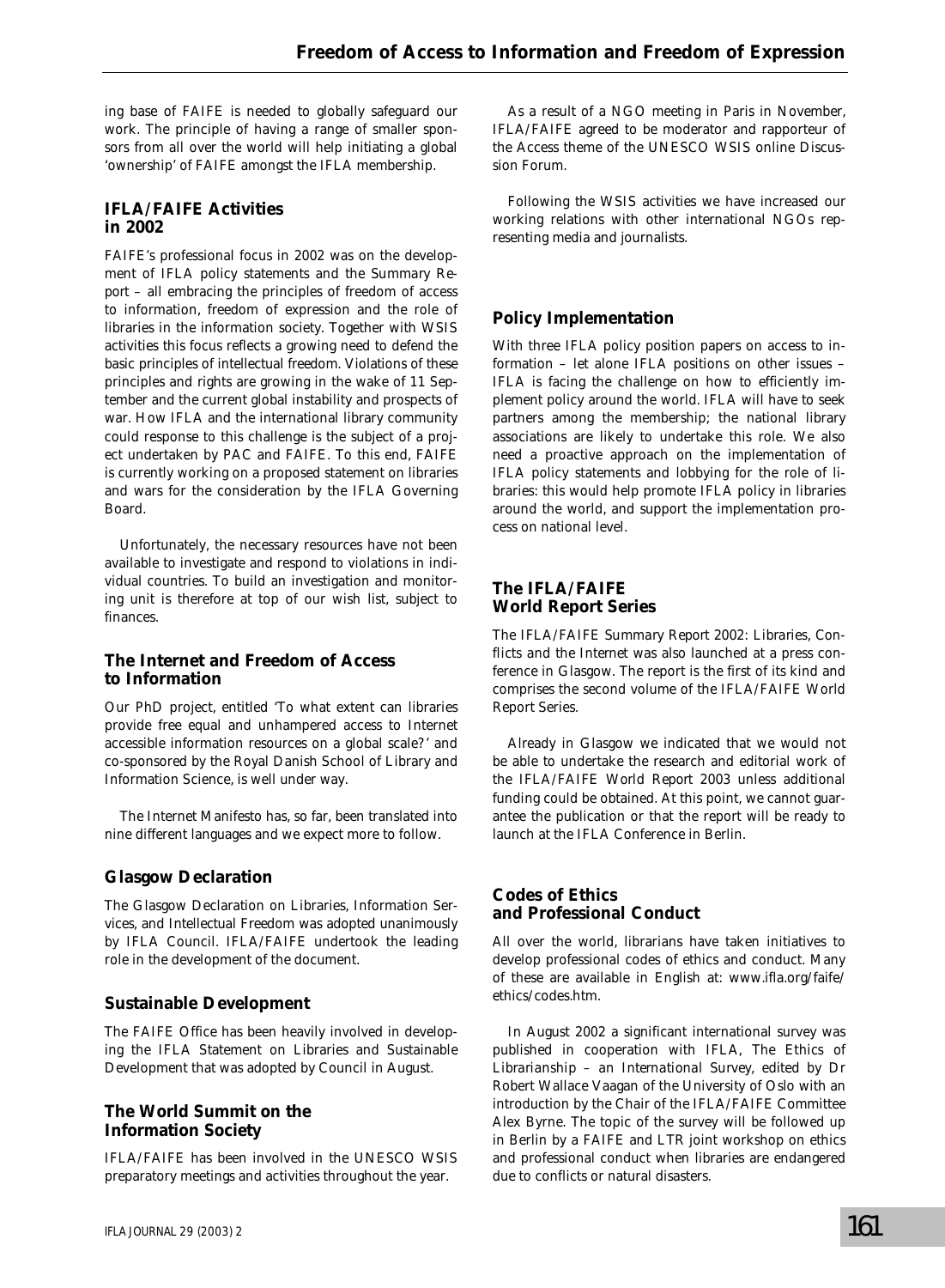#### **Conference, Workshop and Meeting Activities**

#### *Seminar in Berlin*

Prior to the IFLA Conference in Berlin, the IFLA 2003 Secretariat, Freie Universität Berlin and IFLA/FAIFE arranged a very successful seminar on 'Intellectual freedom and libraries: international aspects'. Three articles on the seminar were published in *IFLA Journal*, vol. 28 no. 4, 2002.

#### *Danish Seminars*

Unfortunately, a seminar on 'Censorship and freedom of access to information in libraries and on the Internet' arranged by FAIFE and the Royal School of Library and Information Science's Department of Information Studies had to be cancelled.

Fortunately, FAIFE had another meeting with Danish colleagues at a seminar on 'Challenges facing libraries and culture'. Librarians and local politicians showed great interest in our work and the role of libraries regarding censorship and the Internet.

#### *Window or Filter– freedom of speech without limitations*

The heading refers to a paper given at the Norwegian Library Association's annual meeting, where the work of FAIFE and the Alexandria international database on censorship were discussed. FAIFE has been appointed a member of the international Steering Committee.

#### *Network Centre in Russia*

In March, Russian colleagues came to Copenhagen to be introduced to the work of FAIFE and discuss the future Russian Network Centre at the All-Russia State Library for Foreign Literature in Moscow. The outcome was very positive and the Network Centre will be officially opened by Chair in 2003.

#### *IFEX Annual Meeting*

Committee member Mr Charles Batambuze represented FAIFE at the the International Freedom of Expression Exchange (IFEX) annual conference in Dakar, Senegal. Charles Batambuze concludes that his attendance opened up for closer working relations with IFEX – also on special cases where we could act jointly.

# **Special Cases**

IFLA/FAIFE should concentrate its efforts on libraries and the safeguarding of freedom of access to information for all individuals. Should we fully live up to the intentions this would occupy the time of several full-time positions. Even if more resources were available, we would still need systematic reports to provide an overview of the situation worldwide. To this end, we should set up a reporting network. This information would also be of immense help for future world reports.

#### *Cuba*

In 2002, incidents and harassments were reported but as human rights organizations submit frequent reports on the situation FAIFE has concentrated our resources elsewhere.

#### *Zimbabwe*

The present situation in Zimbabwe is of major concern and calls for further investigation with regards to libraries and freedom of access to information.

#### *East Timor*

It is clear that the needs of East Timor are very extensive and include the development of a national model for library provision. We are currently looking into how best to support library services in the country. We consulted UNESCO who recommended that the government of East Timor formulate a project proposal for their consideration.

#### *Afghanistan*

Unfortunately, there has been no progress with regard to the joint IFLA/UNESCO library mission to Afghanistan.

#### *Palestine and Israel*

During the year we have received reports of the effects on libraries of the Israeli/Palestinian conflict. A possible mission to the area was discussed in Glasgow and a proposal is being prepared for consideration by IFLA Governing Board.

#### *France*

At the IFLA/FAIFE business meeting in 2002 we followed up on the situation in France. Gérard Briand and Giles Eboli presented a general overview of the situation followed by an update on the situation of Front Nationalgoverned cities in the South of France.

# **Conclusion**

Adoption of three IFLA policy statements on freedom of access to information issues in 2002 demonstrates that FAIFE activities are at the heart of IFLA's professional concerns and objectives.

After four years of operation, FAIFE has demonstrated that it plays a necessary and growing role within IFLA but also that currently available resources are insufficient. IFLA will need to consider its priorities in regard to this work and the support available.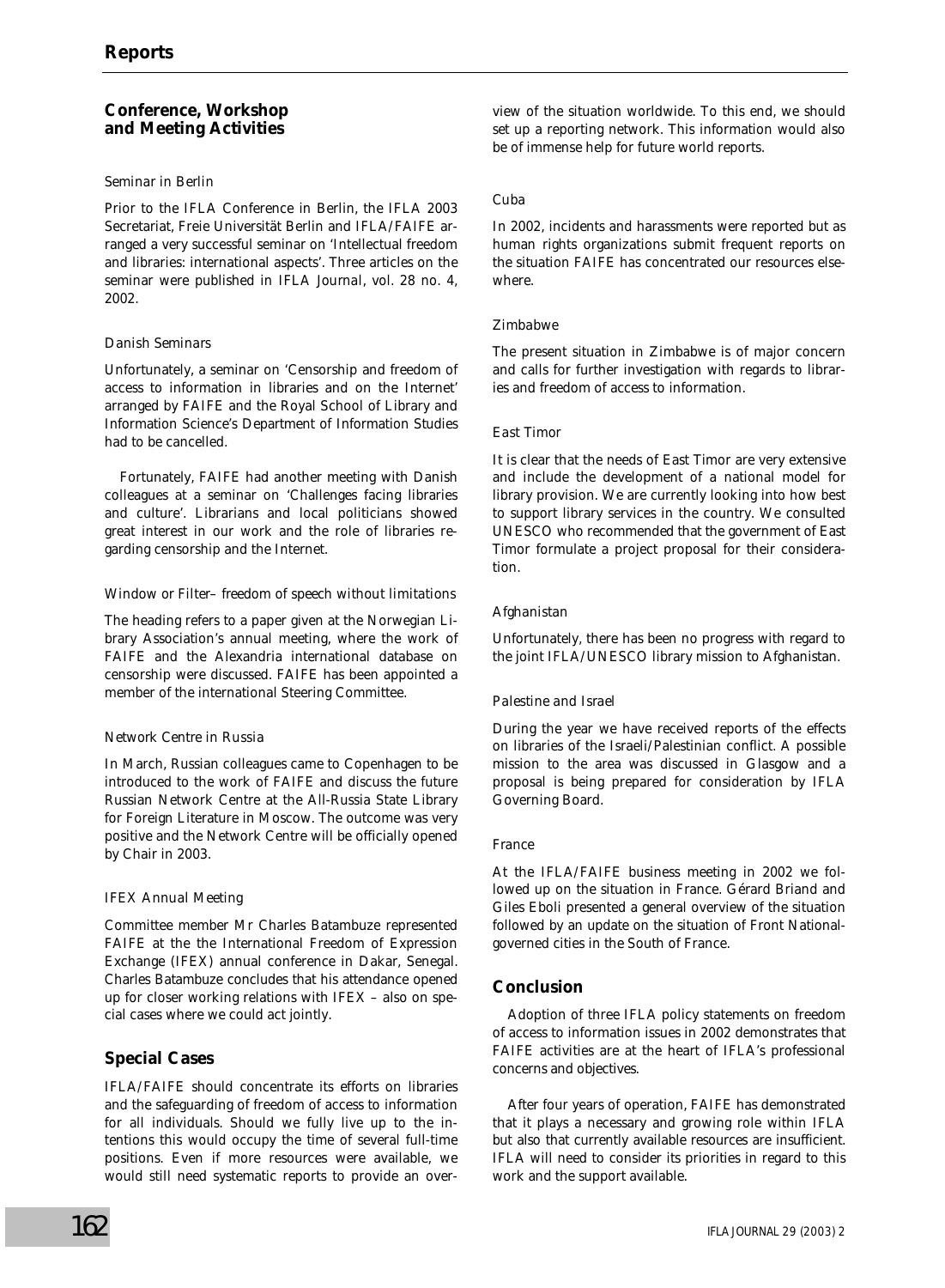### Universal Bibliographic Control and International MARC (UBCIM)

Marie France Plassard, Programme Director

This was the last year for UBCIM as such after nearly 30 years of existence. As of 1 March 2003 the UNIMARC Programme will be transferred to the National Library of Portugal, as well as the journal *International Cataloguing and Bibliographic Control* (*ICBC*). Other activities will be shared by various institutions.

### **International Standard Bibliographic Description (ISBD)**

In collaboration with the Division and the ISBD Review Committee, further ISBDs have been posted on the IFLANET, as well as additional lists of translations: there are eighteen so far. The Office liaised with various coordinating centres and new ones were established recently, e.g., in the Ukraine for translation of the ISBD(G) and in Estonia for translation of the ISBD(ER). IFLA Headquarters will deal with this matters as of 2003.

### **Working Group on Functional Requirements and Numbering of Authority Records (FRANAR)**

This joint Working Group Division IV/UBCIM was charged with:

- defining functional requirements of authority records
- studying the feasibility of an international authority data number
- and liaising with other interested groups.

The WG made much progress on the first goal, thanks to the help of Tom Delsey, formerly of the National Library of Canada, who produced a Strawman Model for Name and Title Authorities which was discussed at length during a two-day meeting in London (9 and 10 May) and significantly revised before the meeting in Glasgow.

This will result in a publication that meets the first goal of the WG. The second has not been really considered yet, but now that agreement has been reached on the entity-relationship model, that study can begin in earnest.

Concerning the third goal, there has been a lot of feedback, as members of the WG are involved in various organizations and projects.

#### **UNIMARC**

The maintenance and promotion of the UNIMARC format continued to represent one of UBCIM major activities. UBCIM acted as secretariat of the PUC, maintained the file of addition and change proposals, coordinated the work for updates to the *UNIMARC Manual*, made documentation accessible on the IFLANET, and organized relevant meetings.

The 13<sup>th</sup> meeting of the PUC took place in St. Petersburg in March 2002. Various new proposals related to electronic resources and to developments brought about by the ISBD(CR) were on the agenda, as well as additions to the format requested by the Subgroup on Music. Update 4 to the *UNIMARC Manual, Bibliographic Format*, was finalized. A meeting of the Working Group on the UNIMARC Format for Holdings also took place in St. Petersburg.

#### **Seminars and Workshops**

#### *Electronic Library Workshops, India, 13–29 January 2002*

This course had been conceived a few years ago in discussions with Ms. Kalpana Dasgupta, President of the Indian Library Association (ILA). IFLA secured funding from the US National Commission on Libraries and Information Services (NCLIS) for travel and accommodation of two experts: Alan Hopkinson (UK) and Mirna Willer (Croatia), Chair of the Permanent UNIMARC Committee. Mirna Willer presented UNIMARC and Alan Hopkinson MARC 21; both concentrated on sources of information available on the WWW. In both venues, Delhi and Mumbai, participants were shown how to develop a website using MARC and Dublin Core.

#### *Open Forum on UNIMARC*

This took place during the IFLA Conference in Glasgow. Details about the transfer and future plans were presented by Portuguese colleagues.

#### *Representation at Other Meetings*

Apart from the meetings already mentioned, the Director attended several other events, in most cases representing IFLA at meetings of organizations with which UBCIM liaises.

#### **Publications**

#### *UBCIM New Series*

The following were published in 2002:

- *UNIMARC Manual Bibliographic Format.* (UBCIM Publications – New Series, v. 14) Update 4. München: K.G. Saur, 2002.
- *ISBD(CR): International Standard Bibliographic Description for Serials and Other Continuing Resources.* (UBCIM Publications – New Series, v. 24). München: K.G. Saur, 2002.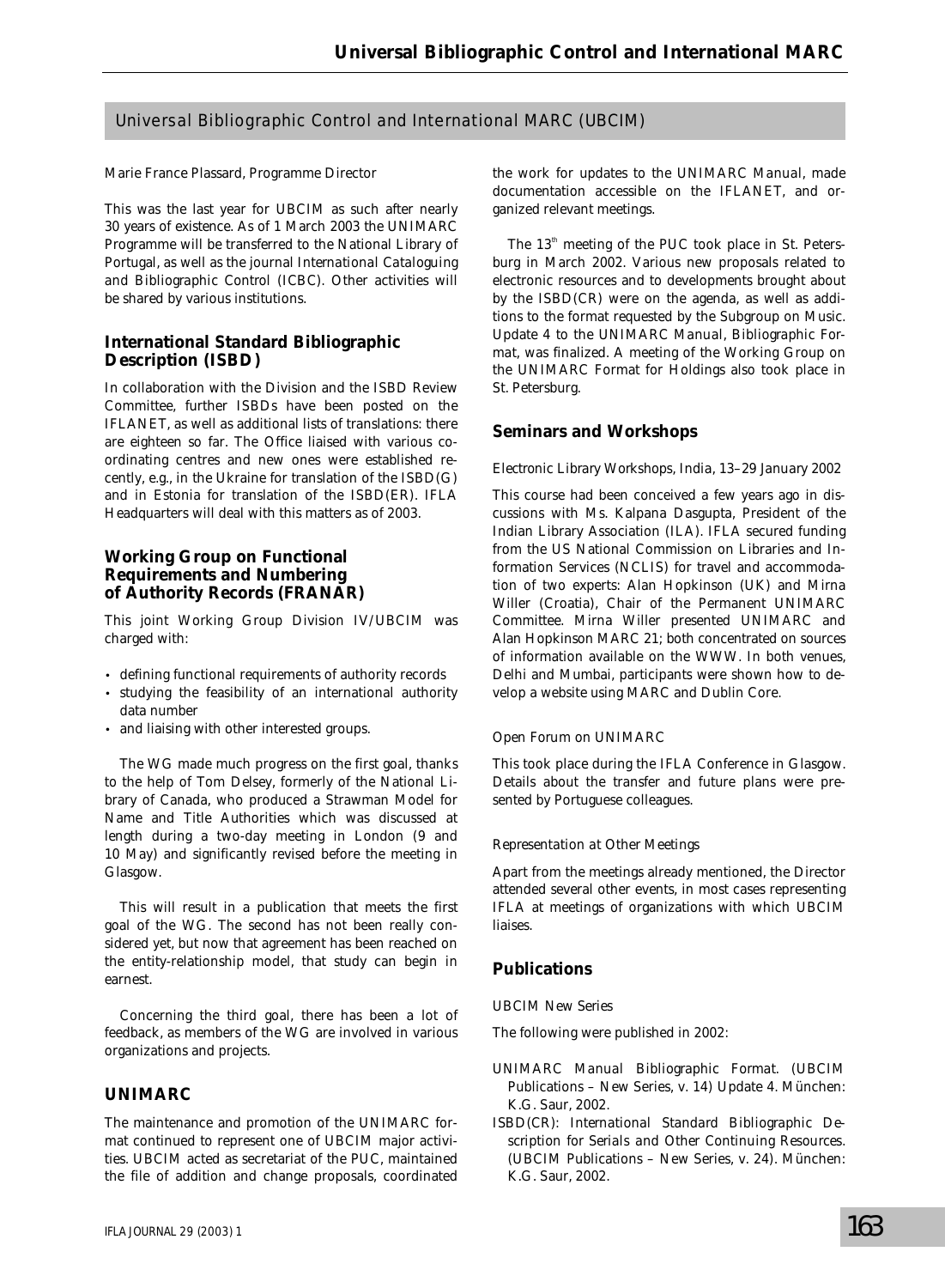- *Manuel UNIMARC,* Version française. 4ème edition. Traduit par Marc Chauveinc. München : K.G. Saur 2002.
- *Subject Retrieval in a Networked Environment. Proceedings of the Pre-IFLA Satellite Conference in Dublin, Ohio, 14–16 August.* (UBCIM Publications – New Series, v. 25). München: K.G. Saur, 2002.

#### *Translations of UBCIM Publications*

Other translations have appeared or are planned, e.g. the *UNIMARC Manual – Bibliographic Format* in Azeri, the

*UNIMARC Manual – Authorities Format* in Czech, French, Italian and Lithuanian and *Functional Requirements of Bibliographic Records* in Japanese and Lithuanian.

#### *International Cataloguing and Bibliographic Control (ICBC)*

The quarterly journal of UBCIM continued to publish IFLA reports and conference papers, commissioned and unsolicited articles, news and events, and book reviews. Tables of contents are posted on the IFLANET.

# IFLA Office for UAP and International Lending

#### Sara Gould

The last year in the life of the Office for UAP and OIL has been one of finalizing projects, departing staff and unbundling the complexities of relationships between IFLA, the British Library (BL), Emerald publishers and other organizations.

Graham Cornish left the British Library at the end of 2001 and was not replaced. Judy Watkins and Tracy Bentley moved out of the IFLA Office in January 2002 to form the Copyright Department for the BL.

Although the formal decision to close the UAP Office was not made until August, it had been clear for a long time that the UAP Programme could not continue in its current format. Lack of funding and lack of focus had been a problem. A consultation visit by a member of the Governing Board concluded that two major pieces of work should be maintained by IFLA, and steps would be taken to bring other areas of work to a conclusion.

The UAP Programme Director had undertaken a large EU project in 2001 investigating the role that libraries should play in supporting the use of minority languages in Europe, and examining how access to minority language publications could be improved. Regrettably, the decision was made in 2002 that the project could not be completed by the remaining staff, and the EU was notified of this decision, and the advance of research funding repaid.

The Office has acted as Secretariat to IFLA CLM since the establishment of CLM in 1997. Staff continued to carry out secretariat work for CLM during the year, taking the minutes of the business meetings in Glasgow, writing a report of the Glasgow conference, and providing printed brochures relating to CLM's various official documents.

The proceedings of the  $7<sup>th</sup>$  Interlending & Document Supply International Conference, held in Ljubljana, Slovenia, in October 2001, were published by OIL in March 2002.

The Conference series has always been supported with generous sponsorship by Emerald publishers. This has been part of an arrangement whereby the UAP Office has made regular contributions to the journal *Interlending & Document Supply*, in return for some funding for our work. It was agreed that the OIL would cease all contributions to the journal during 2002. However, Emerald are still enthusiastic about maintaining a relationship with the ILDS Conference.

The final issue of the *UAP Newsletter* was published in November 2001. All of our current publications, except the proceedings of the last two conferences, have now been declared out of print.

Consideration has also been given to the future of a number of smaller services run by OIL, including the sale of IFLA International Loan/Photocopy Request Forms, the document *International lending and document delivery: principles and guidelines for procedure* and the IFLA Voucher Scheme for international ILL payments. The Governing Board decided that the Voucher Scheme should be transferred to IFLA HQ.

A physical move to a new location at Boston Spa in December was the final disruption in a chaotic year. The year began with great uncertainty and not a little anxiety over the personal future for some staff. However it is without doubt that the decision to close the UAP Office is the right one, and the last few months have had a clarity of purpose: to unbundle long-standing and confusing relationships, to identify those elements of work which should continue, and to work towards a successful transfer of the Voucher Scheme to a new home and a tidy closure of the UAP Office.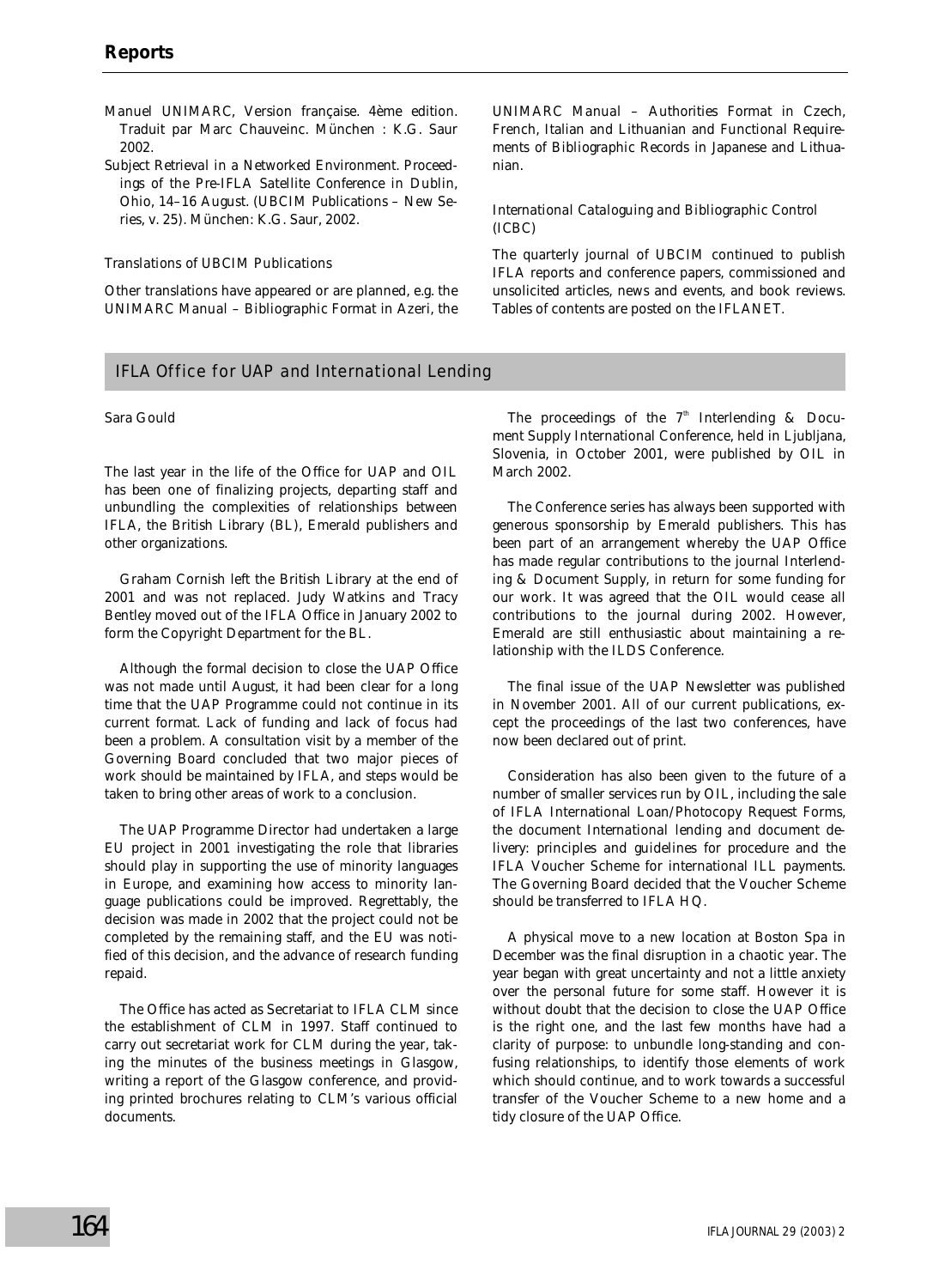# **NEWS**

#### IFLA Policies and Programmes

#### **Blue Shield Statement on Afghanistan**

*Statement by the International Committee of the Blue Shield on the International Support Pledged for the Reconstruction of the Cultural Heritage in Afghanistan* 

The situation in Afghanistan has been dramatic in many respects. Many people have suffered severely.

It has also been a difficult time for Afghanistan's cultural heritage. All of us were stunned into speechlessness when we received the news of the destruction of the famous Bamiyan Buddhas.

But this was not the only harm done to the Afghan heritage. Many monuments were damaged, documents disappeared and the illicit traffic of cultural artefacts was rampant. The National Museum was already destroyed a long time ago and much of its collection stolen or looted.

The situation has certainly changed for the better now, but it is still dramatic. Shocked by the events many people, organisations and countries pledged assistance.

Active people from Afghanistan itself and from other countries, full of hope to rebuild the country have decided to roll up their sleeves and start the Herculean task of the reconstruction of the national heritage.

The National Museum appeared among the priorities. The building needs to be rehabilitated, the staff trained, the inventory reconstituted and eventually lost collections brought home.

Not only the National Museum, but various other monuments, sites libraries and archives need to be reconstructed.

Notwithstanding the fact that several organisations and individuals are already actively supporting the Afghan people, the International Committee of the Blue Shield (ICBS) notes with distress that essential pledges made by governments have not yet been honoured. The National Museum for instance can still not function at a basic level.

Hence the ICBS urges all governments that have made those pledges to honour them as soon as possible so that the reconstruction of Afghanistan also includes its valuable cultural heritage.

#### **Blue Shield Statement on the Middle East**

*Statement by the International Committee of the Blue Shield on the Destruction of Cultural Property in the Middle East* 

The International Committee of the Blue Shield (ICBS) is alarmed at reports of damage to, and destruction of, cultural property occurring as a result of continuing armed conflict in the areas administered by Israel and the Palestinian Authority.

In making this statement, the International Committee of the Blue Shield takes no position on any of the other issues surrounding the conflicts that are taking place in the region.

Cultural property is priceless and irreplaceable, of vital importance not only to each community, but also to humanity as a whole. This region is universally recognized to have an extremely rich cultural heritage. The loss of parts of that heritage would constitute an impoverishment of the heritage of all the peoples of the world. It would therefore be a tragedy if this were to happen whatever the cause. The ICBS therefore urges all parties to initiate joint actions to

### NEWS CONTENTS

| <b>IFLA Policies and</b>  |     |
|---------------------------|-----|
| Programmes                | 165 |
| From the Governing Board  | 167 |
| From the Secretariat      | 168 |
| IFLA Conference           |     |
| and Meetings              | 169 |
| Membership                | 172 |
| From the Divisions        |     |
| and Sections              | 173 |
| From IFLA Newsletters     | 173 |
| Grants and Awards         | 173 |
| <b>IFLA Publications </b> | 175 |
| From IFLA Corporate       |     |
| Partners                  | 175 |
| Other IFLA News           | 177 |
| Other Organizations       | 178 |
| Other Publications        | 183 |
| Personal News             | 184 |

protect the rich cultural heritage of the region. In this connection it welcomes the recent decision of the Israel Supreme Court to rule against a decree by the Israel Defence Forces ordering the destruction of Mameluke and Ottoman houses in the old city of Hebron.

Whilst the ICBS is not currently in a position to assess reports of damage and destruction to cultural property in the region, it is willing to respond to any requests for technical assistance and coordination which may be required, within the resources available.

ICBS urges all competent authorities in the region to take the greatest possible care to protect the cultural heritage represented by the archives. libraries, monuments and sites, and museums located in the area, including the collections held in them, in order to ensure that they are safeguarded for future generations

*Adopted by the International Committee of the Blue Shield, 13 March 2003.*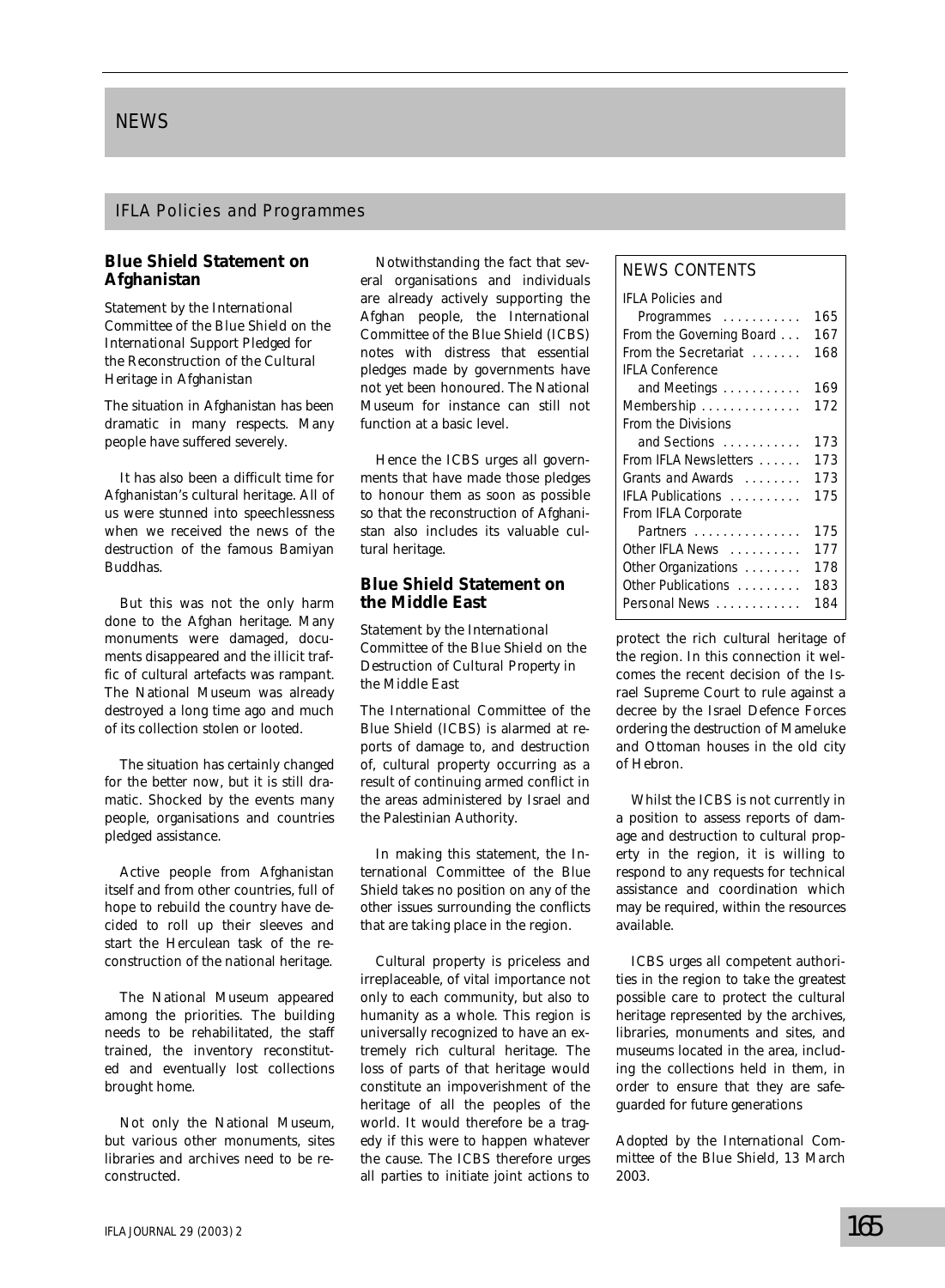### **Blue Shield Statements on Iraq**

*Statement by the International Committee of the Blue Shield on the Impact of a War on Cultural Heritage in Iraq* 

The International Committee of the Blue Shield (ICBS) expresses its profound concern about the potential damage to, and destruction of, cultural heritage in the event of war in Iraq.

Whilst the ICBS is keenly aware that there are other compelling concerns at times of armed conflict, not least the loss of human life, the Committee urges all the governments concerned to work within the spirit of The Hague Convention for the Protection of Cultural Property in the Event of Armed Conflict, to protect archives, libraries, monuments and sites, and museums, if war breaks out in Iraq and in the region.

The ICBS believes that, access to authentic cultural heritage is a basic human right. Damage to, and destruction of, cultural heritage represents an impoverishment, not only of the cultural life of the community directly concerned, but of humanity as a whole. This belief is expressed in several international conventions. Iraq is universally recognized to be especially rich in cultural heritage. The area is often described as the 'cradle of civilisation'. The loss of parts of that heritage would certainly represent a loss to all the peoples of the world.

The ICBS wishes to stress that international humanitarian law prohibits the use of cultural property for military purposes or to shield military objectives.

In the aftermath of any war in Iraq, the ICBS calls upon all governments in a position to act to provide the necessary resources, human and financial, to assess the damage caused by the conflict to cultural heritage and to implement plans for the necessary repairs and restoration. In the case of looting of cultural property, detailed plans by trained experts should be prepared for the repatriation or restitution of the property concerned, with the involvement of Iraqi scholars and heritage professionals.

The ICBS is willing to respond to requests for technical assistance and co-ordination which may be required by providing advice and assistance within the resources available.

Meanwhile, the ICBS calls upon all governments which have not yet become party to The Hague Convention for the Protection of Cultural Property in the Event of Armed Conflict and its two Protocols to do so.

*Adopted by the International Committee of the Blue Shield, 7 March 2003.* 

#### *Heritage Professionals Call for Emergency Protection to Save Iraq's Treasures*

The International Committee of the Blue Shield representing NGOs in the fields of archives (ICA), libraries (IFLA), monuments & sites (ICOMOS), and museums (ICOM) urges all parties concerned to do everything in their power to protect Iraq's cultural heritage and to prevent further losses.

Aghast at reports of widespread looting of archives, libraries and museums and the destruction of precious artefacts and documents, the Committee's President, Ross Shimmon said:

The destruction of so many priceless and unique records of the past represents an irreplaceable loss, not only to Iraq, but to the memory of the world.

The Blue Shield Committee welcomes UNESCO's initiative in calling an emergency meeting of experts on  $17<sup>th</sup>$  April in Paris to discuss what can be done. We look forward to participating in that meeting and stand ready to help in any appropriate way, with the involvement and cooperation of Iraqi heritage professionals.

We also welcome the statements issued by the Director General of UNESCO, Mr Koïchiro Matsuura: 'Libraries and archives

must be protected as essential parts of the rich heritage of Iraq' and 'The Director-General of UNESCO calls for all measures to be taken to ensure the protection and surveillance of Iraqi cultural heritage and effectively fight against illicit trafficking'.

We trust that the international community will support his efforts to safeguard the remaining cultural property and to ensure the restitution and restoration of the looted and damaged artefacts and documents.

Meanwhile, we call upon the coalition forces and other parties concerned to do everything they can to protect cultural institutions, their collections and the heritage professionals charged with their care. We also welcome initiatives by religious and other local authorities to urge the return of looted items and to provide temporary safe havens for them. We also call upon all those concerned to join the fight against the trafficking of looted heritage.

*Adopted by the International Committee of the Blue Shield, 16 April 2003.* 

*For further information on UNESCO and the safeguarding of the Iraqi cultural heritage, and on the extent of damage to libraries and archives in Iraq, see the 'From Other Organizations' section below (pp.178).* 

# **Intellectual Freedom in Cuba**

IFLA and its Committee of Freedom of Access to Information and Freedom of Expression (IFLA/FAIFE) have expressed their deepest concerns about the arrest, trial and long prison sentences given to Cuban political dissidents in recent weeks.

According to Human Rights Watch reports approximately 80 people have been arrested and detained

including prominent dissidents, human rights activists, independent journalists, independent un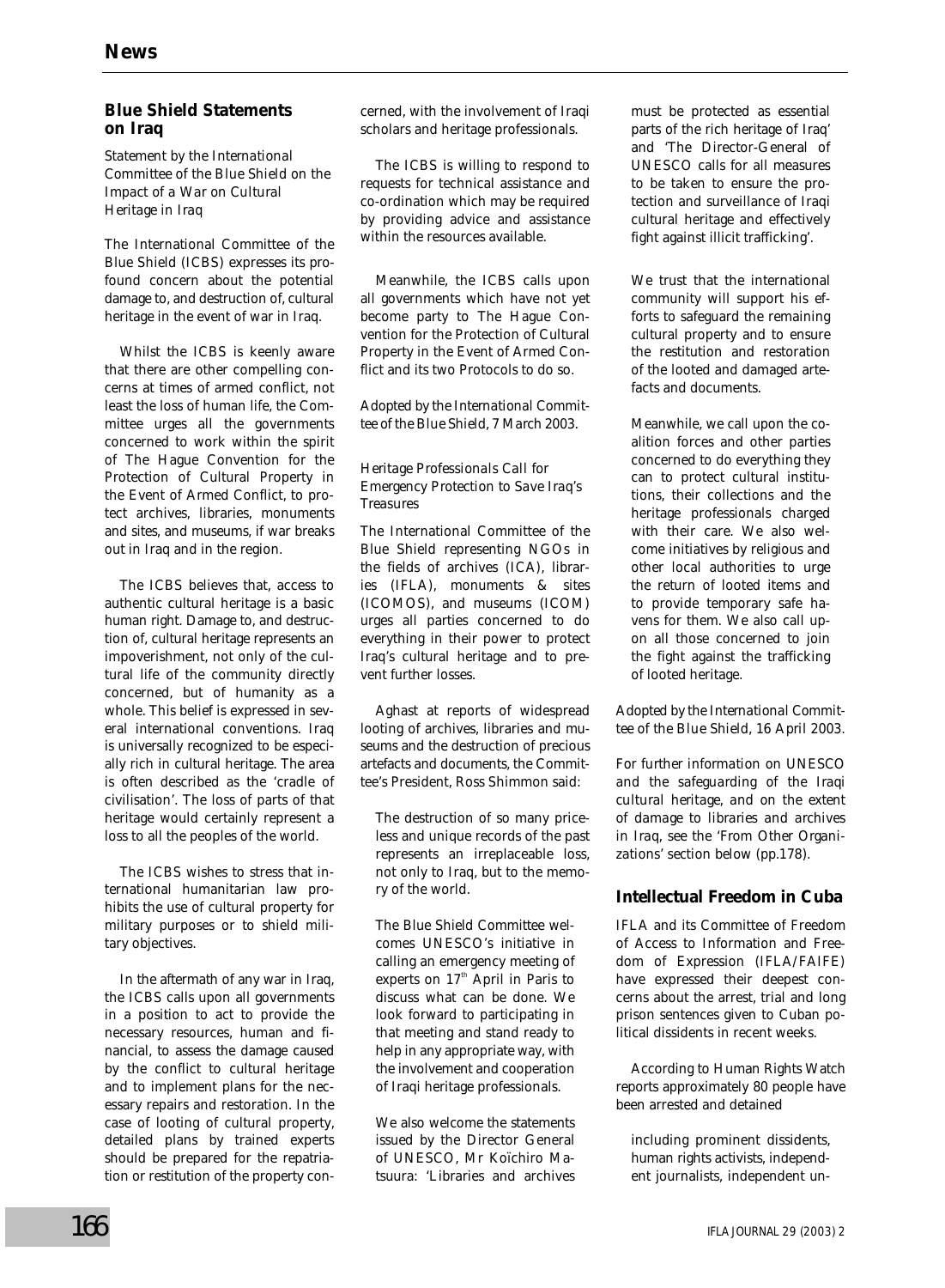ionists and directors of independent libraries.

In a press release issued on 14 April, Amnesty International stated:

Cuba has reversed significant human rights progress made over a period of years.

These reports have been corroborated from other sources including announcements by Cuban authorities.

IFLA and its worldwide membership urge the Cuban Government to respect, defend and promote the basic human rights defined in Article 19 of the United Nations Universal Declaration of Human Rights. To this end IFLA urges the Cuban government to eliminate obstacles to access to information imposed by its policies. IFLA supports the recent resolution of the United Nations Commission on Human Rights which called for an investigative visit to Cuba by a special rapporteur and advises that

special attention should be given to freedom of access to information.

Proclaiming the fundamental right of all human beings to access information without restriction, IFLA urges the Cuban library community to monitor violations of freedom of access to information and freedom of expression and to take a leading role in actively promoting these basic rights for all the peoples of Cuba.

As a commitment to intellectual freedom is a core value of the library and information profession worldwide, IFLA supports and assists the Cuban library community in safeguarding free access to print and electronic information, including the Internet, by implementing a code of ethics for the library profession developed by the Asociación Cubana de Bibliotecarios (ASCUBI).

To overcome the effects of the United States blockade on the free flow of information in Cuba, IFLA urges the government of the United States to share information materials widely in Cuba, especially with Cuba's libraries, and not just with individuals and non-governmental organizations that represent US political interests.

IFLA and its worldwide membership support, defend and promote intellectual freedom as expressed in the United Nations Universal Declaration of Human Rights. This intellectual freedom encompasses the wealth of human knowledge, opinion, creative thought and intellectual activity.

#### *Contacts:*

Mr Alex Byrne, Chair, IFLA Committee on Free Access to Information and Freedom of Expression, Sydney, Australia. Tel: +61 2 9514 3332, Fax: + 61 2 9514 3331 E-mail: alex.byrne @ uts.edu.au.

Ms Susanne Seidelin, Director, IFLA FAIFE Office, Copenhagen, Denmark. Tel: +45 32 34 15 32. Fax: +45 32 84 02 01 E-mail: sus@db.dk.

# From the Governing Board

#### **Governing Board Meeting, March 2003**

The Governing Board of IFLA held its fifth meeting in The Hague on 14–15 March 2003 under the chairmanship of the President, Christine Deschamps. Some of the main points discussed, and the main decisions taken, are summarized below. The summary does not necessarily follow the order of the official minutes of the meeting, which will be available on IFLANET after approval by the next meeting of the Governing Board in August 2003.

#### *Welcome*

In welcoming members, the President, Christine Deschamps, said that this would be the last Governing Board meeting held in The Hague under her Presidency. She had enjoyed the experience of the last six years and wished to express her thanks.

#### *Berlin Conference*

Barbara Schleihagen, Secretary General of the Berlin conference, explained the current state of planning, Kerstin Mordhorst explained the arrangements for the exhibition. The allocated space for the exhibition was nearly sold out already and consideration was being given to increasing the space available.

#### *Domain Names*

Cary Karp, CEO, Museum Domain Name Management Association (MuseDoma), gave a presentation on the possibilities for a top-level domain name (TLD) for libraries. An innovative solution would be to have a single TLD with two strings, which might be .bib and .lib. The management association could become selffinancing as was the intention for MuseDoma.

#### *Auditors' Management Letter*

Artie van Hooren, representing IFLA's auditors, Pricewaterhouse Coopers, presented the Auditors' Management Letter, reporting that the results for 2002 were very good, amounting to a surplus of EUR 111,000 compared with EUR 86,000 in 2001. The downside was that there was now a danger of exposure to corporate tax. He recommended that IFLA should approach the tax authorities for an exemption in common with other international organizations in The Hague.

# *IFLANET*

Sophie Felföldi, IFLANET Web Manager said that she had recently been backing up the system as precaution against the effects of possible terrorist attacks. She had also introduced some improvements recently, including a redesigned search facility which made it easier to locate documents, and an 'officers' corner'. She had also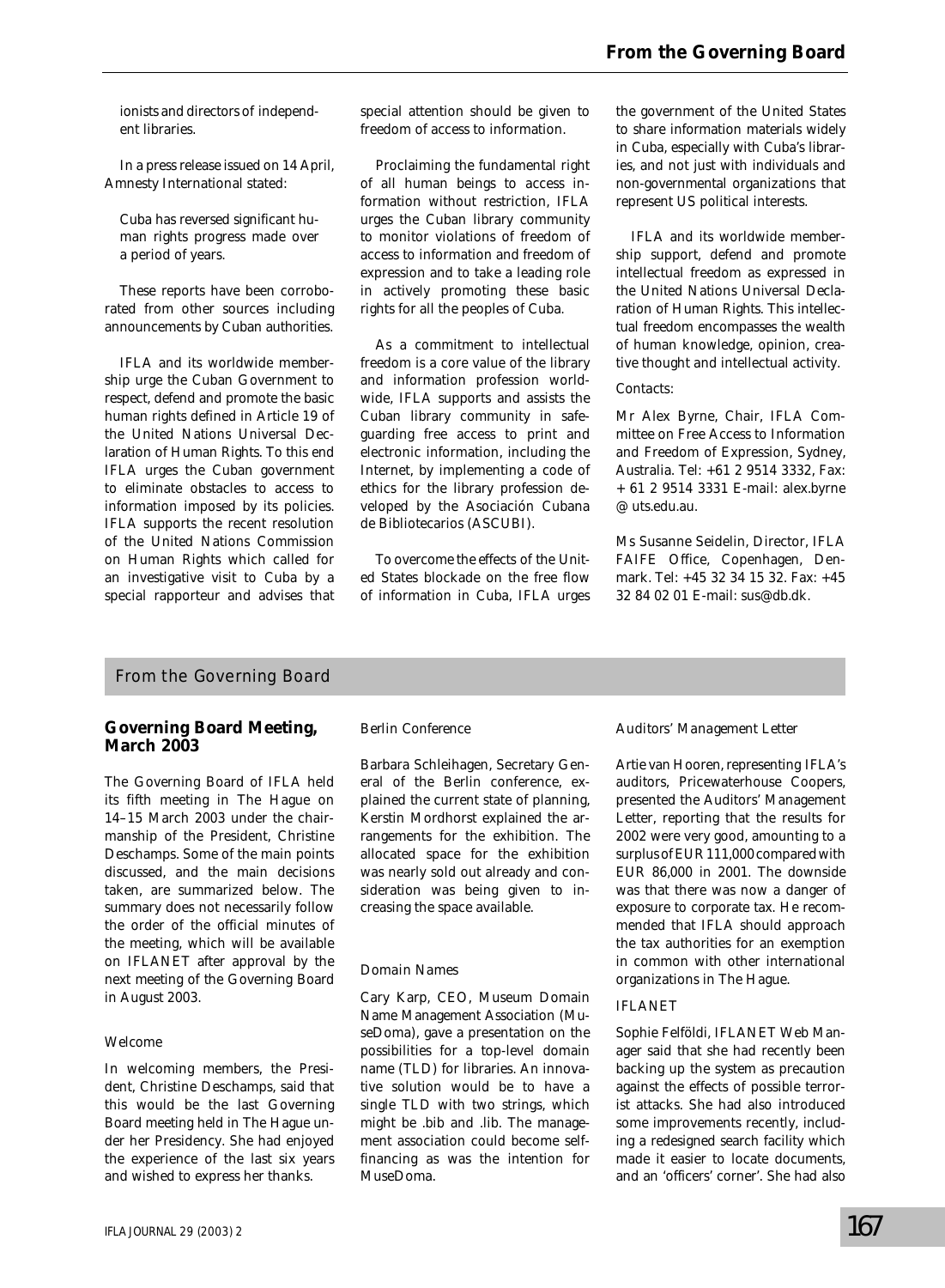added an archive of UDT documents. A similar facility would be provided for UAP and UBCIM in due course. Her report was noted with satisfaction. The President, thanking Sophie Felföldi, said that the Board greatly appreciated her excellent work on the website.

#### *Reviews of Effectiveness*

The Professional Committee announced that a review of all the current core activities would be carried out by March 2005, and a review of the effectiveness of all Sections would be carried out in 2007. All Sections had been informed of the review and encouraged to think of possible mergers beforehand.

#### *Structure of WLIC/IFLA Congress*

The Professional Committee reaffirmed that the Congress would be a five-day conference, with each Section normally being entitled to no more than one programme slot. There would be some extra slots available which could be applied for. Joint sessions could have double slots. These changes were part of the drive to achieve a shorter, higher quality congress.

#### *Publications Committee*

Claudia Lux, Chair of the Publications Committee, reported that *The Public Library Service:IFLA/UNESCO Guidelines for Development* was being translated into 26 languages, while the *School Library Guidelines* was attracting similar levels of interest. The Committee recommended that the translation of the abstracts for the *IFLA Journal* should be prepared by commercial organizations instead of by members of the Editorial Committee. The Board agreed to this proposal.

#### *Membership Development Committee*

Ellen Tise, Chair of the Membership Development Committee, reported that the Committee had discussed the feasibility of a members' guide, which would incorporate an expansion of the current introduction and list membership benefits. The Committee had considered how best to involve a new generation of librarians, and proposed holding a meeting for new professionals to discuss their ideas. The Board agreed to make arrangements for a 'New Professionals Forum' during the Berlin conference.

#### *Green Light Task Group*

Marian Koren, Convenor of the Task Group reported that 23 responses had been received after the 'Green Light' report had been posted on IFLANET. There was widespread support for the idea of strengthening library associations and for increasing their role in rolling out IFLA's strategies and actions. The Task Group was asked to produce a report in advance of the next Board meeting in August which recommended action on the points raised.

#### *Honours and Awards*

An ad hoc committee on Honours set up by the Executive Committee recommended to the Board the following Honours:

- *Honorary Fellow:* a rare and unusual award for long and distinguished service to IFLA. The expectation was that it would be awarded four or five times a decade. It would confer the Benefit of free IFLA membership and free congress registration.
- *IFLA Medal:* an award for distinguished contribution either to IFLA or to international librarianship. The expectation is that on average two such medals would be awarded each year, one from the congress host country and one for an individual who has contributed to a particular IFLA programme or section, or who has otherwise furthered IFLA's aims over many years.
- *IFLA Scroll of Appreciation:* an award to be given to the congress host committee, and individuals such as retiring long-serving core activities staff.
- *Certificate of Service:* awarded to those retiring from IFLA activities who have served eight or more years in a capacity as an IFLA officer. Such service would not necessarily be consecutive.

The proposals were agreed.

# From the Secretariat



*Susan Schaepman* 

# **Introducing Susan Schaepman**

Allow me to take this opportunity to introduce myself. My name is Susan Schaepman and I am the newest member of the IFLA HQ staff. I am originally from Kankakee, Illinois USA; however, I currently live in the Netherlands with my husband and two children. My husband is Dutch and we made the decision to move here two years ago. Once the initial culture shock wore off I fell in love with life here.

My duties at IFLA will be to administer the voucher scheme system. The IFLA vouchers are used as alternative payments for international interlibrary requests. After the closing of the UAP office at the British Library the voucher scheme was transferred to IFLA HQ. I have spent two days at the British Library in Boston Spa with Katharine Rennie and Sara Gould learning all aspects of the voucher scheme. Due to their efficiency, the training went very smoothly.

I have worked in the international book environment in the capacity of International Customer Account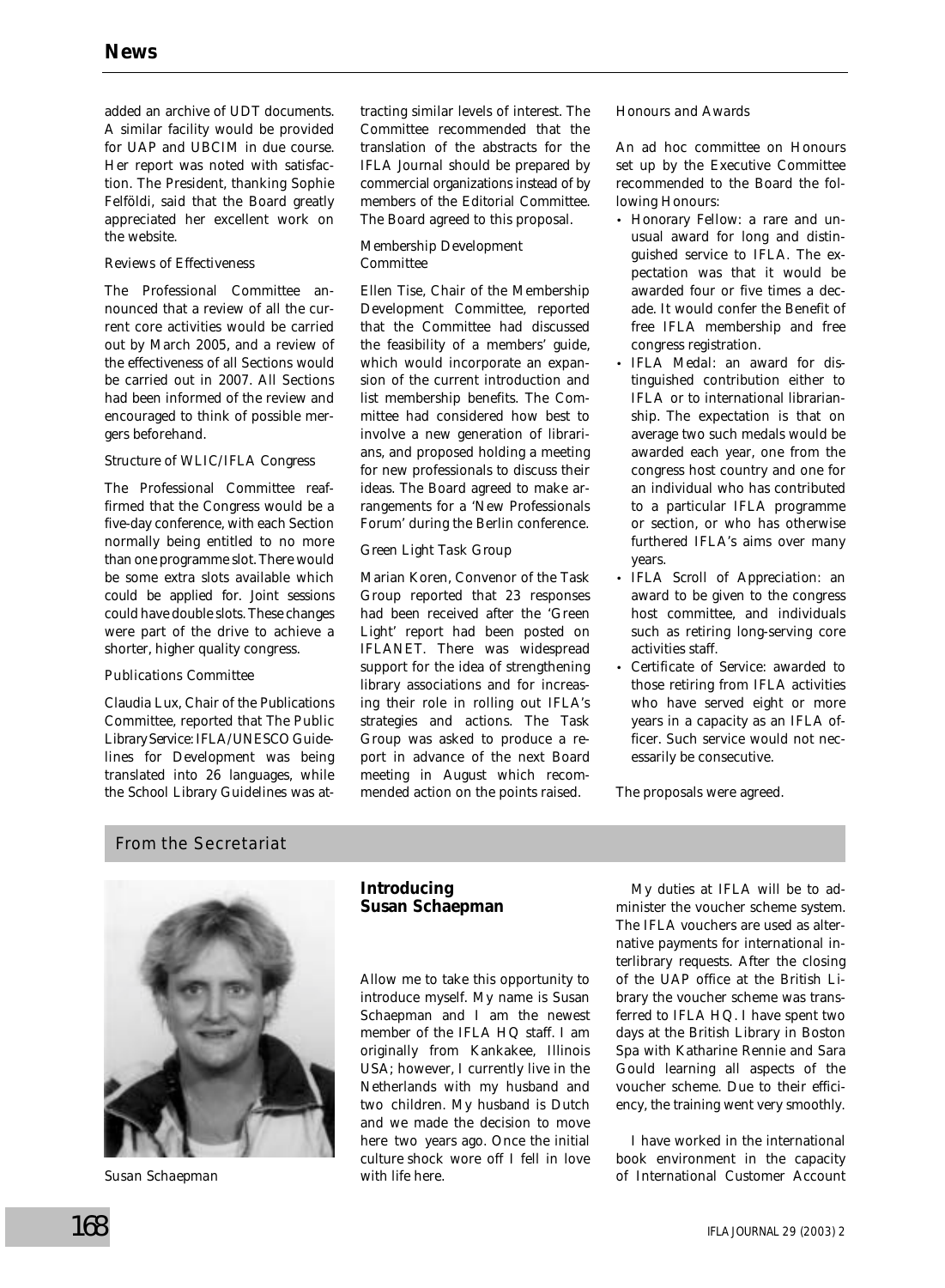Manager at Baker and Taylor books in Momence, Illinois, USA. I enjoyed that position very much; thus, when I saw the position at IFLA I considered it a perfect match. I also have experience in payroll and bookkeep ing capacities. I look forward to working with the libraries and institutions that use the scheme. I believe that my enthusiasm and previous experience will provide us all with a great working relationship.

### IFLA Conferences and Meetings

### **Berlin Conference**

The preliminary programme for the World Library and Information Congress: 69<sup>th</sup> IFLA General Conference and Council, to be held in Berlin, Germany from 1–9 August 2003, is now available at: http://www.ifla. org/IV/ifla69/prog03.htm.

The list of poster sessions is available at: http://www.ifla.org/IV/ifla69/ poster-03.htm.

The conference website gives full details on the conference as well as travel and tourist information at: http://www.ifla.org/IV/ifla69/index. htm.

Registration forms and online registration at: http://www.ifla.org/IV/ ifla69/reg-e.htm.

*For further information please contact:* IFLA 2003 Berlin Secretariat. Barbara Schleihagen, Secretary General; Christoph Albers, Conference Coordinator; Irini Courzakis, Project Manager; c/o Berlin State Library, D-10772 Berlin, Germany. Tel: +49- 30-26 55 88-74 or –52. Fax: +49-30- 26 55 88-75. E-mail: ifla2003secr@ sbb.spk-berlin.de. Website: http:// www.ifla-deutschland.de.

#### *Adama Samassékou to address Berlin Conference*

We are delighted to announce that Mr. Adama Samassékou, President of the Preparatory Committee of the forthcoming UN World Summit on the Information Society, has agreed to address the World Library and Information Congress; IFLA  $69<sup>th</sup>$  Conference in Berlin in August 2003.

Mr. Samassékou is a former Minister of Education in the government of Mali and is President of the African Academy of Languages. As President of the Preparatory Committee of the World Summit (PrepCom) of the World Summit, he is responsible for the preparation of the draft declaration and draft action plan to be considered at the summit.

*More information about Mr. Samassékou is available at:* http://www. itu.int/wsis/samassekou\_bio.html.

#### *Audiovisual and Multimedia Section Workshop*

During the IFLA World Congress in Berlin in August 2003 the AVM Section offers a workshop on the draft of the 'Guidelines for audiovisual and multimedia materials in libraries' on the morning of Thursday, 7 August. The text is available on IFLANET at: http://www.ifla.org/VII/s35/pubs/ avmgl03.htm. The Section invites all interested colleagues to send comments to the Chair, Bruce Royan at: bruce.royan@concurrentcomputing. co.uk or to the Secretary, Monika Cremer at: cremer@mail.sub.unigoettingen.de.

#### *Monika Cremer*

*Secretary, Audiovisual and Multimedia Section* 

#### *Preconference on Acquisition and Collection Development*

'Is digital different? New trends and challenges in acquisition and collection development' is the title of a preconference to be held in Munich, Bavaria, on 30–31 July 2003, sponsored by the IFLA Acquisition and Collection Development Section and the Bavarian State Library. The preconference will focus on the question of how principles of acquisition and collection development change in the digital age.

*Further information, including programme and instructions for registration:* http://www.bsb-muenchen.de/ ifla/ifla\_pre.htm.

#### *Pentti Vattulainen*

*Secretary, IFLA Section on Acquisition and Collection Development*  Director, National Repository Library, PO Box 1710, 70421 Kuopio, Finland. Website: http://www.nrl.fi.

#### *Preconference on Disaster Planning and Management*

'Preparing for the worst, planning for the best: protecting our cultural heritage from disaster' is the title of a preconference to be held at the Akademie der Wissenschaften, Gendarmenmarkt, Berlin, Germany from 30 July to 1 August, 2003, sponsored by the IFLA Preservation and Conservation Section, the IFLA Core Activity for Preservation and Conservation and the Akademie der Wissenschaften and Staatsbibliothek zu Berlin with support from the Council on Library and Information Resources.

The intensive 2½ day programme is designed to inform and enable library and archives administrators to effectively prepare for, react and respond to, and recover from disasters, both natural and man-made.

See http://www.kb.nl/iflapreconf/ index html for programme and registration information.

*Further information:* Johanna Wellheiser, Information Coordinator, IFLA Standing Committee on Preservation and Conservation. Manager, Preservation and Digitization Services, Toronto Public Library, 789 Yonge Street, Toronto, Ontario M4S 2G8, Canada. Tel: +1 416-393-7128. Fax: +1 416-393-7147. E-mail: jwellheiser @tp.toronto.on.ca.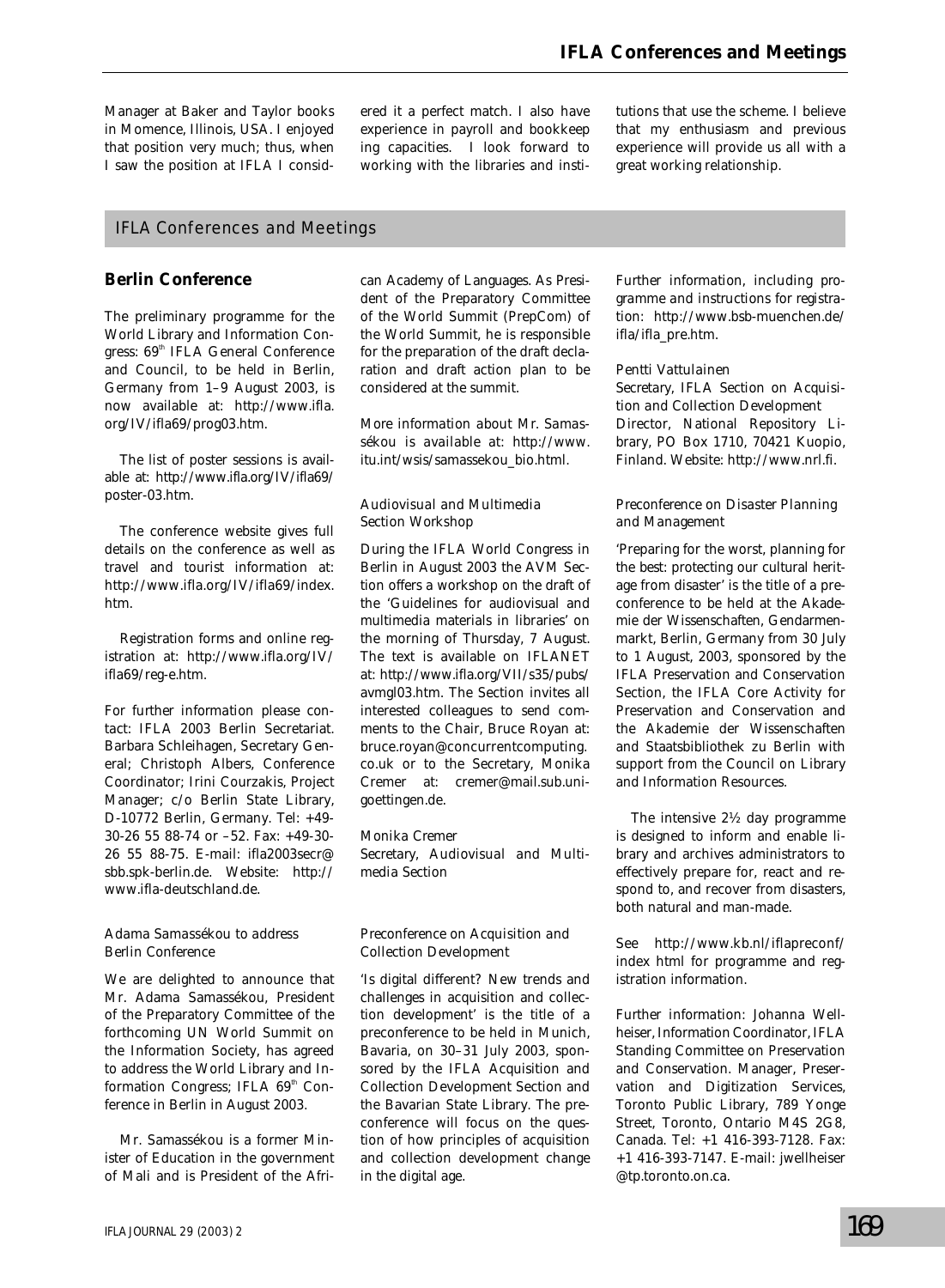#### *Satellite Meeting on Management and Marketing*

A Berlin conference satellite meeting on 'E-learning for marketing and management in libraries' will be held in Geneva, Switzerland from 28– 30 July, 2003, sponsored by the IFLA Management and Marketing Section, the IFLA Education and Training Section, the University of Geneva, the Ecole nationale supérieure des sciences de l'information et des bibliothèques (ENSSIB), Lyon (France), the Haute Ecole de gestion, Département Information et Documentation, (Genève) and the Ecole de bibliothéconomie et des sciences de l'information (EBSI), Université de Montréal, Québec, Canada.

The objective of this pre-conference session is to share e-learning experiences in these discipline areas.

*Contact persons:* Daisy McAdam. E-mail: Daisy.McAdam@ses.unige.ch. Françoise Lerouge. E-mail: Françoise. Lerouge@enssib.fr.

#### **Conference on Knowledge Management and the Digital Age in Thailand**

About 200 invited guests and participants from four continents – Asia (including the Middle East), Australia, Europe and North America – attended the International Conference on Challenges and Opportunities for Libraries and Information Professionals in Knowledge Management and the Digital Age, from 20– 21 March 2003 in Chiang Mai, Thailand. Organized by Chiang Mai University's Department of Library Sciences, Faculty of Humanities, under the direction of Dr Tasana Saladyanant, the Conference was also sponsored by the IFLA Regional Office for Asia and Oceania, OCLC Asia-Pacific, and the US Educational Foundation (Fulbright), with additional support from the Thai Ministry of University Affairs and the Tourism Authority of Thailand. The Conference content included basic and advanced knowledge management issues, concepts, and case studies. The



*Sophie Felföldi, Pensri Guaysuwan and Dr Tasana Saladyanant at the Chiengmai Conference.* 

first day and a half featured the invited speakers and the second afternoon included two tracks of submitted papers. In addition to a wonderful educational experience, the Conference was notable for sharing the sights, culture and tastes of Northern Thailand and the beautiful city of Chiang Mai.

The featured speaker for the program was Dr Hwa-Wei Lee, who is currently the Chief of the Asian Division of the US Library of Congress (http://www.library.ohiou.edu/libinfo /staff/personal/leeh/leeh.htm). Dr. Lee was Director of the Library and Information Research Centers at the Asian Institute of Technology (Thailand) from 1968–1975. In 2001, Dr Lee served as a Fulbright Senior Specialist at Chiang Mai University's Department of Library Science, where he helped design a curriculum in knowledge management. Dr. Lee's first talk, 'Libraries in rapid transition: information vs. knowledge management', framed the rest of the Conference, providing attendees with an understanding of the continuum from data to information to knowledge to wisdom. He also introduced the concepts of explicit or documented knowledge and tacit or personal knowledge. He continued putting the pieces of a successful knowledge management program together at the start of the second day, offering ten 'Steps to implementing knowledge management', taken from the book by Amrit Tiwana, *The Knowledge Management Toolkit* (Tiwana). The steps would be useful for any new information technology project. They include:

- analyze the existing infrastructure
- conduct an audit and analysis
- design a team
- pilot test system and deploy
- measure results.

Within the framework of knowledge management, Dr Lee also shared 'Successful models of library cooperation and resource sharing' with the attendees, focusing on his own experiences with OCLC and OhioLink, talked about SPARC (Scholarly Publishing and Academic Resources Coalition) initiatives in scholarly publishing and introduced the new survey tool being used by research libraries to measure library quality, LibQUAL+.

The other featured invited speaker on knowledge management was Associate Professor Dr Dong Xiaoying from the Department of Management Science and Management Information Systems at the Guanghua School of Management, Peking University. She presented results of a user survey on scholarly use of the Internet in her talk, 'Knowledge-based service: what users expected and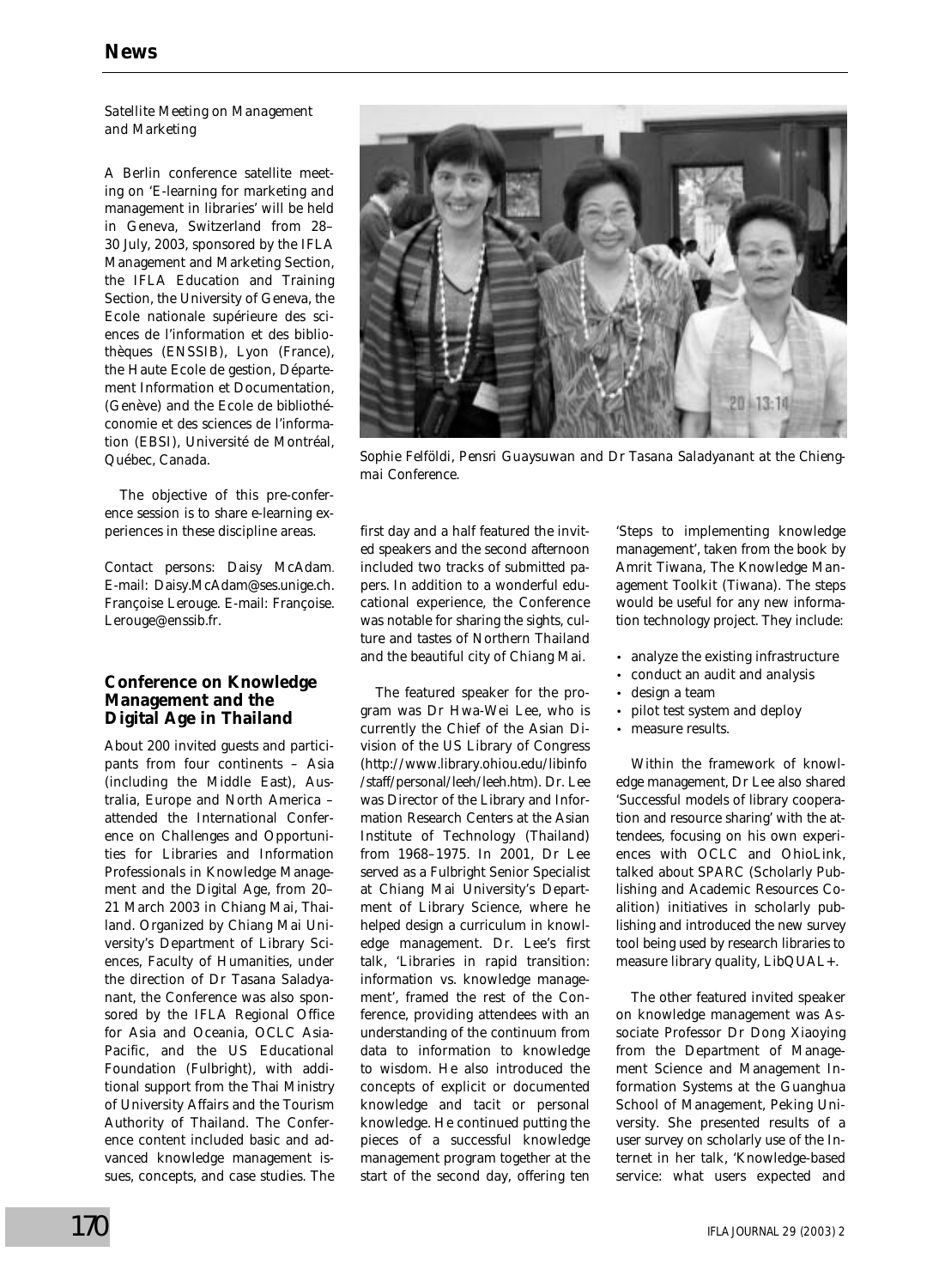what we can do for them'. Dr. F.J. Devadason, the current director of AIT's Library, continued the theme of users in his talk 'Guidelines for identifying information / knowledge needs of users/patrons'.

Other invited speakers included Ms. Siriporn Suwanna, Director, Documents Development Center, NIDA and Sophie Felföldi, IFLA's IT/Web Manager, who both discussed core competencies for library and information professionals, a theme that was continued in the submitted paper sessions on the second day. Thai case studies were presented by Dr Kanchit Malaiwong, who described knowledge management in a private company and Dr Nopasit Chakpitak who talked about knowledge management in government and state enterprises.

Andrew Wang and Shu-En Tsai, from OCLC, spoke not only about OCLC but also about the broader aspects of integrated access to digital information and the Dublin core. Alan Hopkinson, the Head of Library Systems at Middlesex University in the UK, talked about 'Access to electronic resources,' highlighting e-journals issues. Ruth A. Pagell, from Emory University in Atlanta, GA, presented e-mail issues related to knowledge management. Her talk, 'E-mail management as knowledge management,' grew out of a survey and presentation for LAMA (Library Administration and Management Association) at the June 2002 ALA Annual Conference to be followed up by an article in *Library Administration and Management* (Pagell).

Submitted papers, expanding on competencies, library measurements and knowledge management applications, came from authorities in Thailand, Australia, India and Iran.

Copies of the proceedings will be available in the fall. Information about receiving proceeding will be posted around September on the Conference web site: http://www. human.cmu.ac.th/~lib/. To place an order for the proceedings, which will cost between USD 15.00 and USD

A highlight for all attendees was the traditional Northern Thai dinner at Sala Dhama at Chiang Mai University, featuring not only wonderful Northern Thai food and dancers but a fireworks display and a singing of Happy Birthday to IFLA's own Sophie.

Librarians worldwide should all have the opportunity to attend a Thai-run conference. It has the support of government officials, the program is well organized, participants are well fed, with both knowledge and food, and most importantly, the Conference benefits from wonderful Thai hospitality.

#### *References*

- Tiwana, Amrit. *The knowledge management toolkit.* NJ: Prentice Hall, 2000.
- Pagell, Ruth A., Deborah Valentine and Edward J. Lusk. (2003) Communicating by e-mail: how we use it. *Library Administration and Management,* 17 (forthcoming).
- *Copy of survey at:* http://business. library.emory.edu/about/RAP-SurveyCM2-25.rtf).

*Ruth A. Pagell, Executive Director, Goizueta Business Library, Emory University, Atlanta GA, USA.* 

# **Workshop on Bridging the Digital Divide in Sri Lanka**

The IFLA Regional Section for Asia and Oceania Standing Committee held its Mid-Conference meeting in Sri Lanka from 3–5 March 2003. In conjunction with the meeting the Sri Lanka Library Association, with the cooperation of the Regional Standing Committee, organised a one day workshop on 'Bridging the Digital Divide'. This workshop, attended by 30 librarians, was held at the conference hall of Hotel Janaki in Colombo and was graced by the presence of Mr. N.U. Yapa, President, Sri Lanka Library Association, Mr. Tony O' Brian, Director, British Council, Sri Lanka and Mr. Mahinda Abeywardane, Secretary General, UNESCO National Commission for Sri Lanka, who was the chief guest.

The following presentations were made:

'The Digital Divide – access and literacy', by Prof. G.E. Gorman, Victoria University of Wellington.

Professor Gorman spoke about the components of the digital divide – access to computers, access to the means to use the computers, and the literacy divide with its many gradations. He also discussed how libraries and librarians are in an ideal position to help bridge this digital divide.

'Bridging the Digital Divide: the University of the South Pacific Library's efforts', by Elizabeth Reade Fong, University of the South Pacific Library.

Ms Fong spoke about the initiatives taken by the USP library to provide information skills training to the academic staff. She also spoke about the digitisation project to support the University's distance and flexible training learning programme.

'Bridging the Digital Divide: the Malaysian experience', by Rashidah Begum Bt. Fazal Mohamed, Chair IFLA/RSCAO.

This presentation was a 'from conception to delivery to raising a kid' review of consortia efforts in Malaysia. She spoke about the evolution of the Malaysian Digital Library Project, the Academic Libraries Consortium and the Penang Libraries Network and their future plans to harmonise consortia efforts in cooperation with other non-library agencies such as the government and ICT companies.

Sri Lanka and Access – the Vishwa Grama Programme, by Rohan Samarajiva, Public Interest Programme Unit, Ministries of Policy Development & Economic Reform.

Mr Samarajiva spoke about the Sri Lanka government's very well thought out plans for a national ICT infrastructure that would be cost effec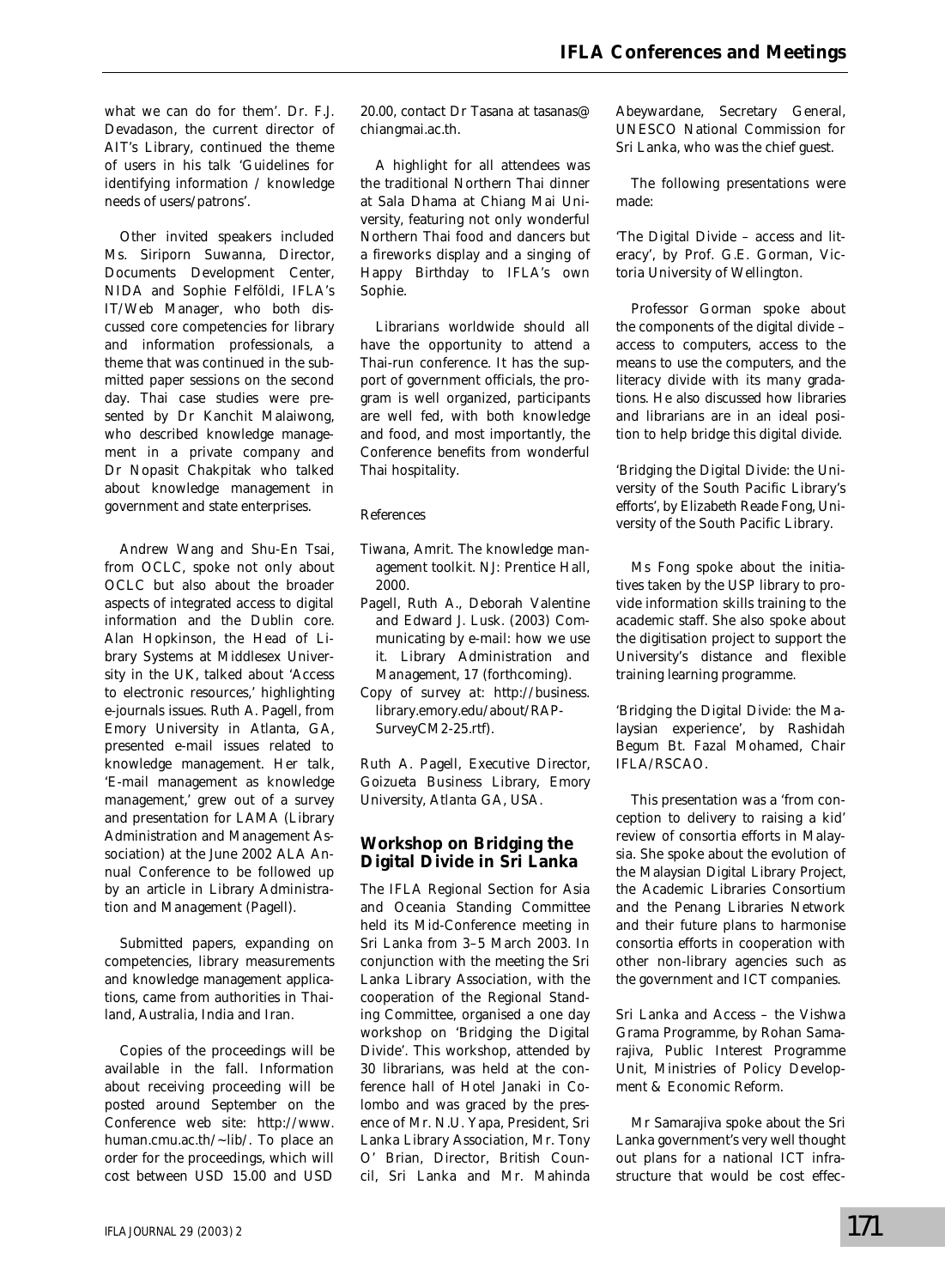tive, sustainable and affordable and the telecentre project.

The Current Status and Future Development of CALIS, by Zhu Ziang, Centre for CALIS, Peking University Library.

Zhu shared with participants the experiences of the China Academic Library & In formation System (CALIS) that has allowed libraries to share a larger number of commercial databases and locally developed databases such as *Chinese Dissertations and Proceedings Abstracts*.

At the end of the presentations all participants were divided into six groups to discuss issues related to the digital divide in Sri Lanka and in the region. The Sri Lankan hosts have put all the presentations online at http://www.nsf.ac.lk/slla/papers.htm.

*Rashidah Begum* 



*Lighting the traditional oil lamp to mark the opening of the workshop. (L. to R. Mr Mahinda Abeywardena, Mr Harrison Perera, Rashidah Begum Bt. Fazal Mohamed, Mr N.U. Yapa, Mr Tony O'Brian.)* 

# Membership

# **New Members**

IFLA is pleased to welcome a total of 42 new and returning members who have joined us between 1 February and 12 May 2003. In the past few months, we have added new members to almost every possible category of membership. We welcome all of you to the IFLA community.

#### *Bronze Corporate Partner*

Dynix, United States

#### *National Associations*

- Gambia Library and Information Services Association (GAMLISA), Gambia
- Indonesian Library Association, Indonesia

#### *Institutions*

- Curtin University of Technology Library & Information Service, Australia
- National and University Library of the Republic of Srpska, Bosnia & Herzegovina
- Imprensa Oficial do Estado de São Paulo Library, Brazil
- Canadian Space Agency Larkin-Kerwin Library, Canada
- Corporation des bibliothécaires professionels du Québec, Canada
- Red Deer Public Library, Canada Chinese University of Hong Kong,
- China National School of Administration
- PRC, China
- Suzhou Library, China
- Universidad del Norte, Colombia
- Main Library of the Academy of Sciences of the Czech Republic, Czech Republic
- Odense Centralbibliotek, Denmark
- Sibelius Academy Library, Finland Library & Documentation Centre,
- Wildlife Institute of India, India
- Centro Inter-Bibliotecario CIB Università di Bologna, Italy
- Discoteca di Stato e Museo Audiovisivo, Italy
- School of Library Archives and Documentation Studies, Tanzania
- Glasgow University Library, United Kingdom
- School of Pharmacy, University of London, United Kingdom
- Carnegie Corporation of New York, United States
- National Assembly of Zambia Parliamentary Library, Zambia

#### *Institutional Sub-units*

Veterinary Medicine Library, University of Helsinki, Finland

#### *One-person Resource Centres*

Ilisimatusarfik/University of Greenland, Library, Greenland

#### *Personal Affiliates*

Ms Joyce Kirk, Australia Md. Mozibur Rahman Sarker, Bangladesh Ms Novella Castagnoli, Italy Ms Martha Alicia Añorve, Mexico Juan Jose Calva, Mexico Ms Fabiola Castillo Tord, Peru Mike McGrath, United Kingdom Ms Isabel Dale Silver, UnitedStates Geoffrey Swindells, United States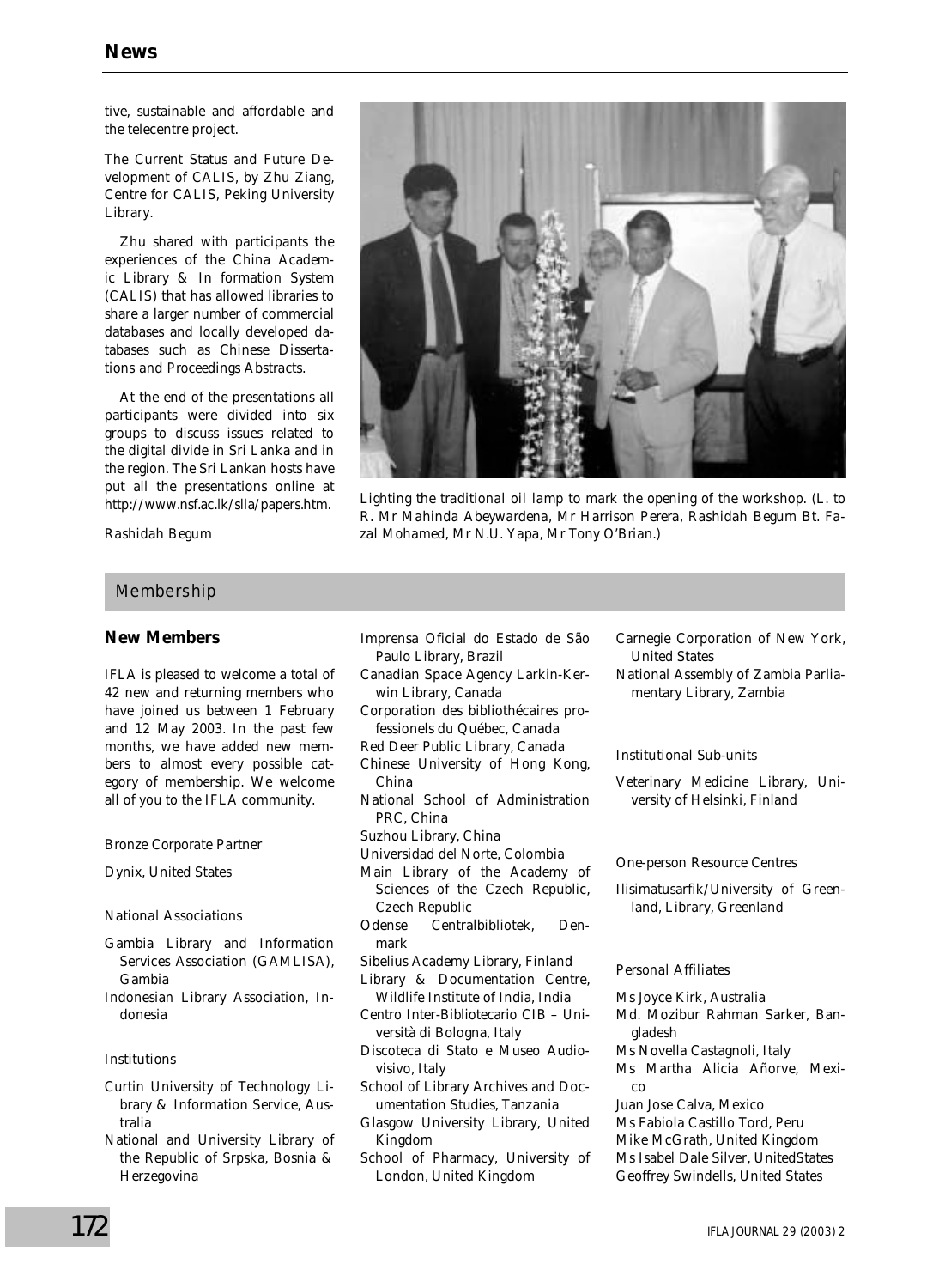#### *Student Affiliates*

Ms Suzanne Tracey Ottewell, Canada Ms Olimpia Bartolucci, Italy

Ms Sarah Danser, United States Carl Feucht, United States Ms Rebecca Pernell, United States Ms Jordana Vincent, United States

*Bodies with Consultative Status* 

International Association of Library Centres, Denmark.

#### From the Divisions and Sections

#### **Section of Science and Technology Libraries**

The Section of Science and Technology Libraries is working on a project to gather information regarding studies and reports about the needs of scientific and technological libraries in less-developed and developing countries. When the project is completed later this year, the information will be accessible on IFLANET, and from the Section of Science and Technologies Libraries home page at: http://www.ifla.org/ VII/s7/sstl.htm.

Readers who know of any such publications or sources are requested to please send the information to Linda Watkins at the Graduate School of Library and Information Sciences, Simmons College, Boston, Massachusetts, USA. E-mail: linda. watkins@simmons.edu.

*For additional information about the project, contact:* Tovah Reis, Brown University, Providence, Rhode Island, USA. E-mail: Tovah\_Reis@Brown. edu.

#### *Julia Gelfand*

*Chair, IFLA Science and Technology Section* 

# From IFLA Newsletters

#### **Section on Classification and Indexing**

*NEWSLETTER. Classification and Indexing Section.* Nr 26 November 2002.

International Developments in Classification and Indexing, 2001–2002: Czechia, Estonia, Finland, France, Germany, Italy, Portugal, Romania, Russia, Spain, Sweden, United Kingdom, USA.

#### **Section of Libraries for the Blind**

*Newsletter: IFLA Libraries for the Blind Section.* 2003/1 Spring.

Croatian Library for the Blind. Sanja Frajtag.

### **Section of Library Services to Multicultural Populations**

*Newsletter,* No. 1, Fall 2002.

- Book fairs a marketplace for librarians. Benedikte Kragh-Schwarz.
- Book fairs ... grounds for an educator. Lorna Peterson.
- Book fairs ... a place for researchers. Tatiana de la Tierra.
- The logistics of international book buying. Robert Pestell.
- Multicultural libraries in Andalucía. Carmen Madrid.

*Newsletter,* No. 2, Spring 2003.

Marketing the library using the business model. Amy Gische Lyons.

Sister Library relationships: Crandall Public Library, Glens Falls, New

York and the Saga City Municipal Library, Saga City, Japan.

- Library service to ethnic minorities. Benedikte Kragh-Schwarz.
- "You can't build bridges long distance": Project Cross-Cultural Bridge Building. Bente Weisbjerg and Søren Dahl Mortensen.
- NA&T: Nordic database for newspapers and periodicals. Benedikte Kragh-Schwarz.
- kvinde.finfo.dk Benedikte Kragh-Schwarz.

#### **Section on Rare Books and Manuscripts**

*Newsletter.* Winter 2003.

Provenance information: steps towards cooperative recording and indexing. Jürgen Weber.

### Grants and Awards

# **Astrid Lindgren Memorial Award for Literature in 2003**

Christine Nöstlinger and Maurice Sendak share the first Astrid Lindgren Memorial Award. The jury gave

the following reasons for choosing this year's winners:

Christine Nöstlinger (Austria) is a reliably bad child-rearing influence of the same calibre as Astrid Lindgren. Her diversified and highly committed authorship is characterized by disrespectful humour, clear-sighted solemnity and inconspicuous warmth. She is a staunch supporter of children and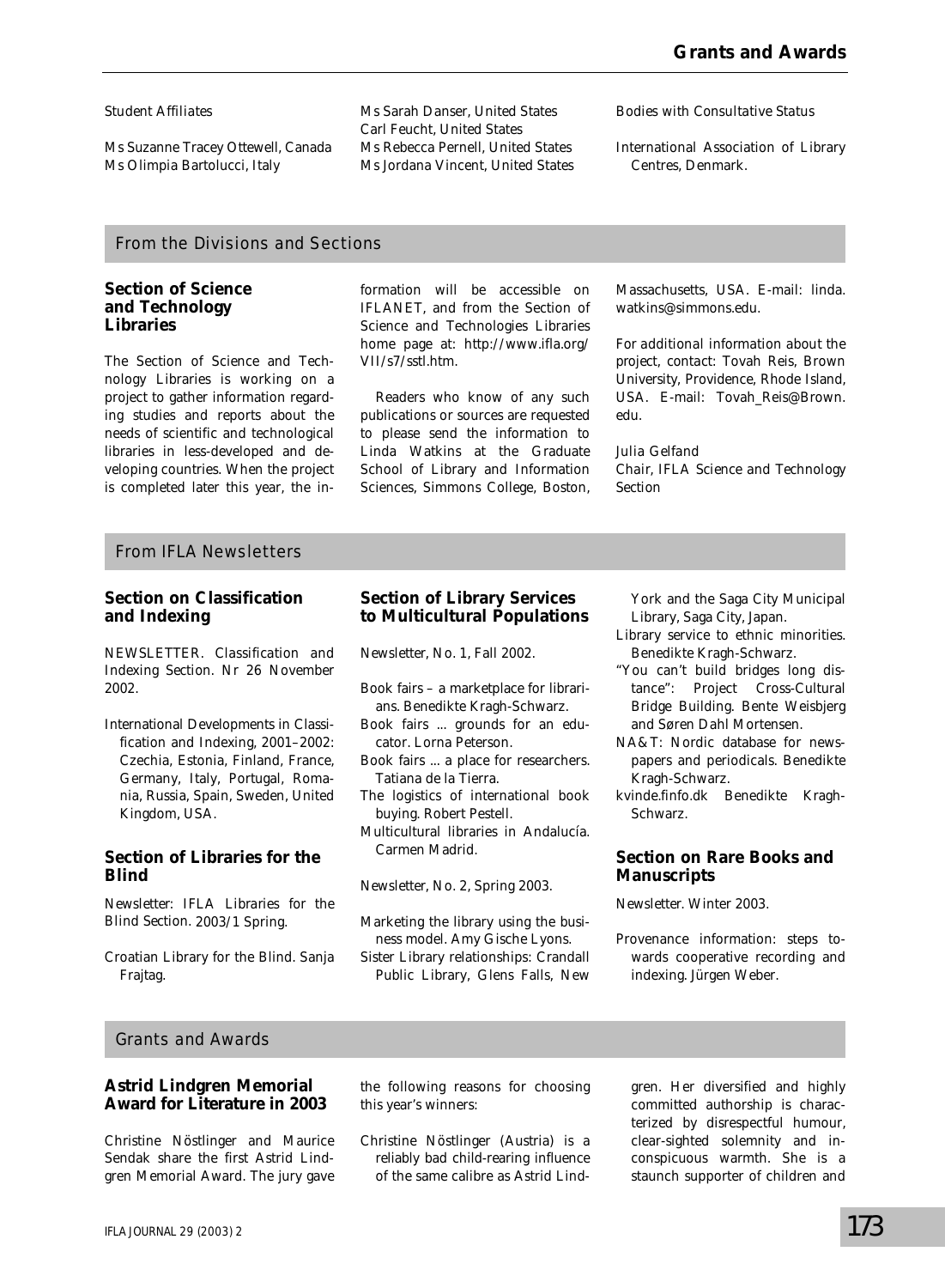those living on the margin of society.

Maurice Sendak (USA) is the modern picture-book's portal figure. He is unparalleled in developing the picture-book's unique possibilities of narrating – to the joy of constant new picture-book illustrators. Furthermore, he is one of the most courageous researchers of the most secret recesses of childhood – to the delight of constant new readers.

The Swedish National Council for Cultural Affairs has invited 372 institutions and organizations around the world with affiliation to literature for children and young adults to put forward nominees for the 2004 award. The nominations, which the Swedish National Council for Cultural Affairs must receive no later than 1 July 2003, will be official documents.

The catalogue of the nominating bodies and more information about the award is available at the Swedish National Council for Cultural Affairs' website at www.kur.se.

The Astrid Lindgren Memorial Award for Literature, established by the Swedish Government, is an annual, international prize for children's and young adults' literature. The SEK 5 million prize (approx. EUR 540,000) can go to authors, illustrators and promoters of reading whose work reflects the spirit of Astrid Lindgren.

#### *Contact:*

Anna Cokorilo, Project Manager, The Astrid Lindgren Memorial Award for Literature. Tel: +46-8-519 264 00/ 08, +46-70-602 51 15, E-mail: anna. cokorilo@kulturradet.se.

# **GKP Youth Award**

The Global Knowledge Partnership (GKP) has launched the GKP Youth Award to bring international recognition to the outstanding work of young people who have used ICTs for the promotion of development in their communities. The winner will be selected from finalists who present their projects at the ICT4D Platform, to be held in conjunction with the World Summit on the Information Society in Geneva in December 2003.

*Submission deadline:* 31 August 2003.

*Further information:* http://www. globalknowledge.org.

# **Two Winners of Frederick Thorpe Award**

IFLA Libraries for the Blind Section and the Ulverscroft Foundation are delighted to announce two winners of the first Frederick Thorpe Award. They are: Nomathonga Bell of the South African National Library for the Blind, and Suvada Ruvic of the Norwegian Library of Talking Books and Braille.

The Award is designed to encourage the development of best practice in library services for the blind by assisting an individual to spend up to one month in a similar organization in another country. Nomathonga will work with the National Library for the Blind, UK and Suvada will be placed with the Sarajevo Library for the Blind, Bosnia.

The Ulverscroft Foundation sponsored the Award providing up to GBP 5,000 to cover travel, accommodation and other expenses. The winners will begin their new experiences with the host organizations later this year.

Nomathonga Bell is a 21 year old Xhosa woman who has worked for the South African National Library for the Blind for 3 years. She has obtained her Diploma in Library and Information Studies and is now studying for her degree via distance learning. She has learnt how to Braille and wants "to work my way up the very top". Nomathonga will spend a month later this year at the National Library for the Blind in the United Kingdom.

Suvada Ruvic was born in Bosnia and emigrated to Norway in 1993. She has worked for the Norwegian Library of Talking Books and Braille since 1999. Suvada intends to return to Bosnia for a month later this year to work with The Library for the Blind and Visually Impaired in Sarajevo. Suvada wants to use her experience in Norway to help develop the services in Sarajevo and her Director has promised to help her achieve this in material ways.

#### *For further details please contact:*

Helen Brazier, Secretary of IFLA LBS at helen.brazier@nlbuk.org

*or* 

Joyce Sumner, Secretary of the Ulverscroft Foundation at foundation@ ulverscroft.co.uk.

# **IFLA Member Wins SLA Award**

Eighteen outstanding individuals have been selected by the Special Libraries Association (SLA), USA for their exemplary contributions and achievements in the information industry. The winners were announced by SLA President Bill Fisher at the Winter Meeting in New Orleans, LA, and will be officially honoured during the 94<sup>th</sup> SLA Annual Conference in New York, 7–12 June, 2003. One of the winners this year is an IFLA Personal Member, Pradnya Yogesh, Librarian, Mahindra-British Telecom Ltd., Pune, India. Another winner from the region is Christina Birdie, Librarian, Indian Institute of Astrophysics Library, Bangalore, India.

The SLA Diversity Leadership Development Award (DLDA) recognizes individuals from multi-cultural backgrounds who display excellent leadership abilities in the profession and demonstrate a willingness to develop and strive for leadership opportunities within the Association.

*Further information:* http://www.sla. org/content/memberservice/commu nication/pr/pressrelease/2304.

# **Venezuelan Winner of Guust van Wesemael Literacy Prize 2003**

IFLA is pleased to announce that the Asociación Civil Banco del Libro of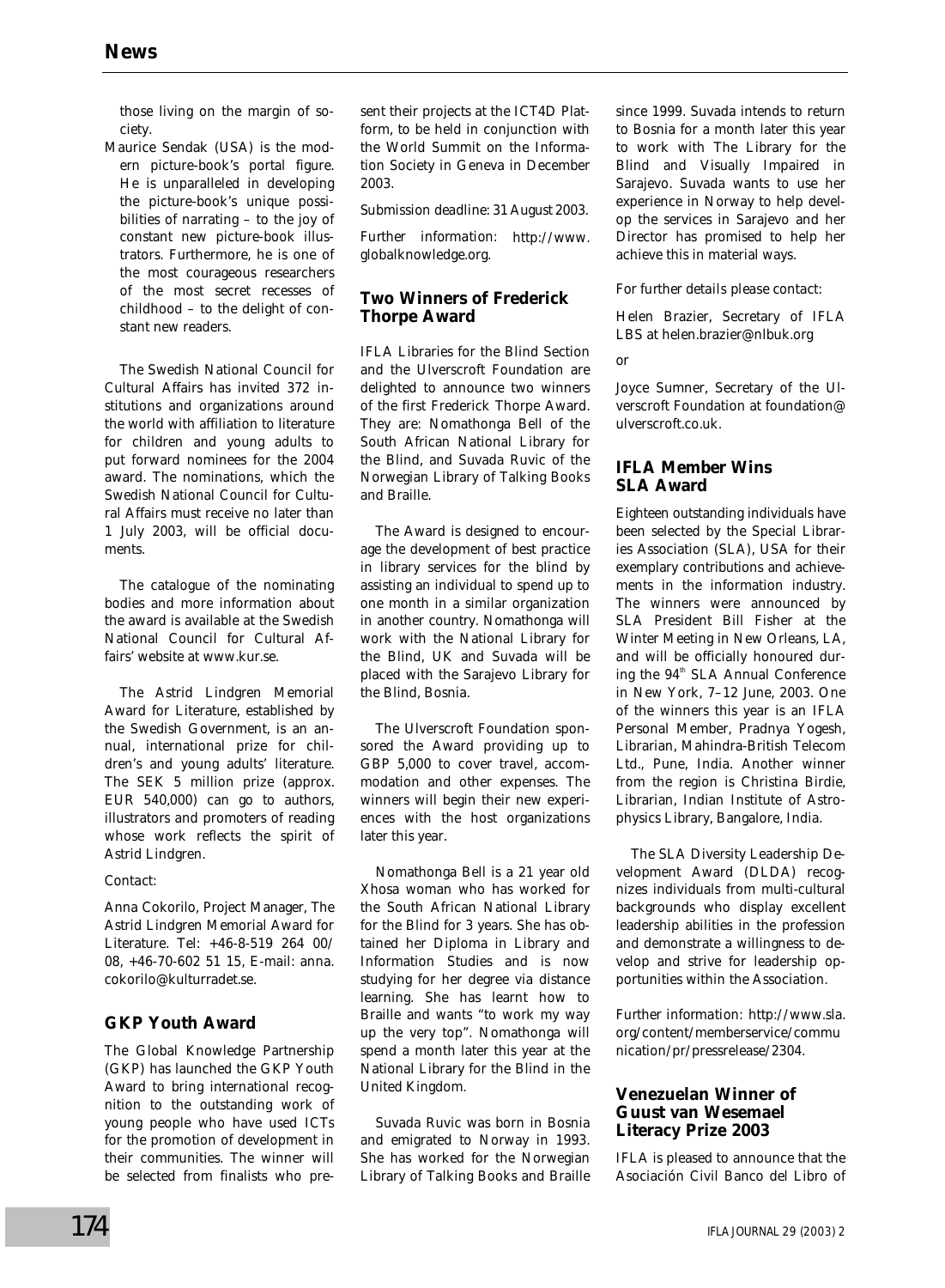Caracas, Venezuela, is the winner of the Guust van Wesemael Literacy Prize 2003.

The objective of this award of EUR 3,000 is to sponsor a public or school library in a developing country to perform activities in the field of literacy: collection development, promotion, training, policy development or otherwise.

Banco del Libro is a private, nonprofit Civil Association dedicated to investigate, experiment, innovate and carry out formative activities for readers. Its main objective is to encourage the reading of high-quality books in libraries, schools and homes.

*Leer para vivir*, or *Read to Live*, is the award-winning project that was submitted for IFLA's Guust van Wesemael Prize this year. It was conceived in the bibliotherapy setting, as a means of support to those affected by the landslides which took place in December 1999 in the State of Vargas. Fundamental activities within the project include storytelling and workshops for information dissemination to teachers and librarians. Its most important achievement has been the establishment of a significant 'human network' which currently comprises 62 schools and four communities filled with readers.

The Jury of the Guust van Wesemael Literacy Prize 2003 consisted of Ellen Tise (Chair), Glenys Willars and John Day. They were unanimous in their choice of the proposal submitted by the Venezuelan colleagues for the following reasons:

- 1. What is done by *Leer para vivir*  could provide valuable experience and evidence to help librarians, teachers and storytellers in other parts of the world where books and stories could make a difference to people's lives where living has become difficult.
- 2. The work done here will help to maintain and develop the literacy of young people, and the adults around them, during a time of extreme difficulty and stress.
- 3. It was the most interesting of this year's applications, giving clear, and very moving, evidence of the

work that has been done and how the prize money will contribute to furtherance of that work.

On hearing the news of the Prize, Maria Elena Zapata, Project Officer, Banco del Libro, was very gladly surprised. She stated that the money will be used in the framework of *Leer para vivir*. An article containing further detailed information will be submitted for a future issue of *IFLA Journal*.

This Prize was established in 1991 by IFLA's Executive Board to commemorate the late Guust van Wesemael, Coordinator of IFLA's Professional Activities from 1979 to 1990 and Deputy Secretary General of IFLA from 1979 to 1991. Funded by donations, the Guust van Wesemael Literacy Prize has been awarded biennially since 1997.

The Guust van Wesemael Literacy Prize 2003 will be handed to representatives of Banco del Libro during the World Library and Information Conference in Berlin (1–9 August 2003).

# IFLA Publications

### **ISBD(CR) on IFLANET**

The ISBD Review Group is pleased to announce that the *ISBD(CR): International Standard Bibliographic Description for Serials and Other Con-*

# From IFLA Corporate Partners

### **TAGSYS RFID Systems for Libraries: speed, accuracy and efficiency for the management of your collection**

#### *TAGSYS Overview*

TAGSYS has been designing and manufacturing RFID (Radio Frequency Identification) systems for over 15 years and is today the industry's largest independent player for RFID

*tinuing Resources*, which was published in print in summer 2002 and is available from K.G. Saur (ISBN 3- 598-11599-7) has now been made available in electronic format (PDF) on IFLANET. This document is accessible via a link available at: http:// www.ifla.org/VI/3/nd1/isbdlist.htm.

*Comments on the contents of this ISBD are welcome and may be sent to:* 

John D. Byrum, Jr., Chief, Regional & Cooperative Cataloging, Library of Congress, Washington, DC 20540- 4380, USA. Tel: +1 (202) 707-6511. Fax: +1 (202) 707-2824.

products operating at 13.56 MHz, the frequency mostly used for item tracking applications around the world. TAGSYS has implemented RFID solutions in various market segments including libraries, medical, textile rental services, food production and automotive.

TAGSYS draws on many years of experience in RFID design, to offer a system that performs book identification and antitheft, including multiitem processing in one single operation.

In 1998, TAGSYS introduced the first RFID system at the National Library Board of Singapore, revolutionizing the security and management of library books and other media. As of early 2003, TAGSYS had installed its RFID system at more than 40 libraries in North America, Europe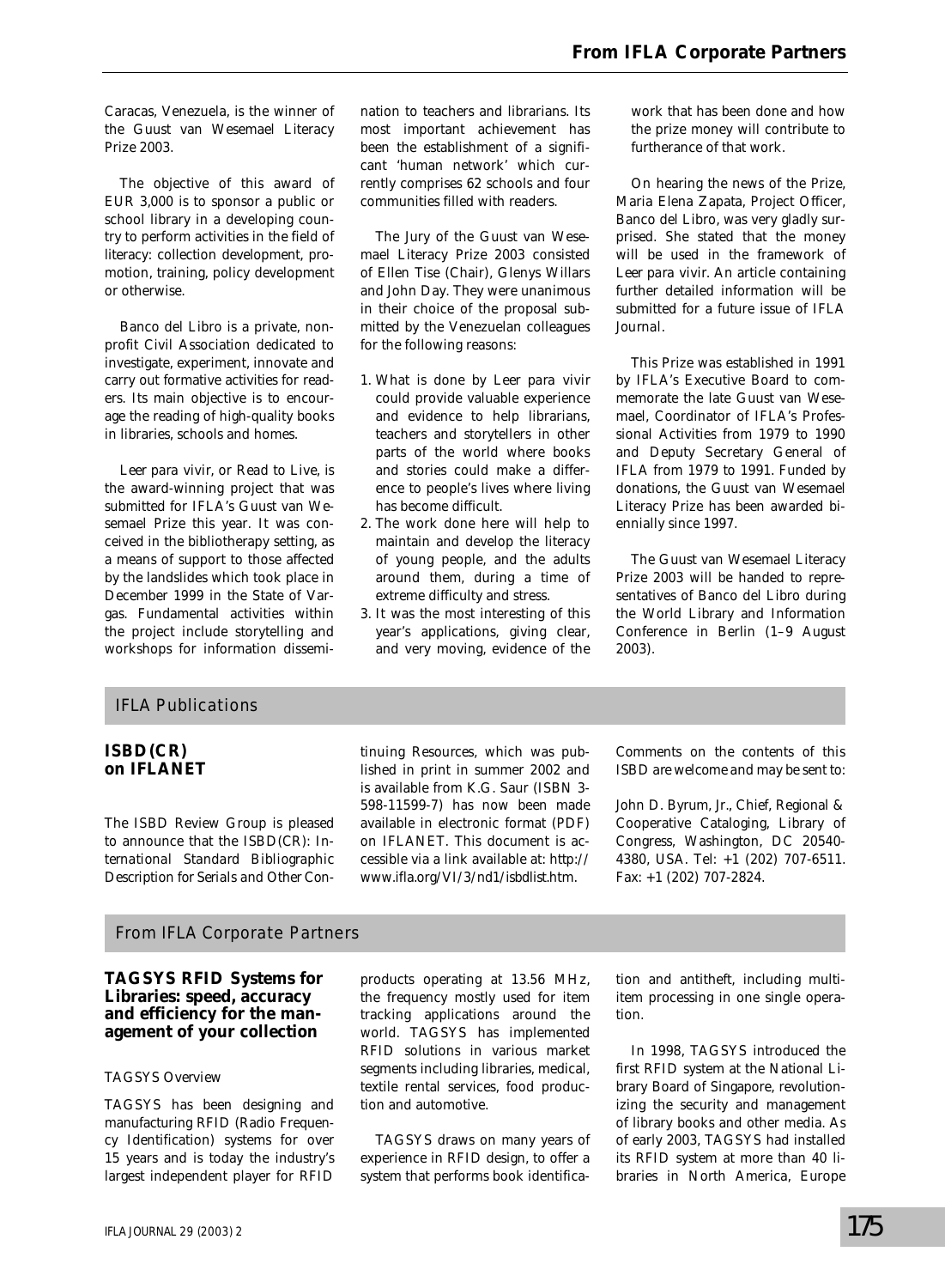

*TAGSYS Folio CD Tag*

and Asia, representing over 7 million books in circulation.

As an RFID products manufacturer and a provider of complete RFID systems, TAGSYS has invested significantly in developing and certifying an international communication standard for RFID and state of the art RFID systems offer. TAGSYS provides an intelligent way for libraries to maximize their investment in RFID with optimized chip memory and built-in security features (EAS). And instead of providing basic solutions, TAGSYS offers cost-effective customizable RFID components that can be tailored to meet the architectural and logistic needs of any individual library.

TAGSYS has built strong partnerships with library software and automated system equipment providers to offer complete integrated solutions for libraries management (including self-service stations and automatic handling/sorting systems). TAGSYS RFID integrates easily to the library information system and to the existing infrastructure.

#### *Key Benefits of TAGSYS RFID for Libraries*

- Performing two functions in one: identification and security, TAGSYS RFID Folio Tag replaces both the barcode and the antitheft (EAS) device. This unique feature greatly improves material handling and makes circulation activities fast and accurate in one single operation.
- TAGSYS RFID features a reliable and efficient Security System. It is low cost as it requires a single



#### *TAGSYS Converted Folio Tag*

RFID tag and a single piece of hardware equipment.

- Unlike barcodes, RFID tags do not require line-of-sight to be read and written to, and therefore items can be processed more quickly.
- Additionally, the TAGSYS RFID tag has a multi-read function. This time-saving feature enables several items to be borrowed or returned at once.
- TAGSYS RFID brings new functionalities for librarians such as rapid inventories on the shelves and book returns with instant item identification, antitheft re-activation and database update.
- TAGSYS RFID tags can co-exist with traditional security systems, as identification device only.
- TAGSYS RFID stations have been designed to improve ergonomics and increase material handling efficiency. TAGSYS' goal is to facilitate the librarian's daily tasks.

#### *A Complete RFID System Tailored for Libraries*

#### Programming Station

TAGSYS has designed a small and ergonomic RFID station for the cataloguing and conversion of a collection from barcodes to RFID tags. Barcode scanning, tag programming and the activation of the anti-theft function are performed at once, making the operation convenient and fast.

#### Circulation Station

Circulation operations are much quicker and more efficient as stacks of books can be processed with simultaneous antitheft status update. It therefore reduces queuing lines and gives librarians the opportunity to work at higher-level cognitive tasks, have more time to spend advising patrons.



*TAGSYS Self -AdhesiveFolio Tag*

# Self Checkout

Self checkouts are more intuitive and efficient with RFID, as the patron does not have to care about the antitheft device. Check-out and deactivation of the antitheft are done simultaneously without additional material handling. It significantly reduces librarians' workload and gives patrons more autonomy .

#### Security Gates

TAGSYS approach has been to leverage the latest design innovations to merge RFID and anti-theft functions into a single device. As both identification and security features are merged into one single device, libraries do not have to support the cost and operational burden of two separate tags or readers solutions. TAGSYS has designed a highly secure solution for item protection which is transparent to patrons and librarians and require neither extra material handling nor infrastructure. TAGSYS Security Gates detect the antitheft setting stored in the TAGSYS RFID tag. If the antitheft function has not been de-activated during check-out an audible and visual alarm will alert the staff.

# Material Return

RFID enables smart and painless self-service return station. Items are checked in, their antitheft function is activated and the library database is updated without human intervention. Placed outside the library, such stations provide a 24 hour return service. In addition, it can be equipped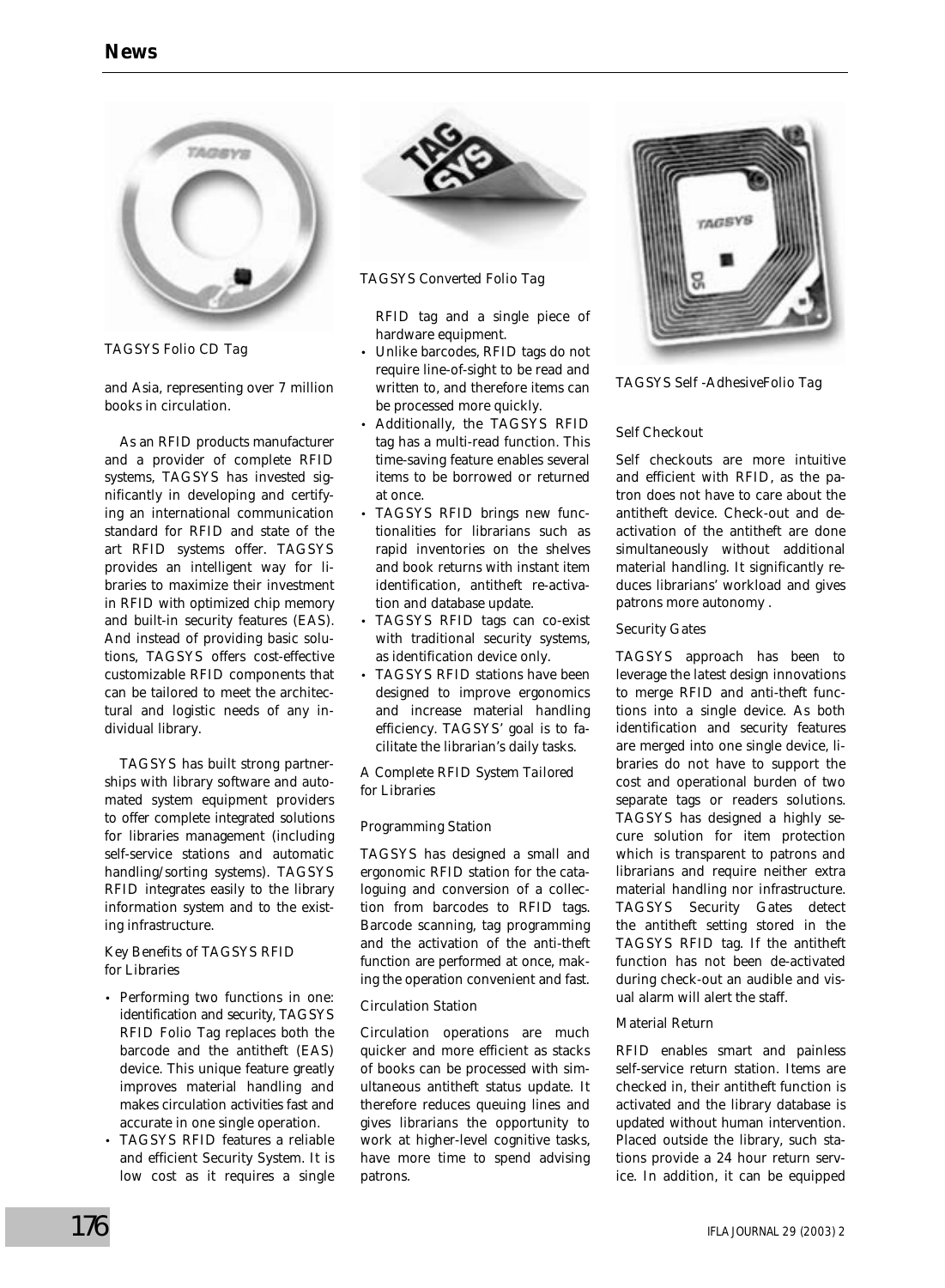with an automatic sorting system to make the material handling process even more efficient.

## Inventory Management

The unique design of the TAGSYS inventory reader makes it easy to record items on all shelves at normal walking speed and even in hard-toreach areas. Entire shelves can then be quickly recorded. This is useful for inventory taking and item search (of missing items or misplaced ones). Inventory taking is no longer a painful operation and can be performed more often.

## *Complementary Third-Party Offer for Customized Solutions*

TAGSYS RFID readers and antennas are state-of-the-art RFID components that easily integrate into traditional library stations. TAGSYS has built strong partnerships with library management system and automated equipment providers all over the world. They have already integrated our RFID system and delivered custom solutions to fit with the library environment and local needs.

## *TAGSYS RFID System Adapts to the Library Infrastructure and Needs*

TAGSYS RFID system has been designed to facilitate the move to RFID whatever the existing library infrastructure.

RFID for identification and security: an all-in-one solution

Featuring both item identification and security in one label, TAGSYS RFID tags improve librarians' daily tasks by speeding and easing mate-

# Other IFLA News

# **IFLA and the World Summit on the Information Society (WSIS)**

The second Preparatory Committee meeting (PrepCom2) of WSIS was held in Geneva from 17–28 February.

The strict rules of procedure adopted by the governments' representarial handling operations. They are easy to implement in new library facilities as well as in libraries moving to a new information system.

RFID for identification only: adapts to existing security systems

Some libraries have made significant capital expenditures in security technologies and do not wish to replace their system in the short term. The TAGSYS RFID Folio™ tag can coexist with any existing security device by performing only the identification of the library item. TAGSYS RFID system can co-exist with any security system and hardware equipment on the market. It thus enables a smooth transition to a security system based on RFID.

## Co-existence of barcodes and RFID tags

Some libraries moving to RFID need to maintain the ability to scan barcodes in such situations as interlibrary loans and smooth RFID conversion process. Using dual technology readers, they can scan barcodes and read/program RFID tags. This also makes the transition to a full RFID system easier.

Compatibility with existing Integrated Library Systems (ILS)

Whatever the information system in place, TAGSYS and its partners are able to develop an appropriate interface to enable an efficient use of the RFID system's performance. This interface has already been developed for the majority of ILS on the market.

# *TAGSYS References*

TAGSYS has installed its RFID system at more than 40 references in North America, Europe, Asia, representing over 7 million RFID tags on books in circulation.

Among the most recent ones:

# *In Asia:*

- UPM University (Malaysia) in partnership with Icontech
- Shinawatra University (Thailand) in partnership with Libnets
- Thammasart University (Thailand) in partnership with Libnets

# *In North America:*

- Allentown Business School (Pennsylvania) in partnership with VTLS
- Harford County Public Library (Maryland) in partnership with VTLS
- Rose Creek Library (Georgia) in partnership with Vernon

## *In Europe:*

- Moss Public Library (Norway) in partnership with Gemsys
- Ostre Toten Public Library (Norway) in partnership with Gemsys
- St Seurin Public Library (France)
- National Library of Slovakia

*For more information,* visit: www. tagsys.net and contact us at info@ tagsys.net or at +33 4-9127-5700. Moreover, TAGSYS will welcome you at IFLA 2003 Exhibition, on Booth no. M8A to present its RFID system and build together your RFID project.

*TAGSYS is a Gold Corporate Partner of IFLA.* 

tives hampered the ability of 'civil society' representatives to contribute in a meaningful way to the discussions.

However, a substantial IFLA delegation, consisting of President Christine Deschamps, President-elect Kay Raseroka, Governing Board members Alex Byrne and Ellen Tise, IFLA/ FAIFE Director, Susanne Seidelin,

Professional Co-ordinator Sjoerd Koopman and Secretary General Ross Shimmon participated on a 'shift' system to cover the whole two weeks. They were ably assisted by a team of Swiss librarians, led by Daisy McAdam and Danielle Mincio.

All of the team intervened at appropriate points in the discussions in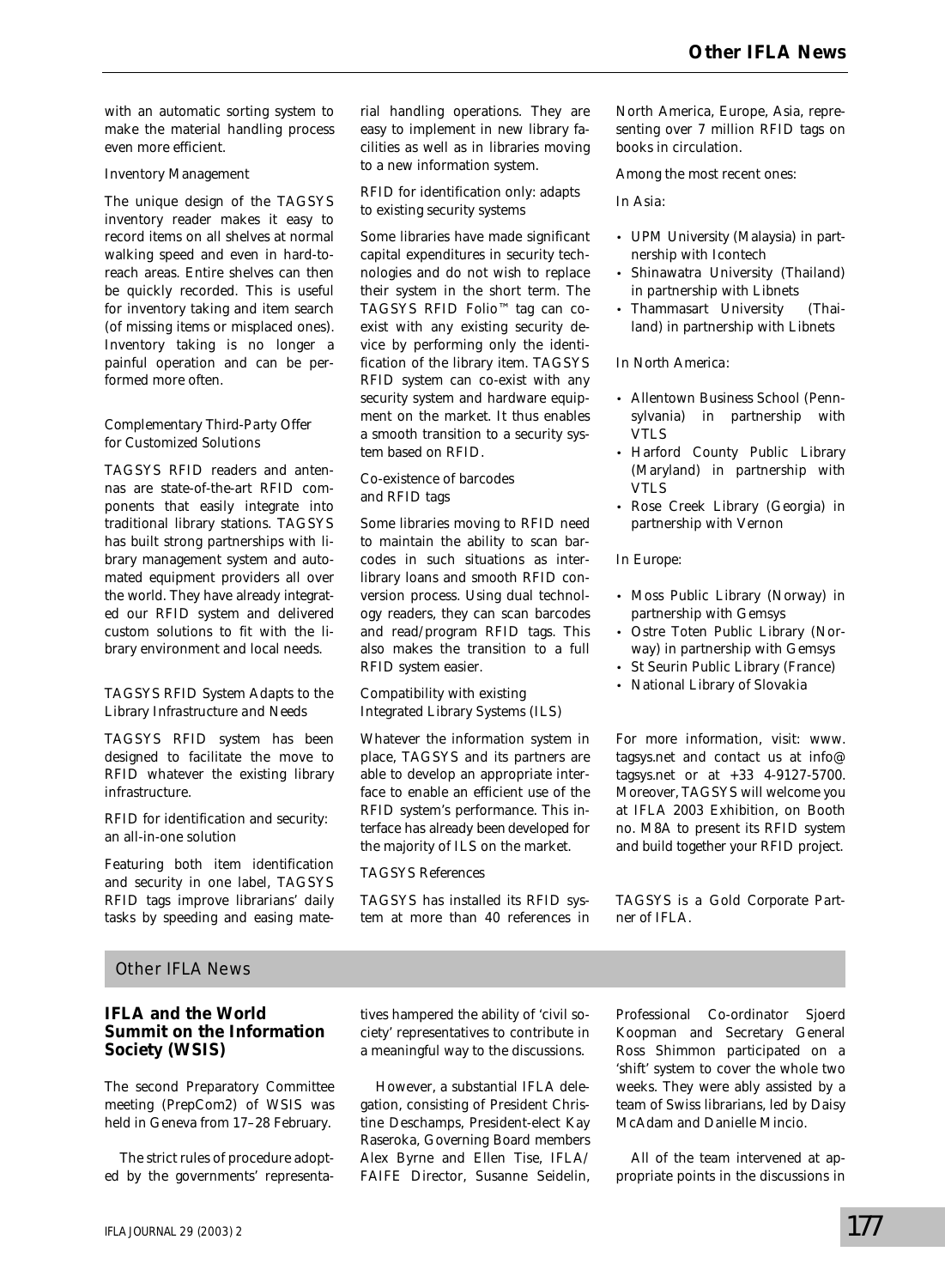various fora, to emphasise the potential role of library and information services in delivering the ideals behind the concept of the information society. We participated in many different group meetings, formed alliances with other like-minded organisations and lobbied representatives.

However, despite all this effort and much preparatory work beforehand, libraries feature in only a minor way in the current drafts of the proposed Declaration and Action Plan to be considered at the Summit in December. Before then there are further meetings in Lugano, Paris and Geneva at which we hope to make some progress.

IFLA members are urged to contact their governments, UNESCO national commissions and appropriate NGOs as soon as possible, to ensure that they are well informed about the potential role of libraries in the information society and in efforts to bridge the digital divide. It is important that governments brief their national representatives to the Summit and the next Preparatory Committee of the ability of libraries to contribute to the development of an equitable global information society.

*Please check relevant reports and briefing papers on IFLANET at*  http://www.ifla.org/III/wsis.html.

*More information on the World Summit is available at:* http:// www.itu.int/wsis/.

*Ross Shimmon Secretary General* 

## **Libraries@the Heart of the Information Society: tell us your success stories!**

As part of the preparation for the World Summit on the Information Society (for more see www.ifla.org and click on the WSIS logo), IFLA and other organizations from the archival world are lobbying to underline the importance of archives and library and information services as key actors to provide unhindered access to essential resources.

We will shortly be announcing a pre-conference in Geneva (3–4 November 2003) where librarians will be able to meet their delegates to WSIS to impress upon them the importance of content in the Information Society and the role of libraries in delivering it.

We want to show them concrete examples of how libraries all over the world successfully apply ICT – and we need your help. What are you doing? How has it been received in the press? Send us your short descriptions and photos (or URLs) showing how your library is at the heart of the information society.

We will compile a leaflet (in five languages) to be distributed at WSIS and other venues to promote our services in the Information Society. We need to strengthen the perception of libraries in the WSIS – help us to do this by telling us about your achievements.

Deadline: 15 July 2003.

*Further information:* Genevieve Clavel-Merrin, Swiss National Library, Hallwylstrasse 15, CH-3003 Bern. Tel. +41 31 322 89 36. Fax: +41 31 322 84 63. E-mail: Genevieve. Clavel@slb.admin.ch. Website: http:// www.snl.ch.

# Other Organizations

## **UNESCO and Iraq**

*Resolution of Intergovernmental Council for the Information for All Programme* 

The Intergovernmental Council for the Information for All Programme, at its 2<sup>nd</sup> session (Paris, France, 22-24 April 2003):

- 1. Having taken note of the declarations of the Director-General and the decision of the 166<sup>th</sup> Session of the Executive Board concerning the events in Iraq;
- 2. Observes that they adequately reflect the principles and responsibilities of UNESCO in its fields of competence;
- 3. Supports the declarations of the Director General as well as his actions in all fields of competence of

UNESCO, particularly in the area of the safeguarding of the cultural heritage in Iraq;

- 4. Requests the Director-General, in doing so, to
	- a. Pay particular attention to libraries and archives as they are essential parts of the rich heritage of Iraq and to governmental records as they are vital for the functioning of public administration and for the protection of the rights of Iraqi citizens;
	- b. Cooperate with the competent non-governmental organizations such as the International Federation of Library Associations and Institutions (IFLA), the International Council on Archives (ICA) and the International Association of Sound

and Audiovisual Archives (IASA) in his actions to safeguard, preserve, reconstruct and develop libraries and archives in Iraq and to further develop an information and knowledge based society.

c. Urge all countries to take immediate steps to monitor the trade in historical documents, and to call on all archives, libraries and museums, together with antiquities dealers and collectors worldwide to report all items proposed to them which they suspect may have been looted from Iraq.

## *Statements and Actions by the Director-General*

In a recent statement, Mr Koïchiro Matsuura, the Director-General of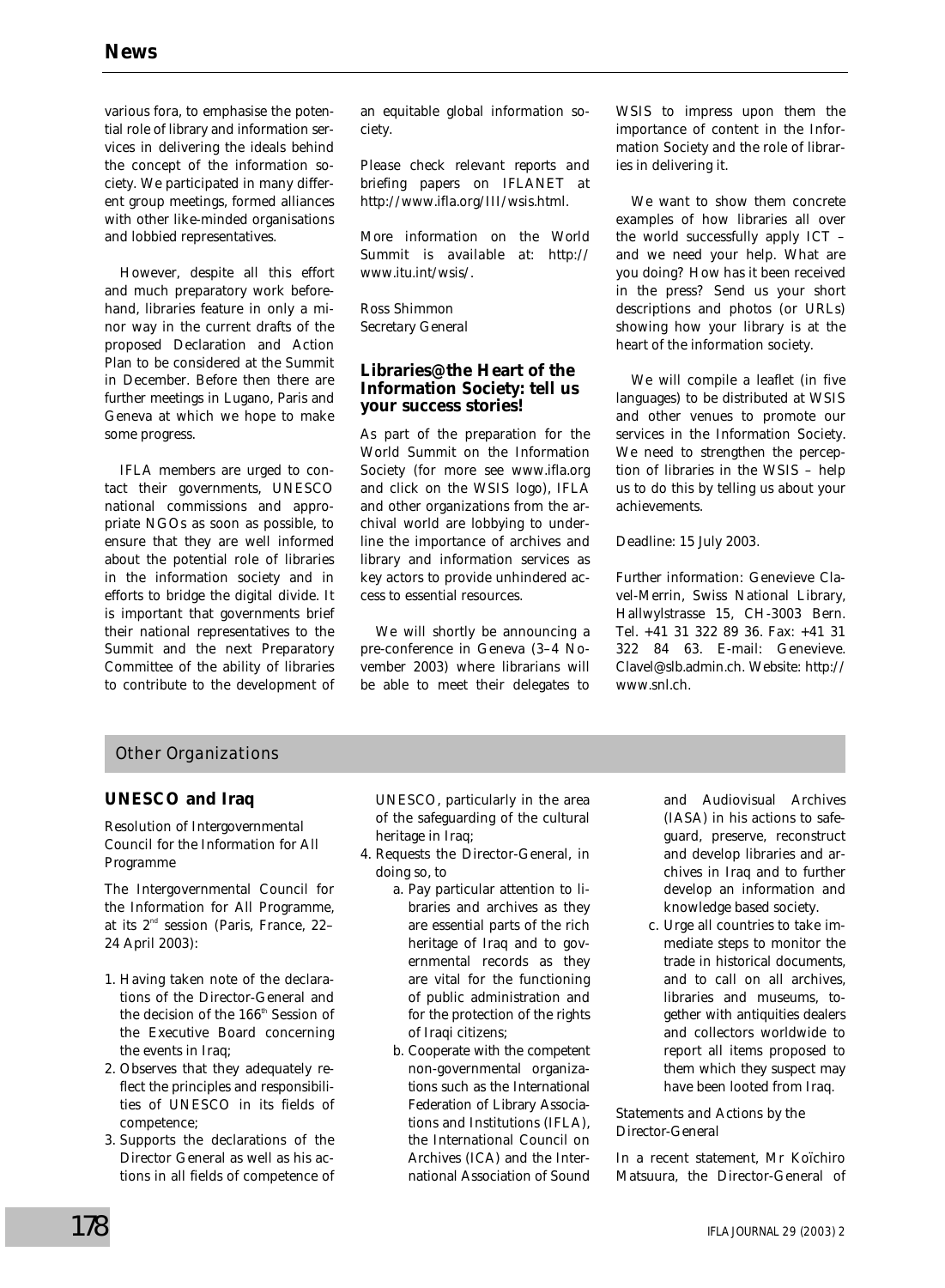UNESCO, warned of the devastation and looting of libraries and archives in Iraq, which may have irreversible consequences for maintaining and strengthening the country's cultural identity.

Addressing a meeting of experts held at UNESCO headquarters on 17 April, Mr Matsuura said:

Despite all your expertise and good will, the fate of Iraqi heritage does not lie in your hands. It lies in the hands of the international community as a whole, and the only way that we will be able to safeguard these treasures and give them back to humanity is if we can count on the cohesion, coordination and determination of all concerned, at every level.

He renewed his appeal to

all States to adopt the emergency legal and administrative measures required to prevent the importation into their territory of any cultural, archaeological or bibliographical object having recently left Iraq

and again called upon

all museums, art dealers and private collectors to exclude these objects from any commercial transactions.

Mr Matsuura also announced his intention

to request the Secretary-General of the United Nations to submit the question of illicit traffic to the Security Council so that a resolution can be adopted which imposes an embargo, for a limited period, on the acquisition of all Iraqi cultural objects and calls for the return of such goods to Iraq if acquisitions or exports of this kind have already taken place. This resolution could thus be made applicable to the 191 Member States of the United Nations and not only to the 97 States Parties to the 1970 Convention.

After recalling all the initiatives taken by UNESCO before the conflict and following the news of the looting and destruction of numerous Iraqi cultural institutions and archaeological sites, the Director-General stressed the necessity

to take emergency measures, such as the setting-up by the authorities on the ground of a nation-wide 'heritage police', entrusted with the task of watching over cultural sites and institutions, including libraries and buildings where archives are stored.

He also said he would like

a database to be compiled as soon as possible, combining all of the archives, lists and inventories relating to the Iraqi heritage, which would enable customs and police authorities, as well as art dealers and all concerned parties, to identify and check the status of a particular object. Naturally, this database could only become operational once a precise appraisal has been made of the objects which have been stolen or destroyed, something that could only be done by an onsite mission.

The Director-General thanked the numerous states which had expressed their readiness to contribute to emergency measures taken by UNESCO by means of expert help or financial support. Such initiatives will boost the Special Fund for the Iraqi Cultural Heritage that he has established.

## *Resolution of Meeting of Experts*

The meeting of experts held at UNESCO Headquarters on 17 April issued the following statement:

The meeting deplores and is deeply shocked by the extensive damage to, and looting of the cultural heritage of Iraq caused by the recent conflict. It calls on the coalition forces to observe the principles of the 1954 Hague Convention for the Protection of Cultural Property in the

Event of Armed Conflict and its two Protocols.

The meeting agreed on the following recommendations to those responsible for civil order in Iraq:

- 1. That all museums, libraries, archives, monuments and sites in Iraq be guarded and secured immediately by the forces in place.
- 2. That an immediate prohibition be placed on the export of all antiques, antiquities, works of art, books and archives from Iraq.
- 3. That an immediate ban be placed on the international trade in objects of Iraqi cultural heritage.
- 4. That a call be made for the voluntary and immediate return of cultural objects stolen or illicitly exported from Iraq.
- 5. That there be an immediate factfinding mission under UNESCO coordination to assess the extent of damage and loss to cultural property in Iraq.
- 6. That there be the facilitation of international efforts in assisting cultural institutions in Iraq.

*The full texts of these and other UNESCO documents relating to Iraq are available at:* http://portal.unesco. org/.

## **Assessment of Damage to Libraries and Archives in Iraq**

A report by Graham Shaw of the British Library, published on IFLANET on 1 May 2003 (http:// www.ifla.org/VI/4/admin/iraq0205. htm.) concluded that:

The overall picture is still far from clear – particularly for libraries and archives outside Baghdad – but there are encouraging reports that many institutions took steps to evacuate at least parts of their collection to safer storage elsewhere.

The most serious 'irreplaceable' loss is at the National Archives – probably some documents from the Ottoman period will be duplicated in archives in Turkey – some documents from the British period will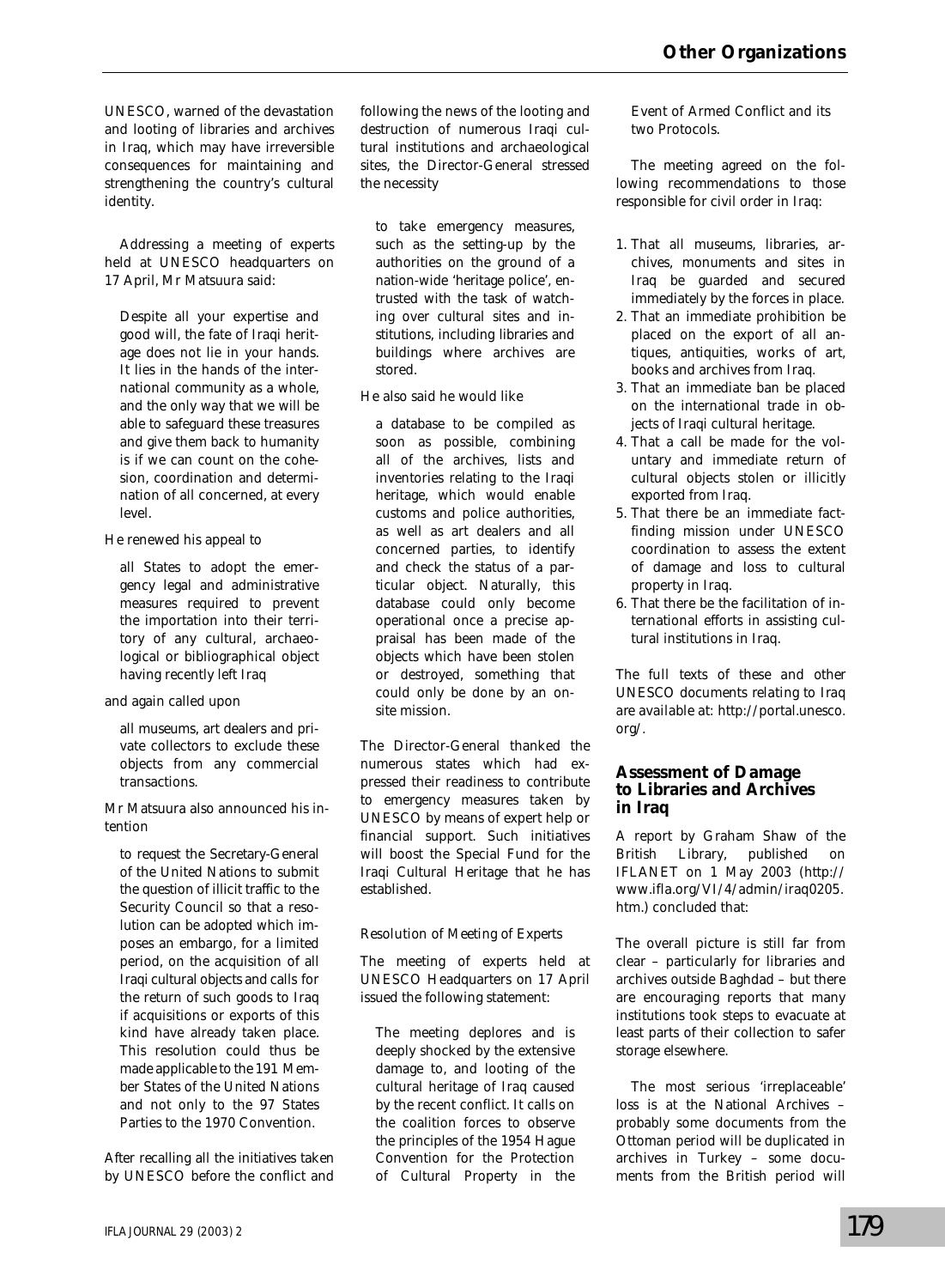also be found in the British Library (India Office Records) – but by no means all.

Equally serious are the losses at the National Library and university libraries; the two largest of the four principal university libraries have apparently been destroyed (universities of Baghdad and Mosul). In the worst case scenario, 2 million printed books and serials out of a total combined stock of 2.5 million could have been destroyed. Despite some material now known to have been evacuated, the extent of the loss may still be very considerable, representing a devastating blow to teaching and research.

Islamic manuscripts collections – only one important collection destroyed (5,000 volumes in the Al-Awqaf Library in Baghdad). This part of Iraq's unique cultural heritage – of world importance – appears to have emerged remarkably unscathed.

## **UNESCO and the IFLA Internet Manifesto**

IFLA Professional Coordinator Sjoerd Koopman has sent the following report on his participation in discussions on the IFLA Internet Manifesto by the Intergovernmental Council of the Information for All Programme on Wednesday 23 April 2003:

First of all I was invited to introduce the Manifesto. I set out sketching its history from the preparations by our FAIFE Committee, via approval by our GB and the proclamation on 1 May 2002, to the unanimous approval by the IFLA Council in August last year.

I explained that this forms the third of a series of three manifestos, and that the previous ones (on Public Libraries and School Libraries) had proved their usefulness in advising and influencing local, regional and national governmental bodies in matters of library development.

After that I underscored the importance of giving unhindered access to the Internet by libraries and information services, for the benefit of communities' and individuals' freedom, prosperity and development.

I pointed out that this Manifesto forms one of IFLA's many activities in the context of bridging the Digital Divide and that it is intended to have it followed up by guidelines for implementing the principles contained in it.

I testified that it was a great pleasure to learn that the Bureau of the IFAP Council had welcomed the spirit and objectives of our Manifesto and that it recommended endorsement. I said that IFLA was happy to "offer" this declaration to UNESCO. As a kind of a "frivolity" I ended by stating that it was hoped that after this meeting we could speak of the IFLA UNESCO Internet Manifesto.

Following was a long discussion, of nearly two hours! From the very beginning it was clear that the support was broad and massive. Speakers representing the IFAP member states Benin, Canada, France, Germany, Iraq, Japan, New Zealand, Nigeria, Philippines, Russian Federation and Tanzania, as well as observers (Belgium, Denmark, Israel) all stated that they were very much in agreement with the objectives of the Manifesto. IFLA was commended on this statement.

It was a sometimes passionate debate which circled around the issue of FREE access, i.e. free of charge or not. After long discussions it became apparent that our Manifesto could not be transferred into a joint one with UNESCO. The Chair stated that the IFAP Council is legally not entitled to do so. Only by means of a resolution of the UNESCO Conference could this be realised; that then could not be done before November 2005.

I stated on behalf of IFLA that we could not possibly 'wait' for that and would not be willing to cooperate. I also said that we would be grateful if IFAP would endorse this IFLA Manifesto and UNESCO would disseminate it widely. As a 'compromise' I proposed that IFLA and UNESCO would together develop a set of Guidelines based on the IFLA Internet Manifesto.

This was approved: see the Recommendation, below.

In conclusion: a good debate, followed by another proof of powerlessness of this Council, but as a result: praise for IFLA and hours long maximum exposure of the library profession, including its Federation.

*The Intergovernmental Council for the Information for All Programme adopted the following recommendation on the IFLA Internet Manifesto:* 

The Intergovernmental Council for the Information for All Programme ...

- 1. Having examined document IFAP-2003/COUNCIL.II/5, particularly the 'IFLA Internet Manifesto' contained in this document;
- 2. Welcomes the spirit and the objectives of the 'IFLA Internet Manifesto';
- 3. Decides to endorse the 'IFLA Internet Manifesto';
- 4. Requests the Director-General to disseminate the IFLA Manifesto to all UNESCO Member States;
- 5. Recommends that the Director General collaborate with IFLA in the preparation of IFLA-UNESCO Guidelines based on the IFLA Manifesto, and taking into account the discussions of the Intergovernmental Council for the Information for All Programme at its  $2<sup>nd</sup>$  Session.

## **World Summit on the Information Society**

To facilitate the participation of Civil Society entities from developing countries at PrepCom-3, to be held in Geneva, Switzerland from 15–26 September 2003, a limited number of fellowships will be available, with priority being given to participants from Least Developed Countries.

Selected participants will be entitled to: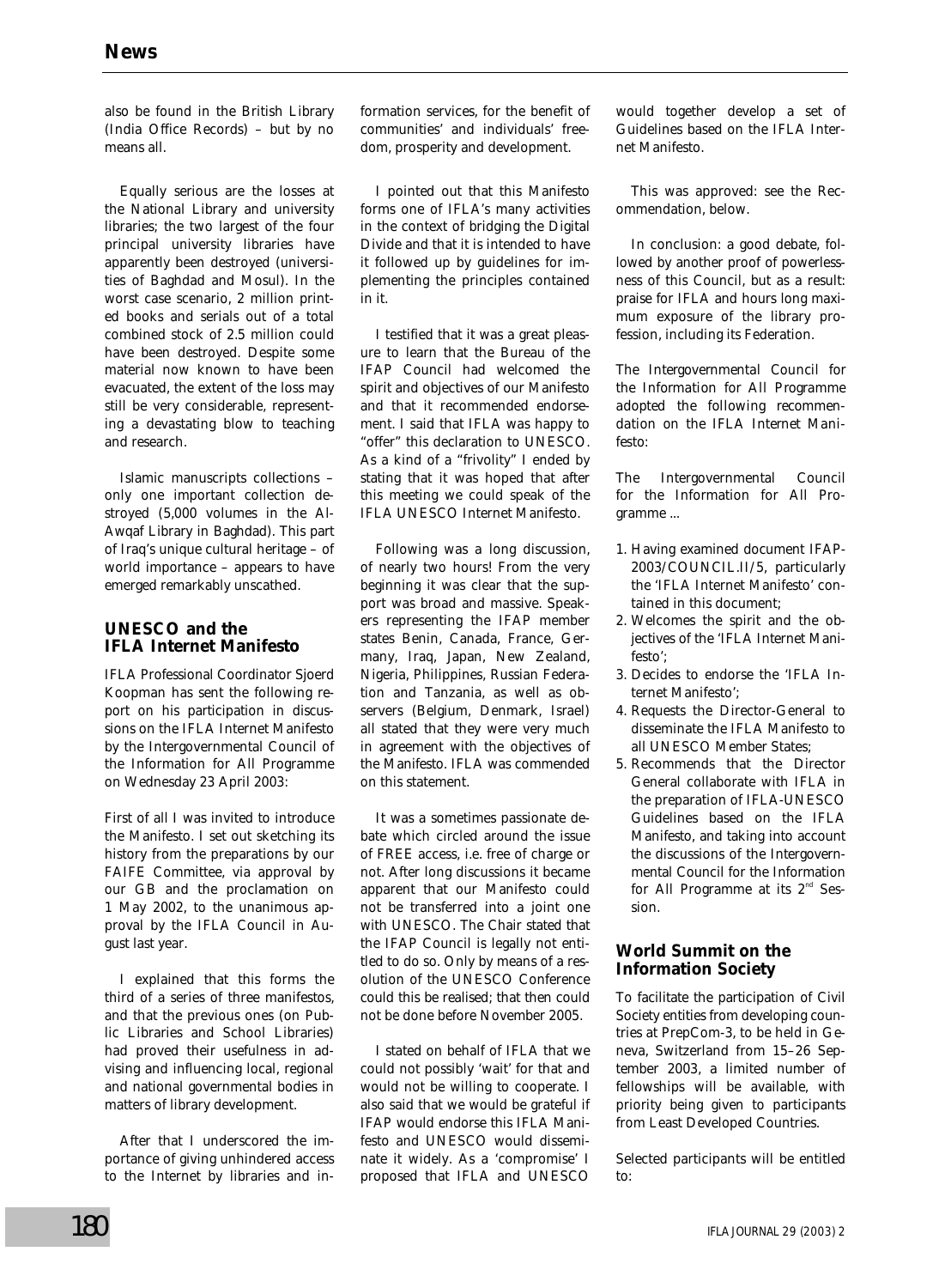- International air travel round-trip to Geneva selected and pre-paid by the Civil Society Division of the Executive Secretariat via the most direct and economical route.
- Daily allowance for meals, accommodation and incidental expenses for the duration of the meeting. No additional daily allowance will be paid for alternative lodging.

Applicants must register to the conference on: http://www.geneva2003. org. The fellowship's application form may be found on the funding web page: http://www.geneva2003. org/wsis/index\_c01\_3\_15.htm.

A nomination form must be duly completed, then signed and endorsed by the person officially responsible to nominate candidates. The form must be received no later than: 12 July 2003 by:

WSIS – Civil Society Fellowships, Geneva. Fax: +41 22 730 63 93. Email: fellowship@geneva2003.org.

# **Gates on Libraries**

An article by Bill Gates, co-founder of the Bill & Melinda Gates Foundation and chief software architect of Microsoft Corporation, was published recently in the *Seattle Times*  and is available on the *Times* website at: http://archives.seattletimes. nwsource. com/cgibin/texis.cgi/web/ vortex/ display?slug=gates21&date= 20030221. Entitled 'Investing in libraries connects us to the future', the article emphasized that

In the United States, computers and the Internet are still out of reach for many individuals living in poorer communities, rural areas and inner cities. ... America's public libraries are making a tremendous difference. Today, more than 95 percent of community libraries offer free Internet access, up from 73 percent just four years ago. For many people who cannot afford computers or do not have Internet access at school or at work, the public library is the only place to go. ... I am excited about what's happening in my hometown and in libraries across the country. But I worry about whether our society will support public libraries so they can sustain this critical community service. In my view, investing in public libraries is an investment in the nation's future.

After describing the work of the Bill & Melinda Gates Foundation has worked to help public libraries provide free computing services, Mr Gates went on:

Melinda and I have a special place in our hearts for community libraries. Egalitarian by nature, libraries have a rich history of offering knowledge, information and opportunity to all who pass through their doors. Libraries are often open in the evenings and on weekends, and are staffed by people who are experts at managing information.

Libraries play a vital role in providing access to technology. ... We must all pitch in to keep our libraries vibrant and strong, whether through volunteer hours, donations or government spending. We must continue to support our libraries so they can keep the doors of knowledge open to all.

# **13-Digit ISBN Announced**

The formal ISO Committee Draft of the revised ISBN standard has now been sent out to national standards bodies for the first round of voting. If the revision committee's recommendations are accepted, the new style ISBN will come into use on 1 January 2007.

The most substantial change is the extension of the ISBN from 10 to 13 digits, incorporating the EAN.UCC prefix which is already used to form the barcode. Until the current stock of numbers is exhausted the prefix will be 978. At that point 979 will be introduced and, subject to agreement with EAN.UCC, further prefixes to ensure that the ISBN is secure going forward.

If approved, the change will affect virtually everyone in the book supply chain. Publishers, distributors, wholesalers, booksellers, libraries and any other organisations that record, store or exchange ISBNs will have to ensure that their systems can accommodate and read the 13 digit ISBN by January 2007.

Also, for the first time, there will be a core set of descriptive metadata elements, based on ONIX, associated with the ISBN and required from publishers when registering ISBNs. In countries where the national ISBN agency also operates a 'Books in Print' service, this will be incorporated into the information gathered from publishers as part of that service.

Major changes are also being made to the governance and administration of the ISBN system internationally to ensure the independence and long term viability of ISBN International, the co-ordinating body for the 164 ISBN agencies worldwide.

Voting on the Committee Draft of the revised ISBN ended on 5 May 2003. The next stage will be a Draft International Standard, addressing comments received in the current voting process. Following further voting processes, the final standard should be published at the beginning of 2005.

*For further details and a comprehensive set of FAQs about the changes to ISBN, go to:* http://www.nlc-bnc. ca/iso/tc46sc9/isbn.htm.

*All other enquiries may be made to:*  Michael Healy, Nielsen BookData and Convenor, ISO TC46/SC9/WG 4. E-mail: m.healy@whitaker.co.uk

*or to:* Michael Cairns, R.R. Bowker. Chair, ISBN Executive Committee. E-mail: michael.cairns@bowker.com.

## **Kesavan Institute of Information and Knowledge Management**

A charitable trust, the Kesavan Institute of Information and Knowledge Management, has been formed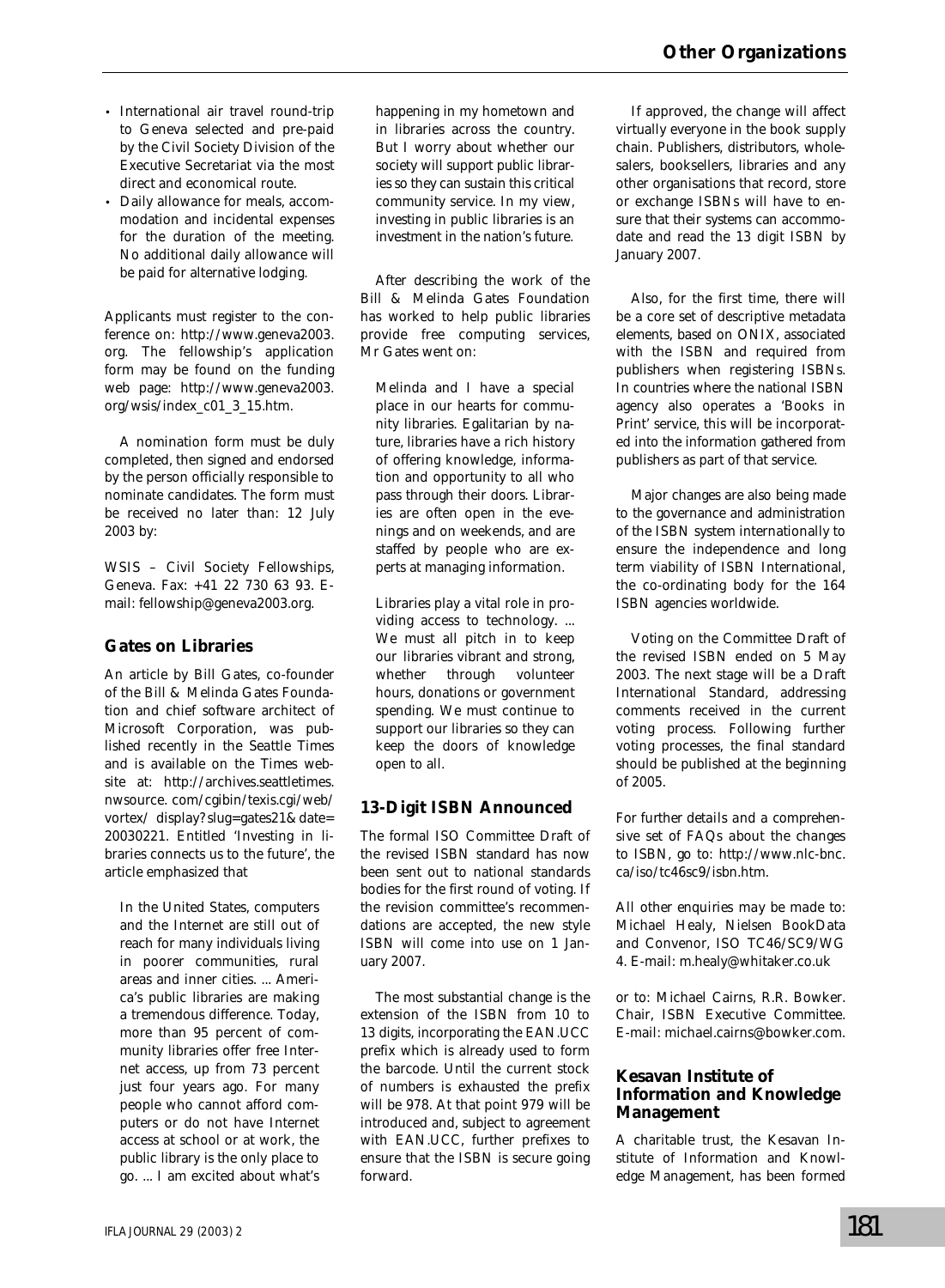as an initiative of many former colleagues, friends, admirers, students and relations of the late Mr B.S. Kesavan as a token of admiration and respect. The initial funding for the trust has been provided by voluntary contributions by many of Mr. Kesavan's colleagues and others.

Mr. Kesavan was a pioneer institution builder and was responsible for many initiatives including the creation of the *Indian National Bibliography* and for restructuring the National Library into a pre-eminent institution in India. His leadership of INSDOC (Indian National Scientific Documentation Centre) resulted in it becoming not only an important institution in India but also a model for other developing countries. Mr. Kesavan was awarded the prestigious Padmashri by the Government of India in 1960 for his contributions to and leadership of the National Library. His services were used by UNESCO and the World Health Organisation (WHO) in several library and information projects in different parts of the world. Mr. Kesavan was also active in international fora such as the IFLA (International Federation of Library Associations) and FID (International Federation for Information and Documentation), and in many national committees of the University Grants Commission, the Planning Commission, the Ministry of Education and several Indian universities. Above all Mr. Kesavan was a dynamic leader of men, a warm human being, and a mentor to many young minds whom he lovingly nurtured and imbued in them the human and professional values that were dear to him.

A web site for the Institute has been created at http://www.kiikm. org/.

The current trustees of the Institute are S. Parthasarathy, A.K. Dasgupta and L.J. Haravu. Mr T.N. Rajan, also a long time colleague of Mr Kesavan, has taken the role of Settler of the Trust.

The Institute is committed to collaborating with like minded individuals and institutions on activities envisaged in the objectives of the trust and comments and suggestions are welcomed.

*L.J. Haravu, Trustee, Kesavan Institute of Information and Knowledge Management.* 

## **The Rwanda Bookmobile Foundation**

A foundation is being set up to provide and maintain a bookmobile for the African nation of Rwanda. At the present time there is not a single public library in the entire country, but that is about to change, as the first library is currently under construction in the capital city of Kigali. It is hoped that as soon as the doors open at the new Kigali Public Library, the Bookmobile will be ready to start travelling to all of the accessible towns and villages in that impoverished country.

Support is urgently needed to help get this program off the ground.

The Rwanda Bookmobile Foundation is requesting help from concerned organizations and individuals that want to help make the first Bookmobile in Rwanda a reality.

*Donations may be sent to:* The Rwanda Bookmobile Foundation, PO Box 1061, Okotoks, Alberta, Canada T1S 1B1.

*Michael Giberson, Founder, The Rwanda Bookmobile Foundation.* 

# **ALA Website Redesigned**

The American Library Association has begun the transition to its new website, starting on April 7. The new site features a better search engine, one-stop pages detailing ALA's work in major areas of interest, a more modern look and feel and more content to help library professionals in their daily work. The URL for the ALA site will remain the same http:// www.ala.org, but other sections of the site will receive new URLs. Many of former most often requested URLs will have automatic redirects to the new site. If you have links to the ALA site please check to see that your specific link is still active. If you have any problems finding the information you linked to on the new site please contact Delin Guerra at the ALA International Relations Office for assistance: dguerra@ala.org.

## **Online Usage Statistics for Oxford Journals**

Oxford University Press (OUP) is among the first group of vendors to make COUNTER compliant usage statistics available for its online journals. The COUNTER Code of Practice (COP) has been developed to provide a consistent and credible means of measuring the usage of online products. Release 1 of the (COP), which focuses on journals and databases, was released in January 2003 and is published in full on the COUNTER website: www. projectcounter.org. Oxford University Press signed a formal declaration of compliance in March 2003.

Launched in January 2003 the OUP usage reports are available both to consortia and individual organisations using one or more titles from the Oxford Journals Online Collection, and can be accessed online in HTML format or downloaded as .csv files providing easier manipulation by library administrators. OUP usage reports are compliant from those dated January 2003 onwards. Historic reports from 2001 onwards will also be compliant by the end of May 2003.

*Further information, along with a demonstration of the usage statistics package is available at:* http:// www.oupjournals.org/statistics.

COUNTER is an international initiative whose aim is to create an internationally accepted, extensible Code of Practice for gathering and display of online usage statistics.

*More information is available at:*  http://www.projectcounter.org.

*For more information on OUP Journals and the Statistics package please contact:* Amy Tucker, Library Marketing Manager. Tel: +44 (0) 1865 354420. E*-*mail: amy.tucker@ oupjournals.org*.*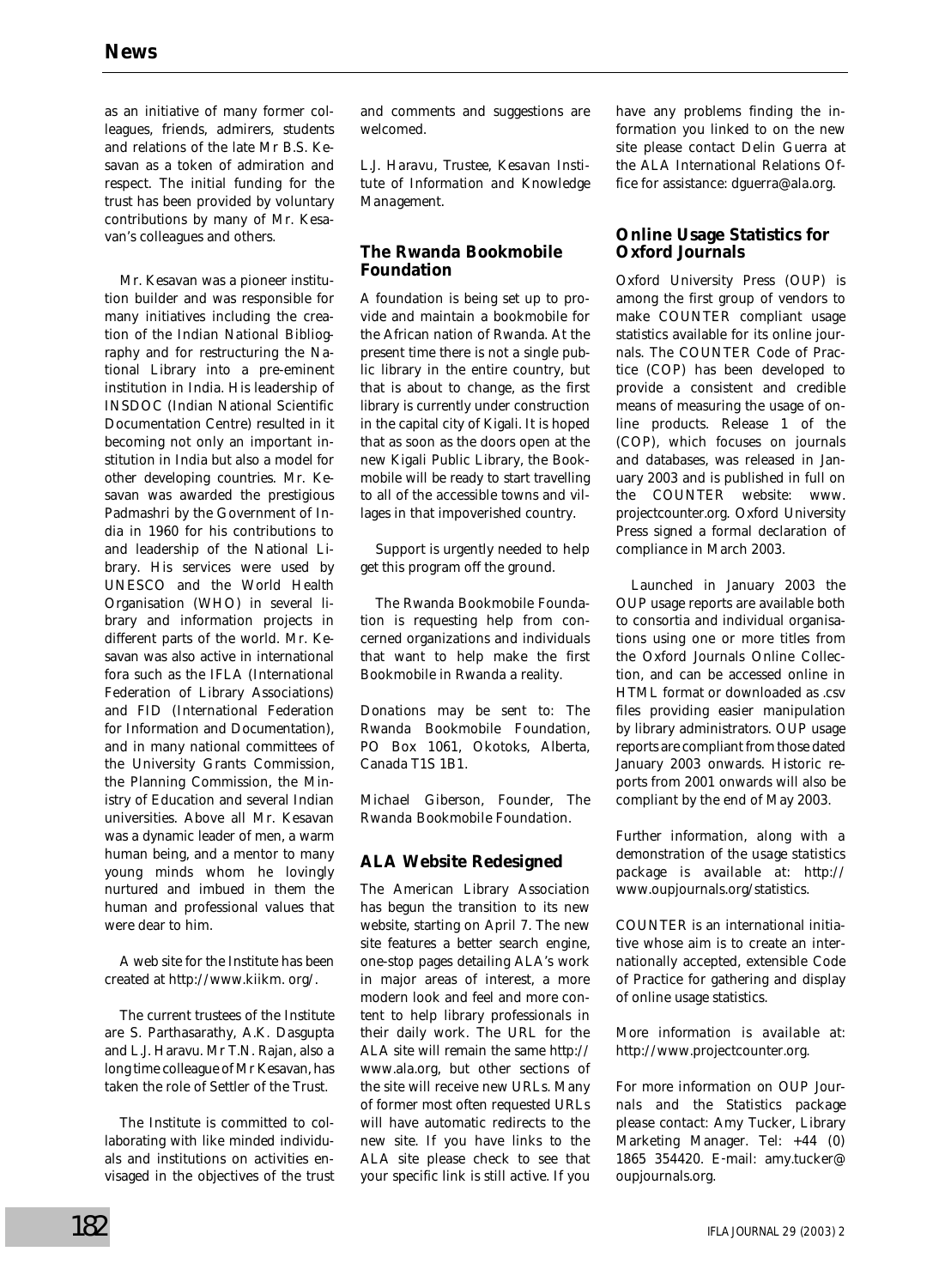## Other Publications

## **Library and Information Science Bibliographies**

*International Bibliography of Bibliographies in Library and Information Science and Related Fields.* Henryk Sawoniak. Edited by Maria Witt. Foreword by Michael Gorman. Munich, K.G. Saur Verlag. Volume 1: 1945–1978. 2003. 3 part volumes, together LXX, 996 pages. Hardbound. EUR 410.00. ISBN 3-598-11144-4. (Already available: Volume 2: 1979– 1990. 1999. 3 part volumes, together LXXXIII, 1,208 pages. Hardbound. EUR 410.00. ISBN 3-598-11145- 2).

The first volume of the *International Bibliography of Bibliographies in Library and Information Science and Related Fields* records some 10,000 bibliographies focusing on library and information science and published between 1945 and 1978. It also covers publications from related fields such as archives, publishing, the book trade, copyright law, book art, and the history of script, books, paper and letterpress print.

Each entry commences with bibliographical details: author or editor, title, publisher, series title, year of publication, number of pages; in the case of essays the respective title of the book or journal complete with page number. These are followed by explanatory notes, an English version of the original title if applicable, references to parallel and other editions, a brief synopsis of the contents as well as references to reviews including those written outside the period covered by the bibliography. Four indexes (by author, title, subject and place) provide quick access to this multi-layered and extensive reference work, thus facilitating easy and targeted searches.

*Published by:* K.G. Saur Verlag GmbH, Ortlerstrasse 8, 81373 Munich, Germany. Tel: +49 89 76902 0. Fax: +49 89 76902 150/250. E-mail: info@saur.de.

## **New Electronic Newsletter and Database for Information Professionals**

Libraryevents.com has launched a new service for information professionals. The service, available on the Library Events website, consists of a current awareness database and a monthly newsletter, *LIS Events*. It includes:

- training courses from a range of organizations
- conferences
- exhibitions and trade shows
- library association meetings
- national book and library events in many countries.

The website and the current awareness database are available at: http:// www.libraryevents.com where you can also sign up for the newsletter.

*Contact:* Stuart Urwin, Libraryevents. com, Stora Vastergatan 45, SE-271 35 Ystad, Sweden. Tel. +46 411 121 70. Fax: +46 411 121 10. E-mail: stuarturwin@libraryevents.com.

## **New Report Profiles Biblored, Gates Award Recipient for 2002**

The Council on Library and Information Resources (CLIR) has published a report on Biblored, the library network in Bogotá, Colombia, that received the 2002 Bill & Melinda Gates Foundation Access to Learning Award. The report, *Biblored, Colombia's Innovative Library Network*, is available in PDF format in both an English version and a Spanish version. Print copies of the English version can be ordered by using the dialog at the bottom of the abstract page.

*Further information:* http://www. clir.org/whatsnew.html#biblored.

## **Digital Services in the Pacific**

*Digital Community Services: Pacific libraries and archives. Future prospects and responsibilities. A survey conducted for UNESCO.* Esther B. Williams.

*Available online at:* http://portal. unesco.org/ci/file\_download.php/ williams.pdf?URL\_ID=6607& filename=10395389010williams.pdf &filetype=application%2Fpdf &filesize=1419631&name=williams. pdf&location=user-S/

*or at:* 

http://portal.unesco.org/ci/ev.php? URL\_ID=6607&URL\_DO=DO\_TO PIC&URL\_SECTION=201&reload  $=1041529756.$ 

This study, commissioned by UNESCO as part of the Pacific Pathway project, sought to establish the situation in the Pacific with regard to the impact of new Information and Communication Technologies (ICT). The primary focus of the Pacific Pathway project is the promotion of digital access to Pacific culture represented in the documentary holdings of libraries and archives, or the wider access to information by the community in the public domain.

Based on the survey results, a group of experts will devise a number of model projects for possible submission to UNESCO PP-fund in 2004–5 and other funding sources.

*For further information:* Ms. Tarja Virtanen, Adviser for Communication and Information (CI), UNESCO Asia-Pacific Bureau for CI, Safdarjung Enclave B5-29 New Delhi 110029, India. Tel. +91-11-2671 3000. Fax: +91-11-2671 3001, 3002. E-mail: t.virtanen@unesco.org. Website: www.unesco.org/webworld/.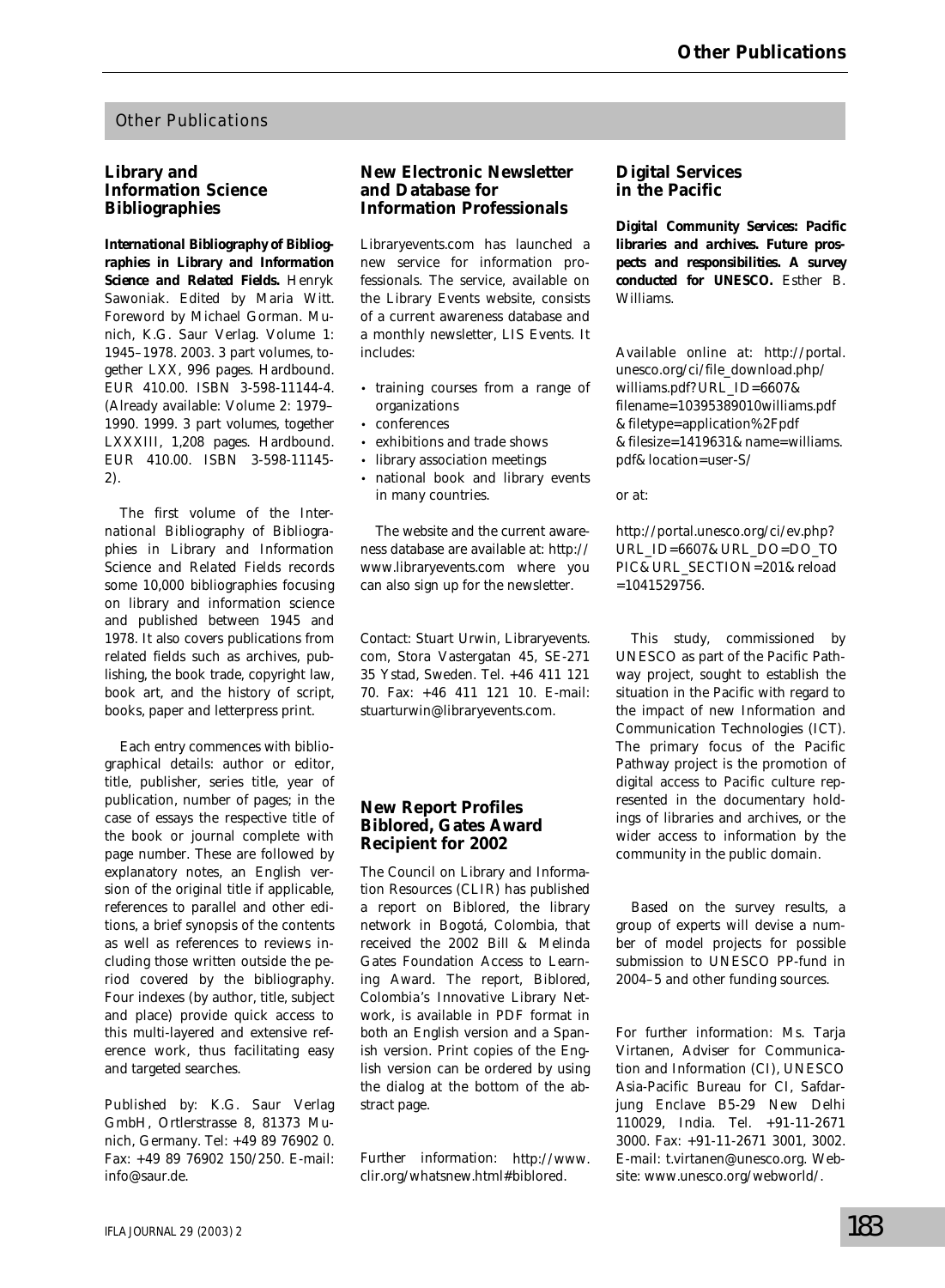## Personal News



*Marie-France Plassard* 

## **Marie-France Plassard**

Marie-France Plassard has retired as from 1 March 2003 as Director of the IFLA/UBCIM Programme, which was closed on the same date at Die Deutsche Bibliothek in Frankfurt am Main (Germany).

A native of France, Marie-France Plassard graduated in English language and literature from the University of Toulouse (maîtrise ès-lettres) and from Columbia University in New York (Master's in Library Science). During the period 1963–1983, she was Head of the American Library in Toulouse (France).

Marie-France's involvement with IFLA began in 1978 when she joined the team of IFLA Interpreters, which served annually at the conferences. In April 1987 she was appointed Programme Officer of IFLA's Programme for Universal Availability of Publications (UAP) at the British Library in London.

Three years later she switched to the other 'classic' IFLA Core Programme, for Universal Bibliographic Control (UBC), which had grown to include International MARC and moved from the British to the German national library in 1990.

Die Deutsche Bibliothek (DDB) assumed responsibility for the IFLA/ UBCIM Programme from 1 April 1990. Mr Kurt Nowak, Deputy Librarian of DDB, became its Director and Marie-France Plassard was appointed as the new Programme Officer. She succeeded Mr Nowak as Programme Director when he retired in 1999.

Marie-France can look back at an IFLA career of 25 years. During that long period she has travelled a lot, edited numerous publications, both from the UAP and UBC(IM) programmes and has organized and conducted many meetings, workshops, courses, trainings. She has presented papers and participated in projects.

All of us, as well as many colleagues who have worked with her during this long period will always keep good memories of a capable expert, a friendly French-English-German lady, and an amiable colleague.

*Sjoerd Koopman* 

## **Seymour Lubetzky**

Seymour Lubetzky died on 5<sup>th</sup> April, shortly before his 105<sup>th</sup> birthday. The library world mourns his passing. His was a great mind, which focused on the problems of cataloging, changed that discipline from a rote mastery of rules to a creative activity. He will be remembered for his incisive critique of the 1949 ALA Cataloging Rules for Author and Title Entries, which began with the famous question "Is This Rule Necessary?" and for the distinction he made between the Work and the Book, a distinction that epitomizes the catalogue's objective to bring like information together. During the late 1940s and 1950s his thinking dominated Anglo-American cataloguing and during the 1960s it came to dominate cataloguing worldwide. And it influences us still, in that the philosophy and methodologies he introduced transcend their period and will be forever part of the intellectual foundation of cataloguing. His mind remained active: just prior to his death he was pondering the relationship between the book and  $l$ ife.

## **John Sumsion**

John Sumsion, OBE, died peacefully at home at Rotherby, Leicestershire, UK, aged 74, on  $21<sup>st</sup>$  February. After obtaining an MA in economics from Yale University in the USA, John entered the shoe trade in the UK, becoming a Director of K Shoes. In 1981 he was invited to become the first Registrar of the Public Lending Right in the UK. For his service in this capacity he received the OBE, and was also made an Honorary Fellow of the Library Association. After retiring as PLR Registrar, he became Director of the Library and Information Research Unit (LISU) at Loughborough University and was also appointed to the Library and Information Services Council (England). He became Chair of the IFLA Section on Statistics in 1995 and was also an active member of the Library and Information Research Group in the UK.

## **Alice Bulogosi**

Alice Bulogosi, who served as General Secretary of the Kenya Library Association for some years, and who had become a member of the IFLA FAIFE committee in 2001, passed away on 10<sup>th</sup> April.

## **Elena V. Nebogatikova**

Elena V. Nebogatikova, First Deputy Director of the National Library of Russia died in a fatal accident on 29<sup>th</sup> of March. Ms Nebogatikova had recently been nominated by the Russian Library Association to the Standing Committee of the IFLA Management and Marketing Section.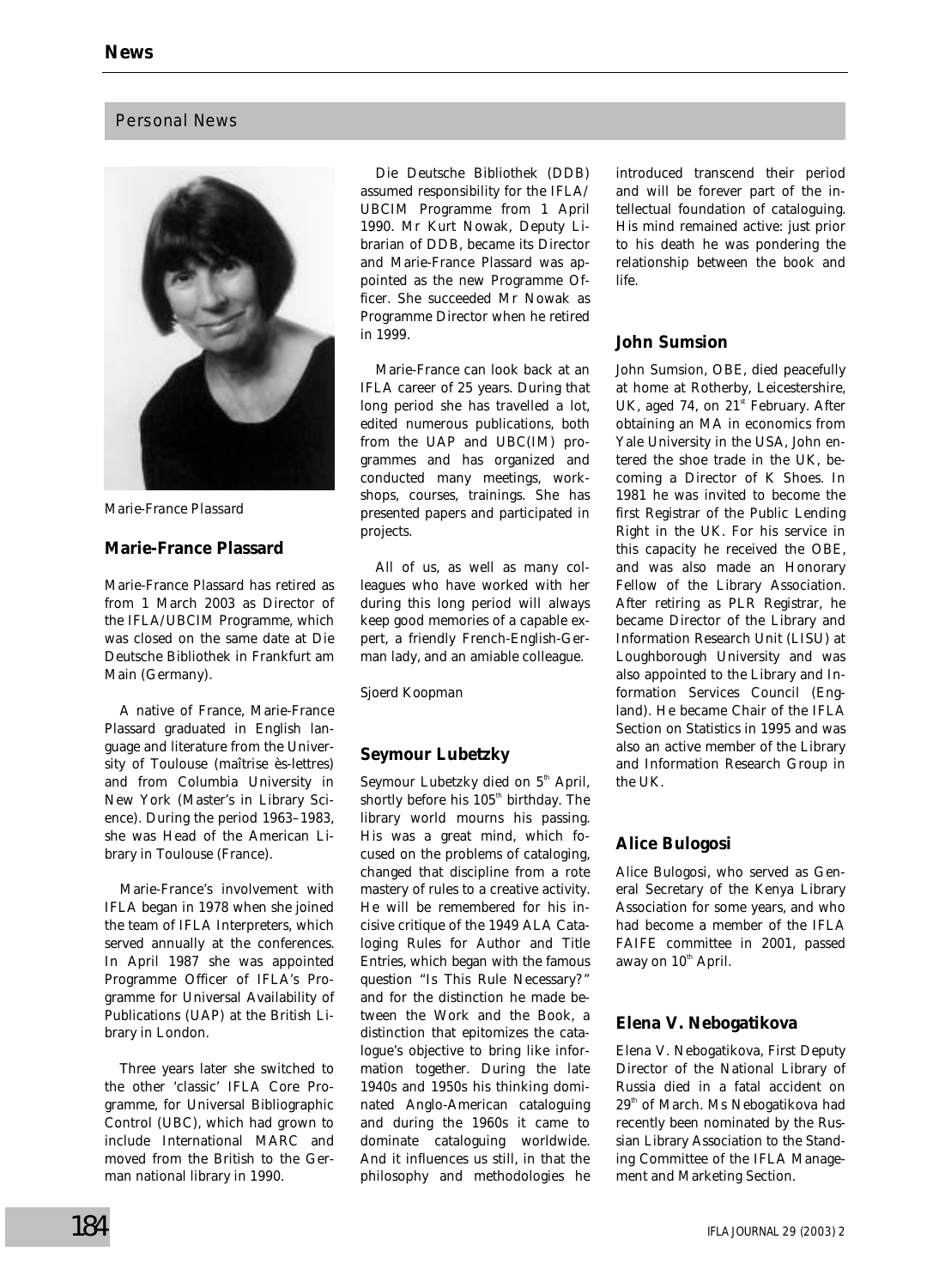# INTERNATIONAL CALENDAR

## 2003

- July 7–11, 2003. Durban, South Africa.
- **32nd International Association of School Librarianship (IASL) Conference.** *Theme:* School Libraries: Breaking Down Barriers.

*For more information:* www.iasl-slo.org/conference 2003-call.html.

#### July 14–18, 2003. Pori, Finland.

**Conference on E-Training Practices for Professional Organizations.** 

*Further information from:* Pori School of Technology and Economics, Pohjoisranta 11, PO Box 300, FIN-28101 Pori, Finland. Tel. +358-2-627 2700. Fax: +358- 2-627 2727. E-mail: multisil@pori.tut.fi. Website: http://www.pori.tut.fi/etrain/.

### July 28–30, 2003. Geneva, Switzerland

### **IFLA Conference Satellite Meeting on Management and Marketing: 'E-learning for marketing and management in libraries'.**

Sponsored by IFLA Management and Marketing Section, IFLA Education and Training Section, University of Geneva, Ecole nationale supérieure des sciences de l'information et des bibliothèques (ENSSIB), Lyon (France), Haute Ecole de gestion, Département Information et Documentation, (Genève) and Ecole de bibliothéconomie et des sciences de l'information (EBSI), Université de Montréal, Québec, Canada.

*Contact persons:* Daisy McAdam. E-mail: Daisy. McAdam@ses.unige.ch. Françoise Lerouge. E-mail: Françoise.Lerouge@enssib.fr.

### July 30–31, 2003. Munich, Germany

**IFLA Preconference on Acquisition and Collection Development: 'Is digital different? New trends and challenges in acquisition and collection development'**  Sponsored by IFLA Acquisition and Collection Development Section and Bavarian State Library.

*Further information, including programme and instructions for registration:* http://www.bsb-muenchen. de/ifla/ifla\_pre.htm.

### July 30–1 August, 2003. Berlin, Germany

**IFLA Preconference on Disaster Planning and Management: 'Preparing for the worst, planning for the best: protecting our cultural heritage from disaster'.**  Sponsored by IFLA Preservation and Conservation Section, IFLA Core Activity for Preservation and Conservation and Akademie der Wissenschaften and Staatsbibliothek zu Berlin with support from the Council on Library and Information Resources.

*Programme and registration information from:* http:// www.kb.nl/iflapreconf/index.html.

### August 1–8, 2003. Berlin, Germany.

**World Library and Information Congress: 69<sup>th</sup> IFLA General Conference and Council.** *Theme:* 'Access Point Library: Media – Information – Culture.'

*For more information:* Ms Barbara Schleihagen, Secretary General, or Mr Christoph Albers, Conference Coordinator, IFLA 2003 Berlin Secretariat, c/o Berlin State Library – Prussian Cultural Heritage, Potsdamer Str. 33, D-10785 Berlin, Germany. Tel: +49-30-26 55 88-52, and –74. Fax: +49-30-26 55 88- 53, and –75. E-mail: ifla2003secr@sbb.spk-berlin.de. URL: http:// www.ifla. org/IV/ifla69/.

#### August 7, 2003. Berlin, Germany

**IFLA Audiovisual and Multimedia Section. Workshop on the draft 'Guidelines for audiovisual and multimedia materials in libraries'.** 

*Further information:* Secretary, Monika Cremer at: cremer@mail.sub.uni-goettingen.de.

August 11–27, 2003. Tilburg, The Netherlands.

### **Eighth International Summer School on the Digital Library.**

*Course 1:* Leaders' Visions on the Library of the Future. (Tilburg, 11 August–12 August 2003) *Course 2:* Change: Making it Happen in your Library. (Tilburg, 13 August–15 August) *Course 3:* Libraries, Electronic Resources, and Elec-

tronic Publishing. (Tilburg, 25 August–27 August).

*More information:* Ms. Jola Prinsen or Mrs Leonne Portz, Ticer B.V., PO Box 4191, 5004 JD Tilburg, The Netherlands. Tel. +31-13-4668310. Fax: +31-13-4668383. E-mail: ticer@uvt.nl. Website: http://www. ticer.nl.

### September 8–9, 2003. Espoo, Finland.

**Toward a User-Centered Approach to Digital Libraries: The 2003 Conference on Users in the Electronic Information Environments.** 

*For additional information:* Conference Coordinator. E-mail: sinikka.koskiala@hut.fi. Website: http://www. lib.helsinki.fi/finelib/digilib/.

September 22–26, 2003. Rustenburg, North West Province, South Africa.

**LIASA Sixth Annual Conference.** *Theme:* Tsoga o itirele: Libraries as agents of change.

*Further information:* Ms Naomi Haasbroek. Tel. 021 843 1259. Fax: 021 843 3525. Cell: 082 895 9931. Email: naomi@tlabs.ac.za.

#### 6–8 de octubre de 2003. Maputo, Mozambique.

### **1er. Seminario Nacional de Bibliotecas, Archivos, Centros de Documentación y Museos**. *Tema:* Facilitando el acceso a la información.

*Para mas informaciones dirigirse a* Fondo Bibliográfico de Lengua Portuguesa (FBLP), Av. 25 de Sep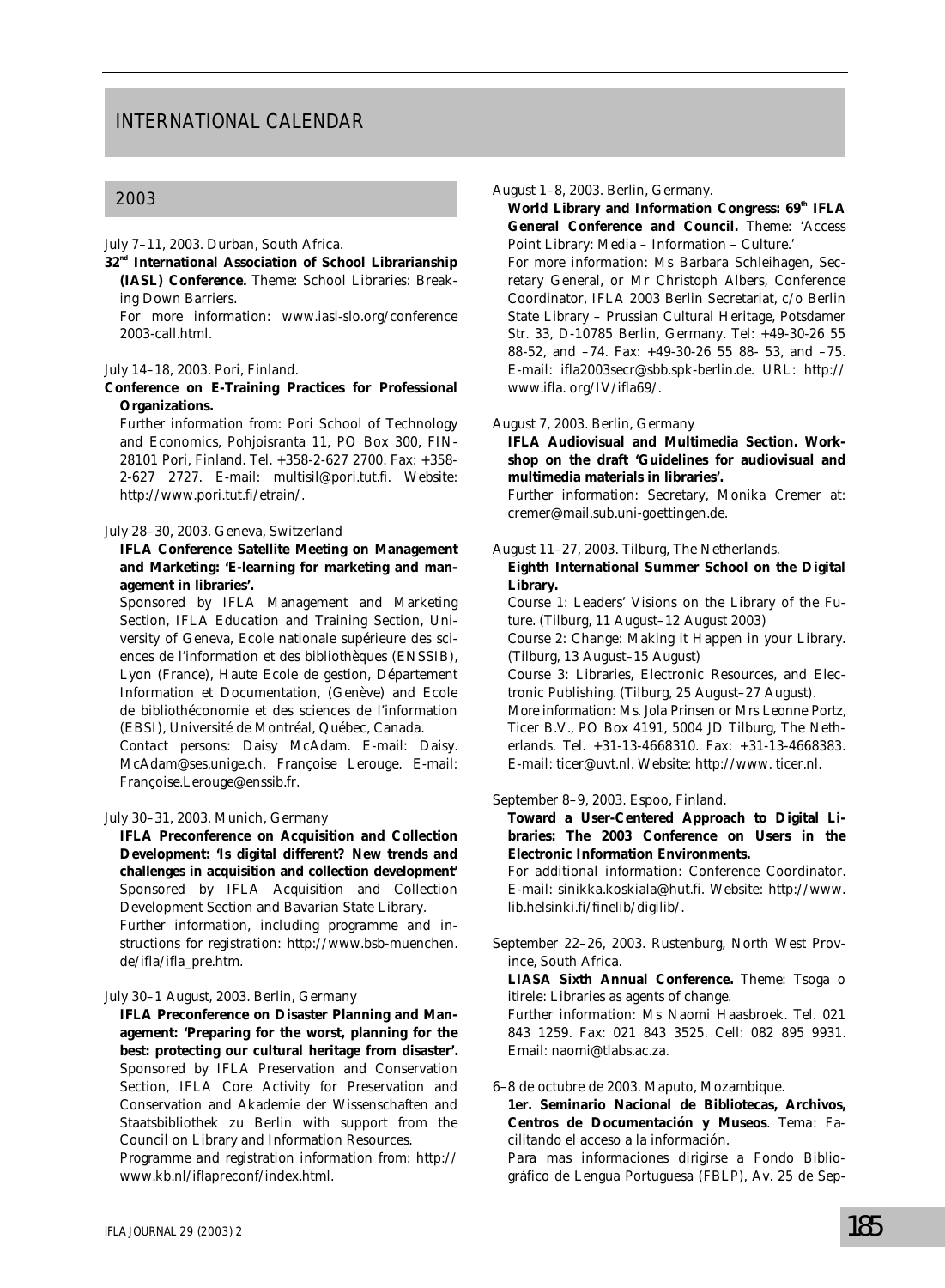tiembre n° 1230, 7° piso. Caja Postal n°1330, Maputo, Mozambique. Tel. +258-1-429531/2. Fax: +258-1- 429530. E-mail: palop@zebra.uem.mz. Página Internet: www.teledata.mz/cidoc.

October 16–22, 2003. Amsterdam, The Netherlands.

**SEPIA Workshop on management of photographic collections.** 

*For more information:* European Commission on Preservation and Access, PO Box 19121, 1000 GC Amsterdam, The Netherlands. Tel. +31 20 5510839. Fax: +31 20 6204941. E-mail: ecpa@bureau.knaw.nl. Website: http://www.knaw.nl/ecpa/.

October 20–23, 2003. Long Beach, California, USA.

**American Society for Information Science and Technology. Annual Conference.** *Theme:* Humanizing Information Technology: From Ideas to Bits and Back. *More information:* Richard Hill, Executive Director, American Society for Information Science and Technology, 1320 Fenwick Lane, Suite 510, Silver Spring, MD 20910, USA. Fax: +1 (301) 495-0900. Voice: +1 (301) 495-0900. E-mail: rhill@asis.org. Website: http://www.asis.org/Conferences/AM03/am03cfp.html.

### October 23–26, 2003. Memphis, Tennessee, USA.

### **EEI21 – Memphis – 2003. The Ethics of Electronic Information in the 21<sup>st</sup> Century.**

*More information:* Tom Mendina, Chairman, EEI21 – MEMPHIS. E-mail: tmendina@memphis.edu. Website: http://www.memphis.edu/ethics21.

October 28–31, 2003. Canberra, Australia.

## $8<sup>th</sup>$  Interlending and Document Supply International **Conference.**

*Further information from:* Tom Ruthven, Director, Interlending Services, National Library of Australia, Canberra ACT 2600, Australia. E-mail: truthven@ nla.gov.au.

November 3–4, 2003. Geneva, Switzerland.

#### **Pre-conference to the World Summit on the Information Society for librarians.**

*Further information:* Genevieve Clavel-Merrin, Swiss National Library, Hallwylstrasse 15, CH-3003 Bern. Tel. +41 31 322 89 36. Fax: +41 31 322 84 63. E-mail: Genevieve.Clavel@slb.admin.ch. Website: http://www. snl.ch.

November 2–8, 2003. New Orleans, LA, USA

## **ACM CIKM 2003. Twelfth International Conference on Information and Knowledge Management (CIKM).**

*Further information:* Padmini Srinivasan, University of Iowa. Tel: +1 (319) 335-5707. (U. of Iowa); +1 (301) 435-3262 (National Library of Medicine); Fax: +1 (301) 480-3035.

November 17–18, 2003. San Antonio, Texas, USA. **VRD 5th Annual Digital Reference Conference.**  *Theme:* Reference Roundup.

*For more information:* Pat Grimsley. Tel. +1 (800) 464- 9107. E-mail: vrdconf@vrd.org. Website: http://www. vrd2003.org/.

### December 8–11, 2003. Kuala Lumpur, Malaysia.

 $6<sup>th</sup>$  International Conference of Asian Digital Li**braries (ICADL 2003).** *Theme:* Digital Libraries: technology and management of indigenous knowledge for global access.

*Further information:* Co-Chairs Malaysia: e-mail: nma@sun1.ftsm.ukm.my. ICADL website: http://www. ftsm.ukm.my/ICADL2003.

### December 10–12, 2003. Geneva, Switzerland.

**World Summit on the Information Society. Phase 1.**  (Phase 2: Tunis, Tunisia, 2005).

*Further information from:* News Section Mr. A. Levin, Chief a.i., Coordination, External Relations and Communication Units, International Telecommunication Union (ITU), Place des Nations, CH-1211 Geneva 20, Switzerland. Tel. +41 (22) 730 6113. Fax: +41 (22) 730 5881. E-mail: levin@itu.int. Website: www.itu. int/wsis/.

## 2004

February 3–5, 2004. Bielefeld, Germany.

**7th International Bielefeld Conference 2004.** *Theme:*  Thinking beyond Digital Libraries – Designing the Information Strategy for the next decade.

*Further information:* Dr. Norbert Lossau, Direktor, Universitaetsbibliothek Bielefeld. Tel. +49 521 106- 4050. Fax: +49 21 106-4052. E-mail: lossau@ub.unibielefeld.de. Website: www.ub.uni-bielefeld.de.

### April 1–6, 2004. New York, USA.

### **Art Libraries Society of North America (ARLIS/NA) Conference.**

*Further information:* Margaret N. Webster, Chair, Visual Resources Facility, College of Architecture, Art & Planning, B-56 Sibley Hall, Cornell University, Ithaca, NY 14853, USA. Tel.+1 (607) 255-3300. Fax: +1 (607) 255-1900. E-mail: mnw3@Cornell.edu.

### August 20–27, 2004. Buenos Aires, Argentina.

**World Library and Information Congress: 70<sup>th</sup> IFLA General Conference and Council.** *Theme:* "Libraries: Tools for Education and Development".

*For more information:* Buenos Aires 2004, Argentine Organizing Committee, Asociación de Bibliotecarios, Graduados de la República Argentina. Tucumán 1424, 8° piso Of. D, C1050AAB, Buenos Aires, Argentina. Phone/Fax: +54(11) 4371-5269 or 4373-0571. E-mail: ifla2004@abgra.org.ar.

### August 23–29, 2004. Vienna, Austria.

**15th International Congress on Archives.** *Theme:*  Archives, Memory, and Knowledge.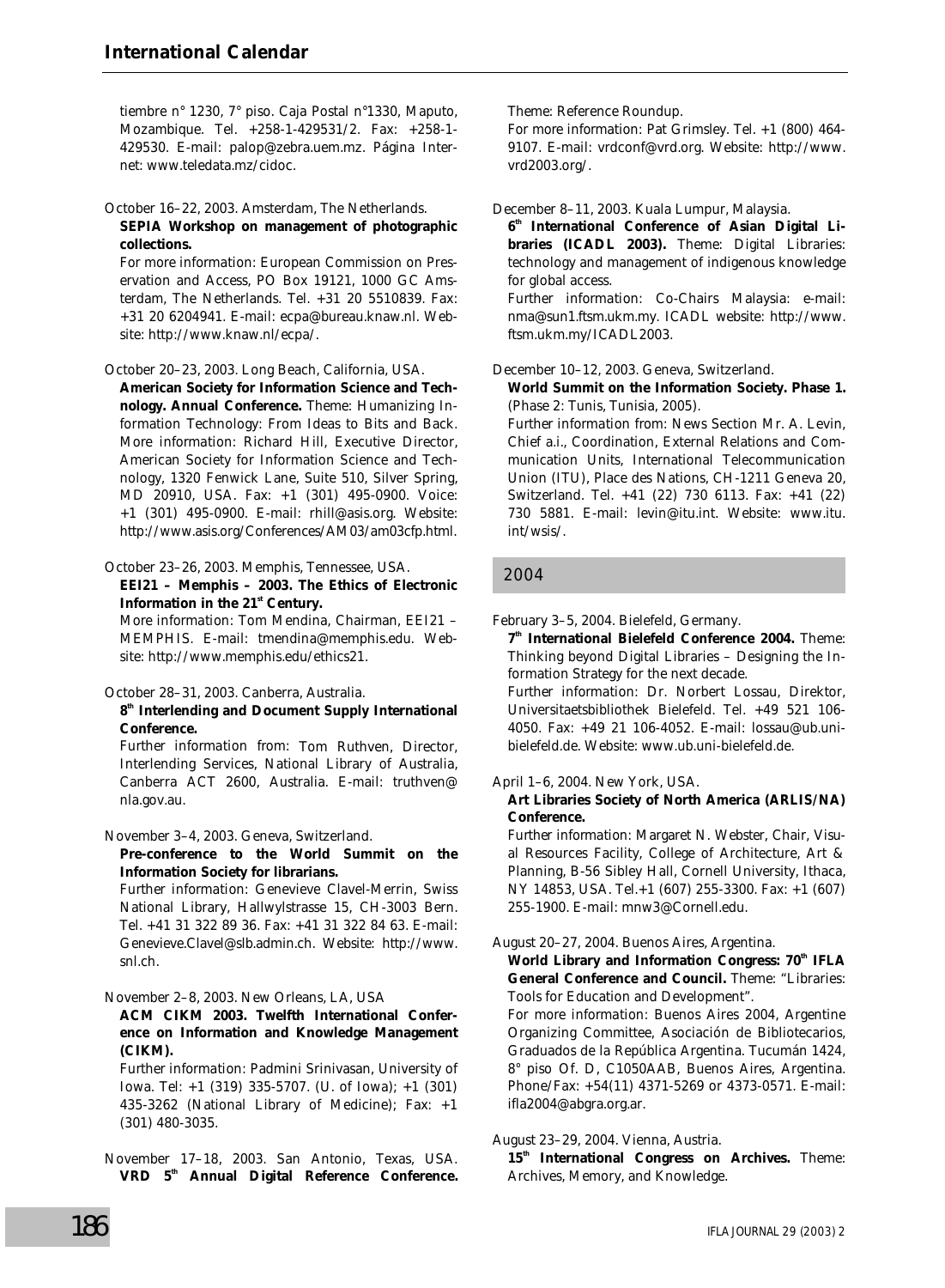*More information:* Evelyn Wareham, Programme Officer International Council on Archives (ICA), 60 rue des Francs Bourgeois, F-75003 Paris, France. Tel. +33 (0)1 40 27 61 37. Fax: +33 (0)1 42 72 20 65. E-mail: wareham@ica.org. Website: www.ica.org.

## September 1, 2004. South Africa.

#### **Books for Africa: IBBY Congress 2004.**

*Contact:* Genevieve Hart, IBBY 2004 Programme Committee, South African Children's Book Forum, PO Box 847, Howard Place 7450, South Africa. sacbf@worldonline.co.za

## 2005

August 20–26, 2005. Oslo, Norway.

**World Library and Information Congress: 71<sup>st</sup> IFLA General Conference and Council.** *Theme:* Libraries: a voyage of discovery; linking the future to the past. *For more information:* IFLA 2005 Oslo Secretariat, Ann Margret Hauknes, Secretary General, Norwegian Library Association, Malerhaugveien 20, N-0661 Oslo, Norway. Tel: +47 23243430. Fax: +47 22672368. Email: IFLA2005@norskbibliotekforening.no.

### 2006

August 22–28, 2006. Seoul, Korea.

## World Library and Information Congress: 72<sup>nd</sup> IFLA **General Conference and Council.**

*For more information:* IFLA Headquarters, POB 95312, 2509 CH, The Hague, The Netherlands. Tel. +31 70 314-0884. Fax: + 31 70 383- 4827.

## 2007

### **World Library and Information Congress: 73rd IFLA Council and General Conference,** Durban, South Africa, 2007.

*Further information from:* International Federation of Library Associations and Institutions (IFLA), PO Box 95312, 2509 CH The Hague, Netherlands. Tel. +31 (70) 3140884. Fax: +31 (70) 3834827. E-mail: IFLA@ ifla.org. Website: http://ifla.inist.fr/index.htm.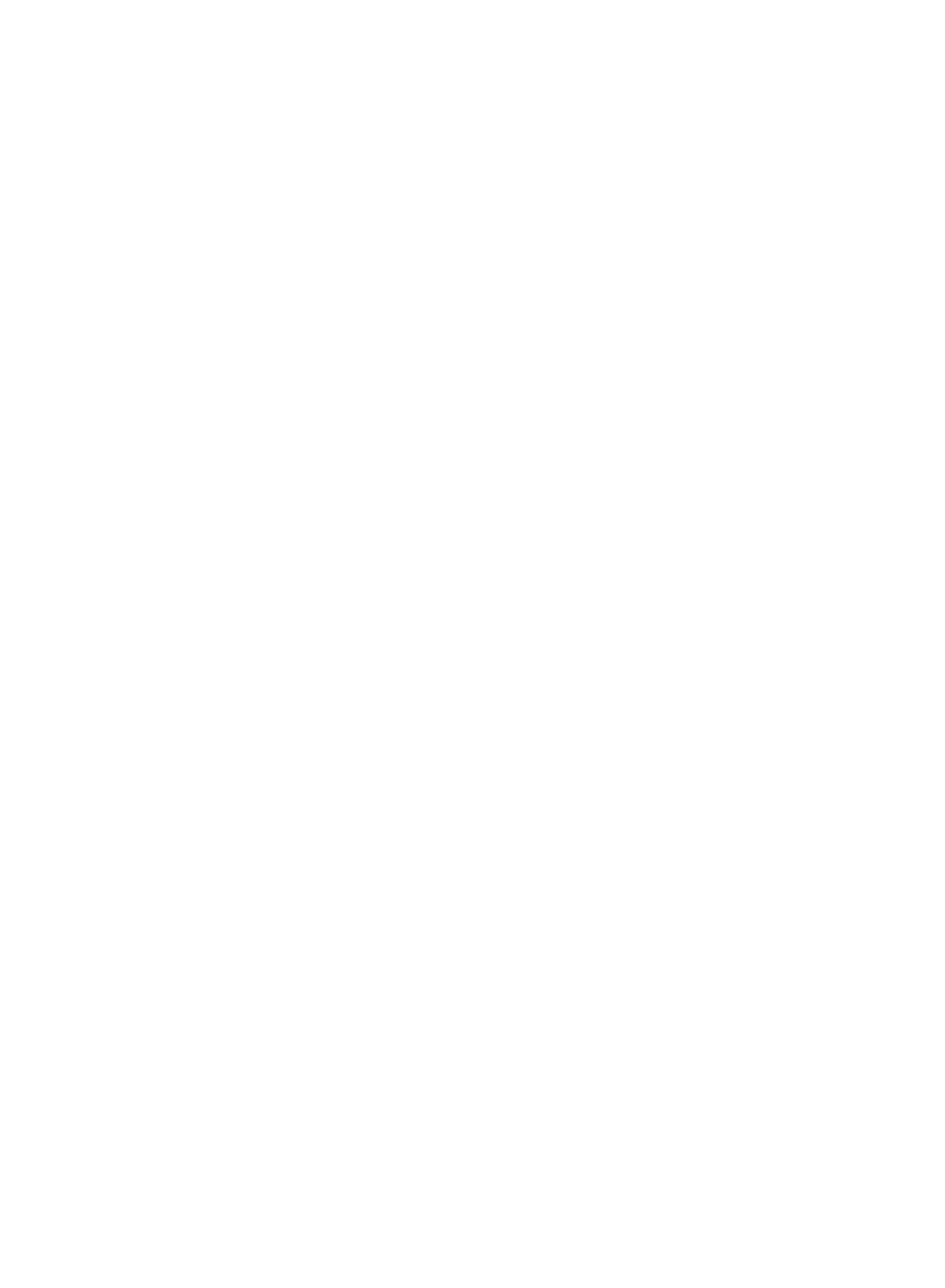# ABSTRACTS

These abstracta may be reproduced without charge.

### Kay Raseroka. **Libraries for Lifelong Literacy: IFLA Presidential Theme 2003–2005.**

IFLA Journal 29 (2003) No. 2, p. 109–112

Following a brainstorming session on 'Bridging the Digital Divide' organized during the  $68<sup>th</sup>$  IFLA General Conference in Glasgow in 2002, the author, President-Elect of IFLA, chose 'Libraries for Lifelong Literacy' as her theme for her term of office as IFLA President, 2003–2005. The paper explains the Presidential Theme and its implications for IFLA members, identifies areas for priority actions (advocacy, partnerships and alliances, and continuing professional development) and invites IFLA Divisions, Sections and other units to present their plans for actions in these areas during the  $69<sup>th</sup>$  IFLA General Conference in Berlin, 1–8 August 2003.

Claudia Lux. **Libraries in Germany – structure and new developments.**  IFLA Journal 29 (2003) No. 2, p. 113–128

Provides an outline of the German library system, which experienced great changes after the country's reunification in 1990. The system consists of four levels, all of which are working together; the similarities between the different sectors are steadily growing. This can also be seen from new concepts of professional education in librarianship, and has led to visible progress by library schools. Many contemporary topics are effecting changes in German libraries. One is the interlibrary lending service, making use of new technologies and having special impacts. The vision of the digital library has led to a new form of cooperation between libraries of all kinds and is financially supported by different projects. The Internet serves as the starting point for information competency, and is a hot topic for German libraries, regardless of whether it is offered as a

service to students in research libraries, or to members of the general public in public libraries. In view of the poor results of German students in the international education study 'PISA', new activities in reading and cooperation between schools and libraries are obtaining more public support than in previous years. The concepts of accountability and best value are being discussed in public and research libraries. They have become of increasing importance, especially in connection with library funding. Over the next few years, German librarians will have to face many more challenges. The article is published to mark the World Library and Information Congress, the  $69<sup>th</sup>$ General Conference and Council of IFLA, held in Berlin, Germany, from 1–9 August 2003.

### Jean-Claude Guédon. **Open Access Archives: from scientific plutocracy to the republic of science.**

IFLA Journal 29 (2003) No. 2, p. 129–140

Edited version of a paper presented at a Workshop of the University Libraries and other General Research Libraries Section of IFLA at the 68<sup>th</sup> IFLA General Conference, held in Glasgow, Scotland, from 18– 24 August 2002. Argues that the scientific quest for fundamental knowledge about nature is being superseded by the quest to control scientific knowledge itself and limit its access to a privileged minority. Steep increases in the costs of subscriptions to scientific journals and the advent of licensing schemes have severely limited ownership, access and permissible forms of use of published scientific knowledge. Poorer research institutions, particularly in poorer countries, have been left out of the scientific loop and condemned to a marginal form of existence. Reviews the evaluation processes used in various scientific communities, focusing on scientific publishing. Claims that

evaluation procedures managed by scientific journals, including those published by commercial firms, do not serve science or the management of research in an optimal manner. The quasi-monopoly exerted by large commercial publishing houses over scientific evaluation partly explains their ability to manipulate prices. The development of open access archives with an associated evaluation system could help restore the 'Republic of science' and create real competition for commercial publishers. Proposes a three-tier structure for institutional open access archives in accordance with the rules of the Open Access Initiative.

Ruth Rikowski. **TRIPS into the Unknown: libraries and the WTO Agreement on Trade-Related Aspects of Intellectual Property Rights.**  IFLA Journal 29 (2003) No. 2, p. 141–151

Provides an overview of the main features of the Agreement on Trade-Related Aspects of Intellectual Property Rights (TRIPS) of the World Trade Organization (WTO). Discusses the nature of intellectual property rights. Outlines the principles, rules and procedures in the TRIPS Agreement, with an emphasis on the copyright section of Part II: Standards Concerning the Availability, Scope and Use of Intellectual Property Rights. Provides definitions of copyright and discusses the treatment of copyright in TRIPS and its implications for the information and library world. Discusses ethical and moral considerations of TRIPS and its application and asks if TRIPS is really about trade. Concludes that TRIPS is about turning knowledge, creative works and ideas into tradable commodities through tradeable intellectual property rights. This will help to ensure the success of the knowledge revolution, which is the latest phase of capitalism. TRIPS will thus help to ensure the perpetuation and success of global capitalism.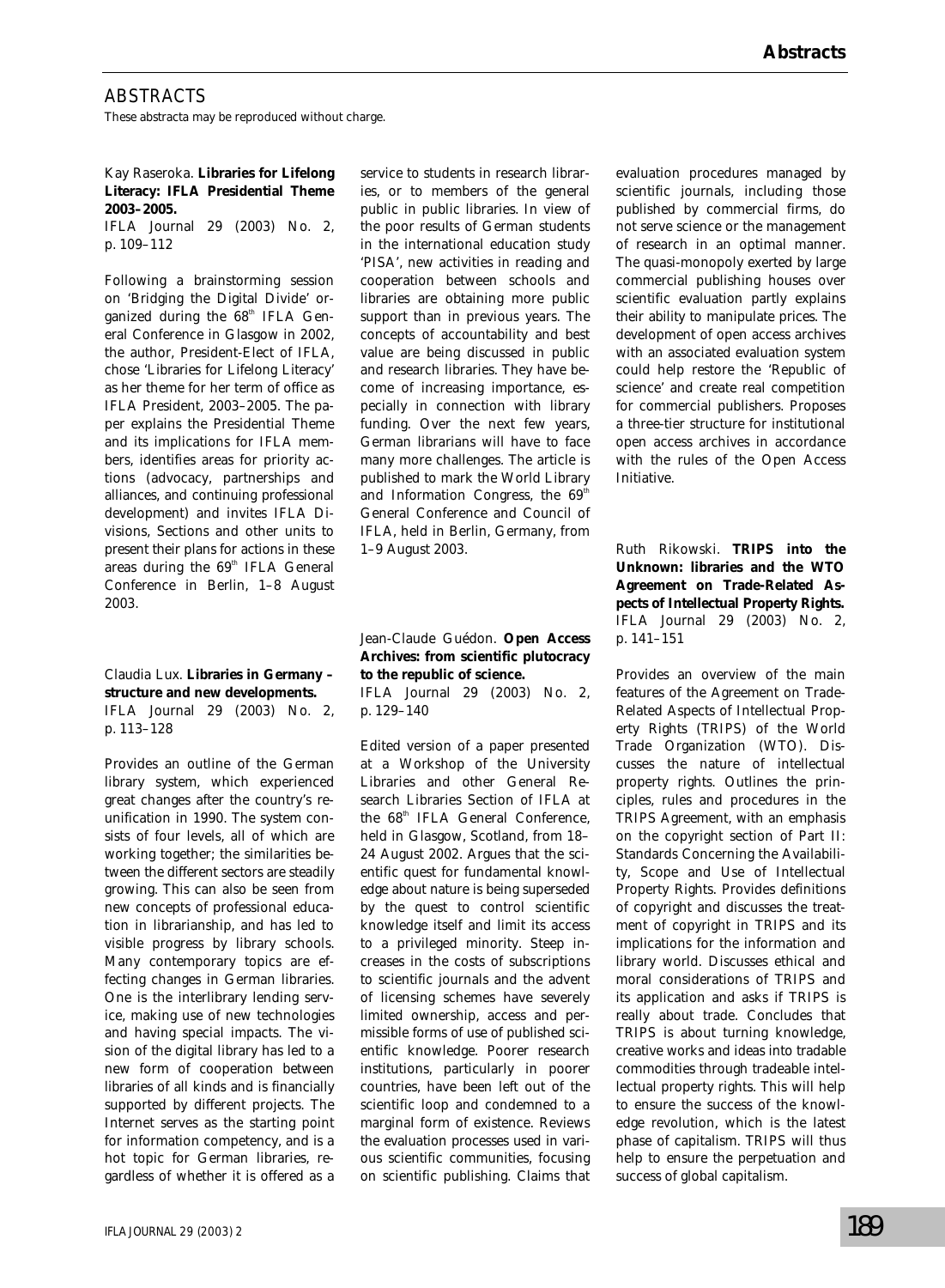### Jeffrey M. Wilhite. **DANIDA: wherefore art thou?**

IFLA Journal 29 (2003) No. 2, p. 152–156

Since 1997 The Danish International Development Agency (DANIDA) of the Royal Ministry of Foreign Affairs has provided funding for 266 librarians from underdeveloped countries to attend the annual IFLA General Conference. This funding continued until summer 2002, when the Advancement of Librarianship Programme (ALP) secretariat received news that the DANIDA funding was no longer available. Funding had to be found quickly to provide for the travel grantees for the 2002 Glasgow, Scotland, conference. DANIDA provided travel grants to IFLA for six years and changed the lives of 266 librarians. These librarians, in part, changed the lives of all they encountered at the conference, and all they encountered back in their home

countries. Mr. Batlang Comma Serema of Botswana, Ms. Anjali Gulati of India, and Mr. Stephen Visagie of Namibia, were recipients of past DANIDA travel grants. They unanimously agree that the DANIDA grants that they received deeply influenced their professional and personal lives for the better. The current question is where will funding to bring third world librarians to the IFLA General Conferences arise from now.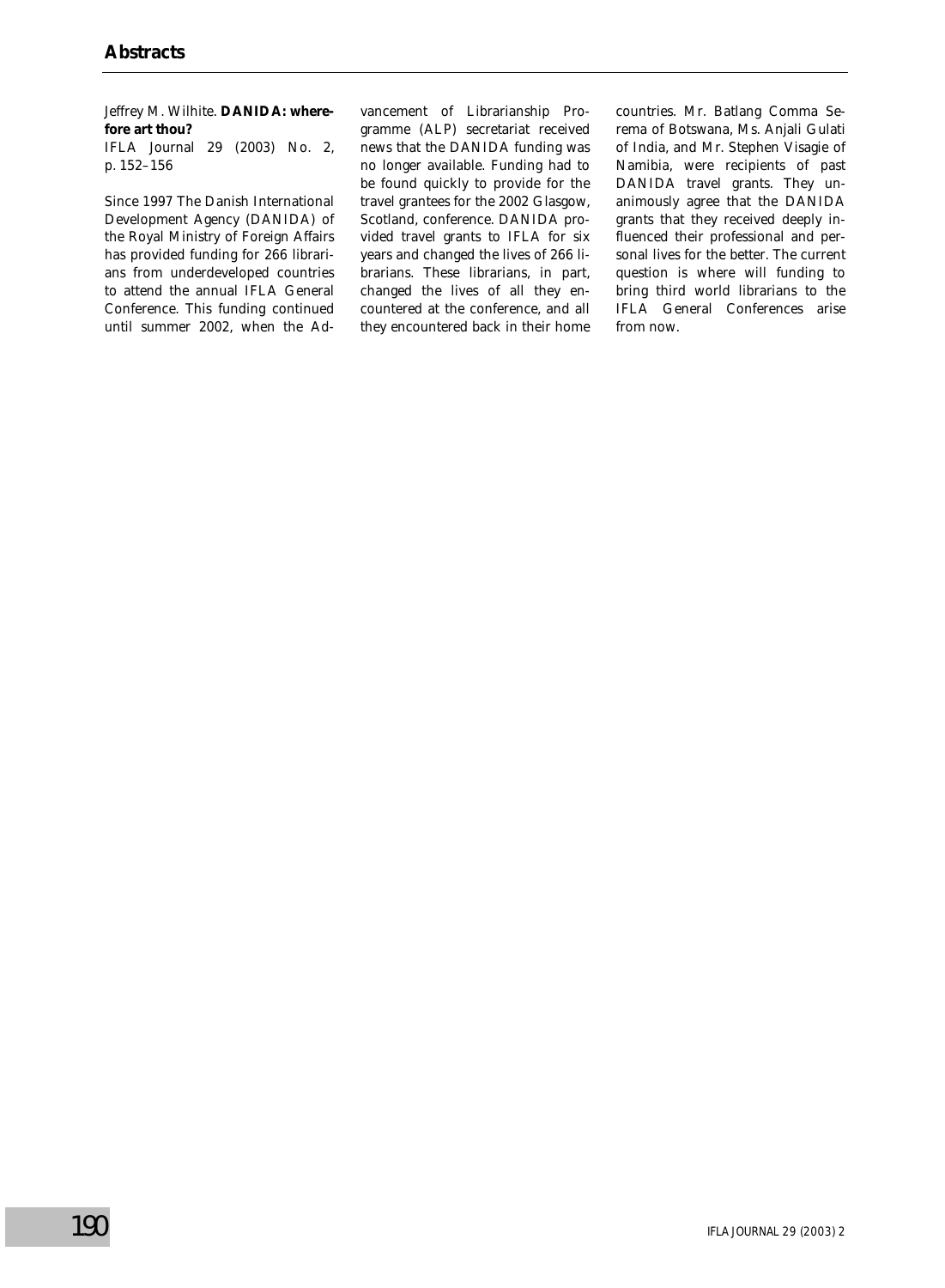## SOMMAIRES

Les sommaires analytiques peut être reproduites sans frais.

### Kay Raseroka. **Libraries for Lifelong Literacy: IFLA Presidential Theme 2003–2005. [Les bibliothèques au service d'une alphabétisation permanente : thème de la présidence de l'IFLA 2003–2005.]**

IFLA Journal 29 (2003) No. 2, p. 109–112

À l'issue d'une séance de remueméninges sur le sujet 'Bridging the Digital Divide' ['Colmater la brèche numérique'] organisée lors de la 68ème conférence annuelle de l'IFLA à Glasgow en 2002, l'auteur, présidente élue de l'IFLA, a choisi 'Les bibliothèques au service d'une alphabétisation permanente' comme thème pour la durée de son mandat en tant que présidente de l'IFLA de 2003 à 2005. Cet article explicite le thème retenu par la présidente et ses implications pour les membres de l'IFLA, identifie des domaines d'actions prioritaires (plaidoyer, partenariats et alliances, ainsi que poursuite du développement professionnel) et invite les divisions, sections et autres unités de l'IFLA à présenter leurs plans d'action dans ces domaines au cours de la 69ème conférence annuelle de l'IFLA à Berlin, du  $1<sup>er</sup>$  au 8 août 2003.

## Claudia Lux. **Libraries in Germany – structure and new developments. [Les bibliothèques en Allemagne: structure et évolution récente.]**

IFLA Journal 29 (2003) No. 2, p. 113–128

Donne un aperçu de la structure d'organisation des bibliothèques en Allemagne, considérablement modifiée après la réunification du pays en 1990. Cette structure comporte quatre niveaux, collaborant tous entre eux ; les similarités entre les différents secteurs sont de plus en plus nombreuses. C'est également ce qui ressort des nouveaux concepts de formation à la profession de bibliothécaire et ce qui a entraîné de véritables progrès au niveau des écoles de bibliothécaires. Nombreuses sont les thématiques contemporaines ayant suscité une évolution des bibliothèques allemandes. Ainsi le service de prêt entre

bibliothèques, fonctionnant selon des technologies nouvelles et ayant ainsi un impact particulier. L'apparition de la bibliothèque numérique a donné naissance à une nouvelle forme de coopération entre bibliothèques de tous ordres ; ce concept est soutenu financièrement par divers programmes. Internet est à la base des compétences en matière d'information et est véritablement le thème incontournable pour les bibliothèques allemandes, que son accès soit mis à la disposition des étudiants dans les bibliothèques de recherche ou à celle du grand public dans les bibliothèques publiques. Au vu des résultats médiocres obtenus par les élèves allemands dans le cadre de l'étude scolaire internationale 'PISA', de nouvelles activités de lecture et de coopération entre les écoles et les bibliothèques se voient actuellement accorder un soutien plus important qu'au cours des années précédentes de la part des instances officielles. L'obligation de rendre compte et le souci de la qualité font l'objet de débats dans les bibliothèques publiques et dans les bibliothèques de recherche. Ils ont pris une importance accrue, particulièrement en ce qui concerne le financement des bibliothèques. Au cours des prochaines années, les bibliothécaires allemands vont être confrontés à des défis plus nombreux encore. Cet article est publié à l'occasion du Congrès mondial des bibliothèques et de l'information, lors de la 69<sup>ème</sup> conférence annuelle de l'IFLA qui se tiendra à Berlin en Allemagne du 1<sup>er</sup> au 9 août 2003.

### Jean-Claude Guédon. **Open Access Archives: from scientific plutocracy to the republic of science. [Archives d'accès libre : de la ploutocratie scientifique à la république des sciences.]**

IFLA Journal 29 (2003) No. 2, p. 129–140

Version publiée d'un exposé présenté à l'occasion d'une journée d'étude de la Section des bibliothèques universitaires et des bibliothèques générales de recherche de l'IFLA lors de la

68ème conférence annuelle de l'IFLA, tenue à Glasgow, Ecosse, 18–24 août 2002. Cet exposé prend pour argument le fait que la quête scientifique de connaissances fondamentales sur la nature a été supplantée par la volonté de contrôler les connaissances scientifiques elles-mêmes et de limiter leur accès à une minorité privilégiée. L'augmentation excessive des tarifs d'abonnement aux magazines scientifiques et le développement des systèmes d'obtention de licence ont considérablement réduit la propriété des connaissances scientifiques publiées ainsi que l'accès à ces connaissances et les formes acceptables d'utilisation de ces connaissances. Les organismes de recherche les plus pauvres, en particulier dans les pays les plus démunis, ont été tenus à l'écart du circuit scientifique et condamnés à une forme marginale d'existence. L'auteur réexamine les méthodes d'évaluation utilisées par diverses communautés scientifiques, en se concentrant plus particulièrement sur les publications scientifiques. Il estime que les méthodes d'évaluation mises en place par les magazines scientifiques, y compris ceux publiés par des entreprises commerciales, ne servent ni les sciences ni la recherche de façon optimale. Le quasi-monopole exercé sur l'évaluation scientifique par de grandes maisons d'édition commerciales explique en partie leur capacité à manipuler les prix. La création d'archives d'accès libre assorties d'un système d'évaluation pourrait contribuer à restaurer la 'République des sciences' et concurrencer véritablement l'édition commerciale. L'auteur suggère une structure à trois niveaux pour des archives institutionnelles librement accessibles conformément au règlement de l'Initiative pour la liberté d'accès aux connaissances.

Ruth Rikowski. **TRIPS into the Unknown: libraries and the WTO Agreement on Trade-Related Aspects of Intellectual Property Rights. [Voyages à l'inconnu: les bibliothèques et l'accord ADPIC de l'OMC sur les aspects des droits de pro-**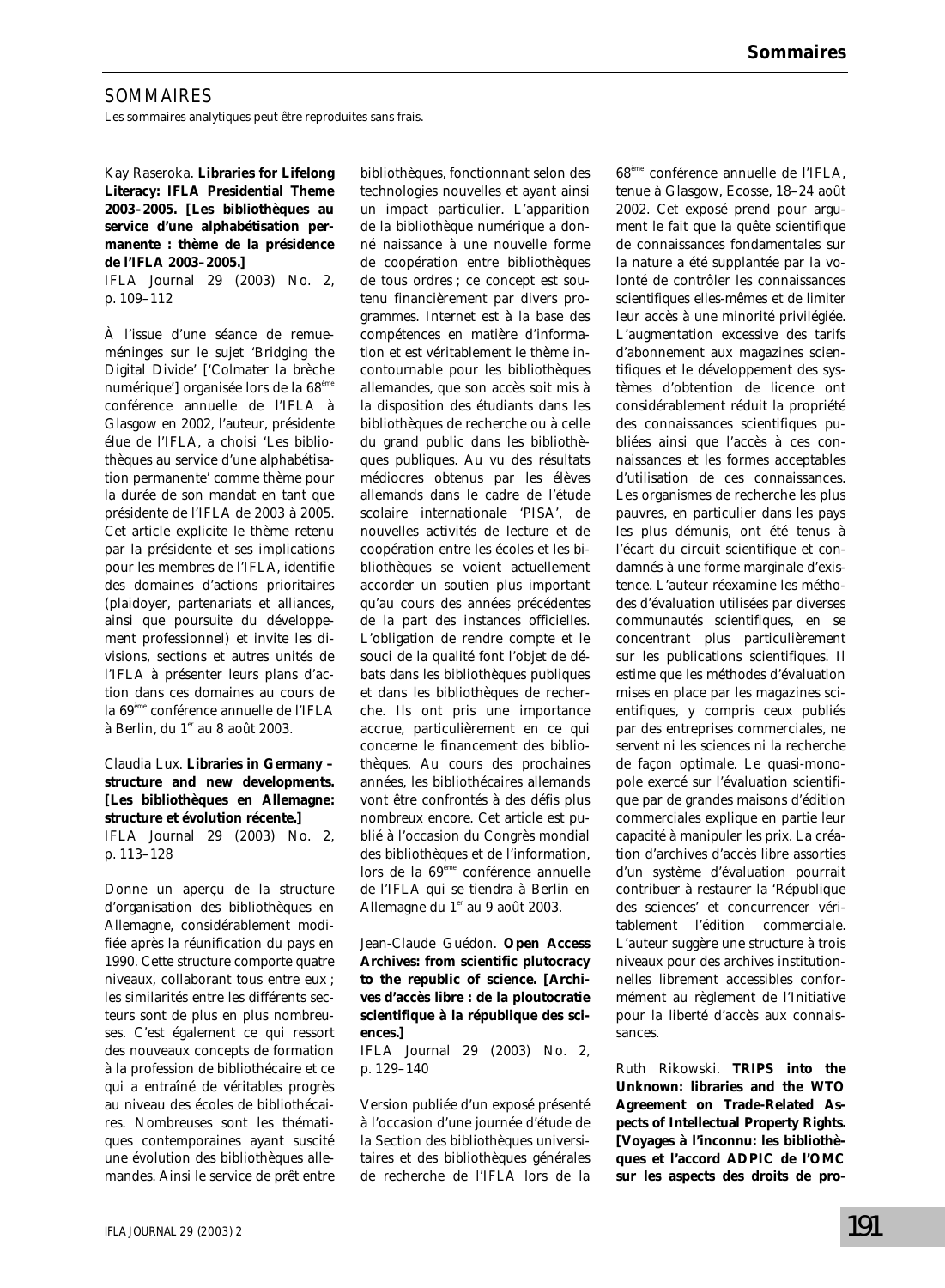### **priété intellectuelle qui touchent au commerce]**

IFLA Journal 29 (2003) No. 2, p. 141–151

Passe en revue les principaux thèmes de l'accord sur les aspects des droits de propriété intellectuelle qui touchent au commerce (ou accord ADPIC) de l'Organisation mondiale du commerce (OMC). Débat de la nature des droits de propriété intellectuelle, expose les principes, les règles et les procédures de l'accord ADPIC, en mettant l'accent sur le chapitre consacré aux droits d'auteur dans la deuxième partie de l'accord : Normes concernant l'existence, la portee et l'exercice des droits de propriete intellectuelle. Soumet des définitions des droits d'auteur et examine comment l'accord ADPIC régit les droits d'auteur et quelles sont les implications de cet accord pour le monde de l'information et des bibliothèques. Aborde les considérations éthiques et morales de l'accord ADPIC ainsi que son application et se demande si cet accord est vraiment de nature commerciale. Conclut en estimant que l'accord ADPIC

a pour objet de transformer les connaissances, les œuvres de création et les idées en marchandises négociables par le biais du commerce des droits de propriété intellectuelle, ceci devant contribuer à assurer le succès de la révolution du savoir, phase ultime du capitalisme. L'accord ADPIC devrait ainsi permettre d'assurer la perpétuation et le succès du capitalisme mondial.

### Jeffrey M. Wilhite. **DANIDA: wherefore art thou? [DANIDA: qu'êtesvous devenue?]**

IFLA Journal 29 (2003) No. 2, p. 152–156

Depuis 1997, l'Agence danoise pour le développement international (Danish International Development Agency ou DANIDA) du Ministère Royal des Affaires Etrangères mettait des fonds à disposition pour que 266 bibliothécaires originaires de pays en voie de développement puissent assister à la conférence annuelle de l'IFLA. Ce financement s'est poursuivi jusqu'à l'été 2002, période à laquelle il a été fait savoir au secrétariat

pour l'Avancement du programme des bibliothécaires (ALP) que ce financement par DANIDA était supprimé. Il fallut trouver rapidement d'autres fonds afin de permettre à ceux qui bénéficiaient auparavant de ces bourses de voyage de se rendre à la conférence 2002 à Glasgow en Ecosse. Pendant six ans, DANIDA avait changé la vie de 266 bibliothécaires en leur accordant des bourses de voyage pour se rendre à la conférence de l'IFLA. Ces bibliothécaires ont à leur tour changé la vie de tous ceux qu'ils ont côtoyés à la conférence et de tous ceux qu'ils ont retrouvés en rentrant chez eux. M. Batlang Comma Serema, du Botswana, Mme Anjali Gulati, d'Inde et M. Stephen Visagie, de Namibie, ont été par le passé bénéficiaires des bourses de voyage attribuées par DANIDA. Ils se sont tous accordés pour dire que ces subventions avaient eu une influence extrêmement positive sur leur vie professionnelle et personnelle. Le problème qui se pose maintenant, c'est de savoir où trouver les fonds pour permettre aux bibliothécaires du tiers-monde d'assister aux conférences annuelles de l'IFLA.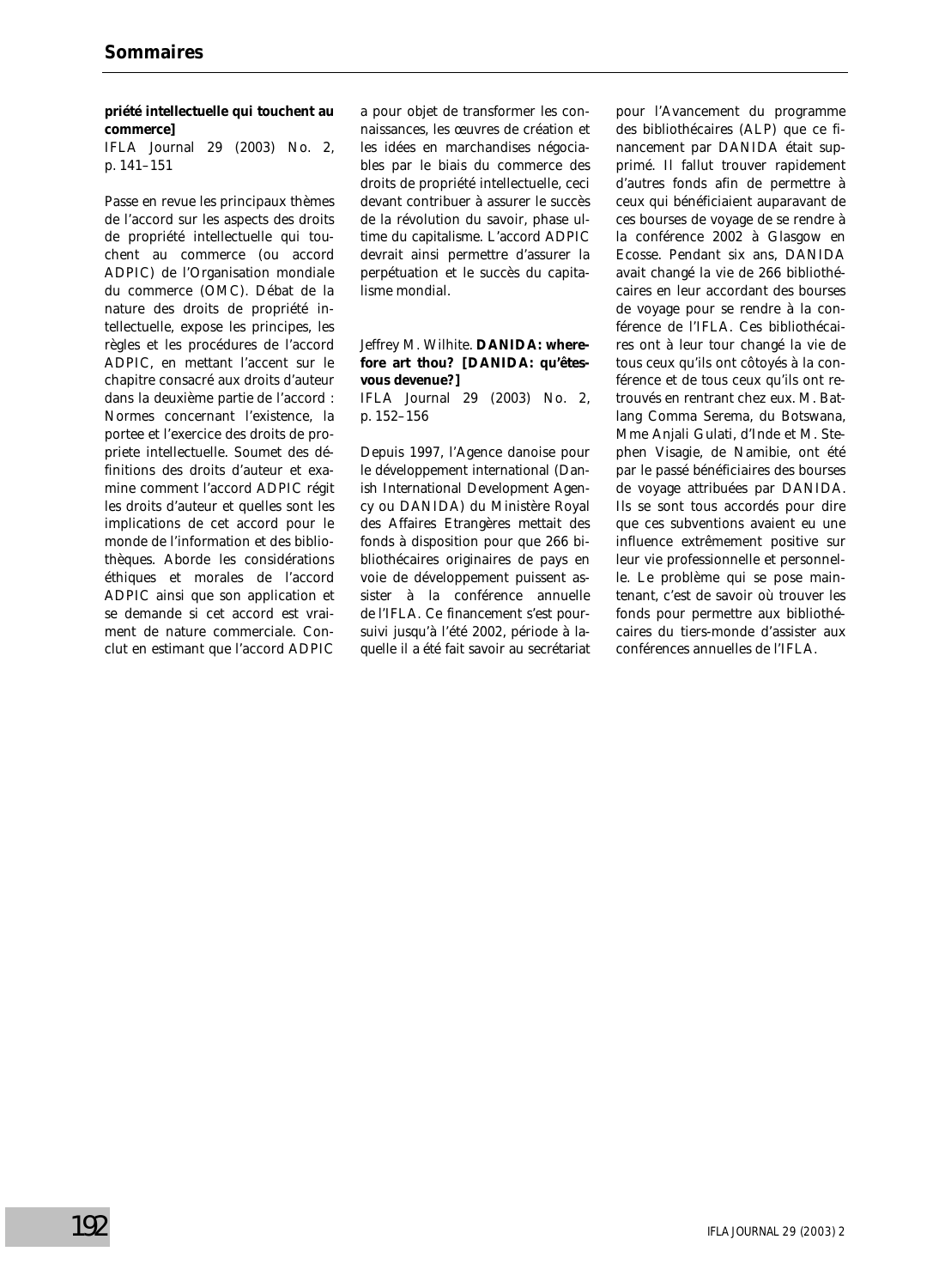# ZUSAMMENFASSUNGEN

Diese Zusammenfassungen können gebührenfrei vervielfältigt werden.

Kay Raseroka. **Libraries for Lifelong Literacy: IFLA Presidential Theme 2003–2005. [Bibliotheken setzen sich zur Förderung des lebenslangen Leseverhaltens ein: IFLA-Regierungsprogramm 2003–2005.]** IFLA Journal 29 (2003) Nr. 2, S. 109– 112

Im weiteren Verlauf einer Brainstorming-Sitzung zum Thema 'Bridging the Digital Divide' [Überbrückung der digitalen Kluft] anlässlich der 68. IFLA-Generalkonferenz in Glasgow im Jahr 2002 wählte die Autorin, Vorsitzende der IFLA, das Thema 'Libraries for Lifelong Literacy' zum Leitthema für ihre Amtzeit als IFLA-Präsidentin von 2003 bis 2005. Dieser Vortrag erläutert das Regierungsprogramm und seine Implikationen für die IFLA-Mitglieder, identifiziert Bereiche für Prioritätsmaßnahmen (Interessengruppen, Partnerschaften und Verbände sowie die ständig weiterführende professionelle Entwicklung) und lädt die einzelnen IFLA-Divisionen, Sektionen und andere Einheiten ein, ihre Aktionspläne in diesen Bereichen bei der 69. IFLA-Generalkonferenz in Berlin vom 1.– 8. August 2003 zu präsentieren.

Claudia Lux. **Libraries in Germany – structure and new developments. [Büchereien in Deutschland – Struktur und Neuentwicklungen.]**  IFLA Journal 29 (2003) Nr. 2, S. 113– 128

Dieser Beitrag erläutert das deutsche Bibliothekswesen, das seit der Wiedervereinigung im Jahr 1990 erhebliche Änderungen erfahren hat. Das System umfasst vier Niveaus, die alle zusammenarbeiten; die Ähnlichkeiten zwischen den einzelnen Sektoren nehmen immer mehr zu. Dies zeigt sich auch in den neuen Konzepten der professionellen Ausbildung im Bibliotheksbereich, und es hat sichtbare Fortschritte bei den Bibliotheksschulen mit sich gebracht. Die Bibliotheken in Deutschland passen sich vielen der heute aktuellen Themen an. Dazu zählt beispielsweise der gemeinsame Leihservice

verschiedener Bibliotheken, wobei neue Technologien zum Einsatz gelangen und neue Horizonte erschlossen werden. Die Vision der digitalen Bücherei hat die Kooperation zwischen allen möglichen unterschiedlichen Bibliotheken gründlich revolutioniert und wird von diversen Projekten finanziell unterstützt. Das Internet dient dabei als Ausgangspunkt für Informationskompetenz und gilt als heißes Thema für die deutschen Bibliotheken. Beispielsweise wird es als Service für Studenten in Forschungsbibliotheken angeboten, oder es wird in öffentlichen Bibliotheken der Allgemeinheit zugänglich gemacht. Angesichts der schlechten Ergebnisse deutscher Schüler in der internationalen Ausbildungsstudie 'PISA' erhalten neue Aktivitäten im Zusammenhang mit dem Leseverhalten und der Kooperation zwischen den einzelnen Schulen und Bibliotheken mehr öffentliche Unterstützung als in den vorhergehenden Jahren. Die Konzepte der Verantwortlichkeit und des "Best Value" stehen heute in den öffentlichen Bibliotheken wie auch in den Forschungsbibliotheken im Zentrum der Diskussion. Dieser Aspekt wird immer wichtiger, insbesondere im Zusammenhang mit der finanziellen Unterstützung des Bibliotheksbereichs. In den nächsten paar Jahren werden sich die deutschen Bibliotheken vielen neuen Herausforderungen stellen müssen. Dieser Artikel wird anlässlich des Weltkongresses über das Bibliotheks- und Informationswesen, der 69. Generalkonferenz und dem IFLA-Council in Berlin in Deutschland vom 1.–9. August 2003 veröffentlicht.

## Jean-Claude Guédon. **Open Access Archives: from scientific plutocracy to the republic of science. [Archive mit offenem Zugang: von der wissenschaftlichen Plutokratie zur Wissenschaftsrepublik.]**

IFLA Journal 29 (2003) Nr. 2, S. 129– 140

Überarbeitete Version eines Vortrags, der bei einem Workshop der IFLA-Sektion für Universitätsbibliotheken

und andere allgemeine Forschungsbibliotheken anlässlich der 68. IFLA-Generalkonferenz in Glasgow in Schottland vom 18.–24. August 2002 gehalten wurde. Diese Veröffentlichung argumentiert, dass die wissenschaftliche Neigung zur Akquisition von Grundlagenwissen über die Natur von der Bestrebung überlagert wird, die wissenschaftlichen Kenntnisse selbst zu steuern und den Zugang dazu einer privilegierten Minderheit vorzubehalten. Ein steiler Anstieg der Abonnementskosten für wissenschaftliche Fachzeitschriften und die Einführung entsprechender Konzessionierungsverfahren haben den Besitz wissenschaftlicher Kenntnisse, den Zugang zu ihnen sowie die erlaubte Nutzung veröffentlichter wissenschaftlicher Erkenntnisse stark eingeschränkt. Weniger begüterte Forschungsinstitutionen, insbesondere in den ärmeren Ländern, sind infolgedessen aus der wissenschaftlichen Welt ausgeschlossen und damit zu einer Randexistenz verdammt. Zudem erörtert dieser Beitrag die Bewertungsprozesse in diversen wissenschaftlichen Kreisen und konzentriert sich dabei insbesondere auf die wissenschaftlichen Veröffentlichungen. Der Autor ist der Auffassung, dass die Bewertungsverfahren der wissenschaftlichen Fachzeitschriften, einschließlich derjenigen, die von kommerziellen Firmen veröffentlicht werden, der Wissenschaft beziehungsweise der Verwaltung der Forschung nicht optimal dienen. Das Quasi-Monopol der großen kommerziellen Verlage im Hinblick auf die wissenschaftliche Bewertung erklärt teilweise, warum sie auch die Preise manipulieren können. Die Entwicklung von Archiven mit offenem Zugang und einem dazugehörigen Bewertungssystem könnte dazu beitragen, die "Wissenschaftsrepublik" wieder aufleben zu lassen und eine tatsächliche Konkurrenz für die kommerziellen Verlage zu schaffen. Der Artikel schlägt eine dreistufige Struktur für institutionelle Archive mit offenem Zugang vor, die sich an den Regeln der Open Access-Initiative orientiert.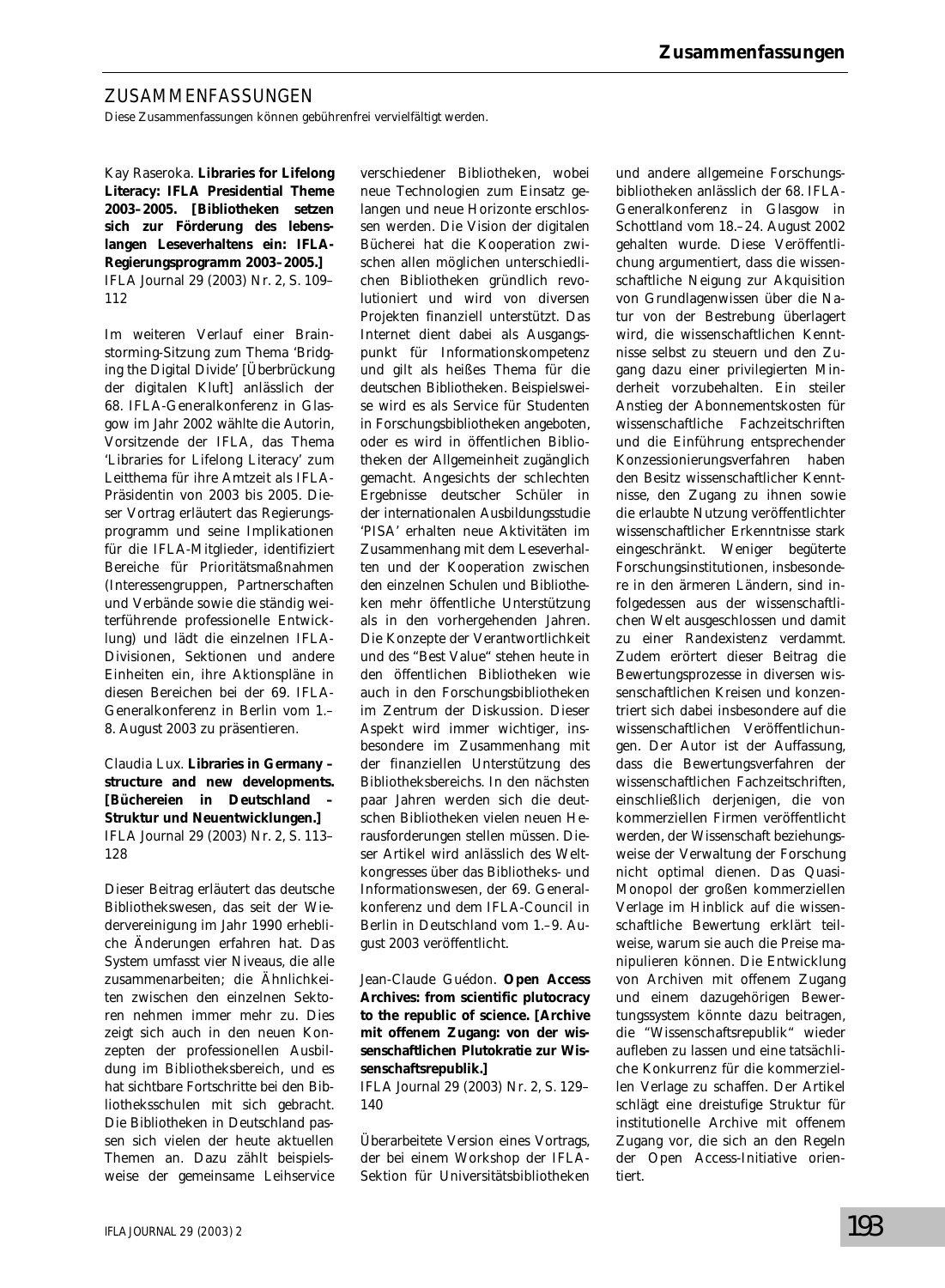Ruth Rikowski. **TRIPS into the Unknown: libraries und the WTO Agreement on Trade-Related Aspects of Intellectual Property Rights. [Reisen (TRIPS) ins Unbekannte: Die Bibliotheken und das Abkommen der Welthandelsorganisation über die handelsrelevanten Aspekte der intellektuellen Eigentumsrechte.]** 

IFLA Journal 29 (2003) Nr. 2, S. 141– 151

Dieser Artikel bietet einen Überblick über die wesentlichen Eigenschaften des Abkommens über die handelsrelevanten Aspekte der intellektuellen Eigentumsrechte (Trade-Related Aspects of Intellectual Property Rights, TRIPS) der Welthandelsorganisation (World Trade Organization, WTO). Der Beitrag erörtert die Art der intellektuellen Eigentumsrechte. Er erläutert kurz die Prinzipien, Regeln und Verfahren des TRIPS-Abkommens, mit besonderem Schwerpunkt auf der Urheberrechtssektion im Teil II: Standardvorgaben bezüglich der Verfügbarkeit, des Umfangs und der Nutzung intellektueller Eigentumsrechte. Hinzu kommen Definitionen für das Urheberrecht und eine Erörterung des Umgangs mit dem Urheberrecht im TRIPS-Kontext sowie deren Implikationen für den Informations- und Bibliotheksbereich. Dies beinhaltet ebenfalls ethische und moralische Betrachtungen der TRIPS sowie ihrer Anwendungen und stellt die Frage, ob sich die TRIPS tatsächlich mit Handelsaspekten beschäftigen. Die Schlussfolgerung läuft darauf hinaus, dass die TRIPS versuchen, Wissen, kreative Arbeiten und Ideen über die Etablierung handelsfähiger intellektueller Eigentumsrechte in handelsfähige Güter umzuwandeln. Dies trägt dazu bei, den Erfolg der Wissensrevolution, die letzte Phase des Kapitalismus, sicherzustellen. Die TRIPS tragen somit dazu bei, die Fortsetzung und den Erfolg des weltweiten Kapitalismus gewährleisten zu können.

## Jeffrey M. Wilhite. **DANIDA: wherefore art thou? [DANIDA: Wofür bist Du?]**

IFLA Journal 29 (2003) Nr. 2, S. 152– 156

Seit 1997 hat die dänische internationale Entwicklungsagentur (Danish International Development Agency, DANIDA) des Königlichen Außenministeriums in Dänemark finanzielle Ressourcen für 266 Bibliothekare/ -innen aus unterentwickelten Ländern bereitgestellt, um ihnen die Teilnahme an der jährlichen IFLA-Generalkonferenz zu ermöglichen. Diese Subventionen wurde bis zum Sommer 2002 weitergezahlt. Zu dieser Zeit wurde das Sekretariat des

Programms zur Förderung der im Bibliotheksbereich Tätigen (Advancement of Librarianship Program, ALP) dahingehend informiert, dass die DANIDA-Subventionen nicht länger verfügbar seien. Daher mussten innerhalb kürzester Zeit neue finanzielle Ressourcen gefunden werden, um die bereits zugesagten Reisestipendien zum Besuch der Konferenz im Jahr 2002 in Glasgow in Schottland bezahlen zu können. DANIDA bot der IFLA daraufhin Reisestipendien für einen Zeitraum von sechs Jahren an und veränderte damit das Leben von 266 Bibliothekaren/-innen. Diese Bibliothekare/ -innen wiederum beeinflußten teilweise das Leben aller Personen, die sie bei dieser Konferenz trafen, und diese trugen ihre neuen Erfahrungen in ihre jeweiligen Länder weiter. Zu den Empfängern dieser DANIDA-Reisestipendien zählten Herr Batlang Comma Serema aus Botswana, Frau Anjali Gulati aus Indien und Herr Stephen Visagie aus Namibia. Sie sind sich dahingehend einig, dass die erhaltenen DANIDA-Stipendien ihr professionelles wie auch ihr persönliches Leben sehr positiv beeinflusst haben. Dabei stellt sich nun die aktuelle Frage, woher die nötigen finanziellen Ressourcen beschafft werden sollen, um den Bibliothekaren/ -innen aus der Dritten Welt den Besuch der IFLA-Generalkonferenzen auch in Zukunft zu ermöglichen.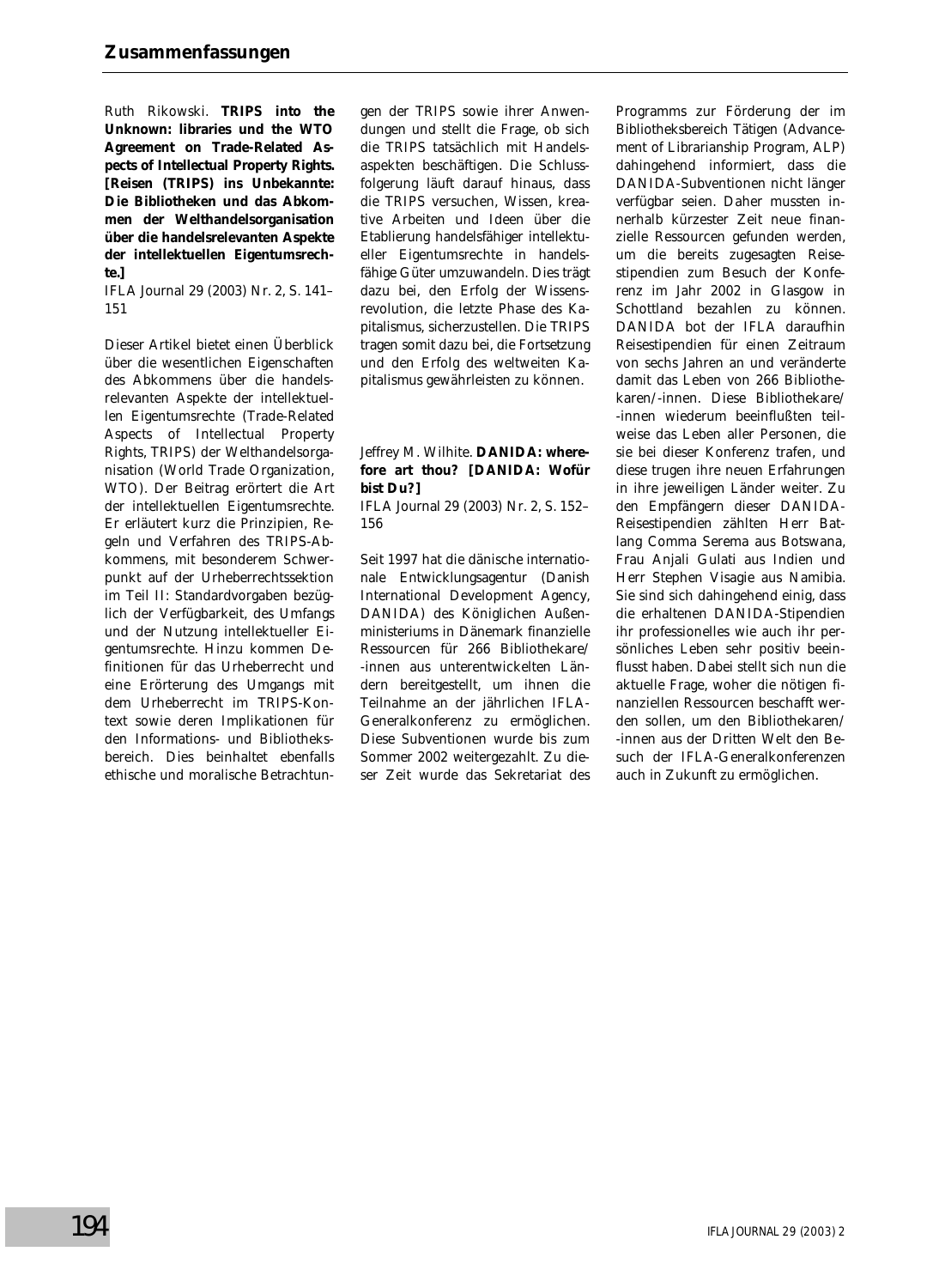# RESÚMENES

Se puede reproducir estas resúmenes sin gastos.

### Kay Raseroka. **Libraries for Lifelong Literacy: IFLA Presidential Theme 2003–2005. [Bibliotecas del Alfabetismo Tradicional: Tema Presidencial de IFLA 2003–2005.]**

IFLA Journal 29 (2003) Nº. 2, p. 109– 112

De acuerdo con la sesión de ideas sobre 'Llenar el Espacio Digital' organizada durante la 68 Conferencia General en Glasgow en 2002, el autor, el Presidente de IFLA, escogió 'Bibliotecas del Alfabetismo Tradicional' como tema durante su período de Presidencia de IFLA de 2003 a 2005. El documento explica el Tema Presidencial de IFLA y sus implicaciones para los miembros de IFLA, identifica las áreas de actuación prioritaria (recomendaciones, asociaciones y alianzas, y continuación del desarrollo profesional) e invita a las Divisiones, Secciones y otras unidades de IFLA a presentar sus planes de actuación en estas áreas durante la 69 Conferencia General IFLA en Berlín, del 1 al 8 de Agosto de 2003.

### Claudia Lux. **Libraries in Germany – structure and new developments. [Bibliotecas en Alemania – estructura y nuevos avances.]**

IFLA Journal 29 (2003) Nº. 2, p. 113– 128

Proporciona un esbozo del sistema bibliotecario alemán, el cual experimentó grandes cambios después de la reunificación del país en 1990. El sistema consiste en cuatro niveles, que funcionan juntos; las semejanzas entre los diferentes sectores crecen sin parar. Esto también se pone de manifiesto en los nuevos conceptos de formación profesional en biblioteconomía, y ha llevado a un visible progreso en escuelas de biblioteconomía y documentación. Numerosos temas contemporáneos están produciendo cambios en las bibliotecas alemanas. Uno de ellos es el servicio de préstamos entre bibliotecas, que hace uso de las nuevas tecnologías y que tiene un importante impacto. El concepto de biblioteca digital ha

llevado a una nueva forma de cooperación entre bibliotecas de todos los tipos y está apoyado económicamente por diferentes proyectos. Internet sirve de punto de partida de competencia informativa y, es un tema de última hora para las bibliotecas alemanas, sin tener en cuenta si es ofrecido como un servicio para estudiantes, en bibliotecas de investigación, o para el público en general, en bibliotecas públicas. En vista de los malos resultados de los estudiantes alemanes en sus estudios de enseñanza internacional 'PISA', las nuevas actividades de lectura y cooperación entre escuelas y bibliotecas están ganando un mayor apoyo público que en años anteriores. Los conceptos de responsabilidad y máximo valor se debaten en bibliotecas públicas y de investigación. Han alcanzado una creciente importancia, especialmente en relación con la financiación bibliotecaria. Durante los próximos años, los bibliotecarios alemanes tendrán que hacer frente a muchos más retos. El artículo se ha publicado para destacar el Congreso Mundial de Biblioteconomía y Documentación, la 69 Conferencia General y el Consejo de IFLA, celebrado en Berlín, Alemania, del 1 al 9 de agosto de 2003.

### Jean-Claude Guédon. **Open Access Archives: from scientific plutocracy to the republic of science. [Archivos de Acceso Abierto: de la plutocracia científica a la república de la ciencia.]**

IFLA Journal 29 (2003) Nº. 2, p. 129– 140

Versión revisada de un periódico presentado en el Taller de las Bibliotecas de la Universidad y la Sección de IFLA de otras Bibliotecas de Investigación General en la 68 Conferencia General IFLA, celebrada en Glasgow, Escocia, del 18 al 24 de agosto de 2002. Debate que la búsqueda científica del conocimiento básico sobre la naturaleza está siendo suplantada por la búsqueda del control del conocimiento científico y limita su acceso a una minoría privi-

legiada. Los aumentos excesivos en los costes de suscripción a periódicos científicos y el advenimiento de proyectos de licencia han limitado seriamente la propiedad, acceso y modos lícitos de utilización de los conocimientos científicos publicados. Instituciones de investigación con menos medios, en concreto en países más pobres, han sido excluidas científicamente y condenadas a una existencia marginal. Revisa los procesos de evaluación utilizados en varias comunidades científicas, centrándose en la publicación científica. Reivindica que los procedimientos de evaluación dirigidos por periódicos científicos, incluyendo los publicados por compañías privadas, no están al servicio de la ciencia o de la gestión de la investigación de un modo óptimo. El "casi" monopolio ejercido por compañías editoriales privadas sobre la evaluación científica explica en parte su capacidad para manipular los precios. El desarrollo de archivos de acceso abierto con un sistema de evaluación asociado podría ayudar a restablecer la 'República de la ciencia' y crear una verdadera competencia entre editoriales. Propone una estructura de tres niveles para archivos institucionales de acceso abierto de acuerdo con las normas de la Iniciativa de Acceso Abierto.

Ruth Rikowski. **TRIPS into the Unknown: libraries and the WTO Agreement on Trade-Related Aspects of Intellectual Property Rights. [Viajes a lo desconocido: bibliotecas y el Acuerdo de la OMC sobre los Aspectos de los Derechos de Propiedad Intelectual relacionados con el Comercio [ADPIC].]**  IFLA Journal 29 (2003) Nº. 2, p. 141–

151

Proporciona una visión de conjunto de las principales características del Acuerdo de la OMC sobre los Aspectos de los Derechos de Propiedad Intelectual relacionados con el Comercio (ADPIC) de la Organización Mundial del Comercio (OMC). Analiza la naturaleza de los derechos de la propiedad intelectual. Pone de re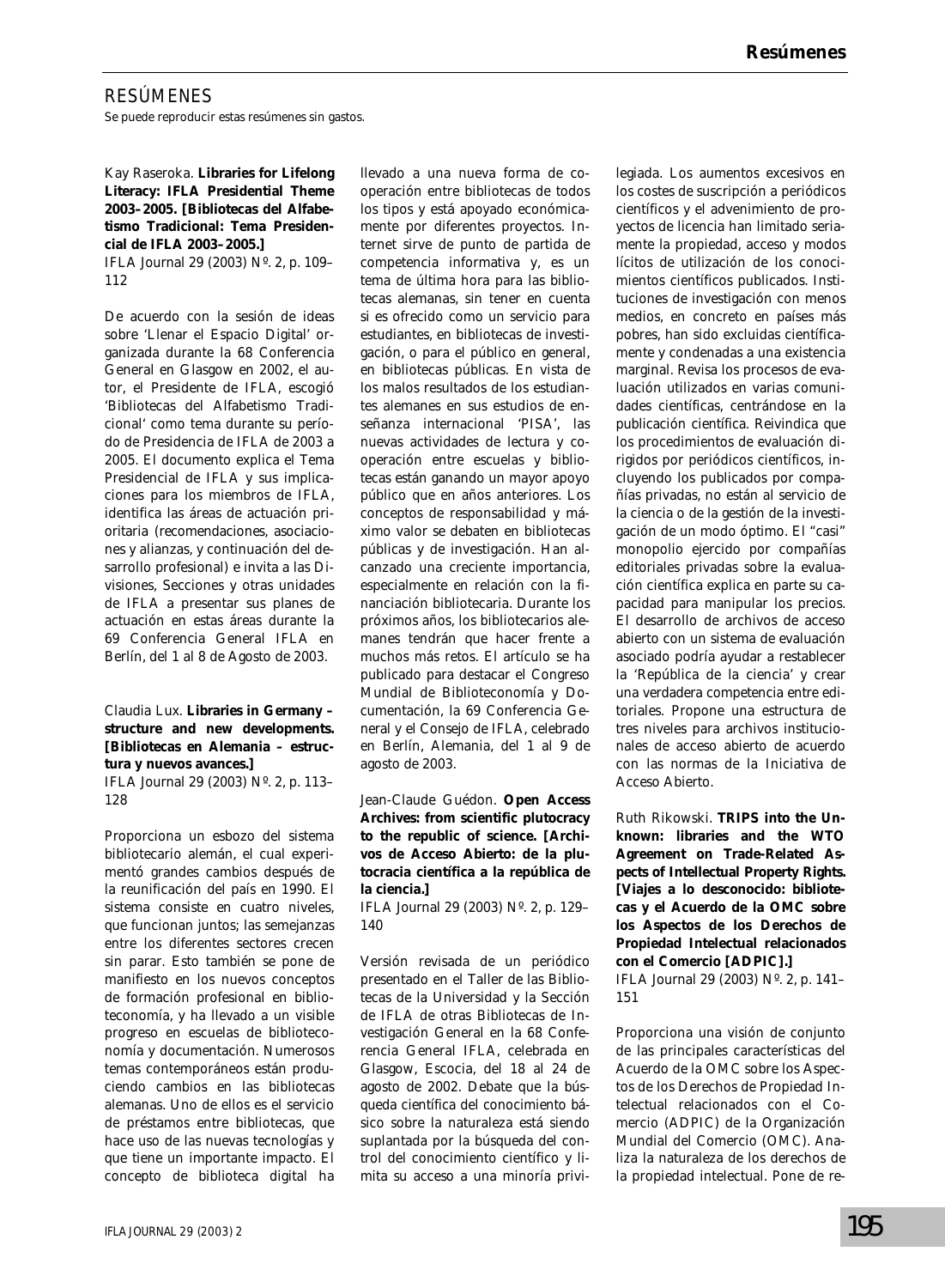lieve los principios, normas y procedimientos en el Acuerdo ADPIC, haciendo hincapié en la sección de los derechos de autor, en la 2ª Parte: Normas relativas a la existencia, alcance y ejercicio de los derechos de propiedad intelectual. Proporciona definiciones de derechos de autor y debate el trato de los derechos de autor en el ADPIC y sus implicaciones en el mundo de la biblioteconomía y documentación. Estudia consideraciones éticas y morales del ADPIC y su aplicación, y se pregunta si el ADPIC tienen realmente que ver con el comercio. Concluye en que esto ADPIC está convirtiendo el conocimiento, trabajos creativos e ideas, en materias primas comerciables a través de derechos de la propiedad intelectual, también comerciables. Esto ayudará a asegurar el éxito de la revolución del conocimiento, lo que constituye la última fase del capitalismo. El ADPIC ayudarán a asegurar la perpetuidad y el éxito del capitalismo global.

### Jeffrey M. Wilhite. **DANIDA: wherefore art thou? [DANIDA: ¿Dónde estás?]**

IFLA Journal 29 (2003) Nº. 2, p. 152– 156

Desde 1997 La Agencia de Desarrollo Internacional Danesa (DANIDA) del Ministerio de Asuntos Exteriores ha provisto de fondos a 266 bibliotecarios de países subdesarrollados para asistir a la Conferencia Anual IFLA. Esta financiación continuó hasta el verano de 2002, cuando la secretaría del Programa de Fomento de la Biblioteconomía (ALP) fue informada de que la financiación de DANIDA ya no estaba disponible. La financiación tuvo que ser conseguida rápidamente para proporcio-

nar las concesiones para viajar durante la conferencia de 2002 en Glasgow, Escocia. DANIDA proporcionó subvenciones de viaje a IFLA durante seis años y cambió la vida de 266 bibliotecarios. Estos bibliotecarios cambiaron, en parte, la vida de todos aquellos a los que encontraron en la conferencia y de todos aquellos a los que encontraron de vuelta a sus países de origen. El Sr. Batlang Comma Serema de Botswana, la Srta. Anjali Gulati de la India y el Sr. Stephen Visagie de Namibia, recibieron las concesiones de viaje de DANIDA, en el pasado. Están unánimemente de acuerdo en que las ayudas de DANIDA que recibieron, influyeron profundamente en una mejora de sus vidas tanto personal como profesionalmente. La pregunta que hoy se plantea es de dónde procederá ahora la financiación para llevar a los bibliotecarios del Tercer Mundo a las Conferencias Generales IFLA.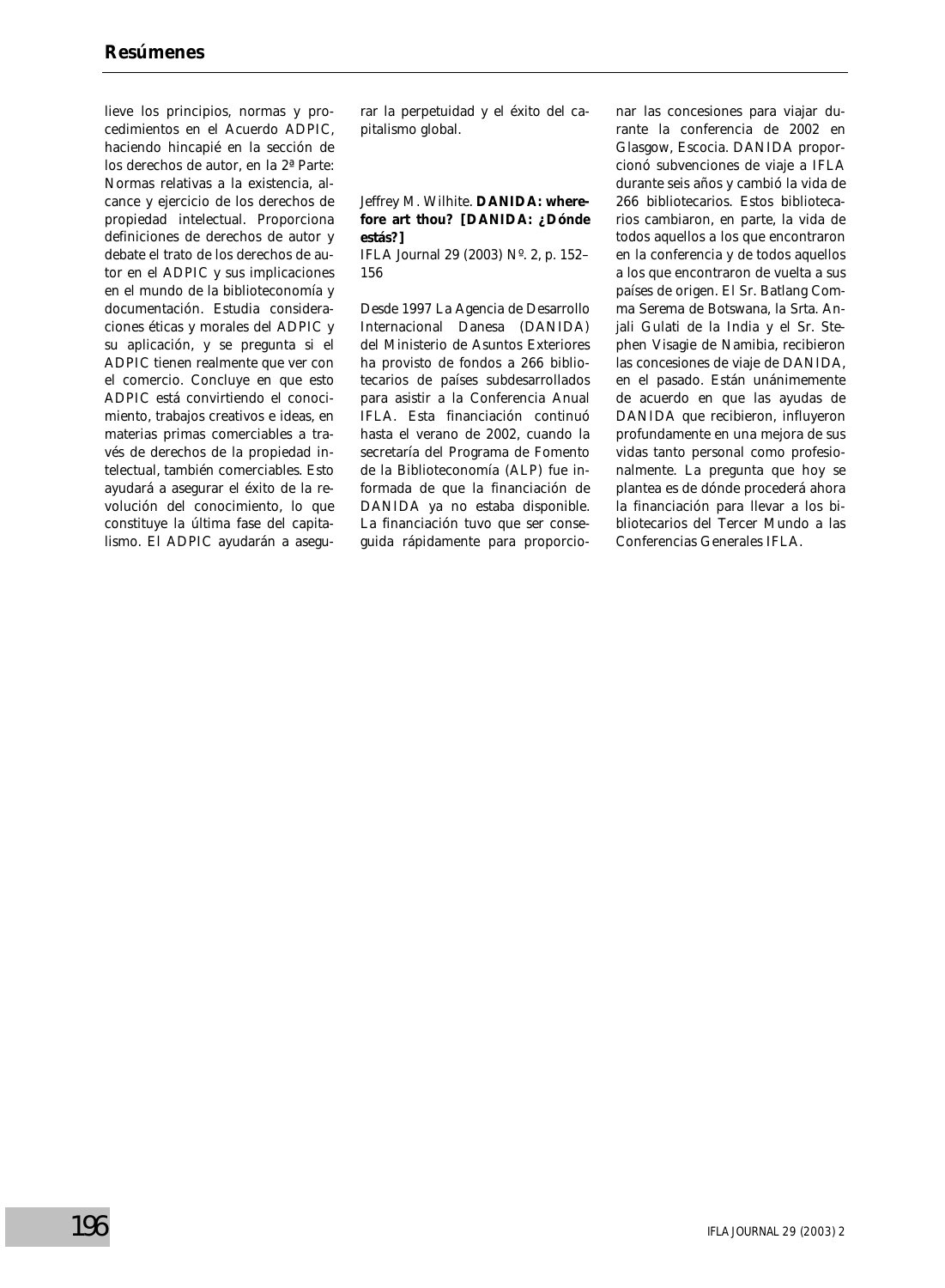# Рефераты статей

Kay Raseroka. **Libraries for Lifelong Literacy: IFLA Presidential Theme 2003–2005.** [Кэй Разерока. Библиотеки ради пожизненной грамотности: тема ма презилентства **ИФЛА на 2003–2005 гг.]** 

Журнал ИФЛА 29 (2003) № 2, с. 109-112

Вслед за активным поиском творческих идей на сессии по «Преодолению цифровых различий», организованной в рамках 68-й Генеральной конференции ИФЛА (Глазго, 2002), еще не вступившая в должность президент ИФЛА избрала призыв «Библиотеки ради пожизненной грамотности» темой своего президентства на 2003-2005 гг. В статье объясняется президентская тема и ее импликации для членов ИФЛА, определяются приоритетные направления деятельности (пропаганда, партнерство и альянсы, постоянное профессиональное совершенствование). Президент приглашает все отделы, секции и другие подразделения ИФЛА представить свои планы деятельности в этих областях в ходе проведения 69-й Генеральной конференции ИФЛА, которая пройдет в Берлине 1-8 августа 2003 г.

## Claudia Lux. **Libraries in Germany – structure and new developments.**  [Клаудиа Лукс. Библиотеки в Германии - структура и новые события.]

Журнал ИФЛА 29 (2003) № 2, с. 113-128

Дается описание библиотечной системы Германии, которая после воссоединения страны в 1990 г. претерпела значительные изменения. Система состоит из четырех взаимосвязанных уровней, при этом схожесть между различными секторами постоянно увеличивается. Это можно проследить также на примере новой концепции профессионального обучения библиотечному делу, развитие которой привело к заметному прогрессу в библиотечных школах. Многие современные веяния вызывают изменения в немецких библиотеках. Одним из них является

межбиблиотечная система займов, использующая новые технологии и оказывающая особое воздействие. Идея цифровой библиотеки привела к новой форме сотрудничества межлу библиотеками всех типов и в финансовом отношении опирается на различные проекты. Оказание интернет-услуг в качестве отправной точки информационной компетентности является насушной темой лля немецких библиотек независимо от того, кто является их пользователями – студенты в исследовательских библиотеках или обычные граждане в публичных библиотеках. Ввиду слабых результатов, показанных неменкими стулентами в холе международного исследования в области образования «ПИЗА», все большую общественную поддержку по сравнению с предыдущими годами получают новые формы сотрудничества школ и библиотек. Темы ответственности и оптимального результата становятся предметом дискуссий в обществе и в исследовательских библиотеках. Они приобрели особую значимость в связи с вопросом финансирования библиотек. В течение слелующих нескольких лет немецким библиотекарям предстоит столкнуться с большим количеством вызовов. Статья приурочена к Всемирному информационнобиблиотечному конгрессу, 69-й Генеральной конференции и Совета ИФЛА, которые пройдут в Берлине, Германия 1-9 августа 2003 г.

Jean-Claude Guédon. **Open Access Archives: from scientific plutocracy**  to the republic of science. [Жан-Клод Гедо. Открытые для доступа архивы: от научной плутократии к республике науки.] Журнал ИФЛА 29 (2003) № 2, с. 129-140

Отрелактированная версия локлала. представленного на Семинаре ИФЛА на секции по университетским библиотекам и другим научным библиотекам общего типа, который прошел в рамках 68-й Генеральной конференции ИФЛА (Глазго, Шотландия,

18-24 августа 2002 г). В докладе утверждается, что научные поиски .<br>фунламентальных знаний о природе --<br>вытесняются поиском путей контроля нал самими научными знаниями и ограничения доступа к ним для привилегированного меньшинства. Непомерное повышение цен на подписку на научные журналы и ввеление лицензионных схем в значительной степени ограничили права собственности, доступ и разрешенные формы использования опубликованных научных трудов. Менее состоятельным НИИ, особенно в развивающихся странах, перекрыт доступ к научным достижениям, и они обречены на маргинальные формы существования. Проводится обзор оценочных механизмов, применяемых в различных научных сообществах, с акцентом на научных публикациях. Утверждается, что методы оценки, практикуемые в научных журналах, включая те, которые издаются коммерческими фирмами, не служат интересам науки или менеджменту изысканиями в оптимальной форме. Квазимонополия, осуществляемая крупными коммерческими издательствами в области научных оценок, частично объясняет их возможности в манипулировании ценами. Разви-.<br>Тие системы открытых лля лоступа архивов, действующей совместно с оценочной системой, могло бы помочь возродить «Республику науки» и созлать реальную конкуренцию лля коммерческих издательств. Предлагается трехзвенная структура институционализации для архивов открытого лоступа в соответствии с правилами Инициативы открытого \_<br>доступа.

Ruth Rikowski. **TRIPS into the Unknown: libraries and the WTO Agreement on Trade-Related Aspects of Intellectual Property Rights.**  [Рут Риковски. Путешествие в неизведанное: библиотеки и Соглашение в рамках ВТО об аспектах прав интеллектуальной собствен-.<br>ности, связанных с торговлей **(TRIPS).]** 

Журнал ИФЛА 29 (2003) № 2, с. 141-151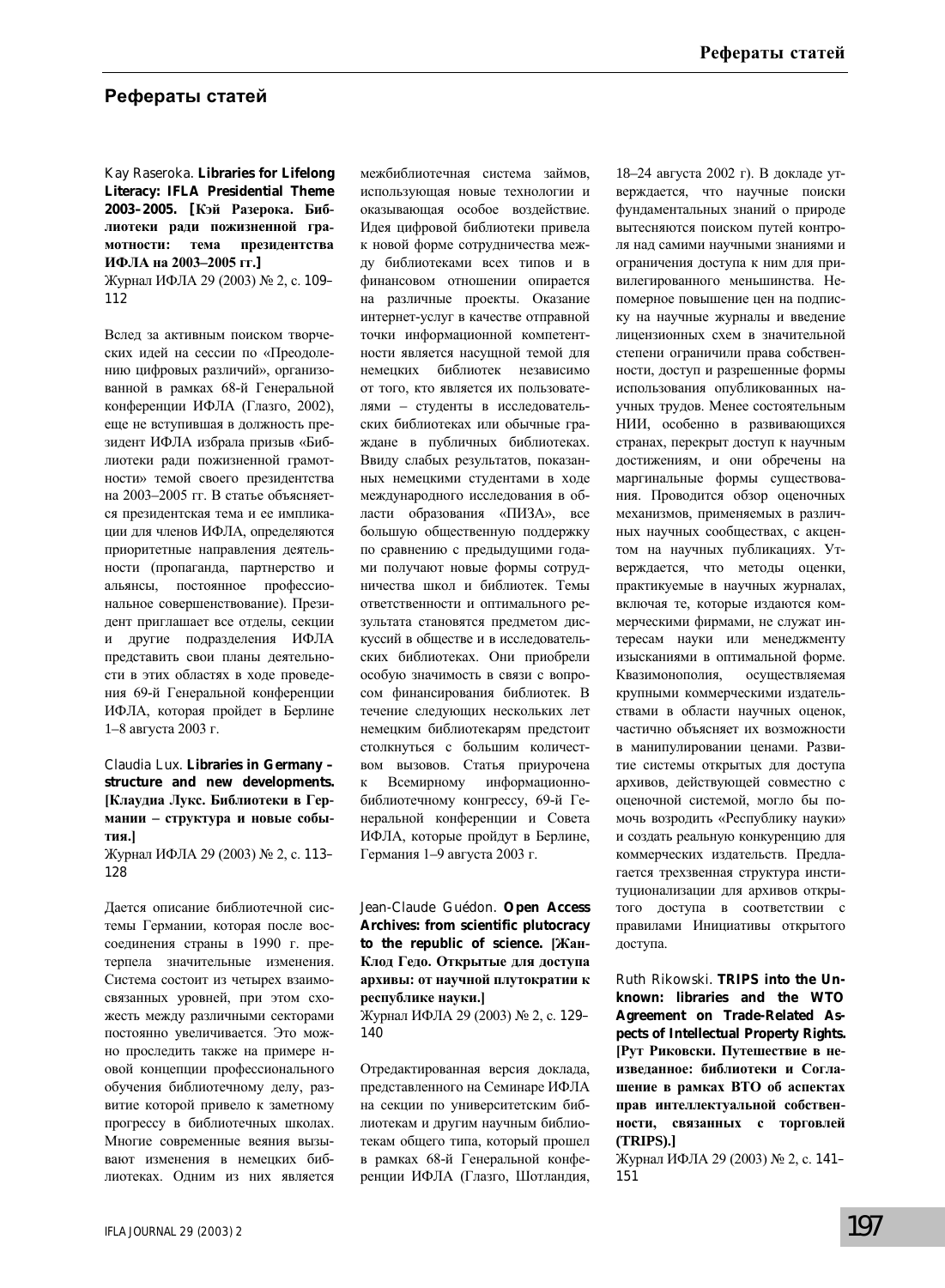Делается обзор основных положений Соглашения об аспектах прав интеллектуальной собственности, связанных с торговлей (САПИСТ), Всемирной торговой организации (ВТО). Обсуждается природа прав интеллектуальной собственности. Излагаются принципы, правила и процедуры САПИСТ с акцентом на разделе об авторских правах Части II: Стандарты, касающиеся наличия, сферы применения и использования прав интеллектуальной собственности. Даются определения авторских прав и обсуждается трактовка авторского права в САПИСТ, а также их последствия для информационного и библиотечного мира. Рассматриваются этические и моральные аспекты Соглашения, его применения, а также ставится вопрос, действительно ли САПИСТ имеет отношение к торговле. В заключение делается вывод о том, что САПИСТ способствует превращению знаний, творческой работы и идей в ходовой товар посредством применения прав интеллектуальной собственности, являющихся предметом товарных отношений. Это поможет обеспечить успех «научной революции», являющейся последней стадией капитализма. Таким образом, САПИСТ будет способствовать увековечиванию и обеспечению успеха глобального капитализма.

Jeffrey M. Wilhite. DANIDA: wherefore art thou? [Джеффри М. Уилхайт. ДАНИДА: в чем твой смысл?]

Журнал ИФЛА 29 (2003) № 2, с. 152-156

Начиная с 1997 г., Латское агентство международного развития (ДАНИ-ДА) при МИД Дании предоставило средства 266 библиотекарям из развивающихся стран для их участия в ежегодной Генеральной конференции ИФЛА. Такое финансирование продолжалось вплоть до лета 2002 г., когда секретариату Программы продвижения библиотечного дела (ПБД)

стало известно, что фонды ДАНИДА более нелоступны. Необходимо было в срочном порядке изыскать финансирование для покрытия транспортных расходов приезжающих на Генконференцию 2002 г. в Глазго, Шотландия. ДАНИДА в течение 6 лет предоставляла транспортные гранты для ИФЛА, изменив, таким образом, жизнь 266 библиотекарей. Эти библиотекари, в свою очередь, изменили жизнь всех тех, с кем они встречались на Конференции и с кем они встречались, вернувшись в свои страны. Среди получателей грантов ДАНИДА были г-н Батланг Комма Серема из Ботсваны, г-жа Аньяли Гулати из Инлии и г-н Стивен Визажи из Намибии. Они единогласны в том, что полученные ими гранты ДАНИДА коренным образом изменили к лучшему их профессиональную и личную жизнь. В настоящее время встает вопрос: где взять средства для привлечения библиотекарей из стран третьего мира для участия в Генеральных конференциях ИФЛА.